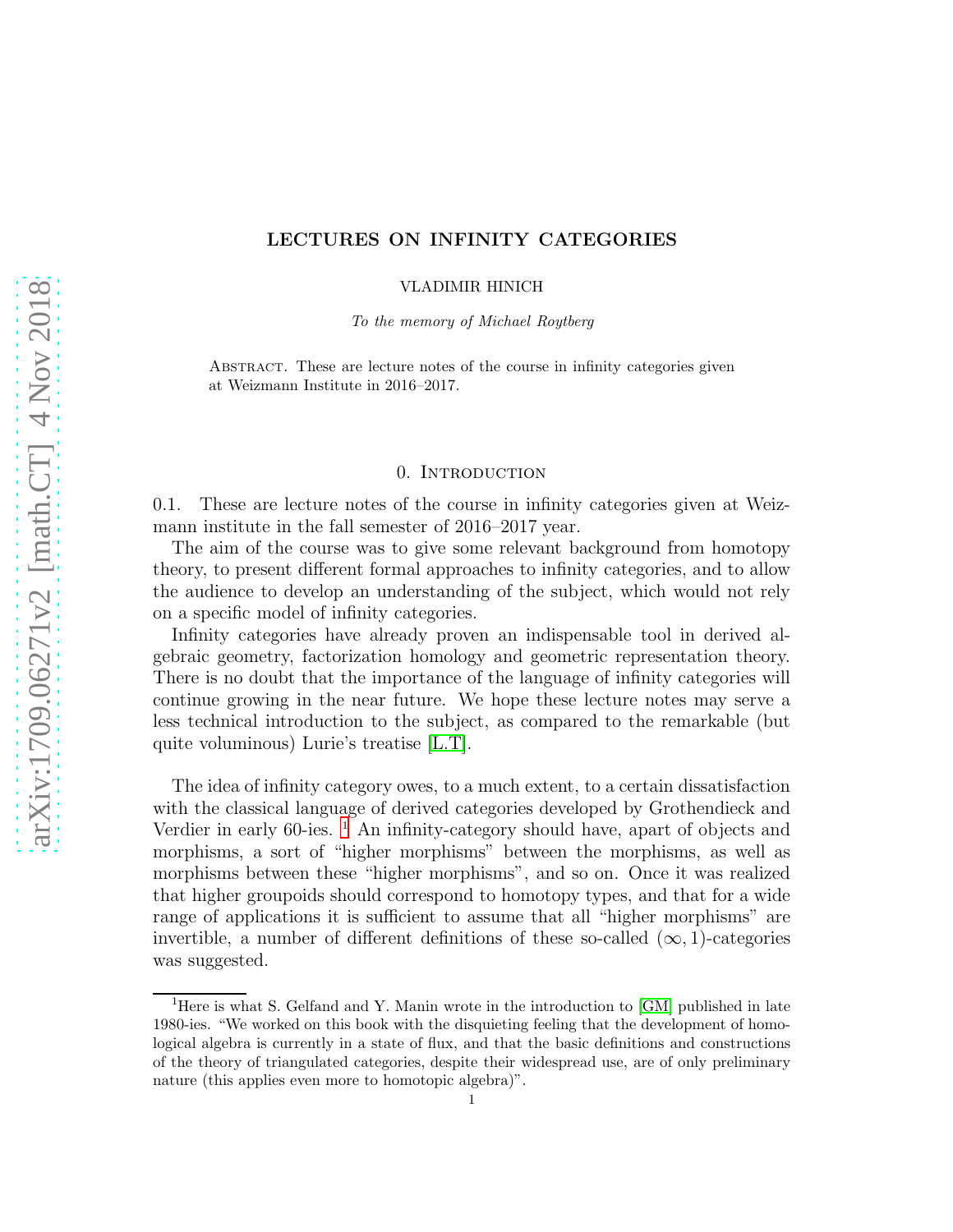0.2. We will now present a few examples where infinity categories appear naturally as an "upgrade" of conventionally used categories.

0.2.1. Category theory appeared in algebraic topology which studies algebraic invariants of topological spaces. From the very beginning it was well understood that what is important is not just to assign, say, an abelian group to a topogical space, but to make sure that this assignment is functorial, that is, that it carries a continuous map of topological spaces to a homomorphism of groups. Thus, singular homology appears as a functor

# $H : Top \rightarrow Ab$

from the category of topological spaces to the category of abelian groups. The next thing to do is to realize that the map  $H(f): H(X) \to H(Y)$  does not really depend on  $f: X \to Y$ , but on the equivalence class of f up to homotopy. To make our language as close as possible to the problems we are trying to solve, we may replace the category Top of topological spaces, factoring the sets  $\text{Hom}_{\text{Top}}(X, Y)$ by the homotopy relation. We will get another meaningful category which should better describe the object of study of algebraic topology — but this category has some very unpleasant properties (lack of limits). Another approach, which is closer to the one advocated by infinity-category theory, is to think of the sets  $\text{Hom}_{\text{Top}}(X, Y)$  as topological spaces, so that information on homotopies between the maps is encoded in the topology of Hom-spaces.

This will lead us, in this course, to defining an infinity category of spaces describing, roughly speaking, topological spaces up to homotopy. This infinity category is a fundamental object in the theory, playing the role similar to that of the category of sets Set in the conventional category theory. Interestingly, this infinity category can be defined without mentioning a definition of topological space.

0.2.2. We are still thinking about topology, but we will now look at a single topological space X instead of the totality of all topological spaces.

Let X be a topological space. Following Poincaré, we assign to X a groupoid  $^2$  $^2$  $\Pi_1(X)$  whose objects are the points of X and arrows are the homotopy classes of paths. The groupoid  $\Pi_1(X)$  has a very nice homotopic property: it retains information on  $\pi_0(X)$  and  $\pi_1(X)$  of X but forgets all higher homotopy groups of X. And here is the reason: we took homotopy classes of paths as arrows. Could we have taken instead topological spaces of paths, we would have chance to retain all information about the homotopy type of  $X$ . This is, however, easier said than done. It is easy to compose homotopy classes of paths, but there is no canonical way of composing the actual paths.

<span id="page-1-0"></span><sup>2</sup>A groupoid is just a category whose arrows are invertible.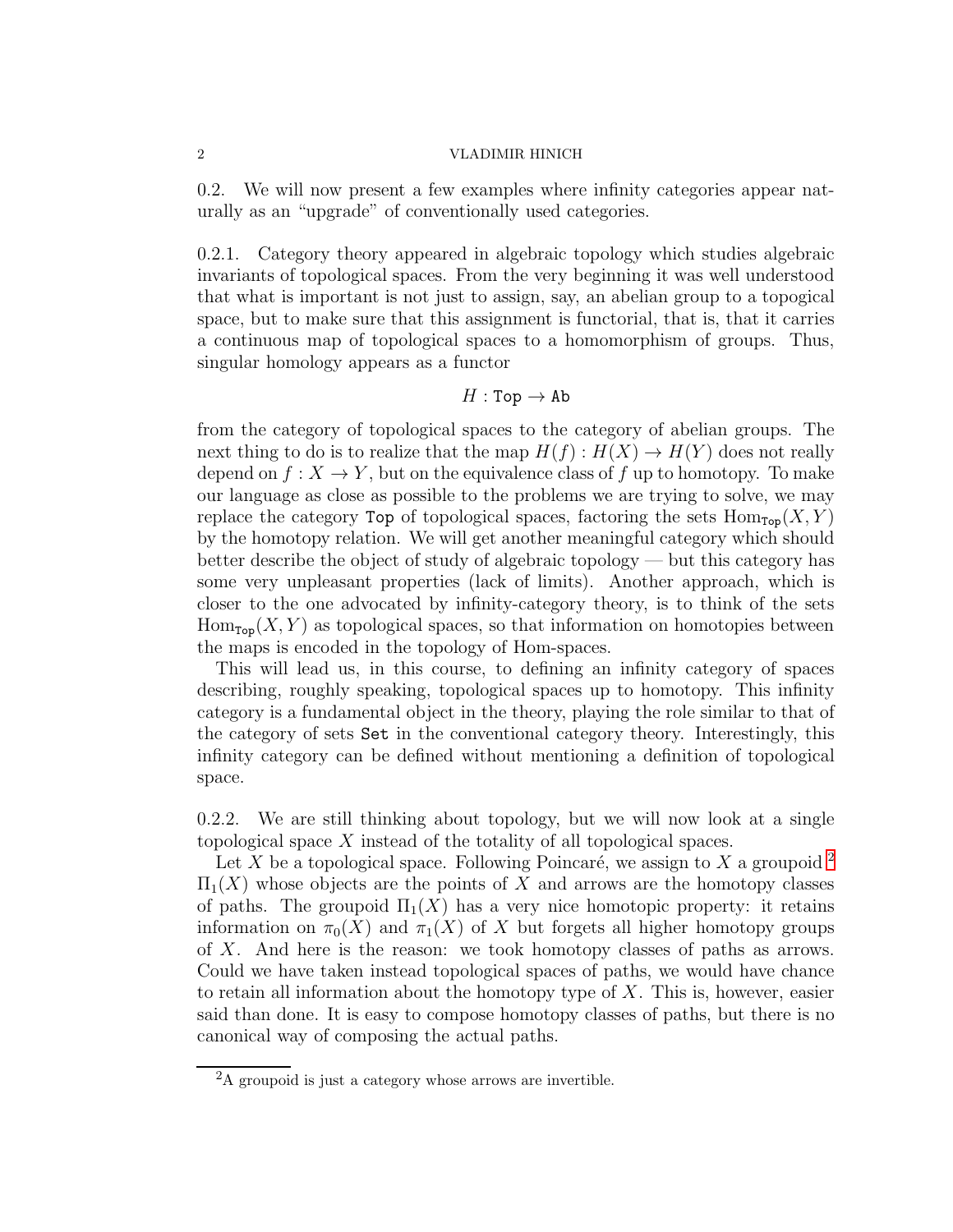This sort of composition makes sense in infinity category theory. There spaces and infinity groupoids become just the same thing.

0.2.3. Here is a more algebraic example.

An important notion of homological algebra is the notion of derived functor. Study of derived functors led to the notion of derived category in which the standard ambiguity in the choice of resolutions used to calculate derived functors, disappears.

Here is, in two paragraphs, the construction of derived category of an abelian category A. As a first step, one constructs the category of complexes  $C(\mathcal{A})$ where all projective resolutions, their images after application of functors, live. The second step is similar to the notion of localization of a ring: given a ring R and a collection S of its elements, one defines a ring homomorphism  $R \to$  $R[S^{-1}]$  such that the image of each element in S becomes invertible in  $R[S^{-1}]$ and universal for this property. Localizing  $C(\mathcal{A})$  with respect to the collection of quasiisomorphisms, we get  $D(\mathcal{A})$ , the derived category of  $\mathcal{A}$ .

The construction of derived category  $D(\mathcal{A})$  is a close relative to the construction of the homotopy category of topological spaces, when we factor the set of continuous maps by an equivalence relation. The notion of derived category is not very convenient, approximately for the same reasons we already mentioned. Localizing a category, we destroy an important information, similarly to destroying information about higher homotopy groups of  $X$  in the construction of the fundamental groupoid  $\Pi_1(X)$ . Here is another inconvenience.

0.2.4. Let A be the category of abelian sheaves on a topological space X. For an open subset  $U \subset X$  let  $\mathcal{A}_U$  be the category of sheaves on U. There is a very precise procedure how one can glue, given sheaves  $F_U \in \mathcal{A}_U$  and some "gluing" data", a sheaf  $F \in \mathcal{A}$  whose restrictions to U are  $F_U$ . The collection of  $\mathcal{A}_U$  is also a sort of a sheaf (of categories). It is still possible to glue A from the collection of  $A_U$  (even though one needs "2-gluing data" for this <sup>[3](#page-2-0)</sup>). We would be happy to be able to glue the derived categories  $D(\mathcal{A}_{U})$  into the global  $D(\mathcal{A})$ . It turns out this is in fact possible, but one needs to replace the derived category with a more refined infinity notion, and of course, use all "higher" gluing data.

0.2.5. There is a pleasant "side effect" in replacing the derived category  $D(\mathcal{A})$ with an infinity category. As it is well-known,  $D(\mathcal{A})$  is a triangulated category, that is an additive category endowed with a shift endofunctor, with a chosen collection of diagrams called distinguished triangles, satisfying a list of properties. The notion of triangulated category is a very important, but very unnatural one. Fortunately, the respective infinity categorical notion is very natural: this is just a property of infinity category (called *stability*, see Section [10\)](#page-107-0) rather than a collection of extra structures (shift functor, distinguished triangles, etc.)

<span id="page-2-0"></span><sup>&</sup>lt;sup>3</sup>The reason is that categories  $A_U$  are the objects of a 2-category, that of categories.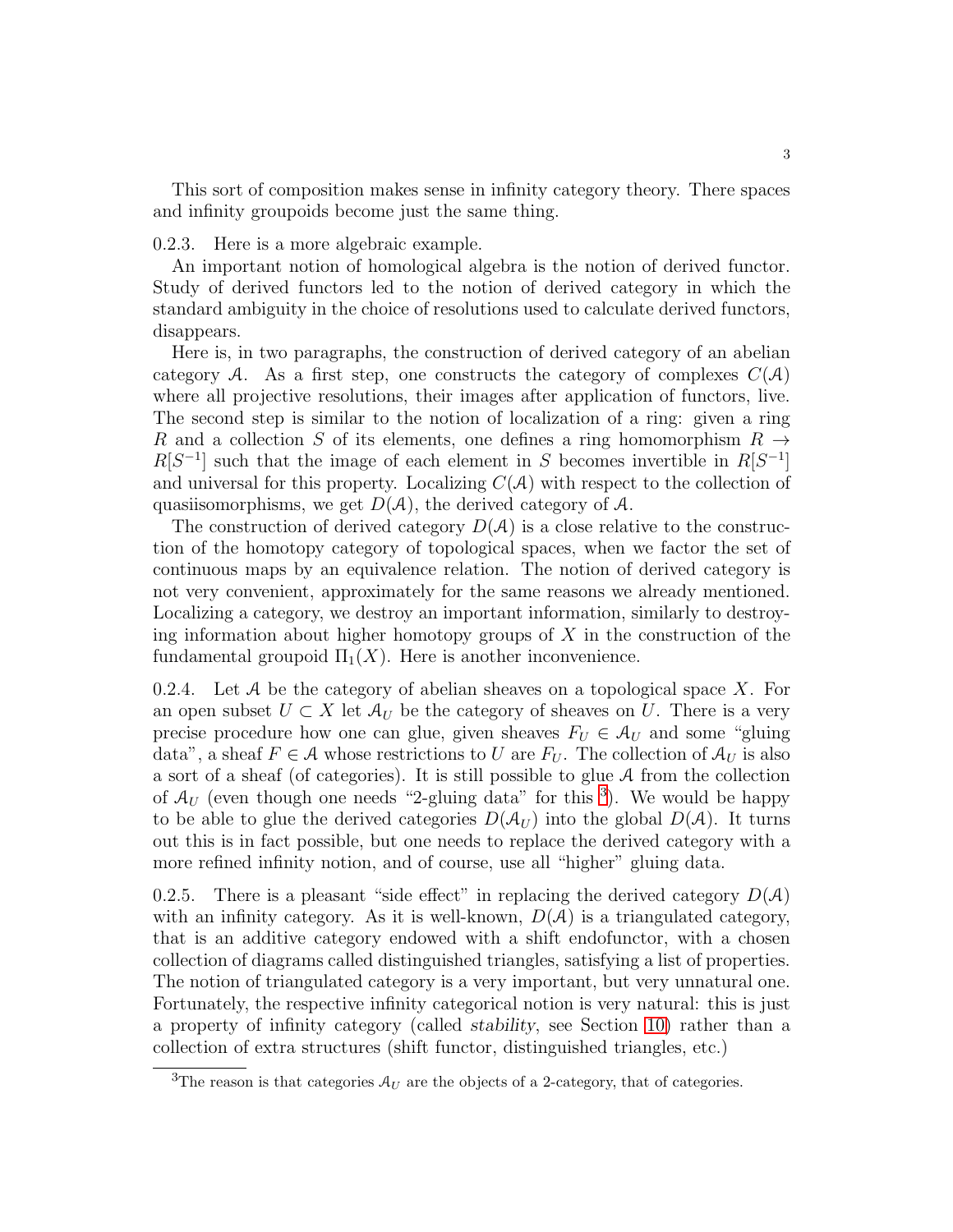0.3. The abundance of definitions of  $(\infty, 1)$ -category is somewhat similar to the abundance of programming languages or of models of computation; all of them have in mind the same idea of computability, but realize this idea differently. Some programming languages are more convenient in specific applications than others. The same holds for different definitions of  $(\infty, 1)$ -categories.

There is an easy way to compare expressive power of two programming languages: it is enough to write an interpreter for language I in language II and vice versa.

It is less obvious how to compare different formalizations of infinity categories. In all existing approaches,  $(\infty, 1)$ -categories are realized as fibrant-cofibrant objects in a certain Quillen model category (simpilicial sets with Joyal model structure, bisimplicial sets with Segal category or complete Segal model structure, simplicial categories, etc.). The graph of Quillen equivalences between different model categories in the above list is connected, which implies that at least the homotopy categories of different versions of  $(\infty, 1)$ -categories are equivalent. This, however, seems too weak at first sight. On the other hand, if we choose our favorite definition of  $\infty$ -category, we can see that, first of all, any model category gives rise to an  $\infty$ -category (we call it *underlying*  $\infty$ -category), and, furthermore, Quillen equivalent model categories give rise to equivalent  $\infty$ -categories. In particular,  $\infty$ -categories underlying different models of infinity categories, are equivalent.

This already sounds very similar to what happens when one compares different models of computation, and supports our belief that there exists a notion of  $(\infty, 1)$ -category as Plato's idea, so that the different models are merely different (but equivalent) realizations of this idea.

0.4. Here is a detailed description of the course.

In the Section 1 we remind some standard notions and constructions of conventional category theory, define simplicial sets and compare them to topological spaces.

In Section 2 we discuss quasicategories, simplicial categories and homotopy coherent nerve.

In Section 3 we define model categories and Quillen adjunctions; in Section 4 we present a Quillen equivalence between the simplicial sets and the topological spaces.

In Section 5 we discuss a Quillen equivalence between the simplicial sets with Joyal model structure (quasicategories) and simplicial categories with Bergner model structure; we also mention Dwyer-Kan localization which realizes the  $\infty$ categorical notion of localization.

In Section 6 we study Rezk's complete Segal spaces (CSS) and discuss equivalence of different models.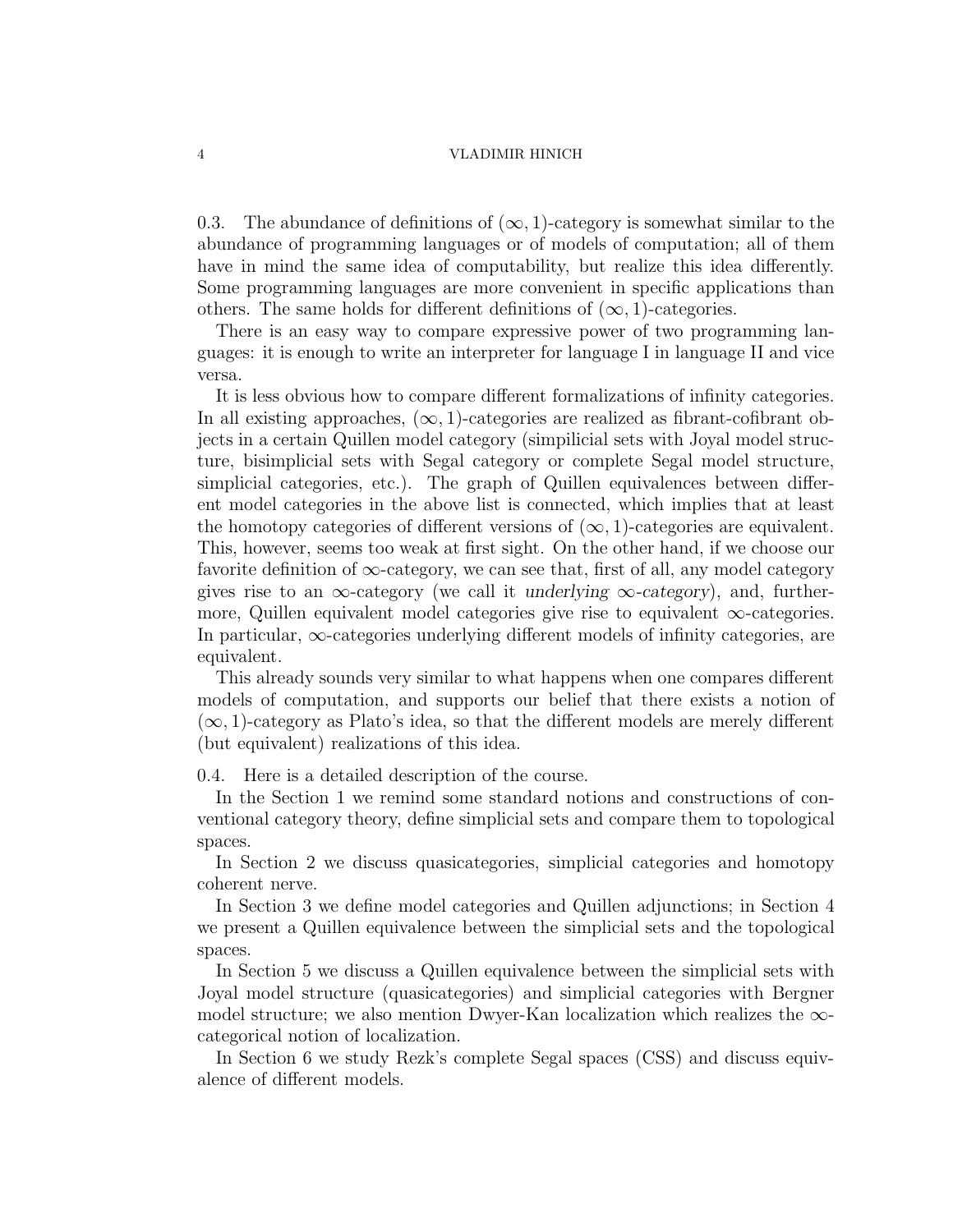In Sections 7 and 8 we present the Grothendieck construction for left fibrations, using the CSS model and deduce the infinity version of Yoneda lemma (following Kazhdan-Varshavsky). This allows one to study limits, adjunction and other universal constructions.

Once we understood Yoneda lemma, we feel ready to gradually introduce the language of infinity categories without direct reference to a concrete model <sup>[4](#page-4-0)</sup>. Starting Section 9 (devoted to cocartesian fibrations), we use this language. We discuss stable infinity categories in Section 10 and monoidal structures in Section 11.

0.5. Acknowledgements. I am grateful to Rami Aizenbud from the Weizmann institute who persuaded me to give this course. I think I now understand the subject much better than back in 2016. I am grateful to everybody who attended the course, but especially to Shachar Carmeli, Gal Dor and Sasha Shamov who corrected some of the errors I made during the lectures. These notes are dedicated to Michael Roytberg who explained to me (some 40 years ago) how to prove equivalence of standard models of computation.

<span id="page-4-0"></span><sup>&</sup>lt;sup>4</sup>instead of thinking, what is infinity category, we think what can be done with them.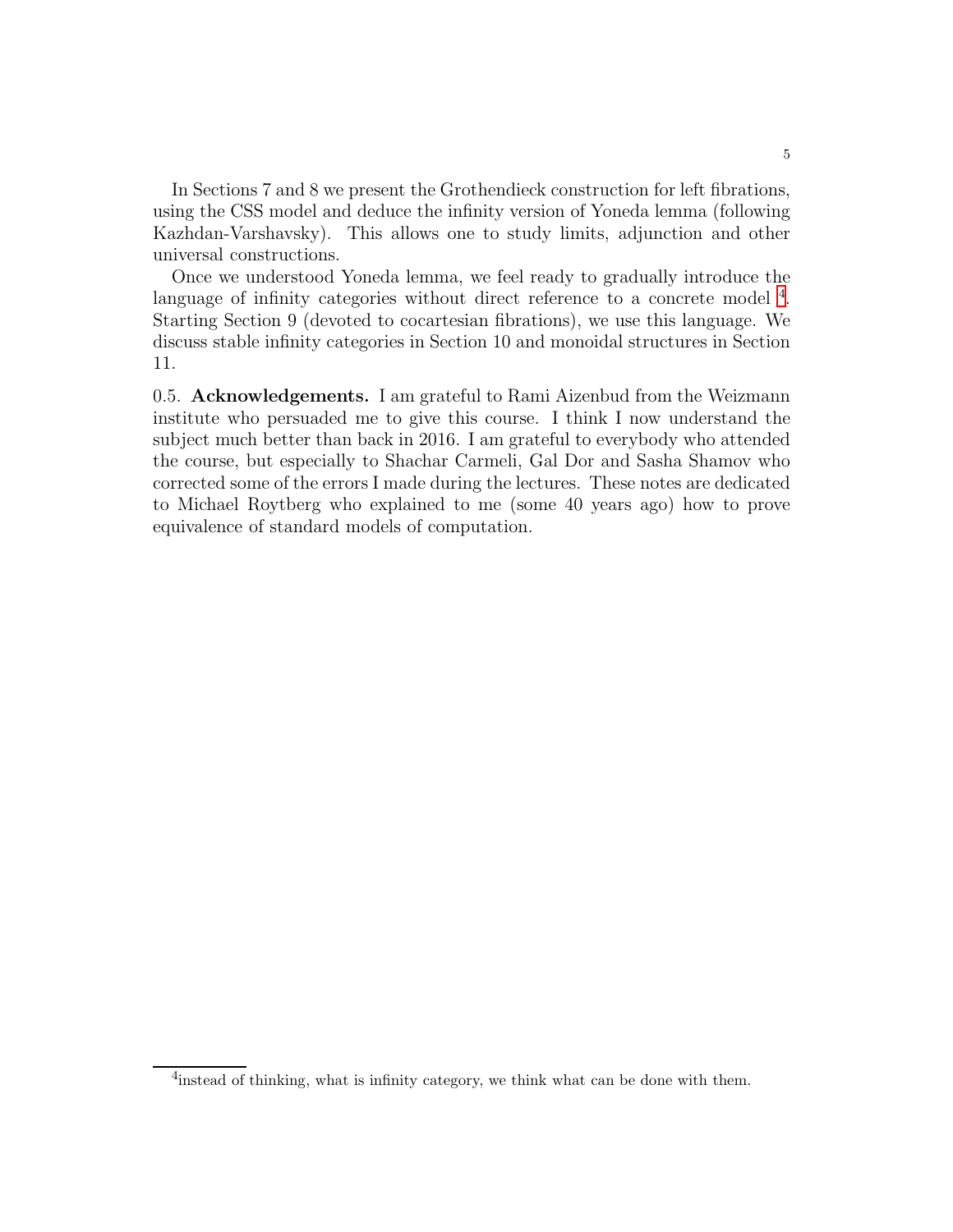### 1. Categories and simplicial sets

1.1. Categories. Simplicial sets. This short introduction is not intended to teach those who never heard about categories; but to fix notation and remind the main points of the language.

1.1.1. First definitions. A category C has a set (sometimes big) of objects denoted Ob C, together with a set of morphisms  $\text{Hom}_{\mathcal{C}}(x, y)$  for each pair of objects  $x, y$ of C, an associative composition

 $Hom(y, z) \times Hom(x, y) \rightarrow Hom(x, z)$ 

for each triple of objects, units  $id_x \in Hom(x, x)$ .

We will nor write down here the full list of axioms (but you should know them). For two categories C, D a functor  $f : \mathcal{C} \to \mathcal{D}$  is a map  $f : Ob \mathcal{C} \to Ob \mathcal{D}$ , together with a collection of maps  $Hom_{\mathcal{C}}(x, y) \to Hom_{\mathcal{D}}(fx, fy)$  compatible with the compositions.

One can compose functors  $\sim$  so that the categories form a category Cat. However, this notion is not very useful.

The reason for this is that most of categorical constructions are defined "up to" canonical isomorphism. For instance,

1.1.2. Definition. Let  $x, y \in \mathcal{C}$ . Their product is an object p together with a pair of arrows  $p \to x$  and  $p \to y$ , satisfying a universal property: for any  $q, q \rightarrow x, q \rightarrow y$  there exists a unique arrow  $q \rightarrow p$  such that the diagrams are commutative.

#### 1.1.3. Lemma. A product, if exists, is unique up to a unique isomorphism.

This allows one to construct a functor  $C \to C$  carrying an object  $y \in C$  to  $x \times y$ where x is a fixed object of C (we assume C has products, for instance,  $C = Set$ ). The problem, however, is that such functor is not unique — it is unique only up to a unique isomorphism. This persuades us that the notion of morphism (or, at least, of isomorphism) of functors is very important. We will define them now.

 $\Box$ 

A morphism  $u : f \to g$  assigns to each  $x \in Ob \mathcal{C}$  an arrow  $u(x) \in Hom_{\mathcal{D}}(f(x), g(x))$ such that for any arrow  $a \in \text{Hom}_{\mathcal{C}}(x, y)$  the diagram in  $\mathcal D$  presented below is commutative.

$$
f(x) \xrightarrow{u(x)} g(x)
$$
  

$$
f(a) \downarrow g(a) \downarrow \qquad \qquad
$$
  

$$
f(y) \xrightarrow{u(y)} g(y)
$$

The functors from C to D form a new category denoted  $Fun(\mathcal{C}, \mathcal{D})$ : its objects are the functors, and  $Hom(f, g)$  is defined as the collection of morphisms of functors.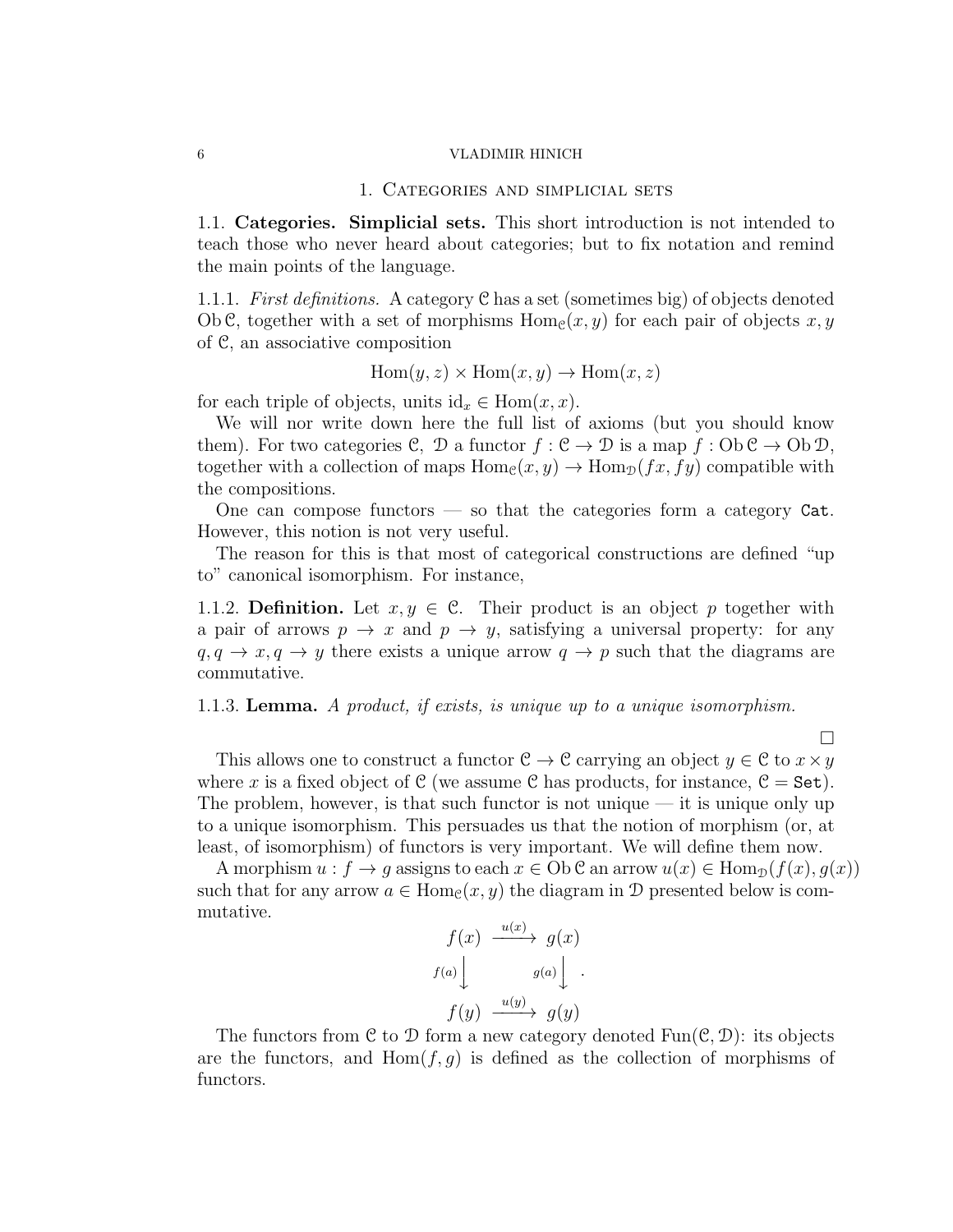The notion of isomorphism of functors allows us to formalize our feeling that it is not really important which model for the direct product of two objects to choose.

It allows as well to formulate that sometimes different, non-isomorphic categories should be seen as basically the same. Here is the notion which more appropriate than the notion of isomorphism in the world of categories.

1.1.4. Definition. A functor  $f : \mathcal{C} \to \mathcal{D}$  is an equivalence if there exists a functor  $q: \mathcal{D} \to \mathcal{C}$  and a pair of isomorphisms of functors

$$
g \circ f \stackrel{\sim}{\to} \text{id}_{\mathcal{C}}, \ f \circ g \stackrel{\sim}{\to} \text{id}_{\mathcal{C}}.
$$

If you believe in Axiom of choice (I do), here is an equivalent definition.

1.1.5. Definition. A functor  $f : \mathcal{C} \to \mathcal{D}$  is an equivalence if

- It is essentially surjective, that is for any  $y \in \mathcal{D}$  there exists  $x \in \mathcal{C}$  and an isomorphism  $f(x) \stackrel{\sim}{\to} y$ .
- It is fully faithful, that is for all  $x, x' \in \mathcal{C}$  the map

$$
\text{Hom}_{\mathcal{C}}(x, x') \to \text{Hom}_{\mathcal{D}}(fx, fx')
$$

is an isomorphism.

**Remark.** For an equivalence f the functor q, "quasi-inverse" to f, is not defined uniquely — but uniquely up to unique isomorphism. We leave this as an exercise.

1.1.6. Yoneda lemma. Representable functors. Probably the most important example of category is the category of sets, denoted Set.

Sometimes functors do not preserve arrows, but invert them. This justifies the following definition.

**Definition.** Let  $C$  be a category. The opposite category  $C^{op}$  is defined as follows. It has the same objects and inverted morphisms:

$$
\mathrm{Hom}_{\mathcal{C}^{\mathrm{op}}}(x,y)=\mathrm{Hom}_{\mathcal{C}}(y,x).
$$

Functors  $\mathbb{C}^{op} \to \mathcal{D}$  are sometimes called the contravariant functors.

**Definition.**  $P(\mathcal{C}) = \text{Fun}(\mathcal{C}^{\text{op}}, \text{Set})$  — the category of presheaves.

Here is the origin of the name. Let X be a topological space. A sheaf on X (of, say, abelian groups) F assigns to each open set  $U \subset X$  an abelian group  $F(U)$ , and for  $V \subset U$  a homomorphism  $F(U) \to F(V)$  (restriction of a section to an open subset) such that certain additional gluing properties are satisfied. Presheaf is a collection of abelian groups  $F(U)$  with restruction maps without extra gluing properties. In our terms, this is just a contravariant functor from the category of open subsets of  $X$  to the abelian groups.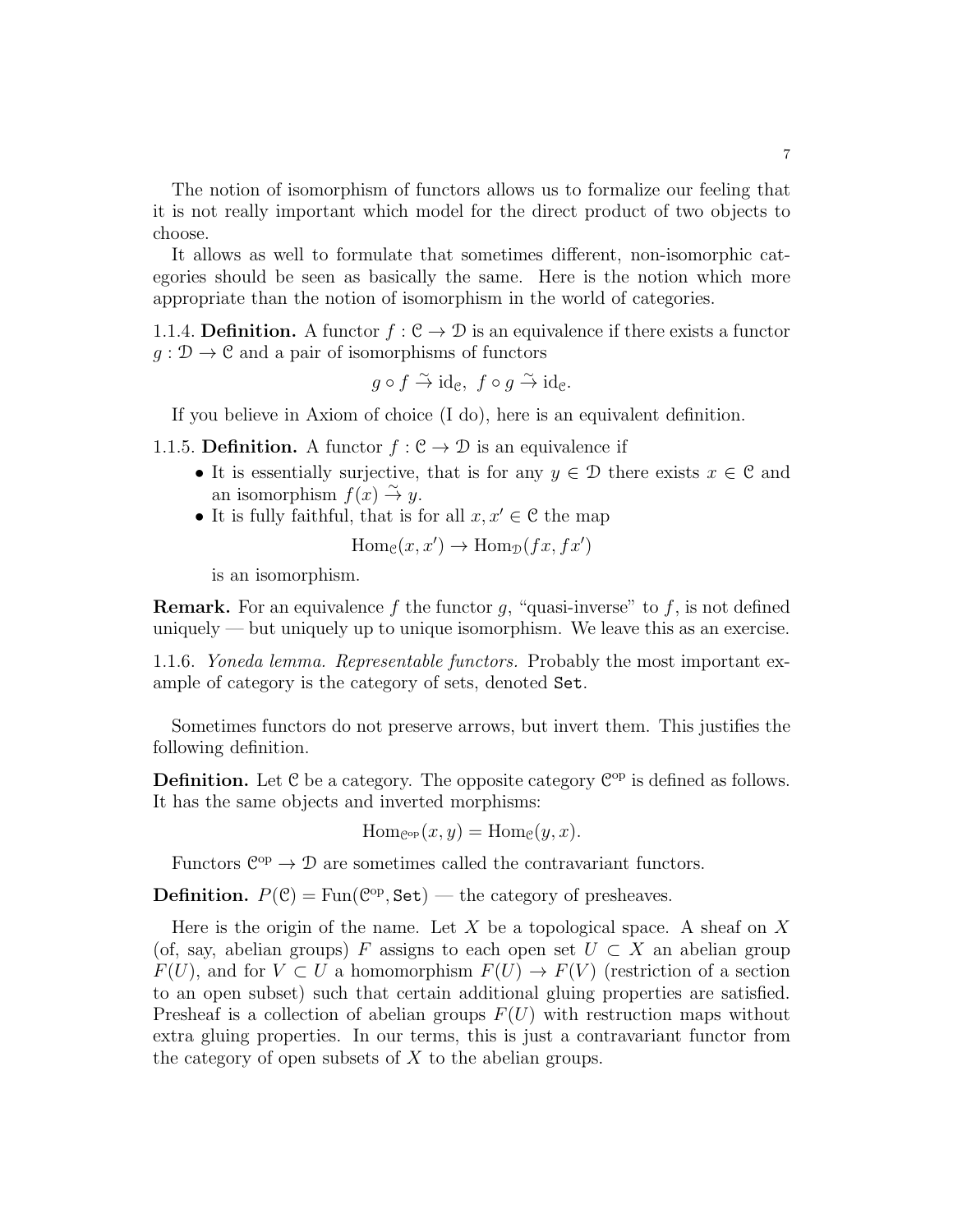We define Yoneda embedding as the functor

$$
Y: \mathcal{C} \to P(\mathcal{C})
$$

carrying  $x \in \mathcal{C}$  to the functor  $Y(x)$ ,  $Y(x)(y) = \text{Hom}_{\mathcal{C}}(y, x)$ .

Lemma. Yoneda embedding is fully faithful.

Meaning: in order to describe an object  $x \in \mathcal{C}$  up to unique isomorphism, it suffices to describe the functor  $Y(x)$  (called: the functor represented by x).

A presheaf isomorphic to  $Y(x)$  for some x is called representable presheaf.

Yoneda lemma is a direct consequence of yet stronger result which is also called Yoneda lemma.

**Lemma.** Let  $C$  be a category and  $F \in P(C)$ . Then for any  $x \in C$  the map

 $\text{Hom}_{P(\mathcal{C})}(Y(x), F) \to F(x)$ 

carrying any morphism of functors  $a: Y(x) \to F$  to  $a(\mathrm{id}_x) \in F(x)$ , is a bijection.

We suggest to prove the lemma as an exercise. An important step in our course will be an infinity-categorical version of Yoneda lemma.

1.1.7. Adjoint functors. Here is a standard definition.

**Definition.** A pair of functors  $L : \mathcal{C} \to \mathcal{D}$  and  $R : \mathcal{D} \to \mathcal{C}$ , together with morphisms  $\alpha : L \circ R \to id_D$ ,  $\beta : id_{\mathcal{C}} \to R \circ L$ , is called an adjoint pair if the compositions below give identity of L and of R respectively.

$$
(1) \tL \stackrel{1 \circ \beta}{\to} LRL \stackrel{\alpha \circ 1}{\to} L
$$

$$
(2) \t\t R \stackrel{\beta \circ 1}{\rightarrow} RLR \stackrel{1 \circ \alpha}{\rightarrow} R
$$

Here is a more digestible definition: this is a pair of functors  $L, R$ , together with a natural isomorphism (=isomorphism of bi-functors)

$$
\operatorname{Hom}_{\mathcal{D}}(Lx, y) = \operatorname{Hom}_{\mathcal{C}}(x, Ry).
$$

Thus, a primary datum is a bifunctor  $5$ 

$$
F:\mathcal{C}^{op}\times\mathcal{D}\to\mathbf{Set}.
$$

This bifunctor can be equivalently rewritten as a functor  $C \to P(\mathcal{D})$  or as a functor  $\mathcal{D} \to P(\mathcal{C})$ . By Yoneda lemma, if the first functor has its essential image in  $\mathcal{D} \subset P(\mathcal{D})$ <sup>[6](#page-7-1)</sup> there is a unique functor L up to unique isomorphism presenting  $F$  as

$$
F(x, y) = \text{Hom}_{\mathcal{D}}(L(x), y).
$$

Similarly, if the second functor has essential image in  $C \subset P(C)$ , there exists  $R: \mathcal{D} \to \mathcal{C}$  so that  $F(x, y) = \text{Hom}_{\mathcal{C}}(x, R(y)).$ 

 ${}^{5}$ You have to define a product of categories!

<span id="page-7-1"></span><span id="page-7-0"></span><sup>&</sup>lt;sup>6</sup>That is, every object of the image is isomorphic to an object of  $\mathcal{D}$ .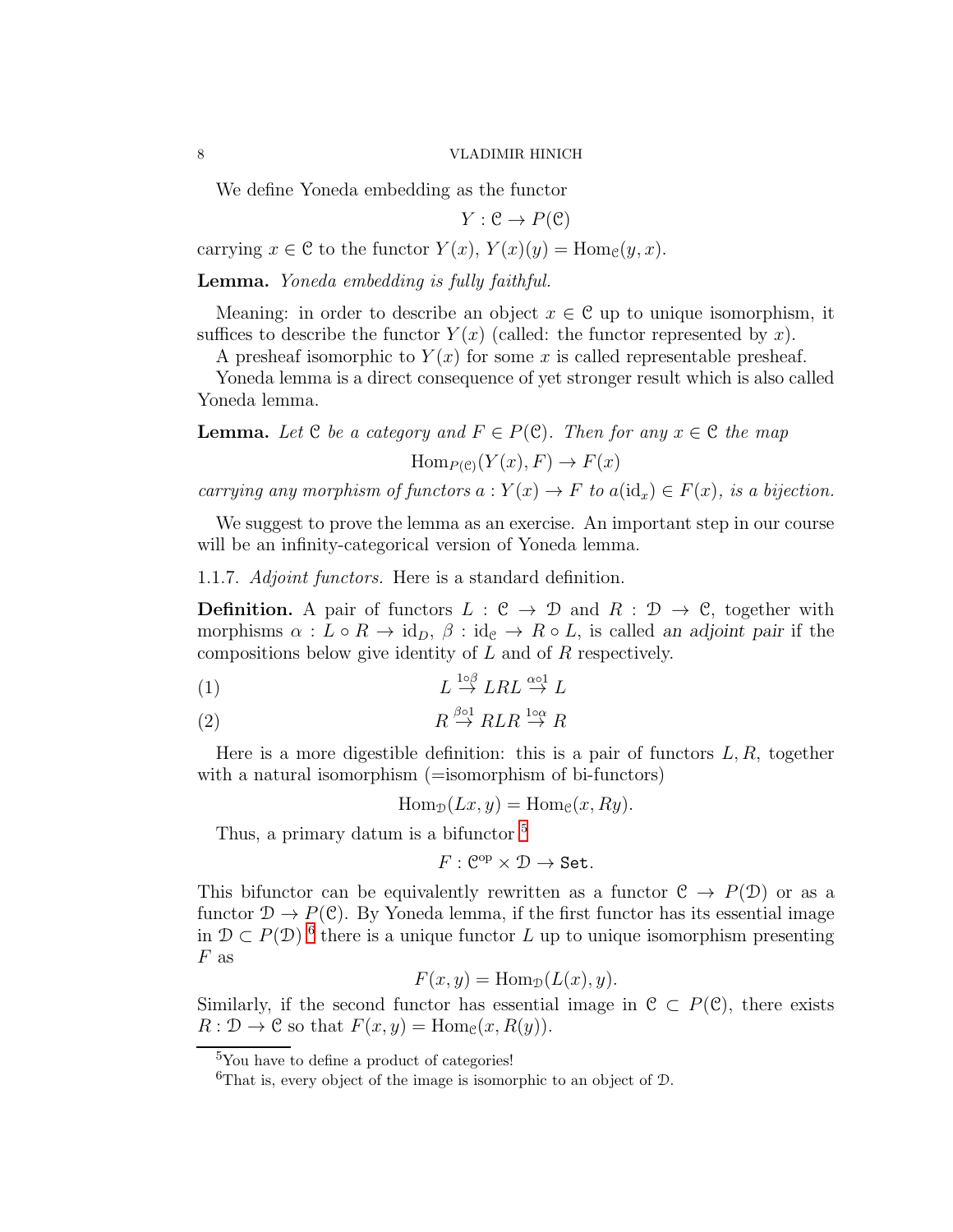**Corollary.** 1. If  $L : \mathcal{C} \to \mathcal{D}$  admits a right adjoint functor, it is unique up to unique isomorphism.

2. L admits a right adjoint iff for any  $y \in \mathcal{D}$  the functor  $x \mapsto \text{Hom}_{\mathcal{D}}(L(x), y)$ is representable.

<span id="page-8-0"></span>*Proof.* Exercise.  $\Box$ 

1.2. Exercises. Prove everything formulated above without proof.

<span id="page-8-1"></span>1.3. Category ∆. Category sSet.

1.3.1. Category  $\Delta$ .  $\Delta$  is a very important category, "the category of combinatorial simplices".

Its objects are  $[n] = \{0, \ldots, n\}$ , considered as ordered sets. Morphisms are maps of ordered sets (preserving the order). In particular, [0] consists of one element and so is the terminal object in  $\Delta$ .

By the way,

**Definition.** An object  $x \in \mathcal{C}$  is terminal if  $\text{Hom}_{\mathcal{C}}(y, x)$  is a singleton for all y. An object x is initial if  $\text{Hom}_{\mathcal{C}}(x, y)$  is a singleton for all y.

The category  $\Delta$  has no nontrivial isomorphisms. This is sometimes convenient; otherwise I would prefer to define  $\Delta$  as the category of totally ordered finite nonempty sets. It would be equivalent to the one we defined, but would look more natural.

Here are some special arrows in  $\Delta$ .

*Faces*  $\delta^i$  :  $[n-1] \to [n]$ , the injective map missing the value  $i \in [0, n]$ .

Degeneracies  $\sigma^i : [n] \to [n-1]$  the surjective map for which the value  $i \in$  $[0, n-1]$  is repeated twice.

Any map  $|m| \to |n|$  can be uniquely presented as a surjective map followed by an injective map. Any injective map is a composition of faces, and any surjective map is a composition of degeneracies.

The latter presentations are not unique. For instance,  $\delta^j \circ \delta^i = \delta^i \circ \delta^{j-1}$  for  $i < j$ .

Exercise. Prove this. Try to find and prove all the identities.

**Definition.** A simplicial object in a category C is a functor  $\Delta^{\rm op} \to \mathcal{C}$ . A simplicial object in sets is called a simplicial set. The category of simplicial sets will be denoted sSet. In other words, sSet =  $P(\Delta)$ .

The category of simplicial sets is the one where most of the homotopy theory lives. Let us describe in more detail what is a simplicial set.

To each [n] it assigns a set  $X_n$  called "the set of n-simplices of X". Any map  $\alpha : [m] \to [n]$  defines  $\alpha^* : X_n \to X_m$ . In particular, we will usually denote  $d_i = (\delta^i)^*$  and  $s_i = (\sigma^i)^*$ . Here how a simplicial set looks like (this is only a small part of it):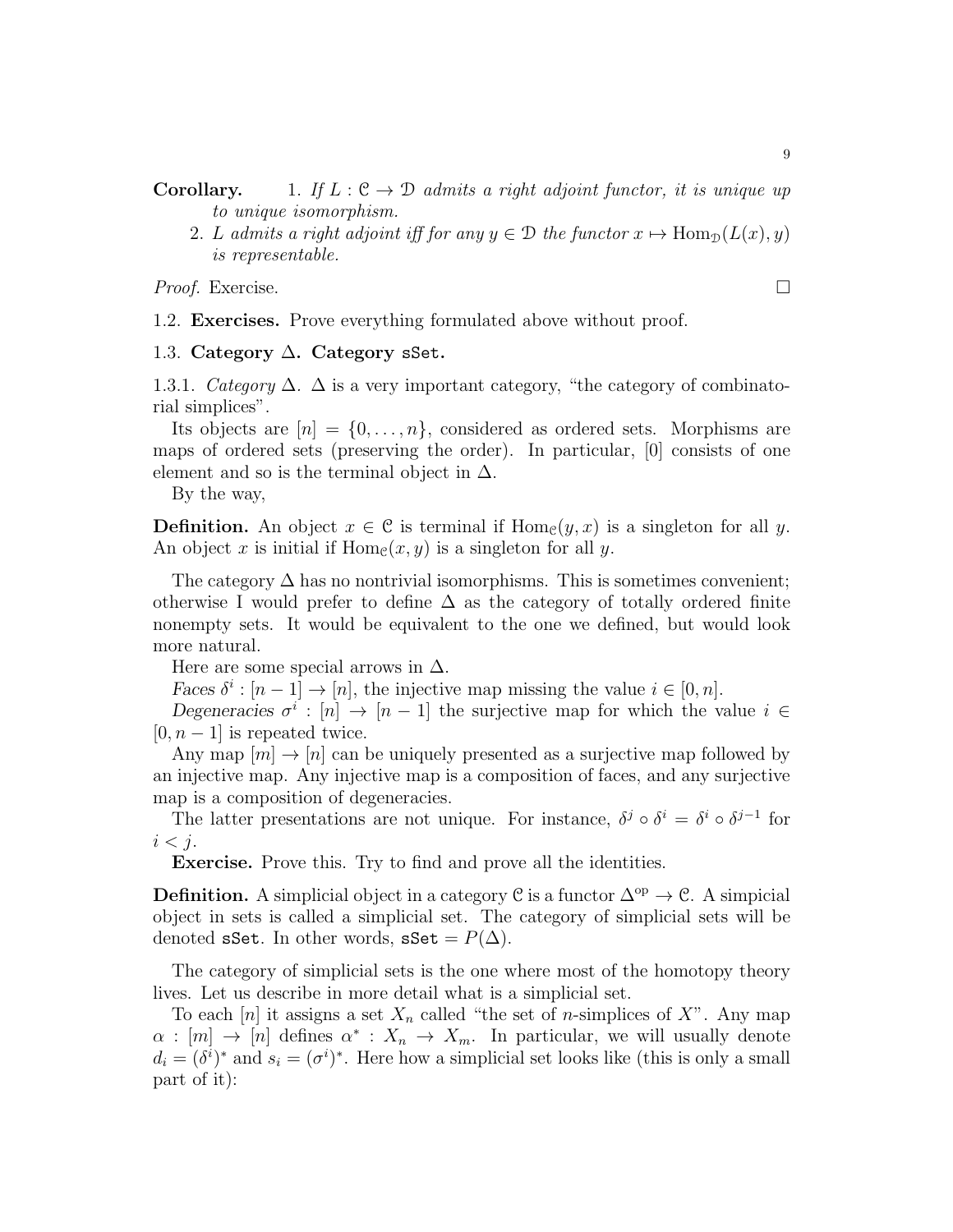$$
(3) \t\t X_0 \xleftarrow{\lambda} X_1 \xleftarrow{\lambda} X_2 ,
$$

where the solid arrows denote the faces whereas the dotted arrows denote the degeneracies.

The first examples of simplicial sets we can easily produce are representable by the objects of  $\Delta$ : any object [n] defines a simplicial set  $\Delta^n$  whose m-simplices are maps  $[m] \to [n]$ . This simplicial set is called the standard *n*-simplex.

1.4. Singular simplices. Nerve of a category. Simplicial sets and, more generally, simplicial objects, are everywhere. Let us look around and find them.

1.4.1. Singular simplices. Let X be a topological space. We assign to it a simplicial set  $\text{Sing}(X)$  as follows. The set of *n*-simplices  $\text{Sing}_n(X)$  is the set of continuous maps from the standard (topological)  $n$ -simplex

$$
\Delta[n] = \{(x_0, \dots, x_n) \in \mathbb{R}^{n+1} | x_i \ge 0, \sum x_i = 1\}
$$

to  $X$ .

The faces and the degeneracies are defined via maps

$$
\delta^i : \Delta[n-1] \to \Delta[n]
$$

and

$$
\sigma^i : \Delta[n] \to \Delta[n-1]
$$

where  $\delta^i$  inserts 0 at the place i and  $\sigma^i$  puts  $x_i + x_{i+1}$  at the place i.

1.4.2. Nerve of a category. There is a very similar construction in the world of categories — this is something that allows one to guess that categories and topological spaces are somehow connected.

Given a category C, we define a simplicial set  $N(\mathcal{C})$ , the nerve of C, as follows. Its n-simplices are functors  $[n] \to \mathcal{C}$  where  $[n]$  is now considered as the category defined by the corresponding ordered set (the objects are numbers  $0, \ldots, n$ , and there is a unique arrow  $i \rightarrow j$  for  $i \leq j$ .)

1.4.3. *Example: BG.* Let G be a discrete group. Denote  $BG$  the category having one object and G as its group of automorphisms. A functor  $BG \rightarrow$  Vect is the same as a representation of G.

Nerve of  $BG$  is the simplicial set whose *n*-simplices are sequences of *n* elements of G; degeneracies insert  $1 \in G$  and faces  $d_i$ ,  $i = 1, \ldots, n-1$  multiply two neghboring elements of G.

What do  $d_0$  and  $d_n$  do?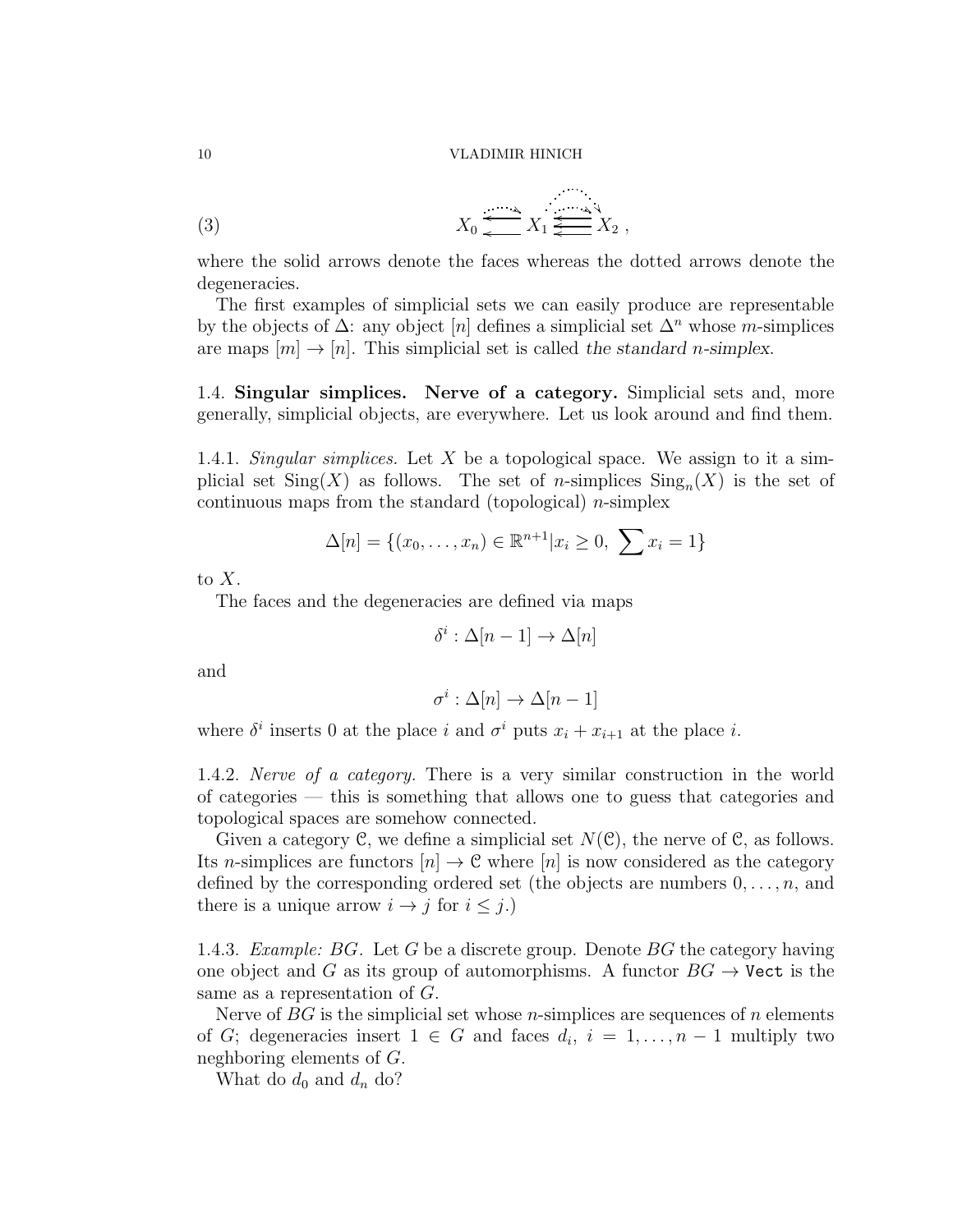1.4.4. Geometric realization. The functor Sing :  $Top \rightarrow \mathbf{sSet}$  admits a left adjoint (called geometric realization and denoted  $|X|$  for  $X \in \mathbf{sSet}$ .)

We already know that it is sufficient to check that for each  $X \in \mathbf{sSet}$  the functor Top  $\rightarrow$  Set carrying T to Hom $(X, \text{Sing}(T))$ , is (co)representable. We definitely know this for  $X = \Delta^n$  — then by definition the functor is corepresented by  $\Delta[n]$ .

We will prove existence of left adjoint after a discussion of colimits (=inductive limits). Meanwhile, we calculated  $|\Delta^n| = \Delta[n]$  which is very nice.

### <span id="page-10-0"></span>1.5. Topological spaces versus simplicial sets.

1.5.1. Generalities: limits and colimits. Numerous important operations in categories, for instance

- Intersection of a decreasing family of sets.
- Union of an increasing family of sets.
- Coproduct, direct product, fiber product,

are special cases of the notion of limit (colimit).

Here is a general setup for a colimit: given a functor  $F: I \to \mathcal{C}$ , we are looking for an object  $x \in \mathcal{C}$  endowed with compatible collection of maps  $F(i) \to x$ (explained below) and universal with respect to this property (also explained below). This object x with all extra information (the maps  $F(i) \rightarrow x$ ) is called the colimit of F.

Compatibility in the above definition means that for any arrow  $a : i \rightarrow j$  in I the diagram

$$
F(i) \longrightarrow F(j) \longrightarrow x
$$

is commutative.

Universality in the above definition means that for any  $x' \in \mathcal{C}$  with the same compatible collection of maps  $F(i) \to x'$ , there exists a unique arrow  $x \to x'$  such that the diagrams

$$
F(i) \xrightarrow{f^{-1}(i)} x
$$

commute.

The notion of limit is obtained by dualization: Limit of a functor  $F: I \to \mathcal{C}$  is the same as a colimit of  $F^{\text{op}}: I^{\text{op}} \to \mathcal{C}^{\text{op}}$ .

1.5.2. (Co)limits via adjoint functors. One can describe the notion of (co)limit using the language of adjoint functors.

Functors from I to C live in  $\text{Fun}(I, \mathcal{C})$ ; one has an obvious functor

(4) 
$$
\text{Fun}(I, \mathcal{C}) \leftarrow \mathcal{C} : \text{const}
$$

assigning to any object  $x \in \mathcal{C}$  the constant functor with value x. Then colimit and limit appear as left and right adjoint functors to const.

Of course, limits and colimits do not always exist.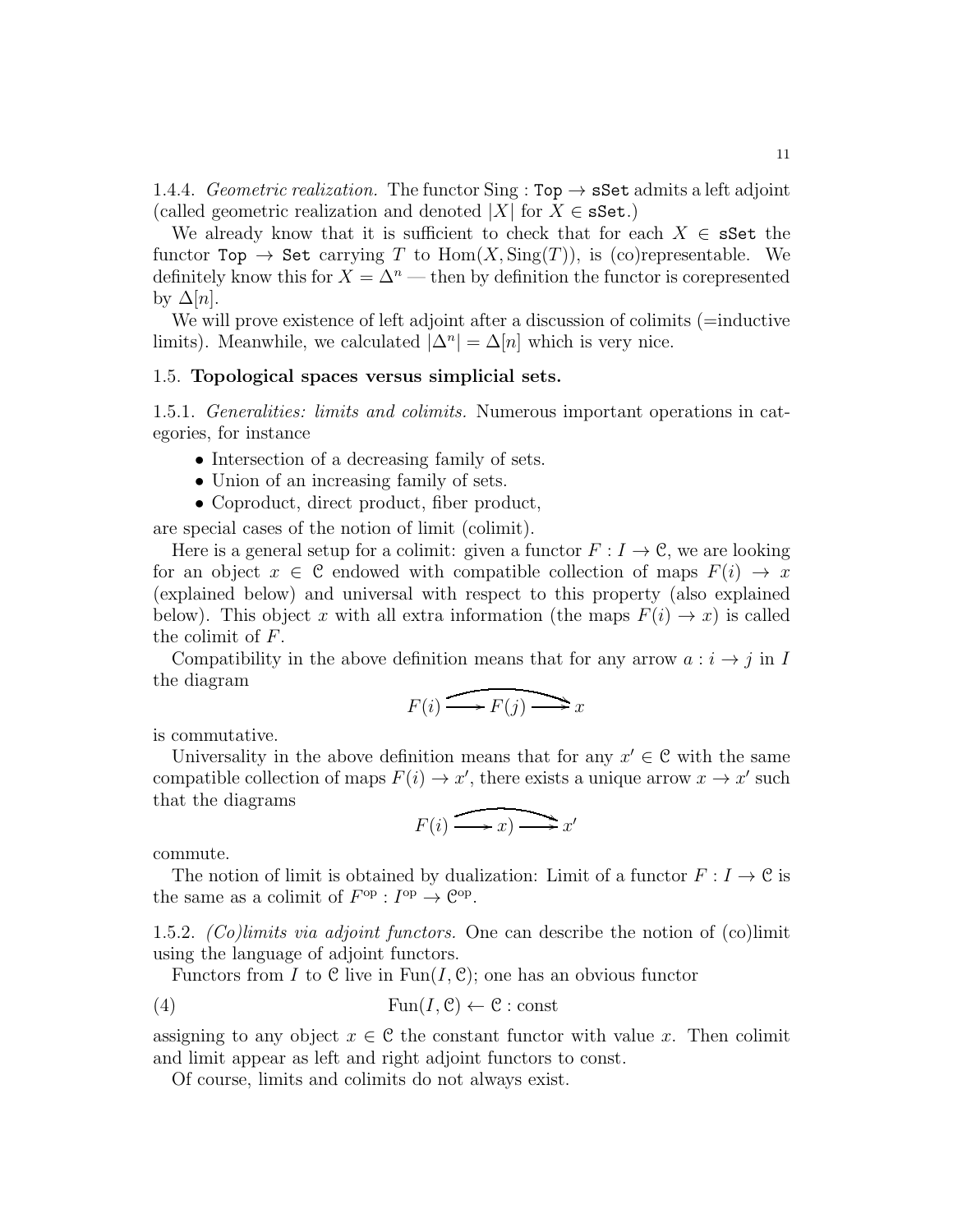Note that for  $F \in \text{Fun}(I, \mathcal{C})$ , a canonical adjunction yields a map  $F \to$ const(colim(F)). This is to stress that the compatible collection of maps  $F(i) \rightarrow$ colim  $F$  is a part of the data for colim  $F$ .

1.5.3. Colimits via adjoint functors: cont. Let  $F: \mathbb{C} \longrightarrow \mathbb{D} : G$  be an adjoint pair of functors. Let  $a: I \to \mathcal{C}$  be a functor and let  $A = \text{colim } a$ . Then  $F(a)$  is a colimit of  $F \circ a$ . We explained that a left adjoint functor preserves all colimits (that exist in C). Dually, a right adjoint functor preserves limits.

1.5.4. Adjoint pair of functors between topological spaces and simplicial sets. The functor Sing :  $Top \rightarrow sSet$  admits a left adjoint called geometric realization. By definition, geometric realization  $|X|$  of a simplicial set X satisfies the following universal property:

(5) 
$$
\text{Hom}_{\text{Top}}(|X|, Y) = \text{Hom}_{\text{sset}}(X, \text{Sing}(Y)).
$$

The right-hand side is a compatible collection of continuous maps  $\tilde{x} : \Delta[n] \to Y$ given for each  $x \in X_n$ , the compatibility meaning that for any  $a : [m] \to [n]$  and  $x \in X_n$ ,  $y = a^*(x) \in X_m$  one has  $\tilde{y} = \tilde{x} \circ a$ . This means that  $|X|$  is a colimit of the functor we will now define.

The functor is defined on the category whose objects are pairs  $(n, x \in X_n)$  and whose arrows are pairs  $(a, x)$  where  $a : [m] \to [n]$  is an arrow in  $\Delta$  and  $x \in X_n$ . We denote this category  $N_*(X)$  — the category of simplices in X. The functor  $F_X : N_*(X) \to \text{Top}$  assigns to  $(a, x)$  the standard (topological) n-simplex  $\Delta[n]$ . It is easy to see that one has

$$
|X| = \operatorname{colim} F_X.
$$

### 1.6. First notions in homotopy theory.

*Weak equivalences, Kan fibrations, Kan simplicial sets. Singular simplices of a topological space are Kan.*

The adjoint pair of functors  $(| \cdot |, \text{Sing})$  does not produce an equivalence between topological spaces and simplicial sets; but both categories are good to study homotopical properties of topological spaces. Thus, we should not be surprised to find out that these categories are equivalent in another, "homotopic" sense. There are different ways to express this. We will present one of them in some detail later — they are Quillen equivalent.

Before formally presenting the necessary machinery, we will try to describe some of the features of this equivalence.

In a few words, there is a notion of weak equivalence in both categories so that the adjoint functors induce an equivalence of respective localizations. We will discuss localization later. We will now mention some standard notions of algebraic topology.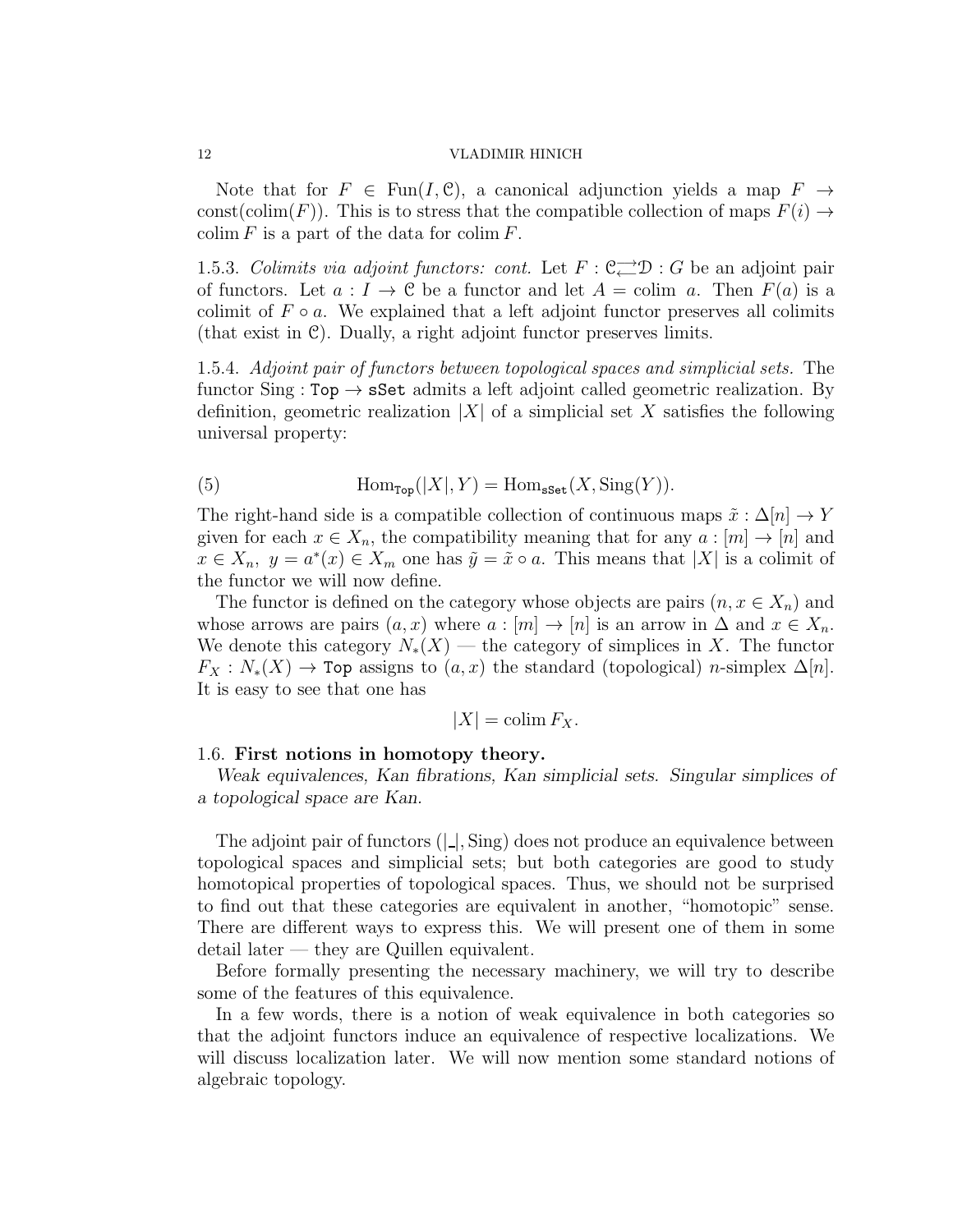1.6.1. Homotopy equivalence. Two maps  $f, g: X \to Y$  in Top are homotopic if there is a (continuous) map  $F: X \times [0,1] \to Y$  which restricts to f and g at 0, 1. A map  $f: X \to Y$  is a homotopy equivalence if there exists  $q: Y \to X$  such that the two compositions are homotopic to the respective identity.

1.6.2. Homotopy groups. Fix  $n > 0$ . The n-th homotopy group  $\pi_n(X, x)$  (of a pointed space  $(X, x \in X)$  is the set of homotopy classes of maps  $(D^n, \partial D^n) \to$  $(X, x)^7$  $(X, x)^7$ .

One defines  $\pi_0(X)$  as the set of (path) connected components of X. One has

- $\pi_1$  has a group structure.
- $\pi_n$  has a commutative group structure for  $n > 1$ <sup>[8](#page-12-1)</sup>.

1.6.3. Weak homotopy equivalence. A map  $f: X \to Y$  of topological spaces is called a weak homotopy equivalence if it induces a bijection of connected components, and for each  $x \in X$  it also induces an isomorphism of all homotopy groups  $\pi_n(X, x) \to \pi_n(Y, f(x))$ . It is easy to verify that homotopy equivalences satisfy the above properties.

The notion of weak homotopy equivalence turns out to be more convenient to work with.

Fortunately, the two notions of homotopy equivalence coincide for good topological spaces, see below.

**Theorem.** (Whitehead)Let  $f : X \to Y$  be a weak homotopy equivalence. If X and Y are  $CW$  complexes, then  $f$  is a homotopy equivalence.

1.6.4. Homotopy groups of simplicial sets. Let  $X \in \mathbf{sSet}$ . We define  $\pi_n(X, x)$ as  $\pi_n(|X|, x)$ . In general, there is no easy combinatorial way to define  $\pi_n(X, x)$ (homotopy groups of spheres are not easily calculated).

The homotopy groups are easily calculated for Kan simplicial sets (see definition below). One has

**Theorem.** Let X be a Kan simplicial set. Then  $\pi_n(X, x)$  is the set of equivalence classes of maps  $(\Delta^n, \partial \Delta^n) \to (X, x)$ , with equivalence given by homotopies.

1.6.5. Degenerate and nondegenerate simplices. Even the smallest (nonempty) simplicial set has infinite number of simplices. This is because degeneracy maps  $s_i: X_n \to X_{n+1}$  are injective. Therefore, it is interesting to look at the simplices  $x \in X_n$  which are not degenerations of any simplex. Such simplices are called nondegenerate. The collection of all simplices of dimension  $\leq n$  and of all their degenerations is a simplicial subset of X called n-th skeleton of X,  $\operatorname{sk}_n(X)$ .

<span id="page-12-0"></span><sup>&</sup>lt;sup>7</sup>We work here with pairs (space, subspace). Maps  $(X, A) \rightarrow (Y, B)$  are continuous maps  $X \to Y$  carrying A to B. There is a similar notion of homotopy of such maps.

<span id="page-12-1"></span><sup>&</sup>lt;sup>8</sup>This is a very important point. Multiplication in  $\pi_1$  is defined by a concatenation of paths; it defines a group law on the homotopy classes of paths. Commutativity of higher  $\pi_n$  is a manifestation of Eckmann-Hilton argument.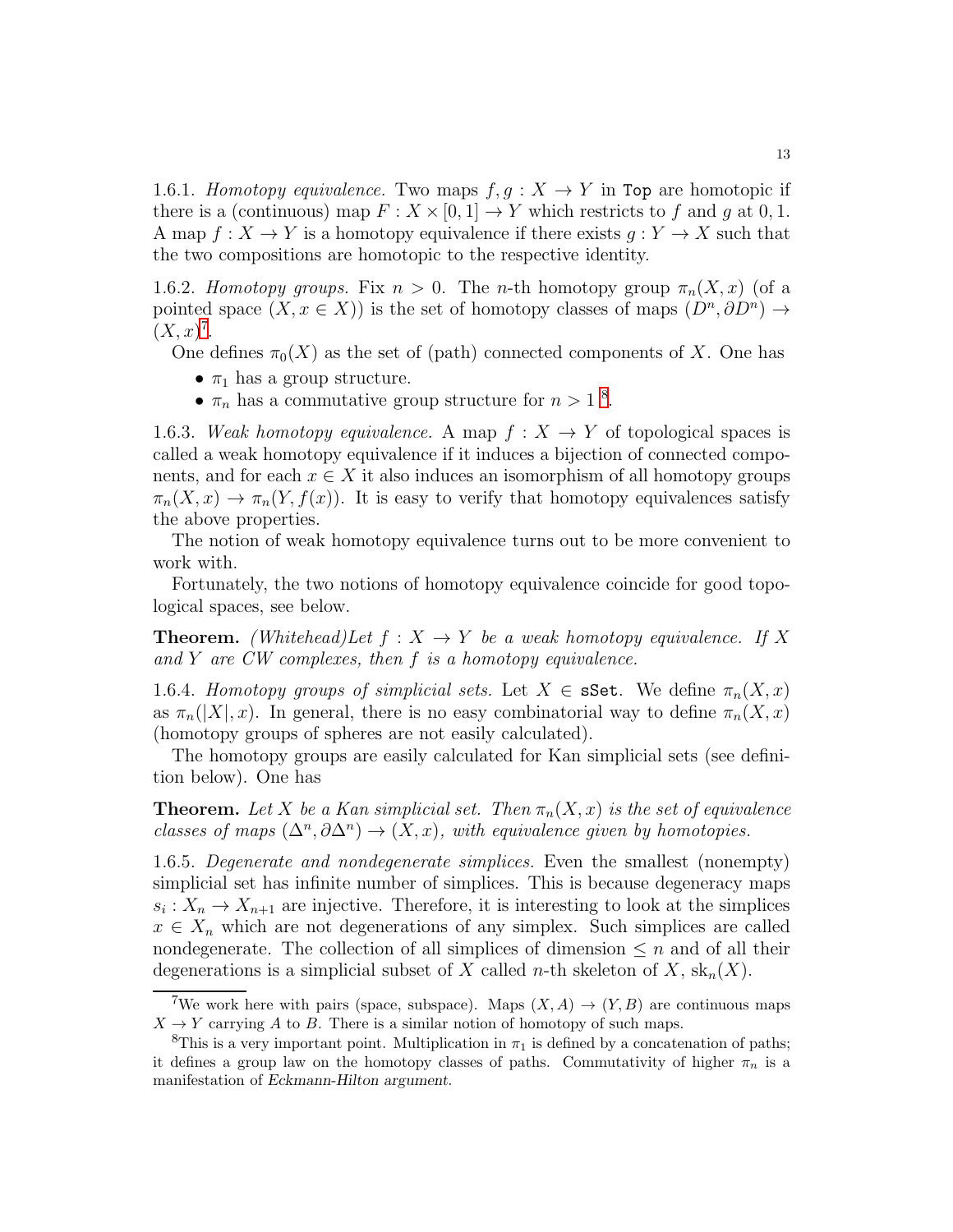One has  $sk_{n-1}(\Delta^n)$  contains all non-degenerate simplices of  $\Delta^n$  except for the one of dimension n (corresponding to  $\mathrm{id}_{[n]}$ ). We will denote this simplicial set  $\partial \Delta^n$ ; this is, by definition, the boundary of  $\Delta^n$ . The following simplicial subsets will be also very important. These are  $\Lambda_i^n$  —simplicial subsets of  $\Delta^n$  spanned by all nondegenerate simplices of  $\partial \Delta^n$  but one —  $d_i : [n-1] \to [n]$ . ( $\Lambda_i^n$  is called  $i$ -th horn of  $\Delta^n$ ).

1.6.6. Kan simplicial sets. A simplicial set X is Kan if any map  $\Lambda_i^n \to X$  extends to a map  $\Delta^n \to X$ .

**Exercise.** Prove that  $\text{Sing}(X)$  is Kan for any topological space X. Prove that the nerve  $N(\mathcal{C})$  of a category  $\mathcal C$  is Kan if and only if the category  $\mathcal C$  is a groupoid.

1.6.7. Here is an expression of the fact that simplicial sets and topological spaces are "practically equivalent".

**Theorem.** Let S be a simplicial set and let X be a topological space. A map  $f : S \to \text{Sing}(X)$  is a weak equivalence of simplicial sets iff the corresponding  $map |S| \rightarrow X$  is a weak homotopy equivalence.

1.6.8. There is an important property of geometric realizations which does not follow from the adjunction.

Theorem. The functor of geometric realization preserves products.

Direct product of simplicial sets is given pointwise:  $(X \times Y)_n = X_n \times Y_n$ . First of all, one has a canonical map  $|X \times Y| \to |X| \times |Y|$ . So it remains to verify the given map is a homeomorphism.

*Step 1.* Prove the claim when  $X = \Delta^n$  and  $Y = \Delta^m$ .

It is worthwhile to explicitly describe  $\Delta^n \times \Delta^n$ . One can use the following trick: the nerve functor from categories to simplicial sets obviously preserves limits. Since  $\Delta^n$  is a nerve of the category [n] corresponding to the totally ordered set  $\{0, \ldots, n\}, \Delta^n \times \Delta^m$  is the nerve of the poset  $[n] \times [m]$ . In particular, it is glued of  $\left(\begin{matrix}n+m\\n\end{matrix}\right)$  $\binom{m}{n}$  in + m-simplices glued along the boundary. See the case  $n = m = 1$ the square is glued of two triangles.

*Step 2.* Everything commutes with the colimits.

1.6.9. Remark. (Adjoint pairs and simplicial objects)

Let  $L: \mathbb{C} \longrightarrow \mathbb{D} : R$  be an adjoint pair of functors. Given an object  $d \in \mathcal{D}$ , one defines a simplicial object  $B_{\bullet}(d)$  together with a map of simplicial objects

$$
B_{\bullet}(d) \to d
$$

(where  $d$  is considered as a constant simplicial object) as follows. One defines  $B_0(d) = LR(d)$ , and, more generally,  $B_n(d) = (LR)^{n+1}(d)$ . We define  $s_0 : B_0(d) \to B_1(d)$  as induced by the map id  $\to RL$  applied to  $R(d)$ . We define  $d_i: B_1 \to B_0$ ,  $i = 0, 1$  as induced by the map  $LR \to id$  applied to the first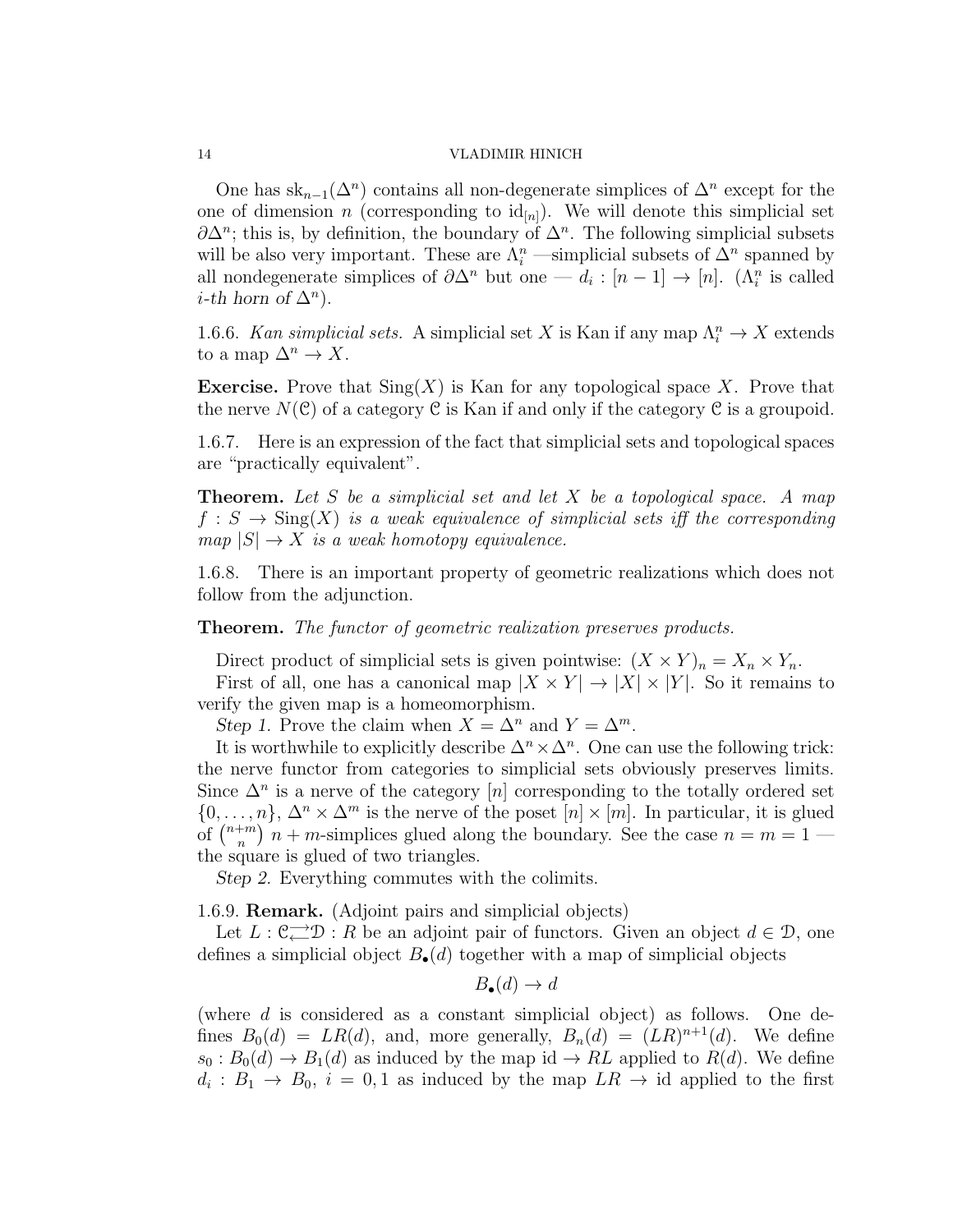(resp., the second) pair of  $L, R$ . This easily generalizes to all face and degeneracy maps. A lot of resolutions in homological algebra (Bar-resolutions) come from this construction. The same origin has a cosimplicial object known as Cech complex connected to a covering of a topological space.

## 1.7. Exercises.

1.7.1. See [1.2.](#page-8-0)

1.7.2. See Exercise in [1.3.1.](#page-8-1)

1.7.3. Forgetful functor  $Top \rightarrow Set$  has both left and right adjoints. Describe them.

1.7.4. Construct a functor left adjoint to the forgetful functor from commutative algebras over a field  $k$  to the category of vector spaces over  $k$ .

1.7.5. Let C be a category having finite products. For  $x, y \in C$  we define  $\mathcal{H}om(x, y) \in \mathcal{C}$  by the property

$$
\operatorname{Hom}_{\mathcal{C}}(z, \mathcal{H}om(x, y)) = \operatorname{Hom}_{\mathcal{C}}(z \times x, y).
$$

Prove existence of  $\mathcal{H}$ om for  $\mathcal{C} = s$ Set.

1.7.6. The same for  $C = \text{Cat}$ . Compare to the above.

1.7.7. Let C has colimits. A colimit preserving functor  $F : \mathbf{sSet} \to \mathcal{C}$  is uniquely given by a functor  $\Delta \to \mathcal{C}$  (a cosimplicial object in C).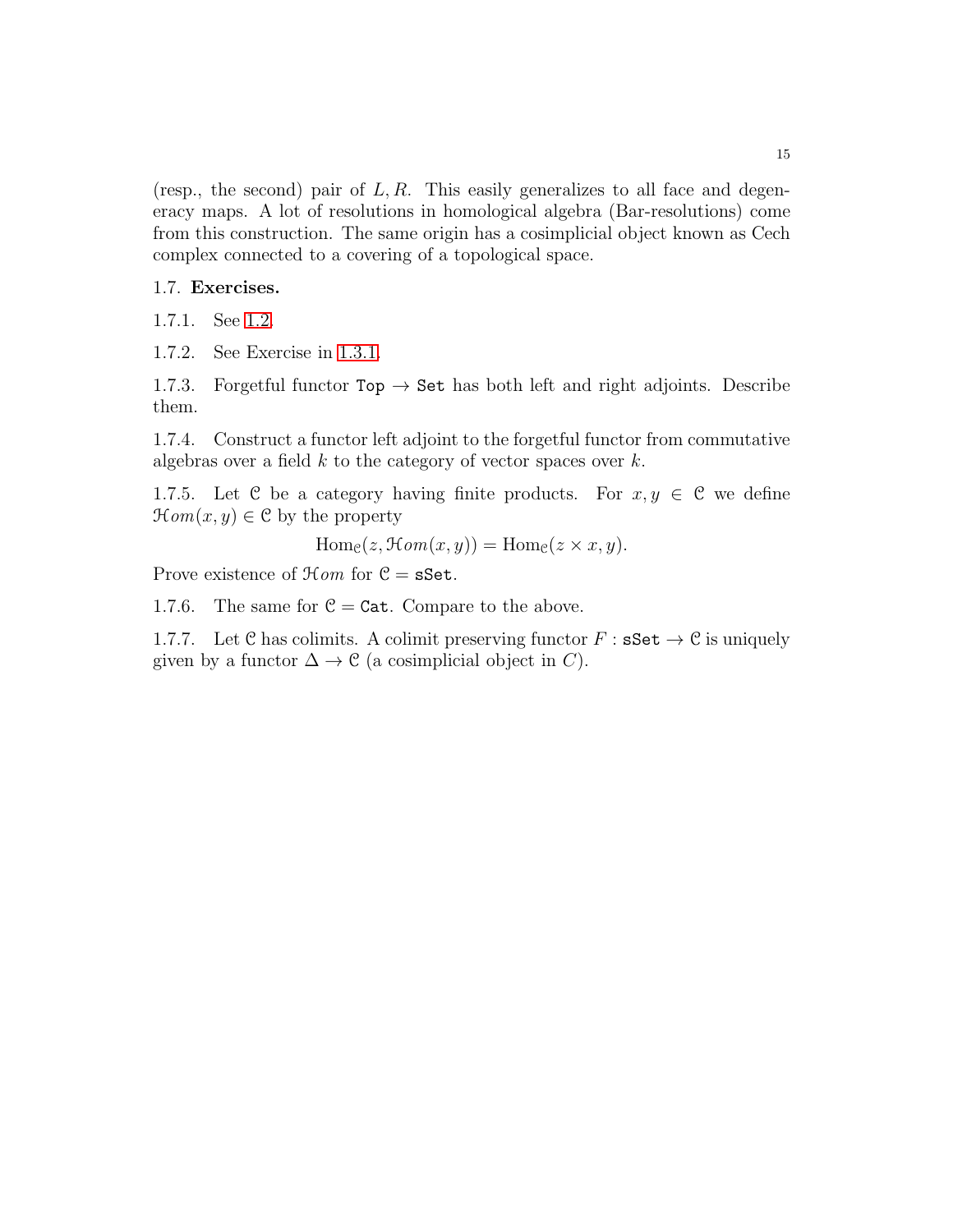### 2. Quasicategories. Simplicial categories

2.1. Conventional categories as simplicial sets. The functor  $N : \mathsf{Cat} \to$ sSet assigning to a category C its nerve  $N(C)$  whose *n*-simplices are the functors  $[n] \rightarrow C$  (considered as a set), is fully faithful.

In fact, let C and D be two categories. A map of simplical sets  $F: N(C) \rightarrow$  $N(D)$  is a collection of compatible maps  $F_n : N_n(C) \to N_n(D)$ . Let us study more carefully this compatibility. First of all,  $F_0$  is precisely a map  $Ob(C) \rightarrow Ob(D)$ . Then  $F_1$  assigns to an arrow in C an arrow in D; compatibility with respect to  $\delta^0$ ,  $\delta^1$  : [0]  $\rightarrow$  [1] means that the assignment of arrows respects the source and the target. Compatibility with respect to  $\sigma^0$  means that  $F_1$  carries identity to identity. Let us compare the rest of the data. We claim that, first of all, the rest of  $F_n: N_n(C) \to N_n(D)$  are (at most) uniquely defined, and, second, that in order to define the whole  $F$ , one has to require that  $F_1$  carries composition of arrows to a composition of arrows in  $D$ . To do so, let us mention the following property of simplicial sets  $N(C)$ .

Denote Sp(n) (the spine of  $\Delta^n$ ) the simplicial subset of  $\Delta^n$  spanned by nondegenerate one-simplices  $[1] \rightarrow [n]$  carrying 0 to i and 1 to  $i + 1$ . One can easily see that

$$
\mathrm{Sp}(n) = \Delta^1 \sqcup^{\Delta^0} \Delta^1 \sqcup^{\Delta^0} \ldots \sqcup^{\Delta^0} \Delta^1,
$$

n copies of  $\Delta^1$  with identified consecutive ends.

2.1.1. **Lemma.** The embedding  $\text{Sp}(n) \to \Delta^n$  induces a bijection

$$
N_n(C) = \text{Hom}(\Delta^n, N(C)) \to \text{Hom}(\text{Sp}(n), N(C)).
$$

Actually, the converse is also true (prove this!).

Thus, once we have a compatible pair of maps  $F_0$ ,  $F_1$ , this uniquely determines a map  $F_n$ . It remains to verify when is this map compatible with all faces and degeneracies. One can immediately see that it is always compatible with the degeneracies; and that the only condition to verify is the compatibility with  $\delta^1: [1] \to [2]$ . This is the map carrying 0 to 0 and 1 to 2. Compatibility with  $\delta^1$ precisely means that the assignment of arrows is compatible with compositions.

This was a detailed explanation of the following

# 2.1.2. Proposition. The functor  $N:$  Cat  $\rightarrow$  sSet is fully faithful.

We actually achieved much more. We identified the essential image of  $N$ : a simplicial set  $X$  is a nerve of a category iff the canonical maps

$$
X_n \to \text{Hom}(\text{Sp}(n), X) = X_1 \times_{X_0} \dots \times_{X_0} X_1
$$

is a bijection. This characterization is worth remembering as it is the basis of at least two different models of infinity categories.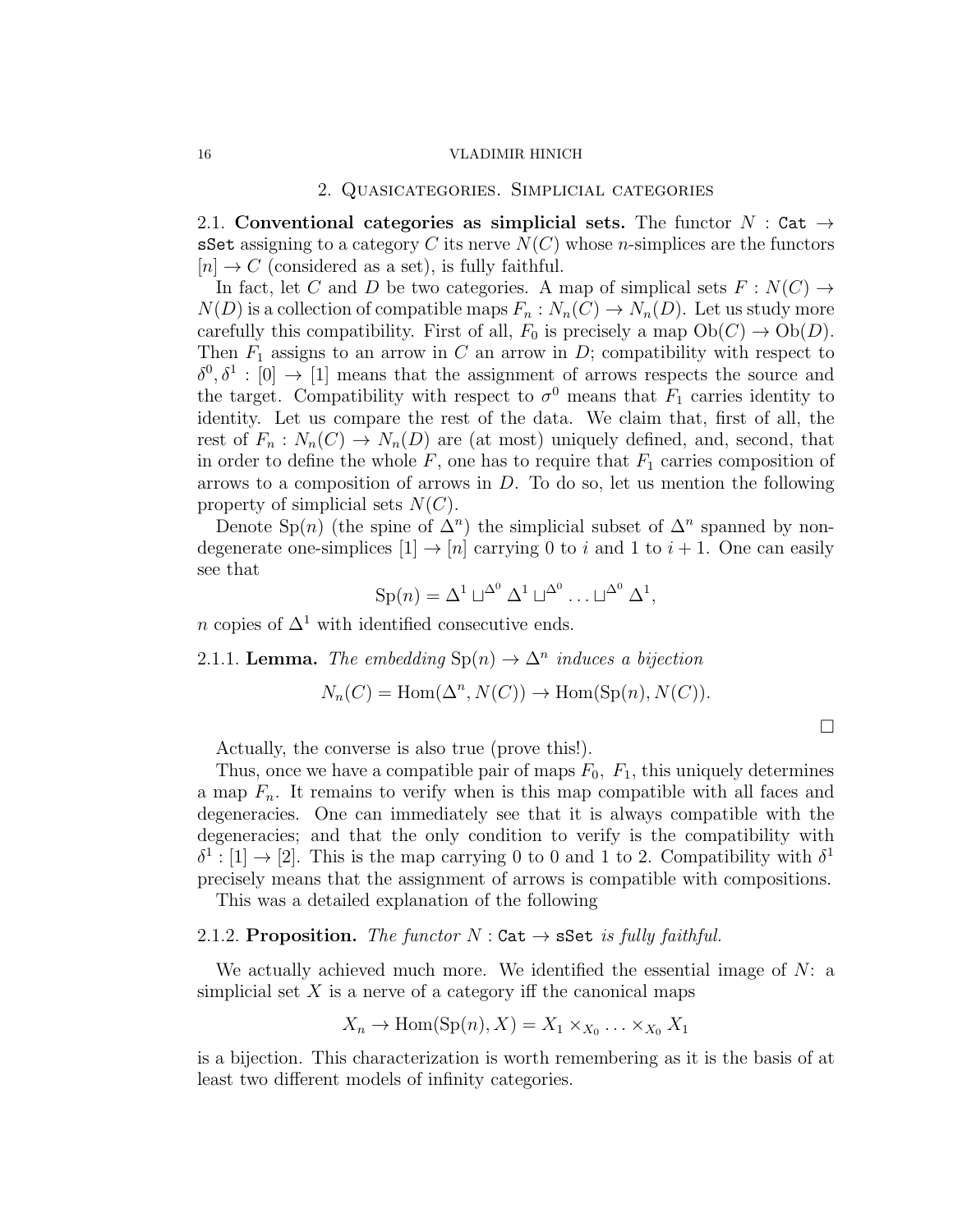2.2. Advertisement. Infinity categories in this course are what is sometimes called  $(\infty, 1)$ -categories. Approximately, this means that all higher arrows (arrows between arrows) are invertible, in a certain homotopy sense. Otherwise, this can be expressed by saying that, for any pair of objects  $x$  and  $y$ , the category of all arrows  $x \to y$  is an infinity groupoid.

In this course we will discuss three models for such categories: quasicategories (simplicial sets satisfying certain properties), simplicial categories (that is, categories enriched over simplicial sets), and complete Segal spaces (CSS) which are bisimplicial sets satisfying certain properties.

The logic in all existing models is as follows. What is really described is a certain category with a model structure in the sense of Quillen (this will be addressed later on). One can prove (we do not intend to give complete proofs) that the model categories corresponding to different models are Quillen equivalent (the notion will be made precise later; an example of Quillen equivalence is the adjoint pair of functors between topological spaces and simplicial sets). In each approach a construction is provided, assigning an infinity category to a model category, so that Quillen equivalent model categories give rise to equivalent infinity categories (of course, the notion of equivalence between infinity categories is provided as well). All this put together should persuade us that there is an idea of infinity category of which the concrete descriptions are but realizations.

Our aim will not be to study as many models of infinity categories as possible; but to try to understand this idea of infinity category.

2.3. Quasicategory and its homotopy category. Combinatorics of simplicial sets is well-developed and well-known. Thus, the idea of quasicategory is just to slightly weaken the property which characterizes nerves of categories among the simplicial sets.

Quasicategories were first introduced by Boardman and Vogt [\[BV\]](#page-123-2) under the name of *weak Kan complexes*, then re-introduced by A. Joyal as models for infinity categories, and vastly developed by Jacob Lurie (see [\[L.T\]](#page-123-0), Chapter 1).

2.3.1. Nerve of a category. Reformulation. Recall some standard simplicial sets and maps in **sSet**. Fix a pair of numbers  $0 \leq k \leq n$ . We define k-th inner horn  $j_k^n : \Lambda_k^n \to \Delta^n$  as the embedding of  $\Lambda_k^n$ , the simplicial subset of  $\Delta^n$  containing all simplices but two, id : [n] → [n] and  $\partial^k : [n-1] \to [n]$ , into  $\Delta^n$ .

Recall that a simplicial set  $X$  is called Kan if it has lifting property with respect to all  $j_n^k$ , that is, if any map  $\Lambda_k^n \to X$  extends to a map  $\Delta^n \to X$ .

**Lemma.** A simplicial set  $X$  is a nerve of a category iff it satisfies the following property.

<span id="page-16-0"></span>*Any* horn  $j_k^n : \Lambda_k^n \to \Delta^n$  with  $k \neq 0, n$ , gives rise to a bijection

(6) 
$$
X_n = \text{Hom}(\Delta^n, X) \to \text{Hom}(\Lambda^n_k, X).
$$

Proof. Exercise. □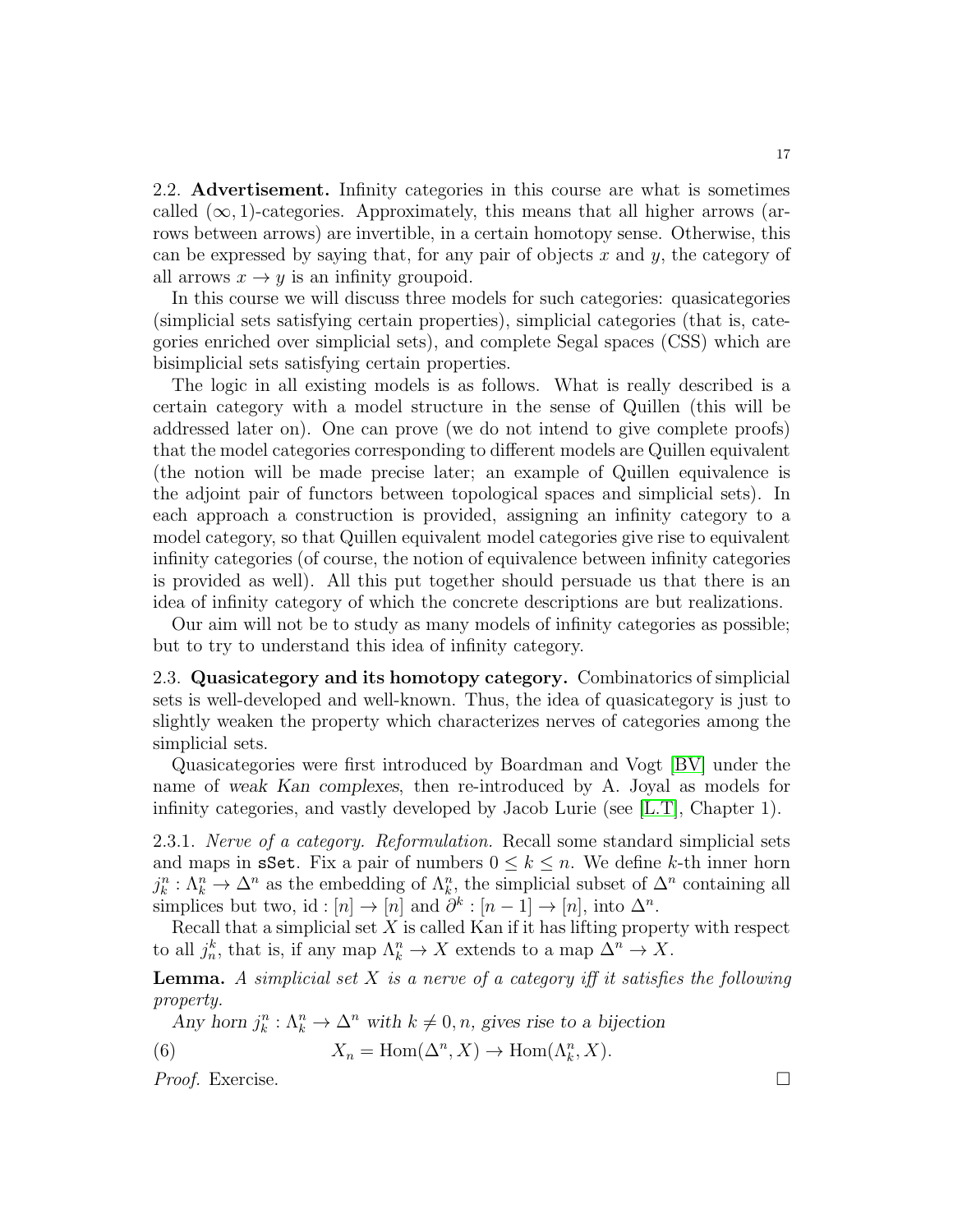2.3.2. Quasicategory. A simplicial set X is called *quasicategory* if the maps  $j_k^n$ ,  $k \neq 0, n$ , give rise to a surjective map [\(6\)](#page-16-0).

This notion obviously generalizes both categories and Kan simplicial sets.

**Remark.** Let X be a quasicategory. We interpret the elements of  $X_0$  as the objects and the elements of  $X_1$  as the arrows with source obtained by application of  $d_1$  and target by  $d_0$ .

What about the composition? Commutative triangles are given by the elements of  $X_2$ . Each one has three 1-faces: two arrows and their composition. The axiom of quasicategory described by the embedding  $j_1^2$ , ensures that any composable pair of arrows can be composed (but in a non-unique way). The rest of the axioms should mean that composition is unique "up to higher homotopy".

Non-uniqueness of composition in quasicategory faithfully reflects our intuition we acquired trying to define an infinity version of Poincaré groupoid. Composition of the paths essentially depends of the reparametrization of the length two segment, and there is no preferred way of reparametrization — none of them leads to a strictly associative multiplication.

2.3.3. Mapping spaces. Let C be a quasicategory. Define for  $x, y \in C$  a space Map $(x, y)$ . There are different definitions yielding the same object up to homotopy. We will present one of possible definition, denoted  $\text{Hom}^R(x, y)$  (R stands for  $\text{right}^9$  $\text{right}^9$ ).

We define  $\text{Hom}^R(x, y)$  as a simplicial set whose *n*-simplices are *n*+1-simplices *h* in C such that  $d_{n+1}h = x$  (more precisely, the degenerate *n*-simplex obtained from x), and  $d_0 \dots d_n(h) = y$ . Faces and degeneracies are defined in an obvious way. Otherwise, we construct a cosimplicial object in sSet  $H_R$  whose *n*-th component is the colimit  $H_R^n = \Delta^{n+1} \coprod^{\Delta^n} \Delta^0$ , where the map  $\Delta^n \to \Delta^{n+1}$  is given by  $\delta^{n+1}$ . The simplicial set  $H_R^n$  has two objects coming from 0 and  $n+1$  of  $\Delta^{n+1}$ .

Now  $\text{Hom}_{\mathcal{C}}^R(x, y)_n$  is the set of maps  $H_R^n \to \mathcal{C}$  carrying 0 to x and  $n+1$  to y. One can define  $\text{Hom}_{\mathcal{C}}^{L}(x, y)$  using the cosimplicial object  $H_L$  in sSet, instead of  $H_R$ , defined via  $\delta^0$  instead of  $\delta^{n+1}$ .

Later on we will see that one can define a composition

(7) 
$$
\text{Hom}^R(y, z) \times \text{Hom}^R(x, y) \to \text{Hom}^R(x, z),
$$

defined uniquely up to homotopy. We will also see that  $Hom<sup>L</sup>(x, y)$  is homotopically equivalent to  $\text{Hom}^R(x, y)$ .

2.3.4. Homotopy category  $Ho(\mathcal{C})$  of a quasicategory  $\mathcal C$  can be defined as follows. The ojects are just the elements of  $C_0$ . Morphisms are defined by the formula

<span id="page-17-1"></span>
$$
\mathrm{Hom}_{\mathrm{Ho}(\mathcal{C})}(x,y) = \pi_0(\mathrm{Hom}^R_{\mathcal{C}}(x,y)).
$$

<span id="page-17-0"></span><sup>&</sup>lt;sup>9</sup> as opposed to *left*, not to wrong!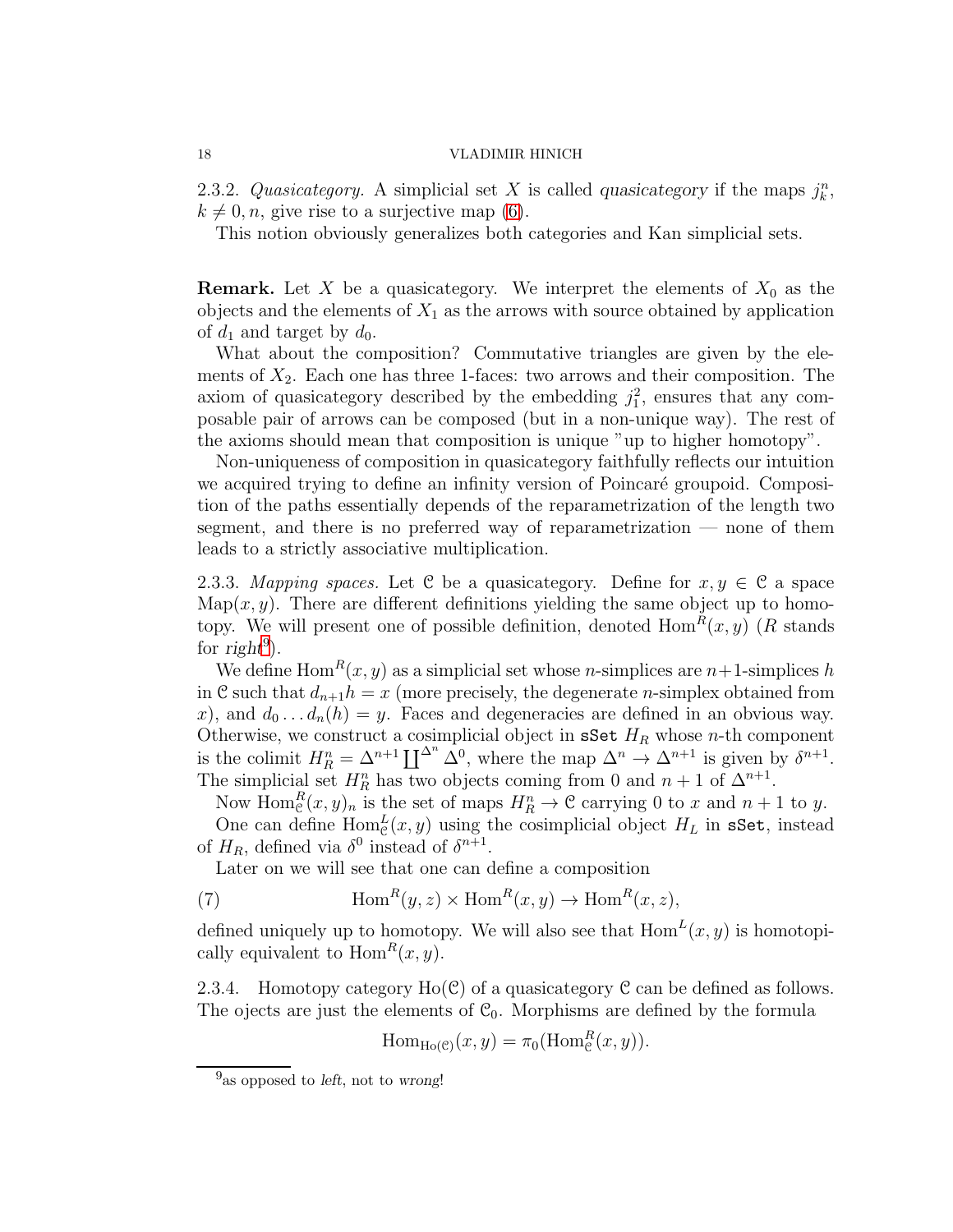The composition is defined by the composition of  $Hom<sup>R</sup>$ . Since we give no explicit formula for  $(7)$ , it is worthwhile to give another construction of Ho  $\mathcal{C}$ .

Here it is. We define  $Ob Ho(\mathcal{C}) = \mathcal{C}_0$  and we define  $Hom_{Ho(\mathcal{C})}(x, y)$  as the set of equivalence classes of elements  $f \in \mathcal{C}_1$  with  $d_1 f = x$ ,  $d_0 f = y$ . Two elements  $f, g \in \mathcal{C}_1$  are equivalent if there exists  $u \in \mathcal{C}_2$  such that  $d_0u = f, d_1u = g, d_2u =$  $s_0(d_1d_2(u))$ , see the picture below.

<span id="page-18-0"></span>

One can verify that the above formula defines an equivalence relation if C is a quasicategory. Now, if f and g is a composable pair of arrows, there exists  $u \in C_2$ such that  $f = d_2u$ ,  $g = d_0u$ . Then we define the composition gf as  $d_1(u)$ . One can verify that the equivalence class of  $gf$  so defined depends only on equivalence classes of  $f$  and  $g$ .

The notion of homotopy category can be defined for a general simplicial set; but in general the description is less explicit.

2.3.5. Homotopy category. One has an adjoint pair  $h$ :  $\texttt{sSet}$   $\rightleftarrows$   $\texttt{Cat} : N$ , where N is the nerve functor and h is defined by universal property. Let us study a map from a simplicial set  $X$  to the nerve of a category  $C$ . It consists of

- a map  $f: X_0 \to Ob(C)$ .
- an assignment for  $a \in X_1$  of  $f(a) \in \text{Hom}_C(f(d_1a, d_0a))$ .
- such that for any  $x \in X_2$  a cocycle condition is satisfied.

This description gives immediately a definition of the functor  $h: h(X)$  is defined as the category with the set of objects  $X_0$ , morphisms given by generators in  $X_1$ and relations in  $X_2$ .

**Theorem.** If X is a quasicategory,  $h(X)$  is canonically isomorphic to  $Ho(X)$ .

*Proof.* We will construct a map from C to the nerve of  $Ho(\mathcal{C})$ . This will define by adjunction a functor  $h\mathcal{C} \to Ho(\mathcal{C})$ .

Our map is identity on objects and it carries each  $f \in \mathcal{C}_1$  to the respective equivalence class. It remains to prove that any  $u \in \mathcal{C}_2$  gives rise to an equality

$$
d_0(u) \circ d_2(u) = d_1(u).
$$

this is obvious, once we know that the construction of  $Ho(\mathcal{C})$  was sound. Let us show the constructed map is an isomorphism of categories. First, the arrows in  $h(\mathcal{C})$  are generated by the elements of  $\mathcal{C}_1$ . Any composition of elements of  $\mathcal{C}_1$  can be clearly presented by a single arrow — this follows by induction and by lifting with respect to  $j_1^2$ . This easily implies the claim.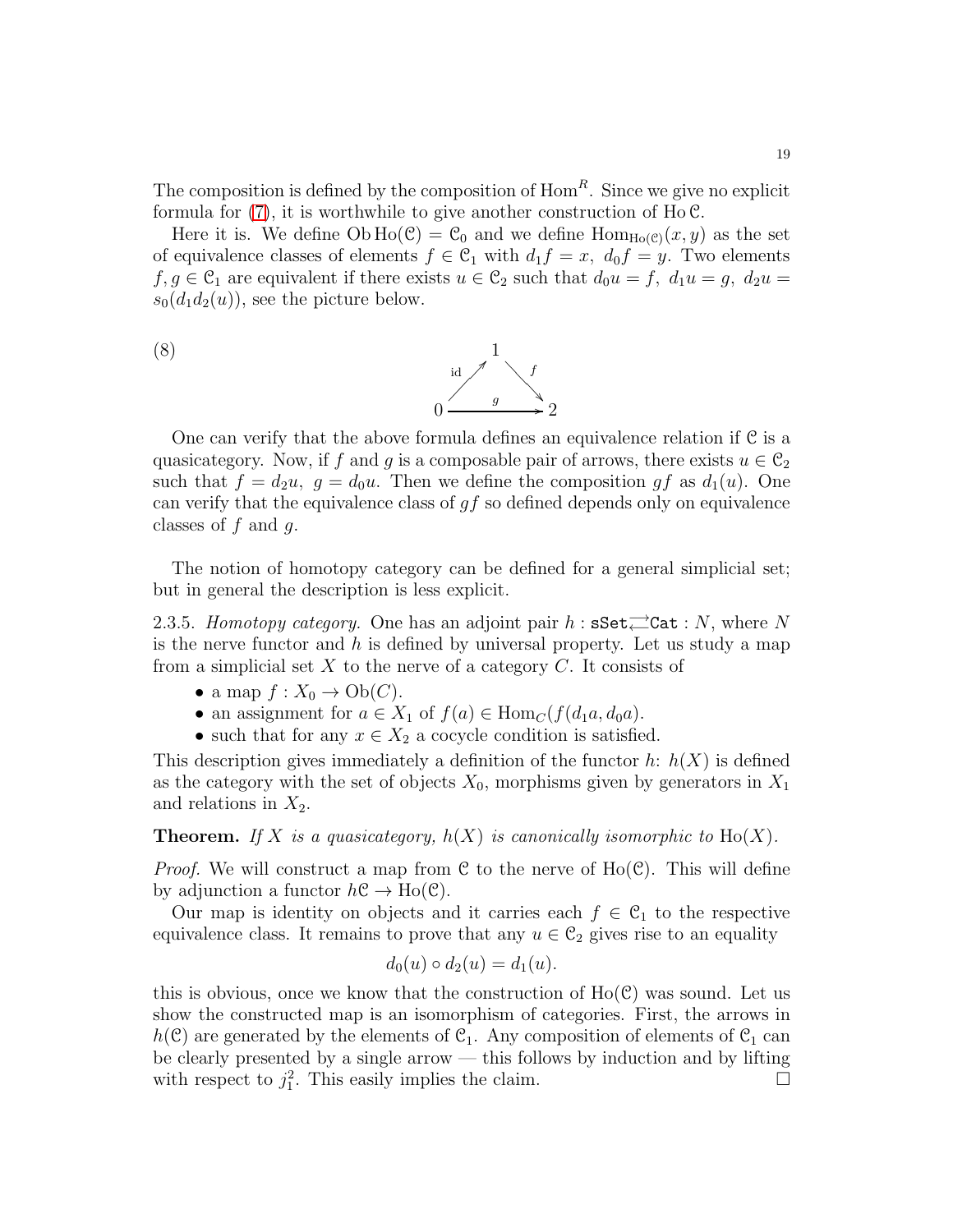*Note that we have not really verified that the relation defining* Ho(C) *is an equivalence and the composition is properly defined.*

2.3.6. Definition. An arrow in a quasicategory is called an equivalence if its image in the homotopy category is an isomorphism.

In a conventional category composition of two isomorphism is an isomorphism. The quasicategorical version reads: if two edges of  $u \in \mathcal{C}_2$  are equivalences, then so is the third.

### <span id="page-19-0"></span>2.3.7. Kan simplicial sets as infinity groupoids.

**Theorem.** The following properties of a quasicategory  $X$  are equivalent.

- 1. All arrows of X are equivalences.
- 2. Ho $(X)$  is a groupoid.
- 3. X satisfies RLP with respect to *i*-horns,  $i < n$ .
- 4. X satisfies RLP with respect to *i*-horns,  $i > 0$ .
- 5. X is Kan simplicial set.

Proof. One has very easy implications

$$
3,4 \Rightarrow 5 \Rightarrow 2 \Leftrightarrow 1.
$$

The remaining implication  $2 \Rightarrow 3$  is less trivial, requires a theory of left fibrations. It was proven by A. Joyal.

 $\Box$ 

2.3.8. Corollary. Let  $C$  be a quasicategory. Then  $\text{Hom}_{\mathcal{C}}^R(x, y)$  is Kan for all  $x, y$ .

*Proof.* It is clear that  $Hom_{\mathcal{C}}^R(x, y)$  satisfies the lifting property with respect to  $j_i^n$ , for  $i \neq 0$ . This already implies the claim.

2.3.9. Maximal subspace. Another consequence of Theorem [2.3.7](#page-19-0) is the existence of a maximal Kan subset of any quasicategory.

Corollary. For a quasicategory  $C$  let  $C^{eq}$  denote the simplicial subset consisting of simplices whose all 1-faces are equivalences. Then  $\mathbb{C}^{eq}$  is the maximal Kan subset in C.

Remark. In the quasicategorical approach to infinity categories Kan simplicial sets are seen as "infinity groupoids" or  $(\infty, 0)$ -categories. Maximal Kan subset is, therefore, the  $(\infty, 0)$ -category obtained from  $(\infty, 1)$  category C by discarding all non-invertible 1-arrows.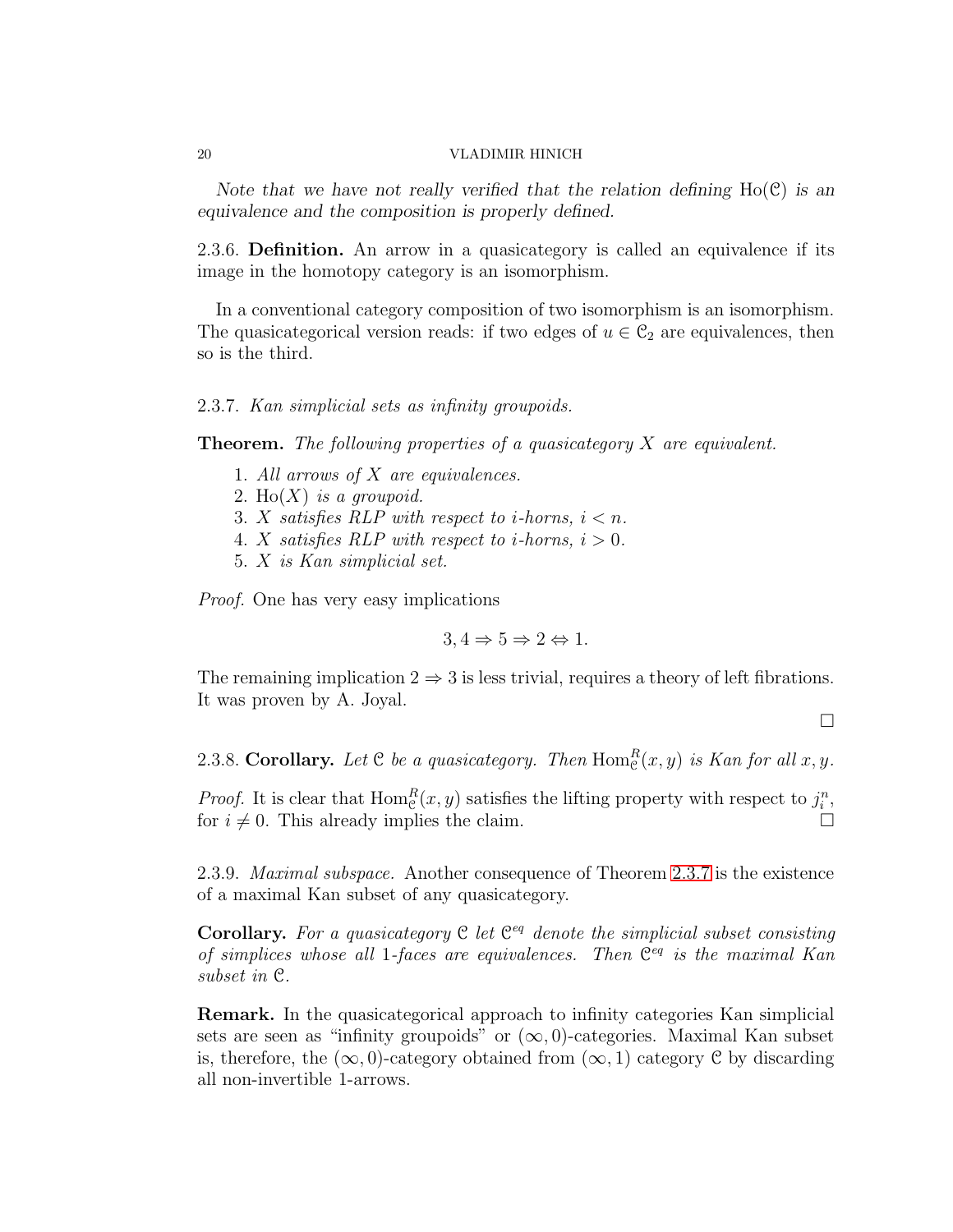2.4. Simplicial categories. A simplest model for  $(\infty, 1)$  categories is the one based on categories enriched over topological spaces (or, what is more or less the same), over Kan simplicial sets.

A pleasant property of this model is that composition in it is strictly associative. Another pleasant property is that a lot of interesting infinity categories can be constructed in this way — giving an explicit construction of a simplicial category. Inconvenience of this model is due to difficulty of describing functors  $\mathcal{C} \to \mathcal{D}$  — they can be presented in general by a diagram  $\mathcal{C} \leftarrow \widetilde{\mathcal{C}} \to \mathcal{D}$ .

2.4.1. Enriched categories. We will define them in the most simple case. Let M be a category with finite products. An M-enriched category C consists of a class of objects  $Ob(C)$ ; of the objects  $Map_{\mathcal{C}}(x, y) \in M$  for each pair  $x, y \in$ Ob(C); of morphisms id<sub>x</sub> : \* → Map<sub>C</sub>(x, x) from the terminal object  $* \in M$ to the endomorphism object of x for all x; of strictly associative compositions  $\text{Map}_C(y, z) \times \text{Map}_C(x, y) \to \text{Map}_C(x, z)$ , so that  $\text{id}_x$  is both left and right unit.

We are especially interested in simplicially enriched categories which we will call just *simplicial categories*. They form the category which we denote sCat.

2.4.2. Homotopy category. Given  $\mathcal{C} \in \mathbf{SCat}$ , we define Ho( $\mathcal{C}$ ) in a way similar (but easier) to the definition for quasicategories.

Ho(C) has the same objects as C;  $\text{Hom}_{\text{Ho}(\mathcal{C})}(x, y) = \pi_0(\text{Map}_{\mathcal{C}}(x, y)).$ 

2.4.3. Simplicial groupoids. Recall that any quasicategory contains a maximal Kan simplicial subset.

We would like to better understand what is the analog of this claim in the context of simplicial categories.

The first step is clear: an arrow  $f \in \text{Map}_{\mathcal{C}}(x, y)_0$  should be called equivalence if its image in the homotopy category is invertible. In other words, this means that there exists an arrow  $g \in \text{Map}_{\mathcal{C}}(y,x)_0$  such that  $fg$  belongs to the same connected component of  $\text{Map}_{\mathcal{C}}(y, y)$  as id<sub>y</sub>, and similarly for gf. In case  $\mathcal{C}$  has Kan Map-spaces, the condition on the compositions just means that there are  $u \in \text{Map}_{\mathcal{C}}(x, x)$  and  $v \in \text{Map}_{\mathcal{C}}(y, y)$  such that

$$
d_1u = id_x
$$
,  $d_0u = gf$ ,  $d_1v = id_y$ ,  $d_0v = fg$ .

The simplicial category satisfying the above property is called *the simplicial groupoid*. The maximal subspace of  $C \in \mathcal{S}$  can be the simplicial groupoid with the same objects as  $\mathfrak C$  and including the components of  $\mathrm{Map}_{\mathfrak C}(x,y)$  consisting of equivalences. It is not immediately obvious why such creatures deserve to be called "spaces".

First of all, let us restrict ourselves to the connected spaces on one hand, and to the connected simplicial groupoids on the other. Any connected simplicial groupoid is equivalent to a simplicial groupoid having one object, that is, to a simplicial monoid with homotopy invertible multiplication. This is slightly more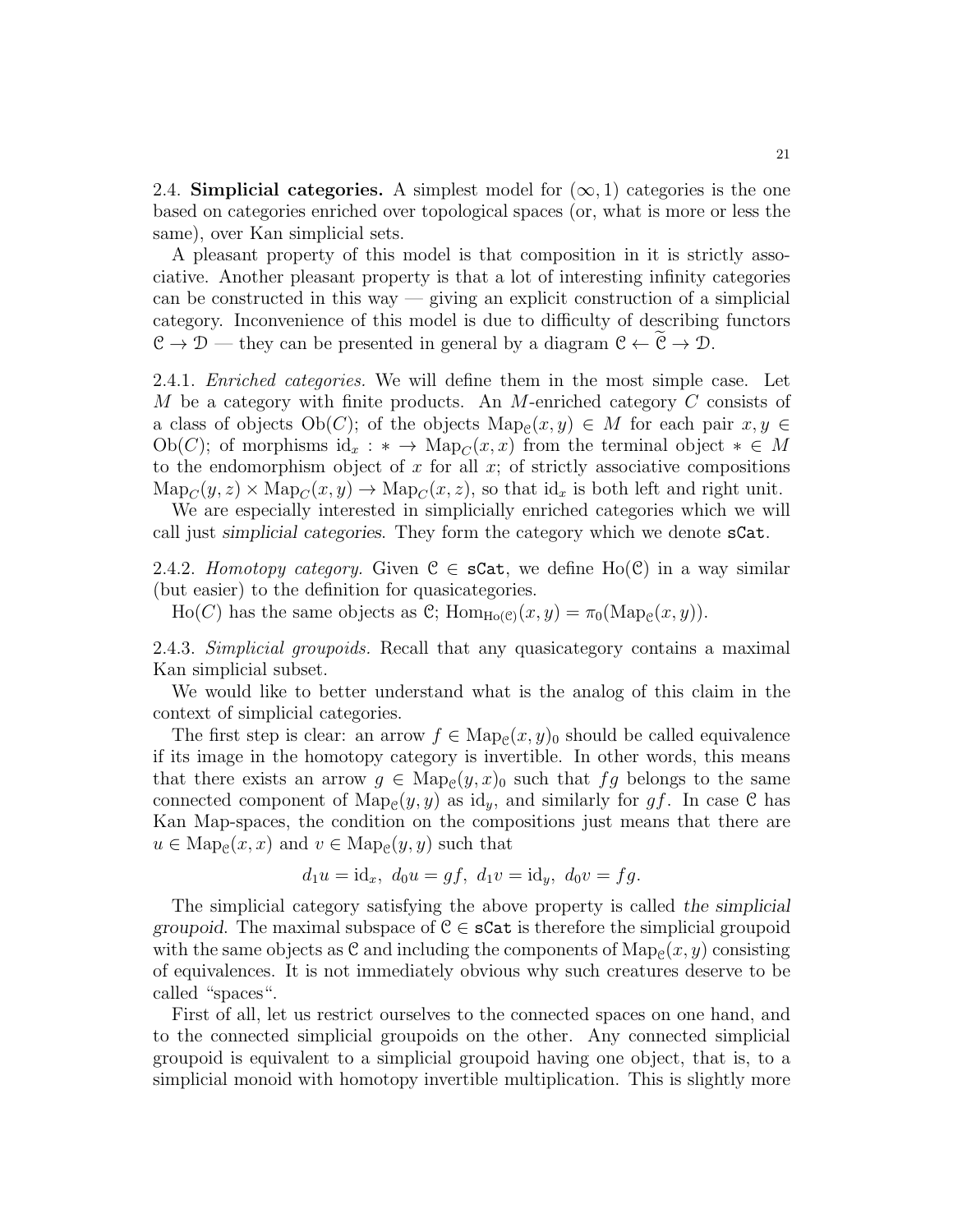general than a simplicial group, and the difference turns out inessential. The following classical theorem of J.P. May now concludes the argument.

Theorem. The loop space functor establishes an equivalence between connected topological spaces and simplicial groups.

2.4.4. Standard simplices in sCat. We are going to present a remarkable adjoint pair of functors connecting simplicial sets with simplicial categories, the one which will yield later on an equivalence between quasicategories and categories enriched over Kan simplicial sets.

As usual, in order to construct a colimit-preserving functor from simplicial sets to sCat, we have to present a cosimplicial object in sCat.

To each finite nonempty totally ordered set  $J$  we assign a simplicial category  $\mathfrak{C}^J$  as follows.

The objects of  $\mathfrak{C}^J$  are just the elements of J.

For  $i, j \in J$  we define  $\text{Map}_{\mathfrak{C}^J}(i, j)$  as the nerve of the category  $P_{i,j}$  defined as follows.

- $P_{i,j} = \emptyset$  if  $i > j$ .
- $P_{i,j}$  is the poset of subsets of  $\{i, i+1, \ldots, j\}$  containing both i and  $j$  if  $i \leq j$ .

It remains to define the composition in  $\mathfrak{C}^J$ . Given  $I \in P_{i,j}$  and  $K \in P_{j,k}$ , the composition is defined by the union  $I \cup K \in P_{i,k}$ .

We will write  $\mathfrak{C}^n$  instead of  $\mathfrak{C}^{[n]}$  for  $J = [n]$ .

Let us present what we got for small J.

- $J = [0]$ . Then  $\mathfrak{C}^0 = *$ , the terminal category.
- $J = [1]$ .  $\mathfrak{C}^1 = [1]$  is the category with two objects and one arrow.
- $J = [2]$ .  $\mathfrak{C}^2$  has the objects 0, 1, 2 and morphisms  $f : 0 \to 1$  and  $g : 1 \to 2$ . The space Map(0, 2) is a segment: it has two 0-simplices,  $gf$  and  $h: 0 \rightarrow$ 2, and a one-simplex  $h \to gf$ .

2.4.5. Adjoint pair of functors. As always, a cosimplicial object  $n \mapsto \mathfrak{C}^n$  in sCat determines an adjoint pair of functors

(9)  $\mathfrak{C} : \mathbf{sSet}_{\leftarrow}^{-} : \mathbf{sCat} : \mathfrak{N}.$ 

Here  $\mathfrak{N}(\mathcal{C})_n = \text{Hom}_{\text{scat}}(\mathfrak{C}^n, \mathcal{C})$  — is an analog of the nerve functor (the official name — *homotopy coherent nerve*), and the functor  $\mathfrak{C}$  is uniquely defined by the property that  $\mathfrak{C}(\Delta^n) = \mathfrak{C}^n$  and by the requirement that  $\mathfrak{C}$  preserves colimits.

**Remark.** To make sure the functor  $C$  exist, we use existence of colimits in  $sCat$ . Colimits in sCat can be easily expressed via colimits in Cat. Given a functor  $F: I \to \text{Cat}$ , its colimit  $C = \text{colim } F(i)$  can be explicitly described as follows. One has  $Ob(C) = colim Ob(F(i))$ . The set of arrows  $Mor(C)$  is defined in two steps. First of all, let  $X = \text{colim} Mor(F_i)$ . One has  $s, t : X \to Ob(C)$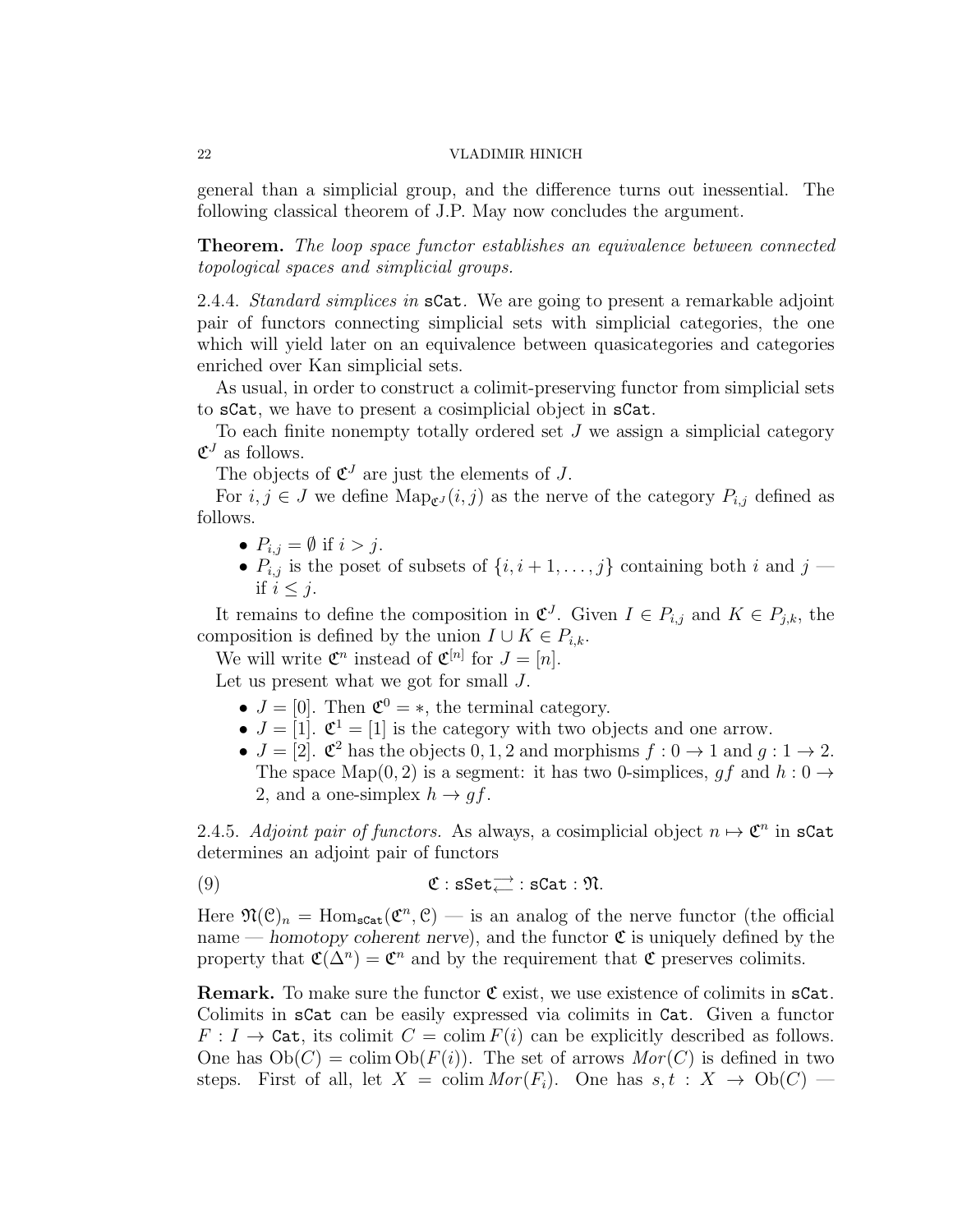source and target maps coming from the source and target maps in  $F(i)$ . We define further Y as the set of composable paths built from the elements of X. Finally,  $Mor(C)$  is the quotient of Y modulo the equivalence relation generated by commutative triangles in all  $F(i)$ .

2.4.6. DK equivalences. Dwyer and Kan suggest the following, very natural, notion of equivalence of simplicial categories.

**Definition.** A map  $f : \mathcal{C} \to \mathcal{D}$  (that is, a simplicial functor) is called an equivalence (or Dwyer-Kan, DK, equivalence) if

- 1. (fully faithful) For  $x, y \in C$  the map  $\text{Map}_{C}(x, y) \to \text{Map}_{D}(fx, fy)$  is a weak equivalence.
- 2. (essentially surjective) For any  $z \in \mathcal{D}$  there exists and equivalence  $f(x) \rightarrow$ z for some  $x \in \mathcal{C}$ .

Note that, in case Condition 1 is fulfilled, Condition 2 is equivalent to the following

3. The functor  $Ho(f): Ho(\mathcal{C}) \to Ho(\mathcal{D})$  is an equivalence of categories.

We will mimic the above definition to quasicategories.

**Definition.** A map  $f : \mathcal{C} \to \mathcal{D}$  of quasicategories is called a DK equivalence if

- 1. (fully faithful) For  $x, y \in C$  the map  $\text{Hom}_{\mathcal{C}}^R(x, y) \to \text{Hom}_{\mathcal{D}}^R(fx, fy)$  is a weak equivalence.
- 2. (essentially surjective) For any  $z \in \mathcal{D}$  there exists and equivalence  $f(x) \rightarrow$ z for some  $x \in \mathcal{C}$ .

The following theorem is quite difficult. We do not intend to prove it.

- 2.4.7. **Theorem.** 1. The functor  $\mathfrak{N}$  carries simplicial categories having Kan map spaces, to quasicategories.
	- 2. Given a simplicial category C with Kan map spaces, the canonical map

$$
\mathfrak{C} \circ \mathfrak{N}(\mathfrak{C}) \to \mathfrak{C}
$$

is a DK equivalence.

3. Given a quasicategory X and an equivalence  $\mathfrak{C}(X) \to \mathfrak{C}$  where the simplicial category C has fibrant map spaces, the map  $X \to \mathfrak{N}(Y)$  is an equivalence of quasicategories.

2.4.8. Proof of the first claim. This is an easy part, so it is worthwhile to prove it. Let C be a simplicial category with Kan map spaces.

We have to verify the lifting property of  $\mathfrak{N}(\mathcal{C})$  with respect to  $j_i^n$ ,  $i \neq 0, n$ . By adjunction, this is equivalent to lifting property of  $\mathcal{C}$  with respect to  $\mathfrak{C}(j_i^n)$ . Thus, we have to better understand how the canonical map  $\mathfrak{C}(\Lambda_i^n) \to \mathfrak{C}^n$  looks like.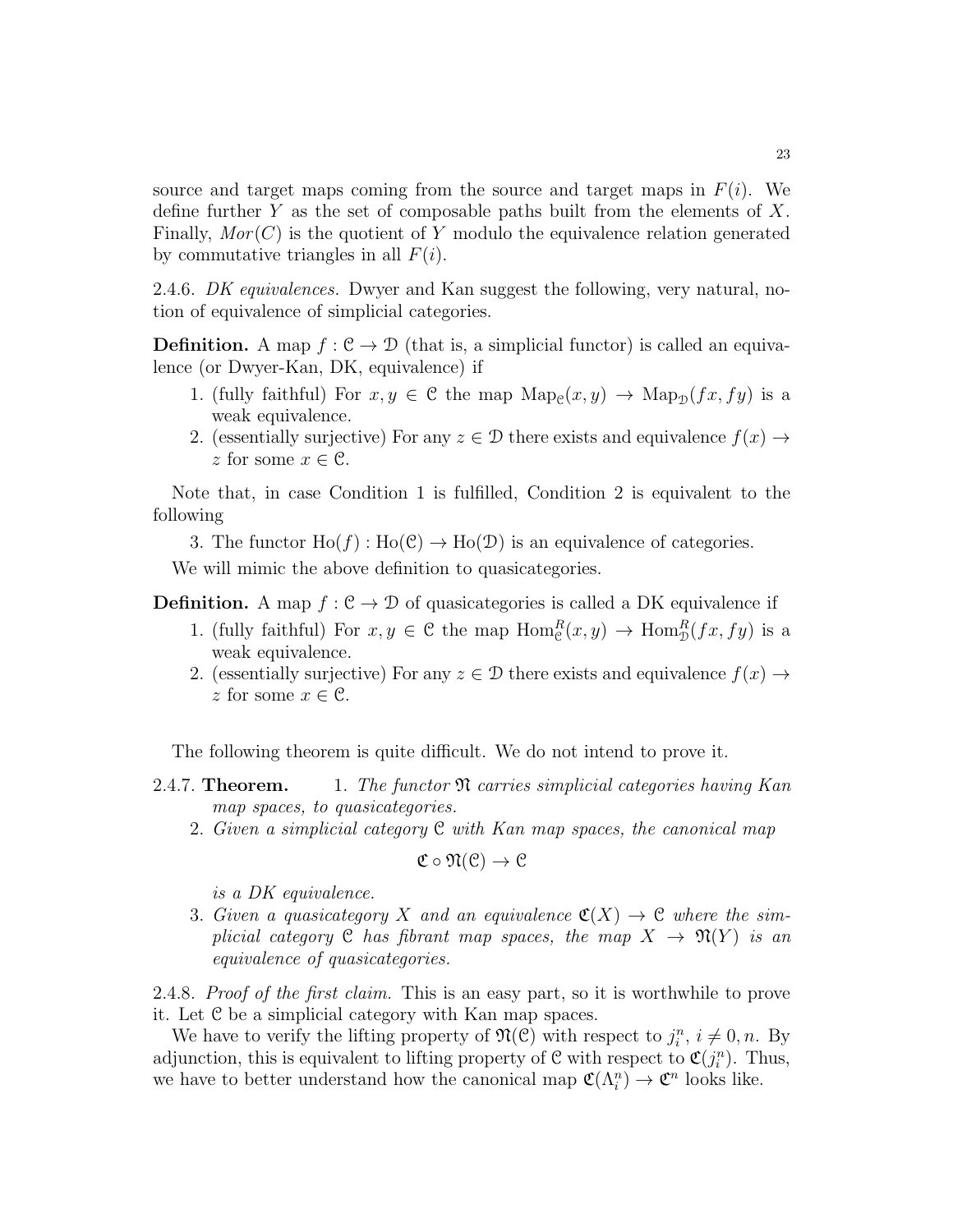These simplicial categories have the same objects. The maps spaces  $\text{Map}(i, j)$ , with the only exception  $(i, j) = (0, n)$ , are the same. Let us compare  $\text{Map}_{\mathcal{C}^n}(0, n)$ with  $\text{Map}_{\mathfrak{C}(\Lambda_i^n)}(0,n)$ . The former simplicial set is  $(\Delta^1)^{n-1}$ , whereas the latter is the subspace  $\prod_{i=1}^{n-1}$  we will now define. The  $n-1$ -dimensional cube is the nerve of the poset  $\{0,1\}^{n-1}$  whose elements are the vectors  $(x_1, \ldots, x_{n-1})$  of numbers 0, 1. This cube has  $2n - 2$  faces of maximal dimension, given by the equations  $x_j = 0$ ,  $x_j = 1, j = 1, \ldots, n-1$ . The subspace  $\prod_{i=1}^{n-1}$  is obtained from the boundary of the cube by removing the face given by the equation  $x_i = 1$ .

The map of simplicial sets  $\Pi_{i,1}^{n-1} \to (\Delta^1)^{n-1}$  is definitely a weak homotopy equivalence and an injection. According the standard homotopy theory of simplicial sets which we intend to address later, any Kan simplicial set satisfies the lifting property with respect to such map.

2.5. Examples. A lot of interesting quasicategories appear as nerves of simplicial categories. We will give three such examples.

2.5.1. Quasicategory of spaces. The category of Kan simplicial sets is a simplicial category via internal Hom.

**Exercise.** Prove that  $Fun(X, Y)$  is Kan if Y is Kan.

Thus, we have a simplicial category whose objects correspond to Kan simplicial sets and whose map spaces are Kan. Its nerve is *the quasicategory of spaces*. It is usually denoted S.

Homotopy coherent nerve was invented in 80-ies in the following context. We want to define diagrams of topological spaces up to a coherent collection of homotopies.

For instance, a functor from  $\Delta^2$  to spaces should be defined as a collection of three spaces  $X_i$ ,  $i = 0, 1, 2$ , with maps  $X_i \to X_j$  for  $i < j$ , and with a homotopy connecting the composition  $X_0 \to X_1 \to X_2$  with the map  $X_0 \to X_2$ . In this way one arrives to the definition which is equivalent, in our language, to the following.

**Definition.** A homotopy coherent functor from a category  $I$  to the simplicial sets is a map of simplicial sets  $N(I) \rightarrow S$ , where S is defined as the (homotopy coherent) nerve of the simplicial category of Kan simplicial sets.

2.5.2. Quasicategory of quasicategories. The objects of  $\texttt{Cat}_{\infty}$  are quasicategories. Note that  $Fun(X, Y)$  is not Kan if  $X, Y$  are "only" quasicategories: take, for instance,  $X = *$ .

One has however the following

**Lemma.** Fun $(X, Y)$  is a quasicategory of Y is a quasicategory.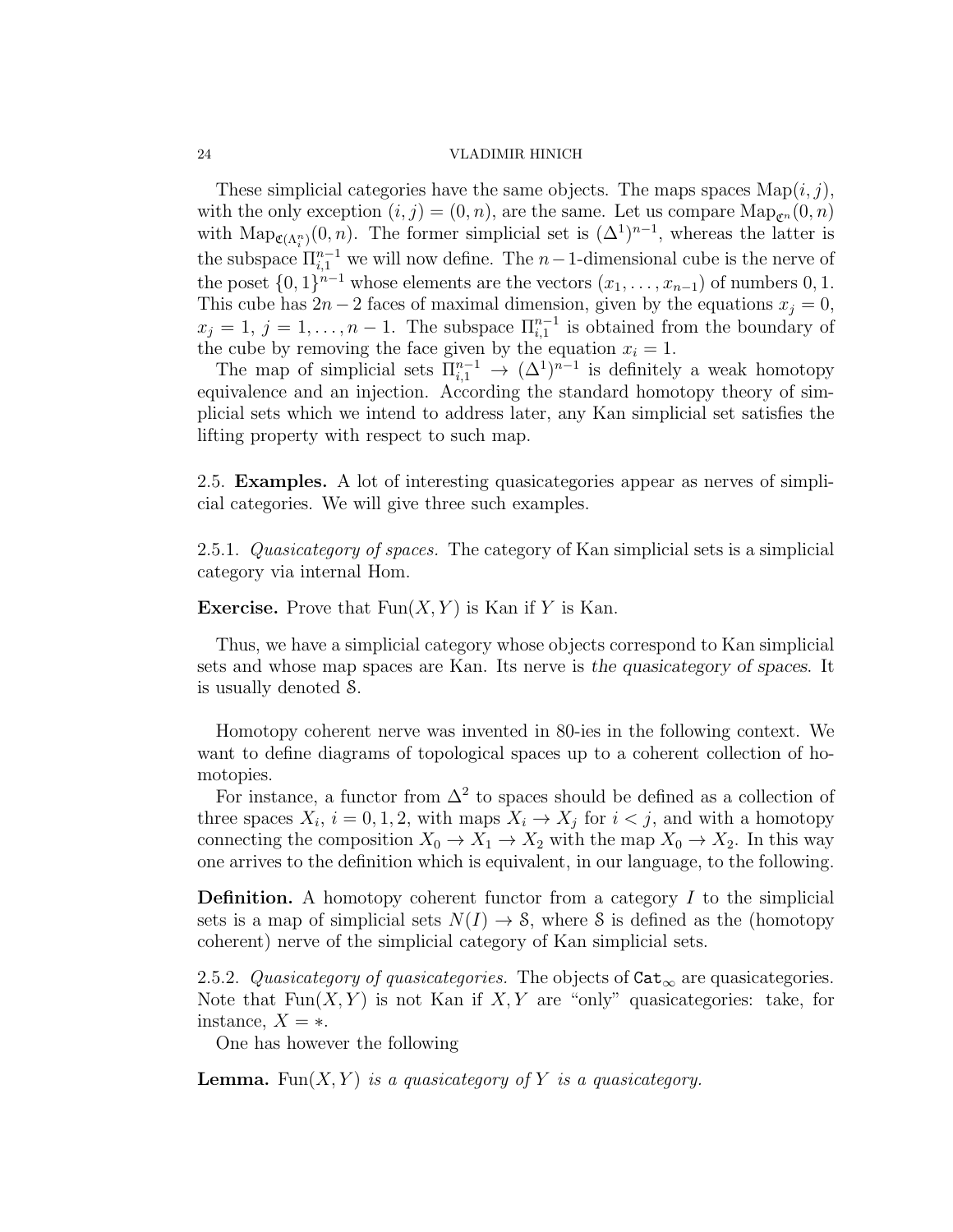*Proof.* Here is the idea of the proof. Lifting property of  $Fun(X, Y)$  with respect to the maps  $j_i^n$  can be rewritten as the lifting property of Y with respect to the maps  $j_i^n \times X : \Lambda_i^n \times X \to \Delta^n \times X$ .

We define *weak saturation* of the set of arrows  $\{j_i^n\}$  as the collection of arrows which can be obtained by cobase change, composition and retraction.

It is almost immediate that the lifting property with respect to a collection of morphisms extends to its weak saturation. So, it remains to verify that  $j_i^n \times X$ belong to the weak saturation. Verification immediately reduces to the case  $X = \Delta^m$ , whose proof requires some mild combinatoric of simplicial sets.  $\square$ 

The lemma allows one to define  $\texttt{Cat}_{\infty}$  as the nerve of the following simplicial category.

- Its objects are quasicategories.
- Map $(X, Y)$  is defined as the maximal Kan subcomplex of Fun $(X, Y)$ .

Remark. The above definition is a curious one. Its construction seems artificial (though it is not). Theoretically, one could suggest something different instead of maximal Kan subset, for instance, a functorial Kan replacement (see later). But it turns out that the definition presented above is the correct one. For conventional categories, it corresponds to the 2-category of categories, whose 1-arrows are the functors, and 2-arrows are isomorphisms of functors.

Moreover, looking on the conventional categories teaches us that if we want to retain all of  $Fun(X, Y)$  as morphisms, we have first to come out with a definition of  $(\infty, 2)$  category.

2.5.3. Functor quasicategories. The above lemma, especially, when put together with the definition of homotopy coherent diagram of spaces, gives a hope that the assignment  $I, X \mapsto \text{Fun}(I, X)$  is all we need to describe the correct notion of quasicategory of functors. This is really so, and this is a huge benefit as compared to sCat which is too rigid to have enough simplicial functors  $I \to \mathcal{C}$  (unless I is *cofibrant*, see later).

2.5.4. Quasicategory of complexes. Let A be an abelian category,  $C(\mathcal{A})$  the category of complexes. There are (at least) two triangulated categories associated to  $C(\mathcal{A})$ : the one is denoted  $K(\mathcal{A})$  (it was originally called "the homotopy category of A but we now find this name very misleading), and the other  $D(\mathcal{A})$  — the derived category.

Both will have infinity categorical counterparts which we will construct as nerves of respective simplicial categories.

The category  $C(\mathcal{A})$  is enriched over complexes of abelian groups. We will denote  $\mathcal{H}\mathit{om}(X,Y) \in C(\mathbb{Z})$  the respective complex.

Let us now define the simplicial set  $\text{Map}(X, Y)$ .

• 0-simplices are the  $a \in \mathcal{H}om(X,Y)^0$  such that  $da = 0$ .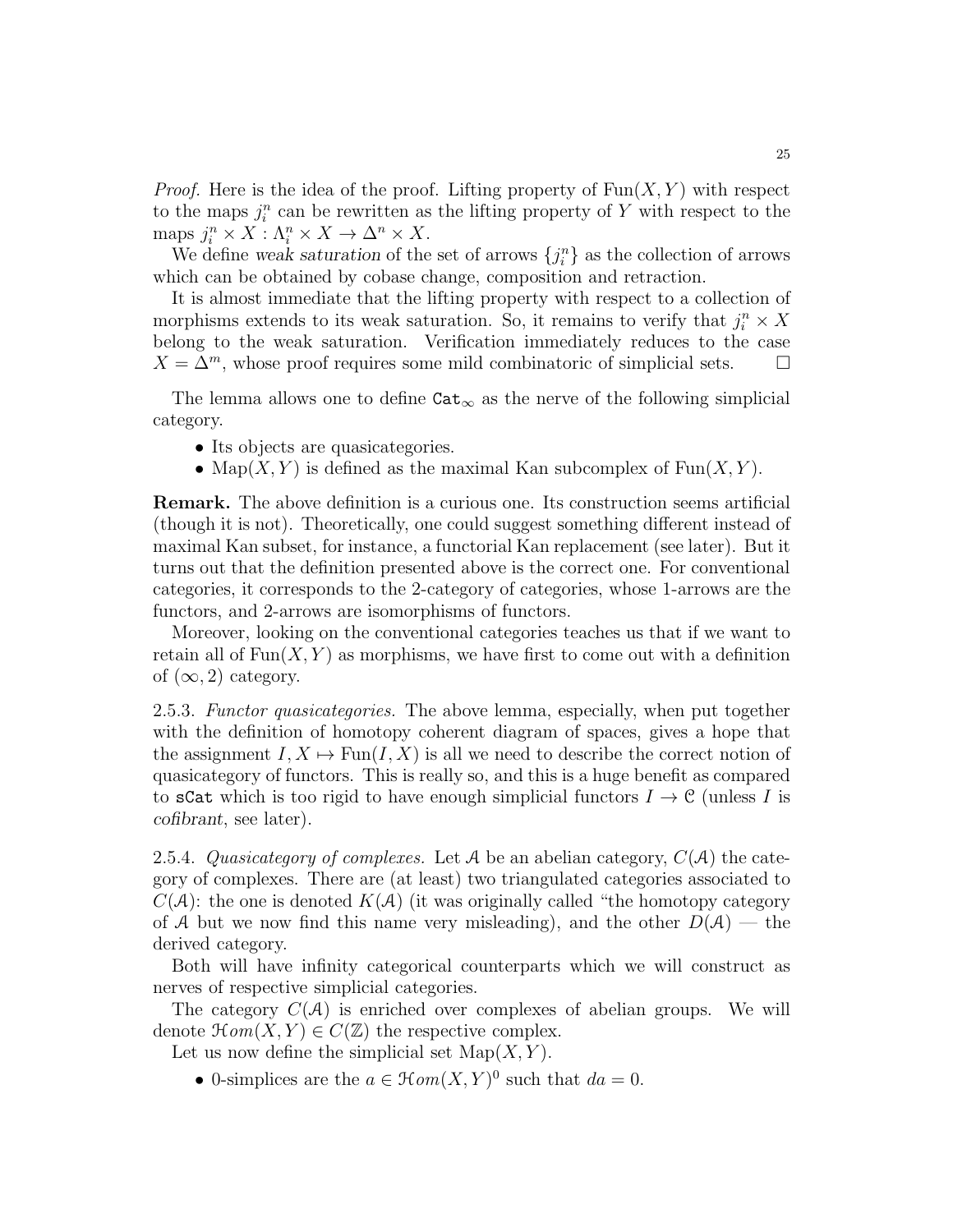- 1-simplices are given by triples  $a, b \in \mathcal{H}om(X, Y)^0$ ,  $c \in \mathcal{H}om(X, Y)^{-1}$ , such that  $da = db = 0, dc = b - a$ . In general,
- *n*-simplices are morphisms of complexes  $C_*(\Delta^n) \to \mathcal{H}om(X,Y)$ , where C<sup>∗</sup> is the functor of *normalized chains*.

Now we can define  $K_{\infty}(\mathcal{A})$  as the nerve of the simplical category described above.  $D_{\infty}^{-}(\mathcal{A})$  is the nerve of the full simplicial subcategory spanned by the complexes bounded above consisting of projective objects [10](#page-25-0)

**Remark.** The passage from  $\mathcal{H}om(X, Y) \in C(\mathbb{Z})$  to  $\mathrm{Map}(X, Y) \in \mathbf{sSet}$  retains an essential part of information about the complex. In fact,  $\text{Map}(X, Y)$ is a simplicial abelian group, and Dold-Kan equivalence says that the functor of normalized chains establishes an equivalence between  $\text{Fun}(\Delta^{\text{op}}, \text{Ab})$  and  $C^{\leq 0}(\mathbb{Z})$ . Thus, simplicial abelian group  $\text{Map}(X, Y)$  determines the nonpositive part of  $\mathcal{H}\mathit{om}(X,Y)$ , more precisely, the complex  $\tau^{\leq 0}(\mathcal{H}\mathit{om}(X,Y))$  (one retains the negative components and zero-cocycles).

## 2.6. Exercises.

- 1. Let C be a quasicategory. Prove that the relation on the set of arrows from  $x$  to  $y$  defined by  $(8)$  is an equivalence.
- 2. Define the functor op :  $\Delta \rightarrow \Delta$  as the one carrying a totally ordered set I to its opposite  $I^{\text{op}}$ . This functor carries [n] to [n] but  $d_i$  to  $d_{n-i}$  and  $s_i$ to  $s_{n-i}$ . Verify that  $\mathfrak C$  is a quasicategory iff  $\mathfrak C^{\mathrm{op}}$  is.
- 3. Prove that the equivalence relations defined by  $(8)$  on  $\mathcal{C}$  and on  $\mathcal{C}^{op}$  are the same, so that  $Ho(\mathcal{C}^{op}) = Ho(\mathcal{C})^{op}.$
- 4. Prove that any simplicial group (in particular, simplicial abelian group) is Kan. Here *simplicial group* means just a simplicial object in the category of groups.

<span id="page-25-0"></span> $10$ One has to be slightly more careful to describe the unbounded derived category, see later.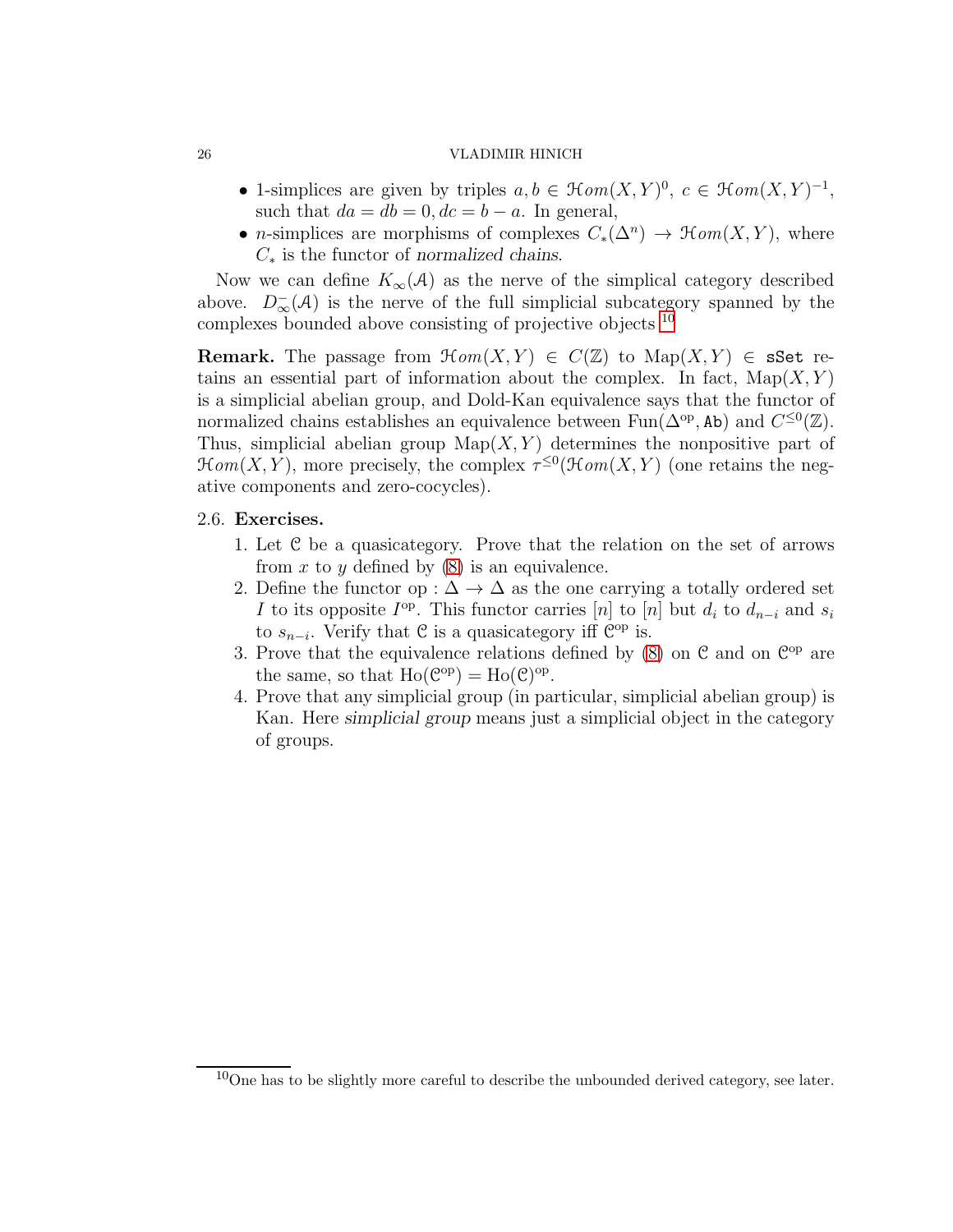#### 3. Model categories, 1

One of more classical approaches to deal with homotopical information is via model categories suggested by Quillen in late 60-ies.

One remains in the scope of conventional categories, but requires a choice of three types of arrows, weak equivalences, fibrations and cofibrations, satisfying some list of axioms. Importance of choosing special classes of morphisms is a result of experience coming from homological algebra and homotopy theory. Thus, in homological algebra we use resolutions. If we talk in the language of complexes, a projective resolution  $P_{\bullet} \to M$  of a module M is a *quasiisomorphism of complexes*. Quasiisomorphisms are weak equivalences in complexes (see below). In homotopy theory, homotopy equivalences (and even better, weak homotopy equivalences) play this role. So, weak equivalences in a model category are arrows which we would like to think of as isomorphisms.

The role of fibrations and cofibrations is more subtle (and less crucial). Morally, fibrations are "good surjections" and cofibrations are "good injections".

Details are below.

### 3.1. Definitions.

<span id="page-26-1"></span>3.1.1. **Definition.** A model category  $C$  is a category having small limits and small colimits (see [1.5.1\)](#page-10-0)<sup>[11](#page-26-0)</sup> with three collections of arrows,  $W, C, F$  satisfying a list of axioms presented below.

- 1. Let f, g be two composable arrows in C. If two arrows among f, g, gf are in  $W$ , that the third is in  $W$ .
- 2. Retract of any arrow in W (resp.,  $F, C$ ) is in W (resp.,  $F, C$ ).
- 3. Let



be a commutative diagram of solid arrows, so that  $i \in C$  and  $p \in F$ . Then there exists a dotted arrow if

- (a) if  $i$  is in  $W$ .
- (b) if  $p$  is in  $W$ .
- 4. Any map  $f: X \to Y$  can be decomposed as
	- (a)  $f = pi$ , where  $p \in F$ ,  $i \in C \cap W$ .
	- (b)  $f = pi$ , where  $p \in F \cap W$ ,  $i \in C$ .

It takes time to grasp this notion.

<span id="page-26-0"></span> $11$ Quillen requires existence of finite limits and colimits only. But existence of all (co)limits is very convenient.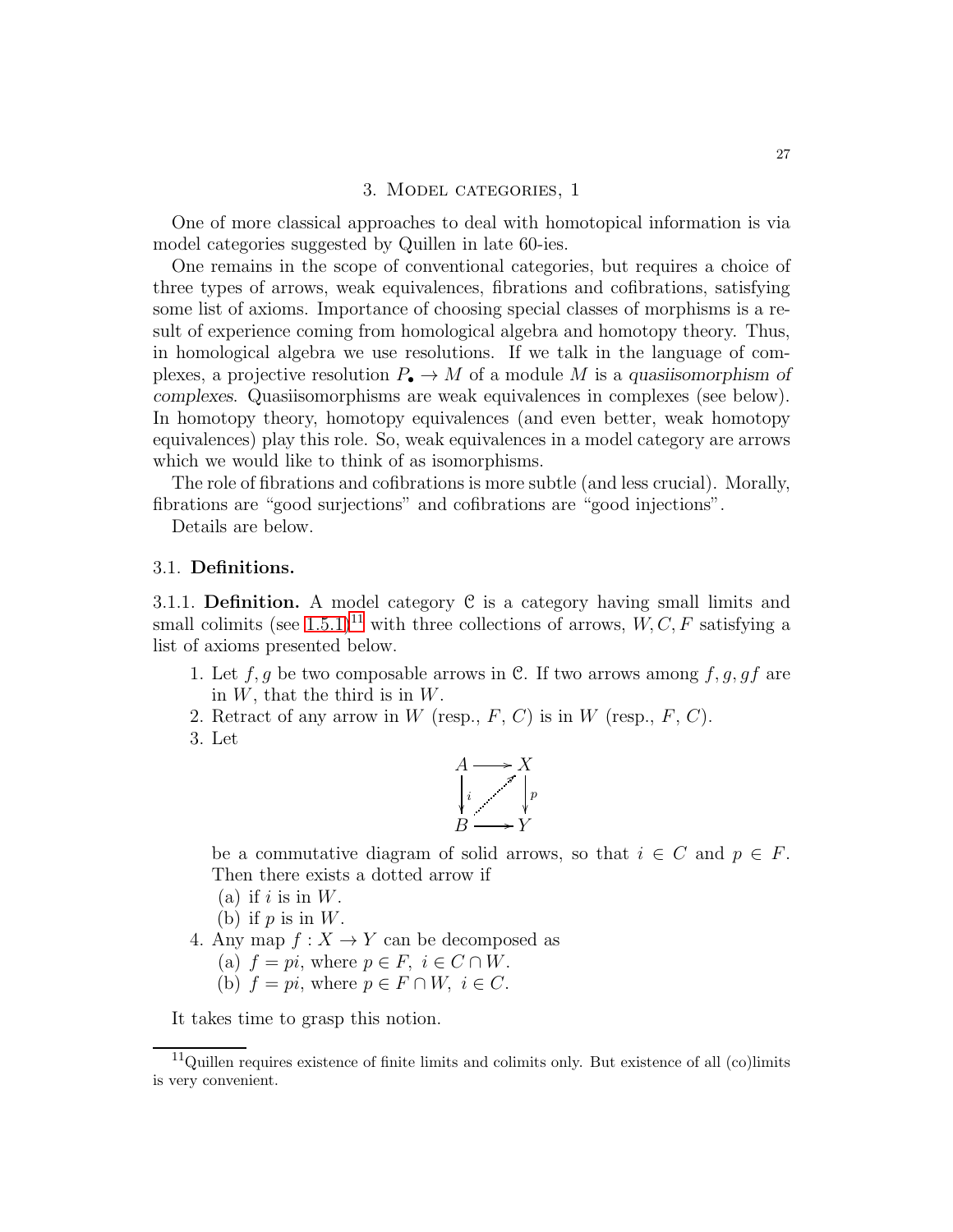The maps in  $W \cap C$  are called trivial cofibrations, the maps in  $W \cap F$  are trivial fibrations.

Very approximately, the last axiom allows one to construct resolutions, the previous expresses lifting properties of different types of arrows one with respect to the other.

Model category C has an initial object  $\emptyset$  and a terminal object \*. If the map  $\emptyset \to X$  is a cofibration, X is called cofibrant; if  $Y \to *$  is a fibration, Y is called fibrant.

3.1.2. In the commutative square as in Definition [3.1.1](#page-26-1) we say that i satisfies LLP (left lifting property) with respect to  $p$ , or that  $p$  satisfies RLP wrt  $i$ .

3.1.3. **Remark.** One can easily prove that an arrow in  $C$  is a cofibration (resp., trivial cofibration) iff it has the LLP with respect to trivial fibrations (resp., all fibrations). Dually, fibrations and trivial fibrations are defined by the RLP property. This is shown as follows. Let, for instance,  $i : A \rightarrow B$  satisfy LLP with respect to all trivial fibrations. Factor  $i = qj$  where j is a cofibration and q is a trivial fibration. As i has LLP wrt  $q$ , i is a retract of j. Thus, i is a cofibration.

We will discuss later the notion of homotopy category of  $\mathcal{C}$ , Ho( $\mathcal{C}$ ) defined either as a localization of  $C$  with respect to  $W$ , or as the category whose objects are fibrant cofibrant objects of  $C$  and morphisms equivalence classes of morphisms of C. But we prefer to start with an easy and very meaningful example.

## 3.2. Example: category of complexes of modules.

<span id="page-27-0"></span>3.2.1. Projective model structure. Fix k a ring. Let  $C(k)$  be the category of unbounded complexes of k-modules. We will define an interesting model category structure on  $C(k)$ .

- Weak equivalences are quasiisomorphisms of complexes.
- Fibrations are the surjective maps of complexes.
- Cofibrations are defined by the LLP with respect to the trivial fibrations.

<span id="page-27-1"></span>3.2.2. *Joining a variable*. Given a complex X and  $x \in X^n$  such that  $dx = 0$ , we define  $X\langle u; du = x \rangle$  as graded k-module defined as  $X \oplus k \cdot u$  with the differential given by  $du = x$ .

<span id="page-27-2"></span>**Exercise.**  $X \to X\langle u \rangle$  is a cofibration.

3.2.3. Standard cofibrations. They are defined as direct sequential limits of maps obtained by adding a set of variables.

Exercise. Verify that direct sequential limit of cofibrations a cofibration.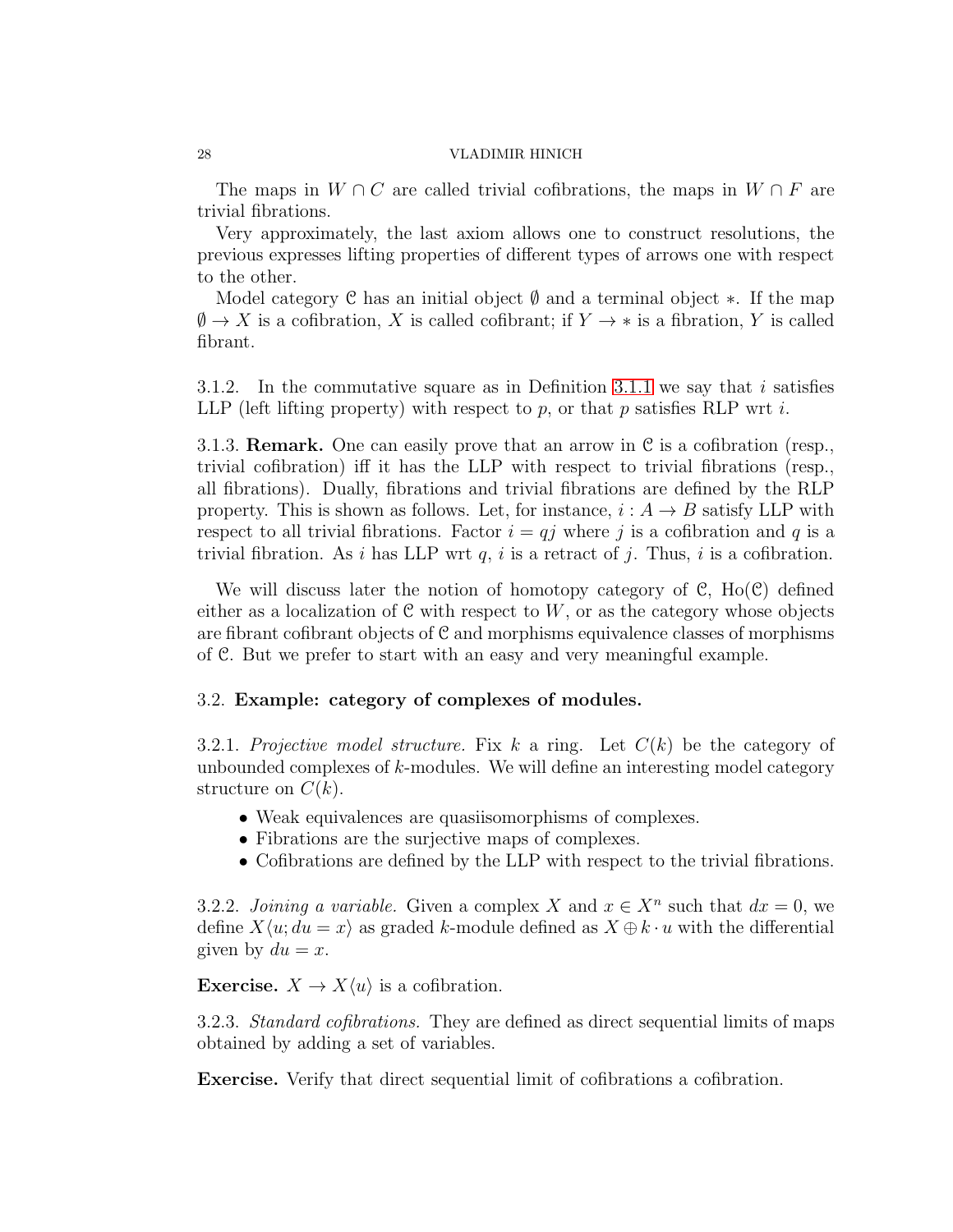3.2.4. Proof. We have to prove axioms 3 and 4. Note that 3(b) is immediate.

It is also easy to prove 4(a). Given  $f: X \to Y$ , we should factor f as trivial cofibration followed by a surjective map. This is really easy: We define  $X' = X \oplus \bigoplus T_y$  where  $T_y$  is a complex  $k \stackrel{\text{id}}{\rightarrow} k$  concentrated in degrees |y| and  $|y| + 1.$ 

Let us prove  $4(b)$ . This is a generalization of the way we construct a free resolution of a module.

Given a map  $f: X \to Y$ , we want to decompose it into a standard cofibration followed by a trivial fibration.

Step 0. Using  $4(a)$ , we can assume f is already surjective.

Step 1. Adding a set of cycles, make sure the map is surjective on the set of cycles.

Step 2. Recursively, having  $f_n: X_n \to Y$  such that  $f_n$  is surjective and  $Z(f_n): Z(X_n) \to Z(Y)$  is surjective, construct a decomposition of  $f_n$  as

$$
X_n \to X_{n+1} \to Y,
$$

such that any cycle in  $X_n$  whose image in Y is a boundary, becomes a boundary in  $X_{n+1}$ .

It is easy (but instructive) to understand that the direct limit colim  $X_n \to Y$ is a quasiisomorphism.

Thus, we presented any map of complexes as a composition of standard cofibration and trivial fibration.

It remains to prove condition  $3(a)$ , that trivial cofibrations have RLP with respect to fibrations. By the proof of  $4(a)$  any weak equivalence f decomposes  $f = pi$  where p is a trivial fibration and i is a standard trivial cofibration. If f is also a cofibration, condition 3(b) gives the existence of j such that  $pj = id$ ,  $i =$  $jf.$  This proves that any trivial cofibration is a retract of a standard one; since standard trivial cofibrations satisfy LLP wrt fibrations, we got what we needed.

- 3.2.5. Exercise. 1. Prove that in the above model structure any cofibration is a retract of a standard cofibration.
	- 2. Prove that if X is cofibrant,  $X^n$  are projective k-modules.
	- 3. For  $k = \mathbb{Z}/4\mathbb{Z}$  let X be defined as follows.

$$
X^n = k, \quad d(x) = 2x \,\forall x \in X^n.
$$

Prove X is not cofibrant (even though all  $X^n$  are free).

3.2.6. Injective model structure. We see that the model category structure presented above generalizes very nicely everything in homological algebra that requires projective resolution. But what about injective resolutions? They appear in another model category structure called *injective model structure*.

We will not present the full details; here are the definition.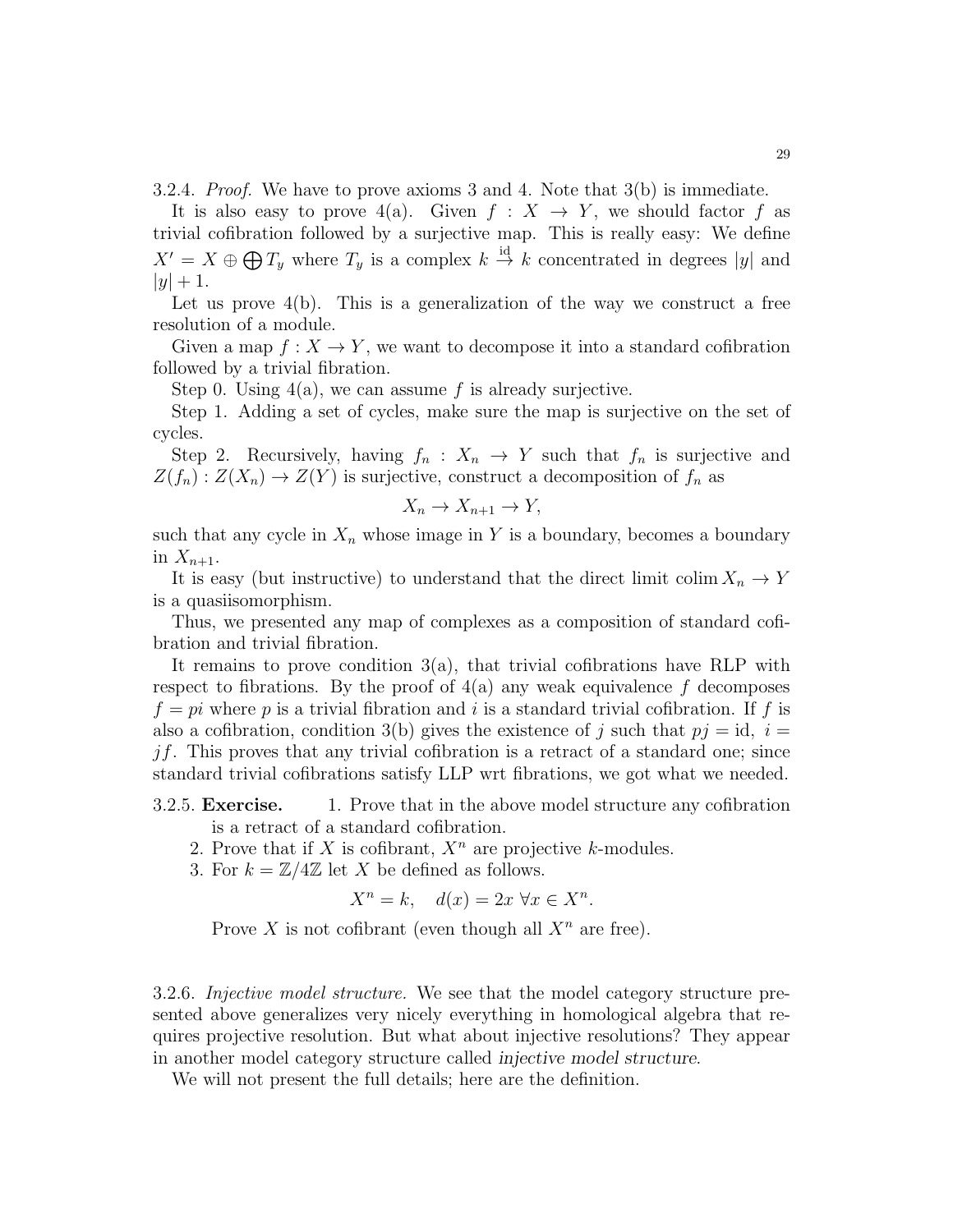- A map of complexes is a weak equivalence iff it is a quasiisomorphism.
- A map is a cofibration if it is componentwise injective.
- A map is a fibration if it satisfies RLP wrt all trivial cofibrations.

It is a good exercise to verify this is a model structure. See [\[Ho\]](#page-123-3), 2.3.13, for the detailed proof.

I would like to stress that the two model structures described above are different, but "morally" define the same infinity categorical object: they have the same weak equivalences. We will discuss this later.

3.2.7. Projective model structure: generalizations. Model category structure described in [3.2.1](#page-27-0) can be extended to some other contexts.

Let k be a commutative ring. Let  $C$  be one of the following categories.

- The category of associative dg algebras over  $k$ .
- The category of commutative or Lie (or any other operad) dg algebras over k, when  $k \supset \mathbb{Q}$ .

Then C has a model structure, with quasisomorphisms as weak equivalences and componentwise surjective maps as fibrations.

The proof is basically the same as for the complexes.

3.3. Homotopy category, derived functors. Homotopy category of a model category is defined by localization, the procedure well-known in commutative algebra but making sense for categories as well. Similarly to topological spaces, one has, apart of the notion of weak equivalence, a notion of homotopy.

3.3.1. Homotopy between arrows. First of all, the notion of "cylinder". For  $X \in \mathcal{C}$ its cylinder is a diagram

$$
X\sqcup X\to C_X\to X
$$

where the composition is the obvious one, the first map is a cofibration and the second map is a trivial fibration.

Given a pair of maps  $f_0, f_1 : X \to Y$ , we can convert them into one map  $f: X \sqcup X \rightarrow Y$ . We will say that  $f_0$  and  $f_1$  are left homotopic if f can be factored through  $C_X$ .

These notions are not very convenient to work with; for instance, if  $f_i$  are left homotopic then the compositions  $gf_i$  are also left homotopic, but not obviously  $f_i g$  are.

Also, one can (dually) define another type of homotopy, using path objects instead of cylinders: for  $Y \in \mathcal{C}$  the diagram

$$
Y\to P_Y\to Y\times Y
$$

decomposing the diagonal map to trivial cofibration followed by a fibration, is called a path object for Y.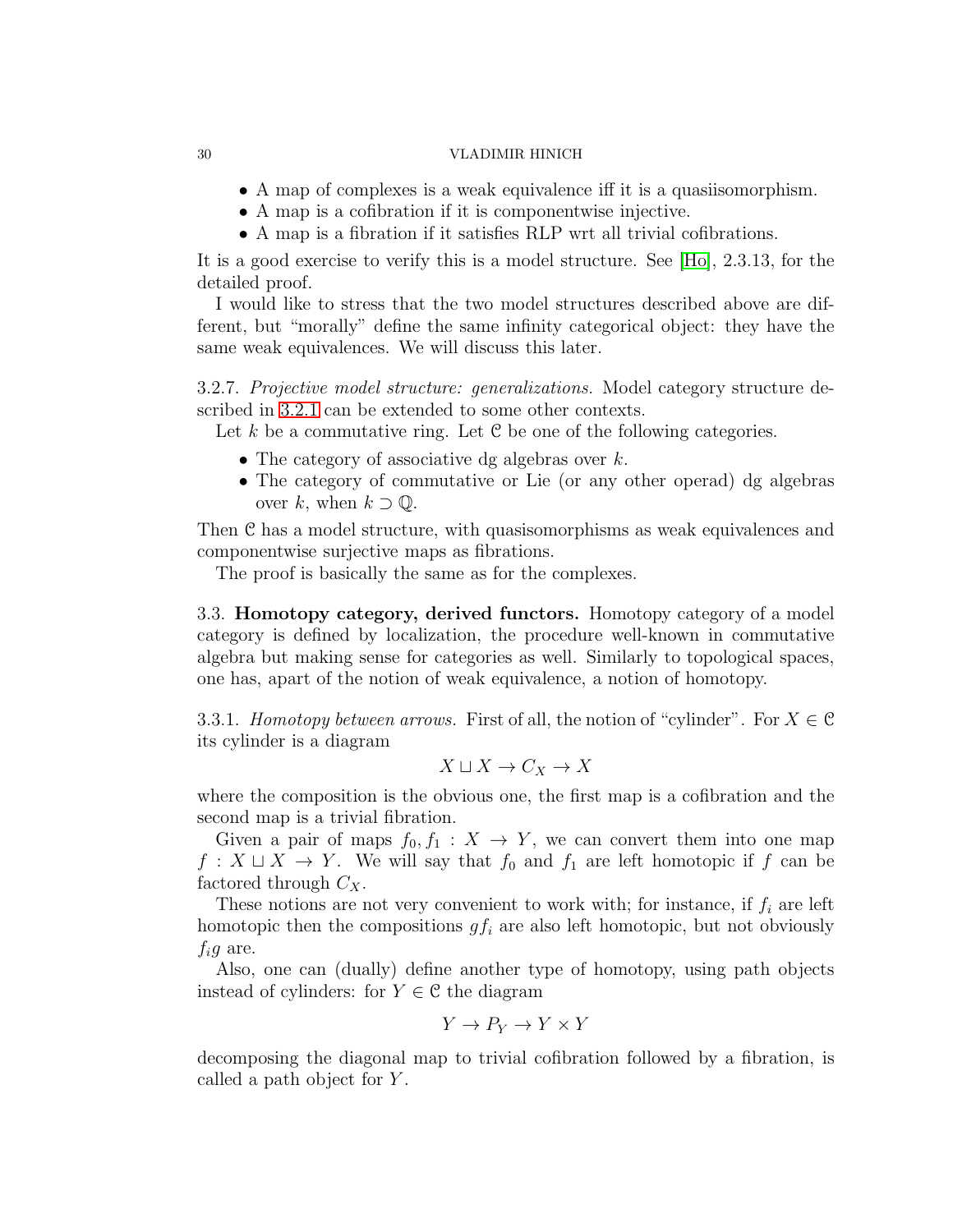In general, left and right homotopy do not even define equivalence relation. Left homotopy is an equivalence relation for arrows  $X \to Y$  with cofibrant X; right homotopy is equivalence for  $X \to Y$  with fibrant Y.

If both  $X$  is cofibrant and  $Y$  fibrant, left and right homotopy relations on  $Hom<sub>e</sub>(X, Y)$  coincide.

3.3.2. Localization of a category. Let  $C$  be a category,  $W$  a collection of arrows in C. One defines a localization  $\mathcal{C}[W^{-1}]$  by a universal property.

There are two versions, a naive one, in terms of the "naive" category of categories (the one consisting of categories and functors, without morphisms of functors), and a more sophisticated one, taking into account isomorphisms of functors. Here is the second definition.

**Definition.** Let  $C$  be a category and  $W$  a collection of arrows in  $C$ . A localization of C with respect to W is a functor  $f : \mathcal{C} \to \mathcal{D}$  carrying all arrows of W to isomorphisms, satisfying the following universal property

• For any functor  $f' : \mathcal{C} \to \mathcal{D}'$  carrying W to isomorphisms, there exists a pair  $(g, \theta)$  with a functor  $g : \mathcal{D} \to \mathcal{D}'$  and an isomorphism of functors

$$
\theta: f' \to g \circ f.
$$

• If  $(g', \theta')$  is another pair as above, there is a unique isomorphism  $\alpha : g \to g'$ intertwining  $\theta$  and  $\theta'$ .

<span id="page-30-1"></span>3.3.3. Facts to think about. Exercises.

- Localization in the first sense, if exists, is unique up to unique isomorphism.
- Localization in the second case, if exists, is unique up to equivalence that is unique up to unique isomorphism.
- Localization in the first sense, if exists, is also localization in the second sense.
- Localization in the first sense exists, at least if C is small.

Thus, we see that localization of categories always exist, up to set-theoretical subtleties (Hom-sets may be big if we localize a category which is not small). It is worthwhile to understand that even for small categories the second notion of localization is "more correct".

Localization of categories always exists, but it does not always have an meaningful explicit description. Similarly to localization of associative rings, it is useful to have Ore condition which allows to rewrite  $s^{-1}x$  as  $yt^{-1}$  for some y, t. One has a similar Ore condition for categories  $^{12}$  $^{12}$  $^{12}$ , but, unfortunately, it is fulfilled less often than we would expect.

<span id="page-30-0"></span><sup>12</sup>Google "calculus of fractions" which is synonymous to "Ore condition".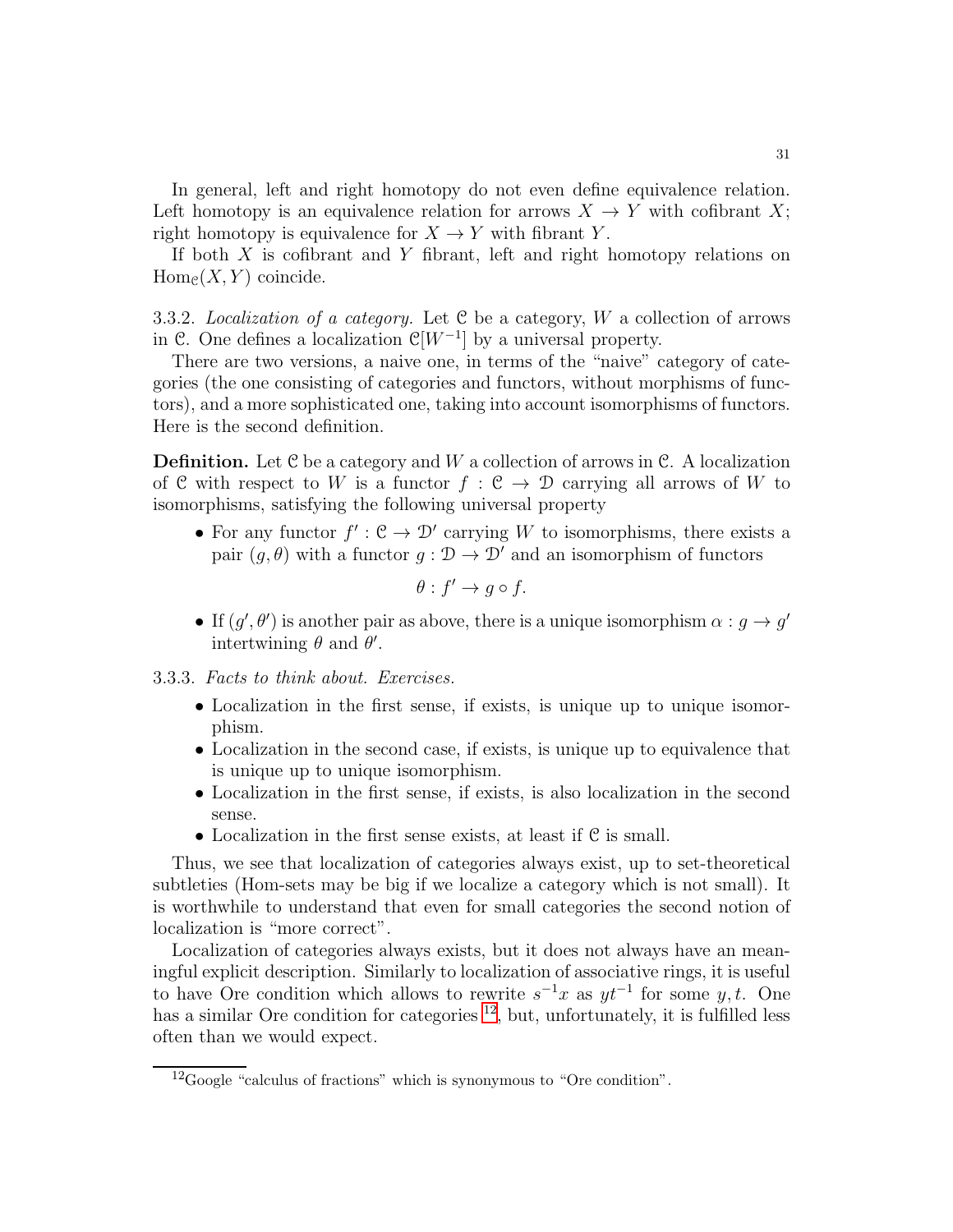3.3.4. Homotopy category of a model category. Let C be a model category, with the collections  $W, C, F$  of weak equivalenceses, cofibrations and fibrations.

Homotopy category of  $\mathcal{C}$ , Ho  $\mathcal{C}$ , is defined as the localization  $\mathcal{C}[W^{-1}]$ .

The same localization has other presentations, up to equivalence.

**Theorem.** Let  $C$  be as above,  $C^c$  the full subcategory of cofibrant objects in  $C$ ,  $C^f$ the category of fibrant object,  $\mathbb{C}^{cf} = \mathbb{C}^c \cap \mathbb{C}^f$ .

- The embeddings  $\mathbb{C}^* \to \mathbb{C}$ , for  $* = c, f, cf,$  induce an equivalence of local*izations*  $\mathcal{C}^*[(W \cap \mathcal{C}^*)^{-1}] \to \mathcal{C}[W^{-1}].$
- Denote  $\bar{C}^*$  the category with the same objects as  $C^*$  and with homotopy classes of arrows as morphisms (with respective notion of homotopy, right for  $\mathfrak{C}^c$  and left for  $\mathfrak{C}^f$ ). Denote  $\bar W^*$  the image of the weak equivalences in  $\overline{C}^*$ . Then  $\overline{C}^c$  satisfies left Ore condition,  $\overline{C}^f$  satisfies right Ore condition, and  $\bar{W}^{cf}$  consists of isomorphisms.

Note that the above result is very similar to the one describing the derived category (example of derived category was one of Quillen's motivations). One can describe the derived category  $D(\mathcal{A})$  of an abelian category  $\mathcal A$  as the localization of the category of complexes  $C(A)$  with respect to quasiisomorphisms; but the collection of quasiisomorphisms does not satisfy Ore conditions. One can do the construction in two steps: identifying homotopic arrows (the resulting category is traditionally denoted  $K(\mathcal{A})$  and then localizing. Once one identifies the homotopic arrows, Ore condition holds. Finally, derived category  $D^{-}(\mathcal{A})$  can be also realized as a full subcategory of  $K(\mathcal{A})$ .

3.4. Quillen adjunction, Quillen equivalence. One does homological algebra to study derived functors. Derived functors are functors between localized categories approximating functors between the original categories.

3.4.1. Generalities. Here is, probably, the most general idea of derived functor. Let  $(C, W)$ ,  $(C', W')$  be categories with weak equivalences, and let  $F: C \to D$ be a functor. It is seldom possible to complete the diagram

(10)  
\n
$$
\begin{array}{ccc}\nC & \xrightarrow{F} & C' \\
Q & Q & Q \\
C[W^{-1}] & \xrightarrow{\mathbf{L}F} & C'[W'^{-1}]\n\end{array}
$$

to be commutative. One can expect, however, to find a universal pair  $(\mathbf{L}F,\alpha)$ , where  $\alpha : \mathbf{L} F \circ Q \to Q \circ F$  is a natural transformation (not necessarily an isomorphism). Such pair is called *left derived functor of* F. Universality means that for any pair  $(G, \beta)$  consisting of a functor  $G : C[W^{-1}] \to C'[W'^{-1}]$  and a natural transformation  $\beta : G \circ Q \to Q \circ F$  there exists a unique morphism of functors  $u : G \to \mathbf{L}F$  such that  $\beta = \alpha \circ (u \circ Q)$ .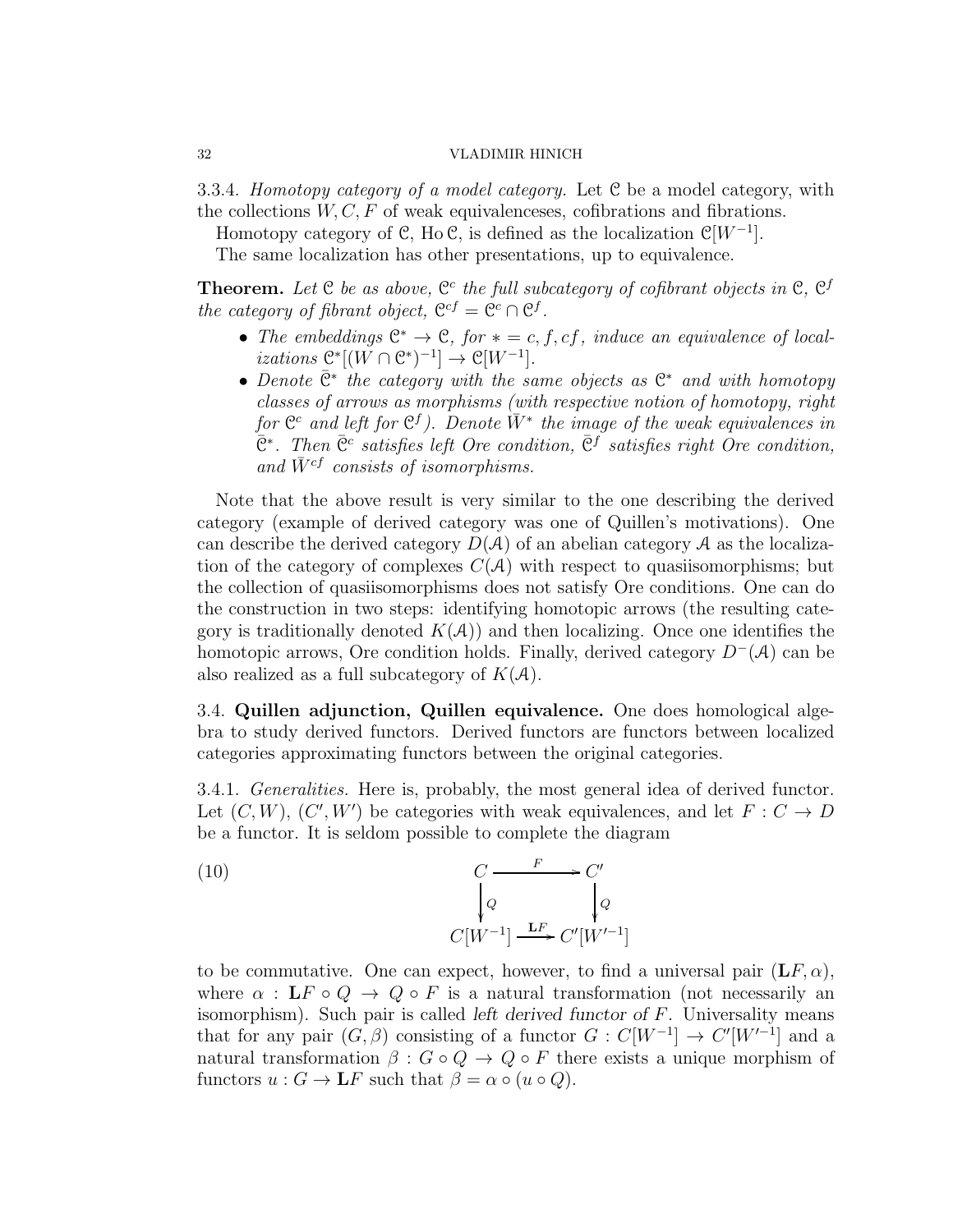Right derived functors are defined similarly, as pairs  $(\mathbf{R}F, \alpha)$ , where  $\alpha : Q \circ F \to$  $\mathbf{R} F \circ Q$  satisfies a universal property.

Remark. Mathematics is not a deductive science. There exist different ideas of what derived functor should be. My favorite example of a derived functor, assigning to a dg algebra A the dg Lie algebra of derivations of its cofibrant replacement, is not even a functor.

3.4.2. Quillen adjunction. Quillen suggests the following context in which derived functors make sense and can be effectively calculated.

**Definition.** Left  $F: \mathbb{C} \to \mathbb{D} : G$  be an adjoint pair of functors between two model categories. It is called a Quillen pair (or a Quillen adjunction) if the following equivalent conditions are fulfilled.

- $\bullet$  F preserves cofibrations and trivial cofibrations.
- G preserves fibrations and trivial fibrations.

Note that for adjoint pair of model categories  $F(f)$  has a LLP with respect to g iff f has a LLP with respect to  $G(g)$ . This proves the equivalence of the above conditions.

3.4.3. Theorem. A Quillen pair

 $F: \mathbb{C} \longrightarrow \mathcal{D}: G$ 

induces an adjoint pair of the homotopy categories

$$
\mathbf{L} F : \text{Ho}(\mathcal{C}) \rightleftarrows \text{Ho}(\mathcal{D}) : \mathbf{R} G.
$$

*Proof.* Let us first of all verify that  $F$  preserves weak equivalence of cofibrant objects. If  $f : A \to B$  is such, decompose the map  $(f, id) : A \sqcup B \to B$  as

$$
A \sqcup B \stackrel{p}{\to} C \stackrel{q}{\to} B,
$$

a cofibration followed by a trivial fibration. The maps  $i : A \rightarrow A \sqcup B$  and  $j : B \to A \sqcup B$  are cofibrations, and the compositions pi and pj are weak equivalences and cofibrations, therefore, trivial cofibrations. Thus, F carries them to weak equivalences.  $F(q)$  is a weak equivalence since the composition  $F(qpj) = id$  is. Therefore,  $F(f) = F(qpi)$  is.

Dually, G carries weak equivalences of fibrant objects in  $\mathcal D$  to weak equivalences.

The now idea is to realize Ho(C) as the localization  $\overline{C}^c[W^{-1}]$ , and Ho(D) as  $\bar{\mathcal{D}}^f[W^{-1}]$ . One easily seees that for  $c \in \mathbb{C}^c$  and  $d \in \mathcal{D}^f$  one has an isomorphism

$$
\operatorname{Hom}_{\bar{\mathcal{C}}}(c, G(d)) = \operatorname{Hom}_{\bar{\mathcal{D}}}(F(c), d)
$$

which implies the assertion.  $\Box$ 

3.4.4. Definition. A Quillen pair as above is called Quillen equivalence if one of the following equivalent conditions is fulfilled.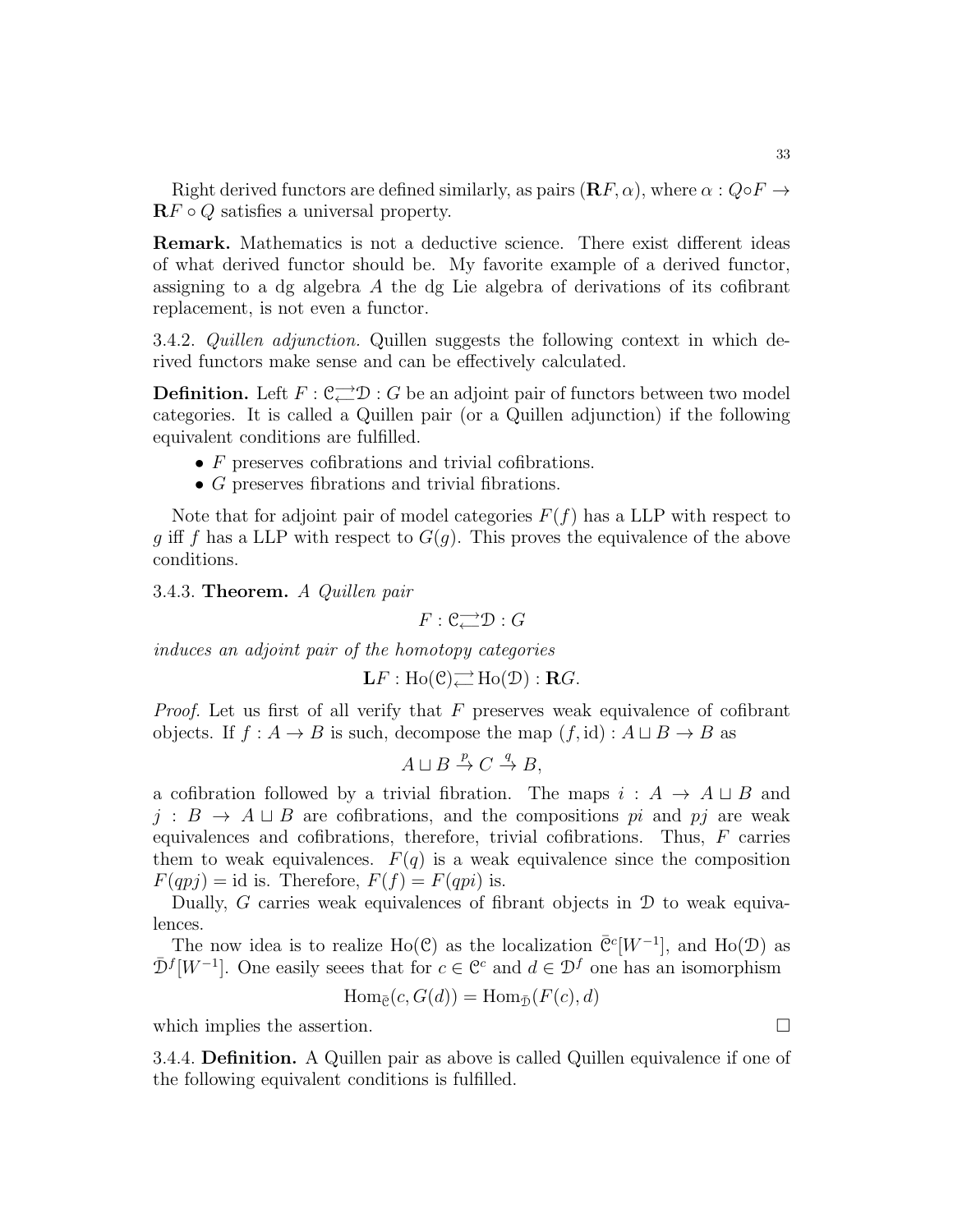- For any cofibrant X in C and fibrant Y in D a map  $a: X \to G(Y)$  is a weak equivalence iff  $a': F(x) \to Y$  is a weaak equivalence.
- The induced adjunction of the homotopy categories is an equivalence.

Note that even though Quillen adjunction is an adjunction, Quillen equivalence is NOT an equivalence!

# 3.5. Exercises.

- 1. See [3.2.2.](#page-27-1)
- 2. See [3.2.3.](#page-27-2)
- 3. See 3.2.5.
- 4. See [3.3.3.](#page-30-1)
- 5. Prove that two mentioned above model category structures on complexes are Quillen equivalent.

The topic of the present lecture is discussed in much more detail in the books  $[Ho, Q]$  $[Ho, Q]$  (both — Chapter 1).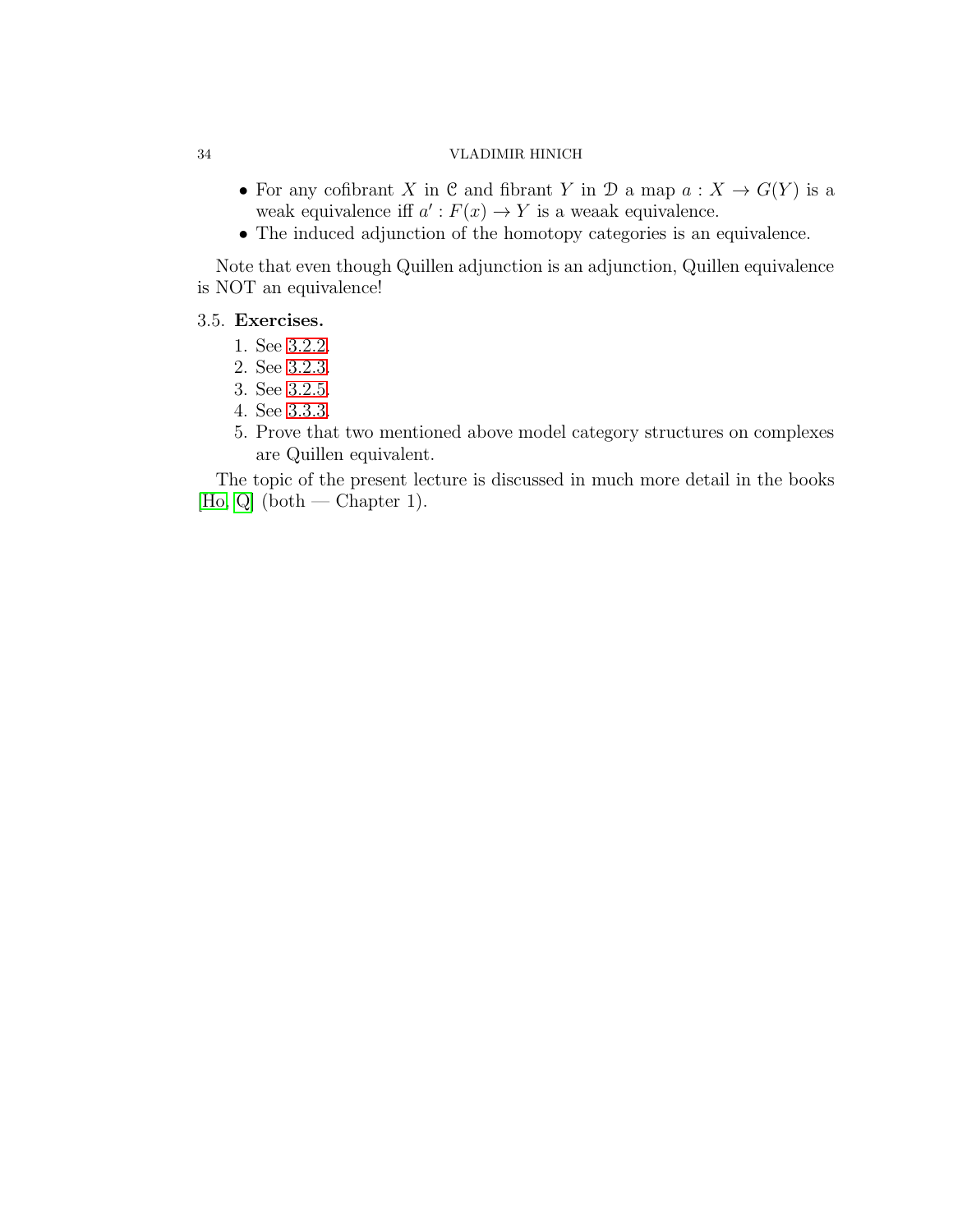#### 4. Model categories, 2: Topological spaces and simplicial sets

4.1. Topological spaces. The most famous example of two Quillen equivalent model structures are provided by simplicial sets versus topological spaces. Once we describe these structures, and once we prove they are Quillen equivalent, we will be able to make sense of Kan's idea that as far as homotopy theory is concerned, topological spaces are the same as simplicial sets.

Recall the adjunction

$$
|\ \ | : \mathtt{sSet} {\overset{\longrightarrow}{\longleftarrow}} \mathtt{Top}: \mathop{\mathrm{Sing}}.
$$

4.1.1. Simplicial enrichment of  $sSet$  and Top. For  $X, Y$  simplicial sets, one defines  $X<sup>Y</sup>$  as the simplicial set representing the functor

$$
Z \mapsto \text{Hom}(Z \times Y, X).
$$

Existence of  $X<sup>Y</sup>$  is quite obvious, this is just the simplicial set whose *n*-simplices are the maps  $\Delta^n \times Y$ , X, with the faces and the degeneracies that can be easily described. Similarly, for a simplicial set  $S$  and for a topological space  $X$  we define  $X<sup>S</sup>$  as the topological space representing the functor

$$
Z \mapsto \text{Hom}(|S| \times Z, X).
$$

The above functor is representable, though this fact is less obvious than the previous one. Representability follows from local compactness of the geometric realization of a simplicial set, see details in https://ncatlab.org/nlab/show/exponential+law+for+spac

The latter formula allows one to define simplicial enrichment for topological spaces, by the formula

$$
Fun(X, Y)_n = Hom(X, Y^{\Delta^n}).
$$

4.1.2. Some standard maps in sSet. Let us remind that  $\Delta^n \in \mathbf{sSet}$  is the simplicial set represented by  $[n] \in \Delta$ . Recall that the boundary  $\partial \Delta^n$  is the simplicial subset of  $\Delta^n$  whose k-simplices  $s : \Delta^k \to \Delta^n$  are not surjective maps. In other words,  $\partial \Delta^n$  is the union of the proper faces of  $\Delta^n$ .

*Exercise: Present*  $\partial \Delta^n$  *as the colimit of a diagram consisting of*  $(n-1)$  *and* (n − 2)*-dimensional simplices.*

Another important simplicial subset of  $\Delta^n$  is its k-th horn denoted  $\Lambda_k^n$ ,  $k \in$  $\{0,\ldots,n\}$ . It consists of all nondegenerate simplices of  $\Delta^n$  apart of id<sub>[n]</sub> and of  $\delta^k$ , see 1.7.6.

Thus, we have the maps  $i^n : \partial \Delta^n \to \Delta^n$  and  $j_k^n : \Lambda_k^n \to \Delta^n$ .

4.1.3. Fibrations in sSet. A map in sSet is called fibration if it satisfies RLP with respect to all  $j_k^n$ . A map is called trivial fibration if it satisfies RLP with respect to all  $i^n$ .

Note that any trivial fibration is a fibration as any  $j_k^n$  can be presented as a composition of two maps obtained by cobase change from  $i<sup>m</sup>$ .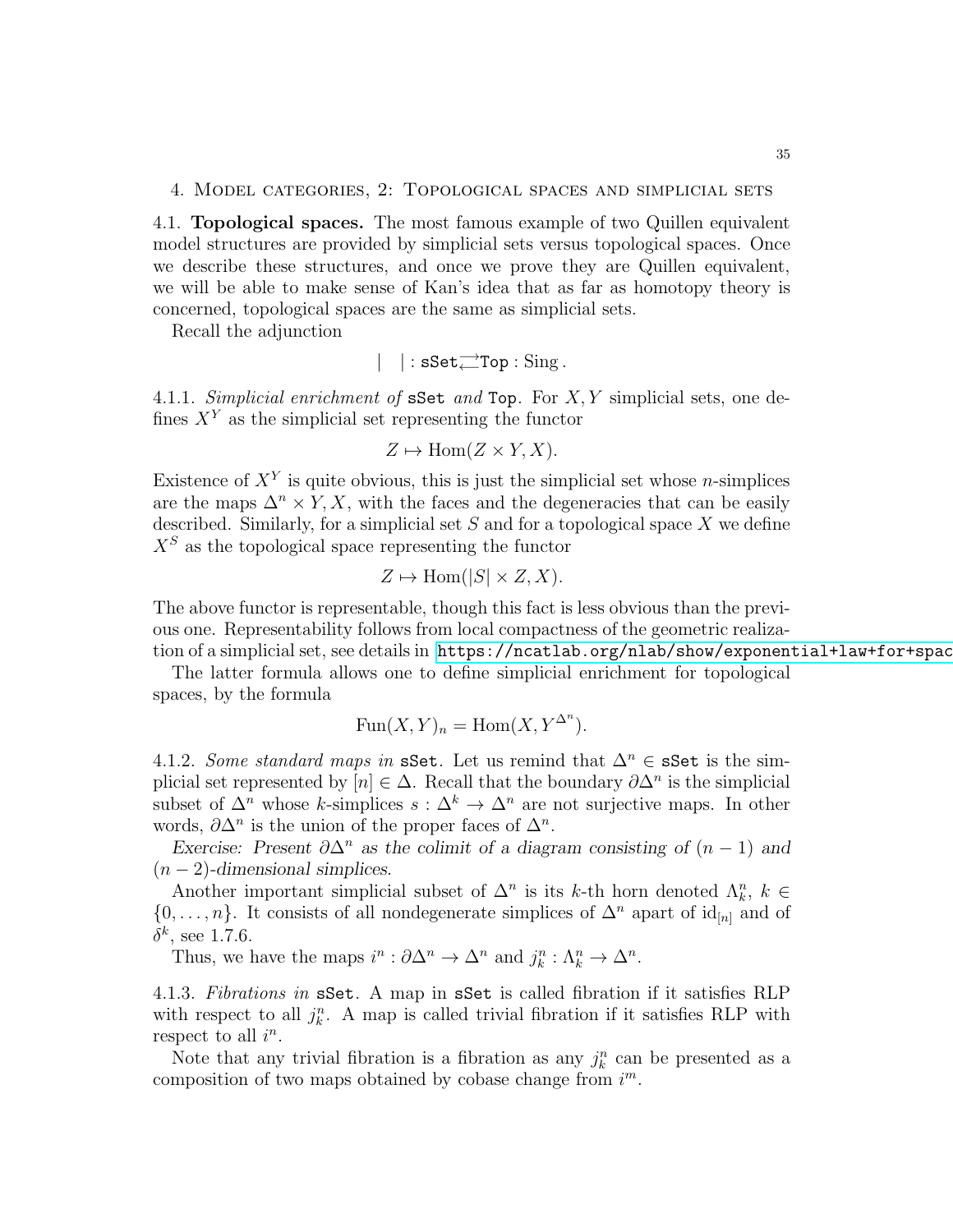Note that we have not yet defined weak equivalences for sSet, so that we are not obliged to verify that trivial fibrations are precisely fibrations that are weak equivalences.

4.1.4. Fibrations in Top. They are called Serre fibrations: these are maps satisfying RLP with respect to all maps  $D^n \to D^n \times I$ , where  $D^n$  is the standard *n*-disc and  $I = [0, 1]$ .

4.1.5. Model structure on Top. Weak equivalences in Top are, by definition, weak homotopy equivalences. Trivial fibrations are, by definition, fibrations that are weak equivalences.

Our aim is to prove

**Theorem.** Top has a model structure defined by weak homotopy equivalences and Serre fibrations.

The proof is presented below.

4.1.6. Lemma. The following properties of f in Top are equivalent.

- 1. f is a fibration.
- 2. Sing( $f$ ) is a fibration.
- 3. f has RLP with respect to  $|j_k^n|$ .

Proof. (2) is equivalent to (3) by adjunction.

(1) is equivalent to (3) as  $|j_k^n|$  is homeomorphic to  $D^{n-1} \to D^{n-1} \times I$ .  $\Box$ 

Note also

### 4.1.7. Lemma. In Top all objects are fibrant.

*Proof.* This is because the projection  $D^n \times I \to D^n$  has a section.

We will now show how useful is the simplicial enrichment.

First of all, let us introduce a useful notation. For  $f : X \to Y$  in Top and  $a: A \rightarrow B$  in sSet we define

$$
\Phi(f, a) : X^B \to X^A \times_{Y^A} Y^B,
$$

the canonical map deduced from the commutative diagram



4.1.8. Lemma. Let  $f: X \to Y$  be a fibration in Top. Then  $\Phi(f, i^m)$  is a fibration.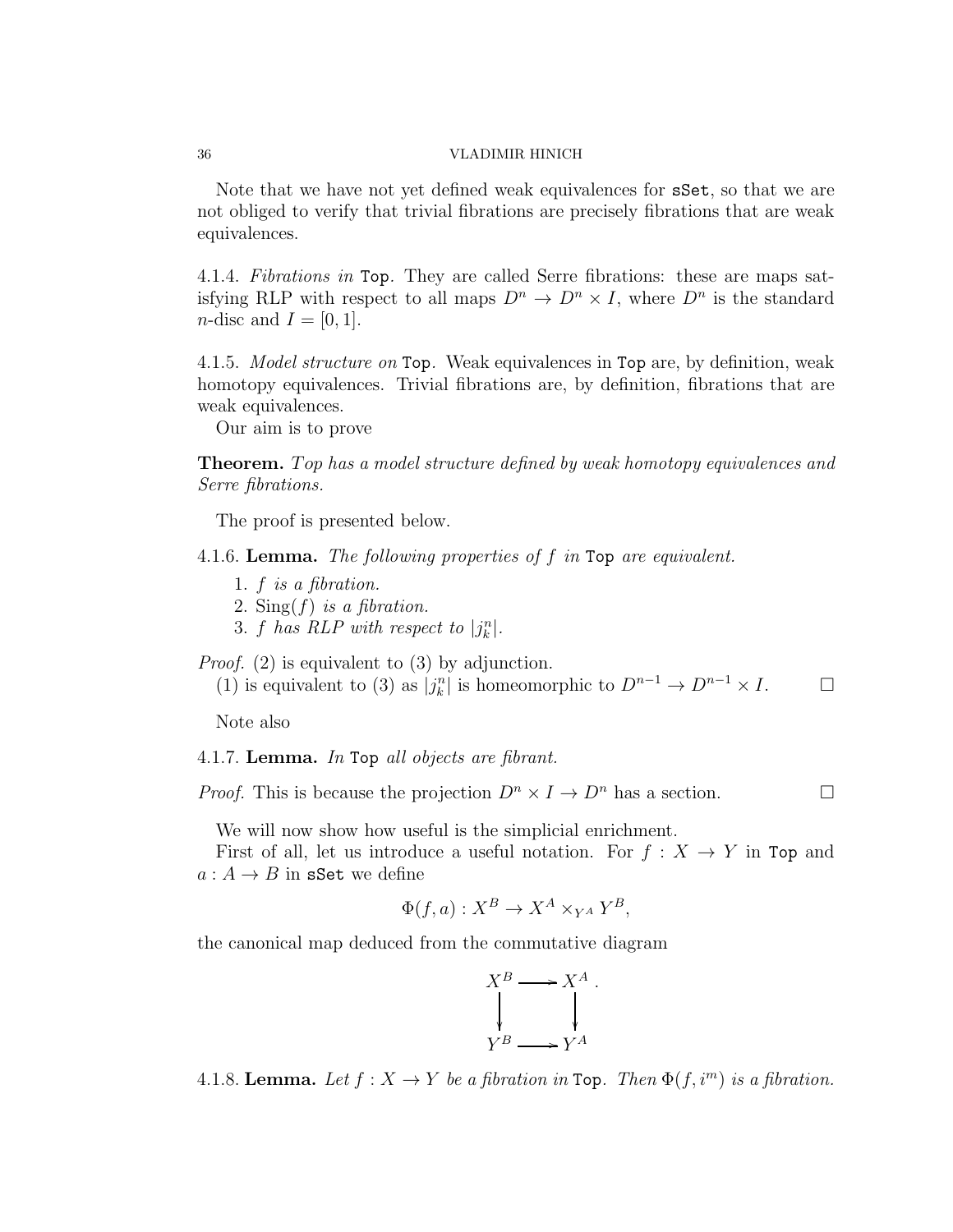*Proof.* We have to verify RLP with respect to  $D<sup>n</sup> \times I$ . This is equivalent to the RLP property of  $f : X \to Y$  with respect to the map

$$
(D^{n} \times |B|) \prod^{D^{n} \times |A|} (D^{n} \times I \times |A|) \to D^{n} \times I \times |B|.
$$

Let us try to imagine this map. Recall that  $|B|$  is m-dimensional ball and  $|A|$ is its boundary. In the special case  $n = 0$  we have an embedding of "empty" bucket" into "full bucket" which is homeomorphic to  $D^{m-1} \to D^{m-1} \times I$ . In general, direct product with  $D^n$  preserves the coproduct diagram, so the map is homeomorphic to  $D^{m+n-1} \to D^{m+n-1} \times I$ .

 $\Box$ 

One can easily see that if f is a fibration,  $\Phi(f, a)$  is a fibration for any injective  $a: A \rightarrow B$ .

Let Y be path connected,  $f: X \to Y$  be a fibration,  $y \in Y$  and  $F = f^{-1}(y)$ . Choose  $x \in F \subset X$ . One has a long exact sequence

$$
(11)
$$

$$
\pi_n(F, x) \to \pi_n(X, x) \to \pi_n(Y, y) \to \pi_{n-1}(F, x) \to \ldots \to \pi_0(F) \to \pi_0(X) \to 0.
$$

This immediately implies that a fibration  $f : X \to Y$  is a trivial fibration (that is, a fibration and a weak homotopy equivalence) iff for any  $y \in Y$  the homotopy groups of the fiber  $F_y = f^{-1}(y)$  are all trivial.

As a result, we immediately get

## <span id="page-36-0"></span>4.1.9. Lemma. Base change of a trivial fibration is a trivial fibration.

*Proof.* Base change preserves fibrations and has the same fibers.  $\Box$ 

4.1.10. **Lemma.** In the notation of  $4.1.8$  Let  $f$  be a trivial fibration. Then  $\Phi(f, i^m)$  is also a trivial fibration.

*Proof.* Let us prove by induction that if f is a trivial fibration,  $f^S$  is a trivial fibration for finite  $S \in \mathbf{sSet}$ . The fiber of  $f^S$  is  $F^S$  when F is the fiber of f; thus, we have to verify that if F has trivial homotopy groups,  $F^S$  has also trivial homotopy groups. This is easily proven by induction  $(S$  is finite!): if  $T$ is obtained from S by gluing an n-dimensional simplex, the embedding  $S \to T$ induces a fibration  $F^T \to F^S$  whose fiber  $\Omega^n(F)$  has trivial homotopy groups.

Now the claim of the lemma follows by 2 out of 3 property of weak equivalences from the diagram



 $\Box$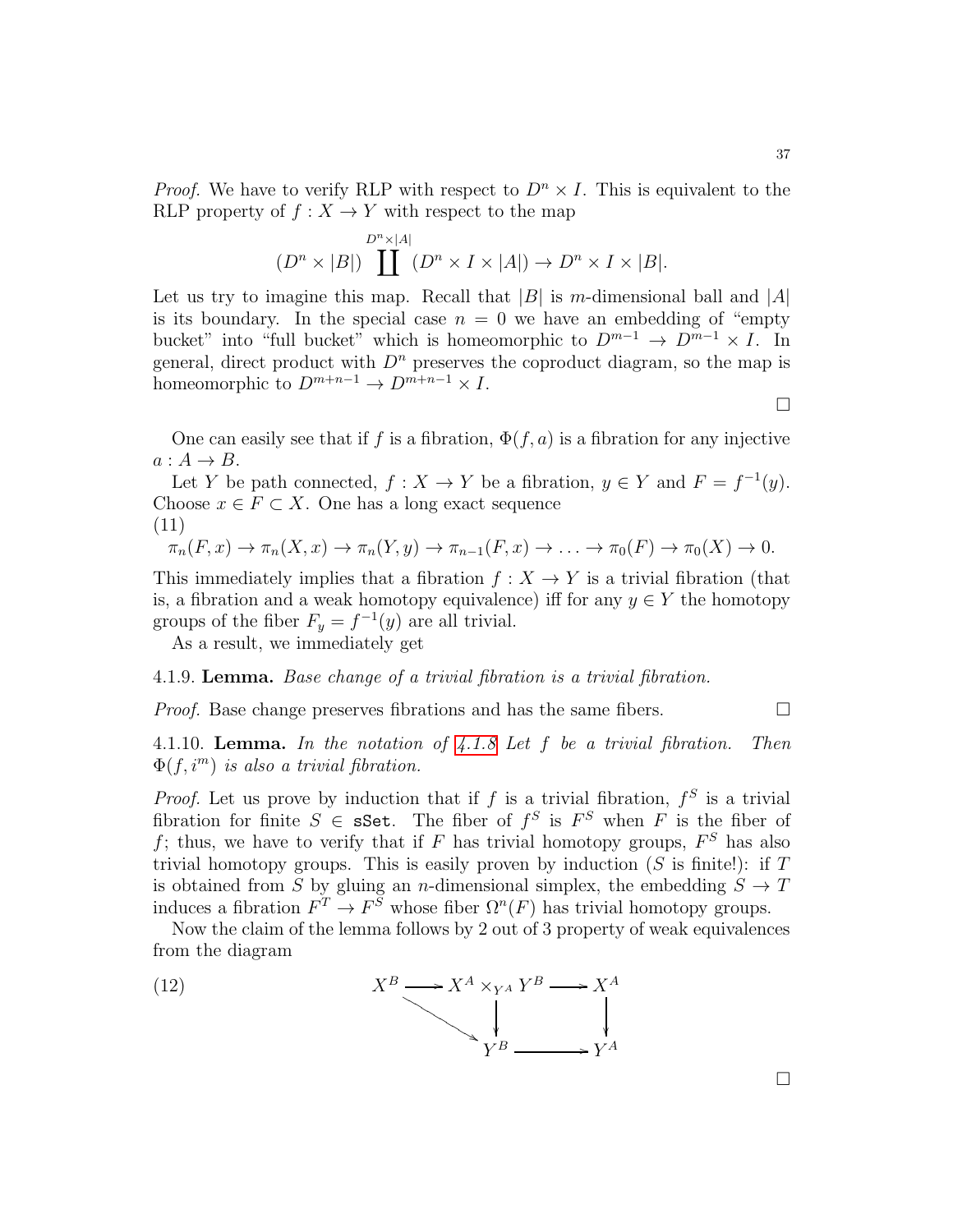<span id="page-37-0"></span>4.1.11. Lemma. The following properties of f in Top are equivalent.

- 1. f is a trivial fibration.
- 2.  $\text{Sing}(f)$  is a trivial fibration.
- 3. f has RLP with respect to  $|i^n|$ .

Proof. Conditions (2) and (3) are equivalent by adjunction. Let us prove that (1) implies (3).

Right lifting property of f with respect to  $|i^n|$  can be equivalently expressed by the right lifting property of  $\Phi(f, i^n)$  with respect to the map  $\emptyset \to *,$  that is, simply surjectivity of  $\Phi(f, i^n)$ . It remains to prove that a trivial fibration is surjective. It is bijective on path connected components; to prove surjectivity it is sufficient to find a point  $x \in X$  whose image belongs to the same component as the chosen  $y \in Y$ ; and then to lift the path between  $f(x)$  and y to X.

It remains to verify that  $(3)$  implies  $(1)$ . If  $(3)$  is satisfied, then f is a fibration. Now, for any  $y \in Y$  the fiber  $F = f^{-1}(y)$  has trivial homotopy groups as any map  $|\partial \Delta^n| \to F$  extends to a map  $|\Delta^n| \to F$ . This completes the proof.  $\Box$ 

4.1.12. Factorization. We define cofibrations in Top as morphisms satisfying LLP with respect to trivial fibrations.

**Lemma.** Any map f in Top can be factored  $f = p \circ i$  where i is a cofibration and p is a trivial fibration.

*Proof.* Step-by-step, joining cells.

We start with a map  $f: X \to Y$  and we construct a sequence of decompositions

$$
X \to Z_n \to Z_{n+1} \dots \to Y
$$

recursively. Look at the set of all diagrams

(13) 
$$
|\partial \Delta^k| \longrightarrow Z_n
$$

$$
|\Delta^k| \longrightarrow Y
$$

and define  $Z_{n+1}$  by gluing to  $Z_n$  all simplices  $|\Delta^k|$  along the boundary. We get  $Z = \text{colim } Z_n$  and the map  $Z \to Y$  is defined. The map  $Z_n \to Z_{n+1}$  satisfies LLP with respect to the trivial fibrations by Lemma [4.1.11,](#page-37-0) so these are cofibrations. To prove the map  $Z \to Y$  is a trivial fibration, we use the following argument suggested by Quillen and now called *the small object argument*: Given a diagram as above, with Z instead of  $Z_n$ , we take into account that  $|\partial \Delta^k|$  is compact, so <sup>[13](#page-37-1)</sup> its map to Z factors through a certain  $Z_n$ . The rest is clear.

 $\Box$ 

<span id="page-37-1"></span><sup>&</sup>lt;sup>13</sup>Here one uses that the maps  $Z_k \to Z_{k+1}$  is "closed T<sup>1</sup>-embedding", see details in [\[Ho\]](#page-123-0), 2.4.2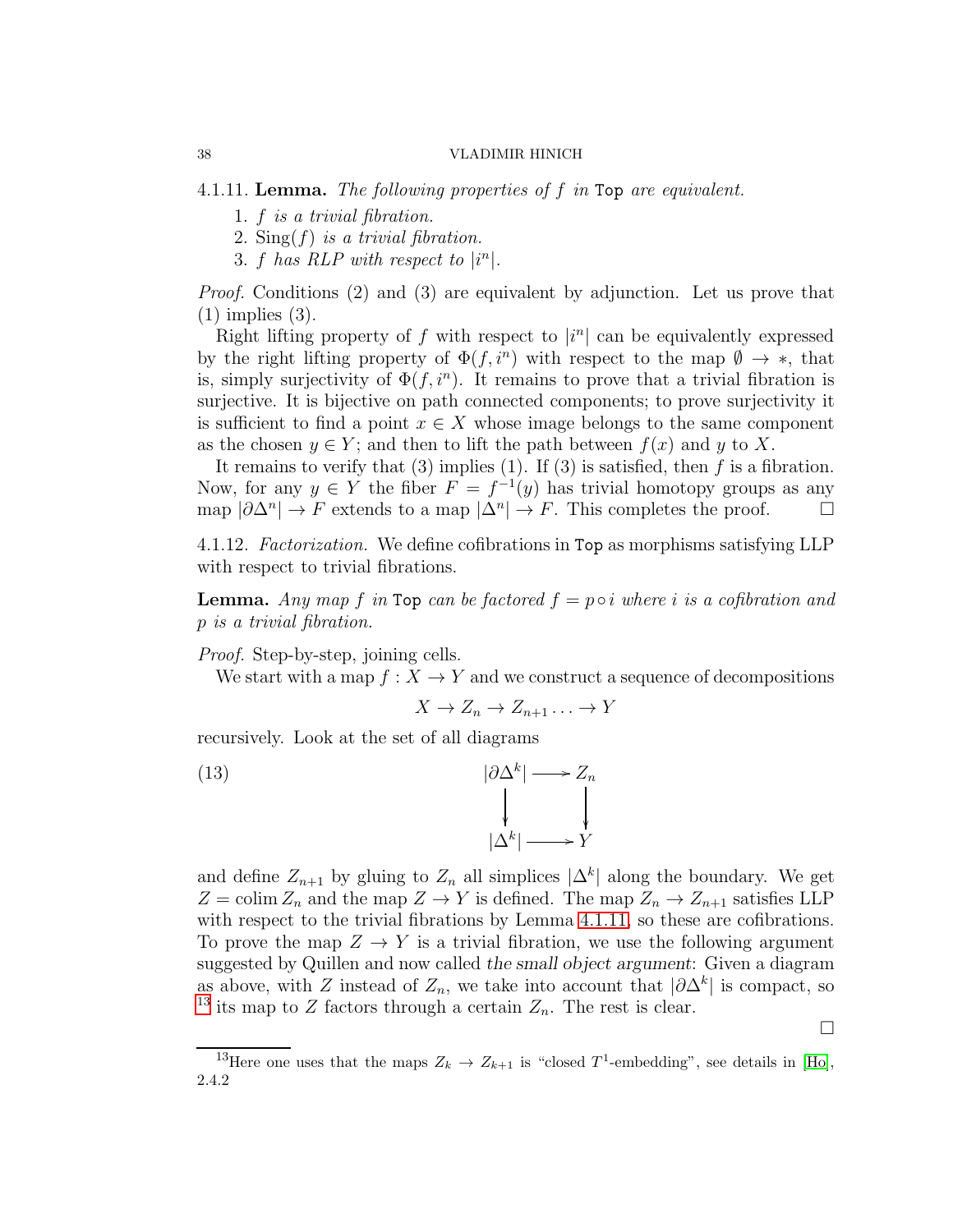<span id="page-38-0"></span>4.1.13. Lemma. The following properties of f in Top are equivalent.

- 1. f is a trivial cofibration.
- 2. f has LLP with respect to fibrations.
- 3. f is a cofibration and a strong deformation retract.

*Proof.* Recall that an embedding  $f : A \rightarrow B$  is a strong deformation retract if there exist the maps  $r$  and  $h$  making the diagrams below commutative (we denote  $I = [0, 1]$  and  $s : B \to B^I$  is the obvious map).

(14) 
$$
A \xrightarrow{id} A \xrightarrow{A \xrightarrow{sf}} B^I
$$
  
\n
$$
f \downarrow \qquad f \downarrow \qquad h \searrow^{sf}
$$
  
\n
$$
B \longrightarrow * \qquad B \xrightarrow{(fr, id)} B \times B
$$

The property (3) implies (1) as strong deformation retract is a homotopy equivalence, therefore, a weak homotopy equivalence. Let us show (1) implies (3). Thus,  $f: A \to B$  is a cofibration and a weak equivalence. Present it as a composition

(15) 
$$
A \stackrel{g}{\rightarrow} A \times_B B^I \stackrel{q}{\rightarrow} B,
$$

in a standard way, where  $I = [0, 1]$ . Here q is a fibration and q is a strong deformation retract, so weak equivalence. Therefore,  $q$  is a trivial fibration. As f is a cofibration, there is a section  $u : B \to A \times_B B^I$  of q. Thus f is a retract of g, therefore, a strong deformation retract.

The property (2) implies (3):  $f$  is cofibration as any trivial fibration is a fibration. The dotted arrows in the above diagrams exist by the lifting property and Corollary [4.1.9.](#page-36-0)

The property (3) implies (2). Let  $p : X \to Y$  be a fibration. Then  $P : X^I \to Y$  $X \times_Y Y^I$  is a fibration by [4.1.8](#page-35-0) which is trivial by the 2 out of 3 property. A commutative diagram below (on the left)



gives rise to a commutative diagram on the right, for which there exists a dotted arrow H as f is a cofibration. The one can define  $u = e_1H$  where  $e_1 : X^I \to X$ is the evaluation at 1.

We are now ready to prove

4.1.14. **Theorem.** The category of topological spaces has a model structure with

 $\Box$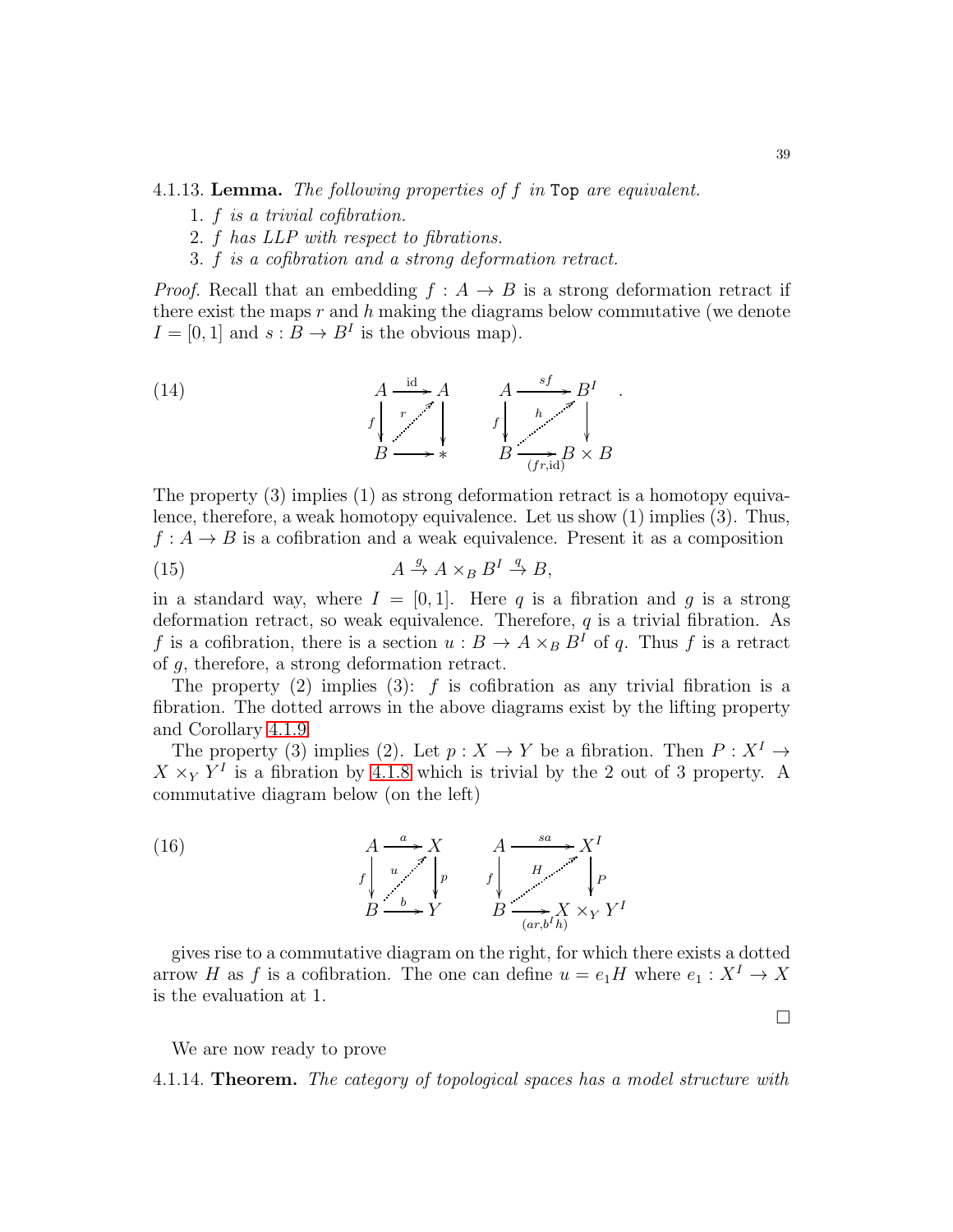- Weak homotopy equivalences as weak equivalences.
- Serre fibrations as fibrations.
- Cofibrations defined by the LLP with respect to trivial fibrations.

Proof. Existence of limits and colimits is standard. Two-out-of-three property for weak equivalences is obvious. Every property defined via LLP or RLP is closed under retracts. Fibrations and cofibrations are defined by RPL and LLP respectively, so are closed under retraction.

Factorization into cofibration followed by a trivial fibration is proven. To get the other factorization, we can factor  $f : X \to Y$  as

$$
X\stackrel{j}{\to} X\times_Y Y^I\stackrel{p}{\to} Y
$$

with j weak equivalence and p fibration. Then factor j into cofibration  $+$  trivial fibration. This will give what we need.

It remains to prove axiom 3(a),(b) (lifting properties). Part (b) is definition of cofibration, and part (a) follows from Lemma [4.1.13.](#page-38-0)

<span id="page-39-0"></span>4.2. Cofibrantly generated model categories. As we have already seen, smallness of certain objects was instrumental in proving existence of factorizations. For topological spaces this was compactness of  $|\partial \Delta^n|$  which allowed one to factor a map  $|\partial \Delta^n| \to Z = \text{colim } Z_n$  through some  $Z_n \to Z$ .

We will present the simplest set of the definitions which will be sufficient for our applications.

Let  $I$  be a collection of arrows in  $C$ . A diagram

$$
Z_0 \to Z_1 \to \ldots
$$

will be called I-diagram if all maps  $Z_k \to Z_{k+1}$  are pushouts of elements of I. We assume that C has sequential colimits, so that  $Z = \text{colim } Z_k$  is defined.

An object X is called I-small if for any I-diagram as above the map

$$
\operatorname{colim}_k \operatorname{Hom}(X, Z_k) \to \operatorname{Hom}(X, Z)
$$

is bijective.

A model category C is *cofibrantly generated* if there are two sets I and J of morphisms in C such that

- Fibrations in  $C$  are precisely the arrows satisfying RLP wrt  $J$ . Trivial fibrations are those satisfying RLP wrt I.
- For any  $\alpha: X \to Y$  in I the domain X is small wrt I-diagrams.
- The same for morphisms in J and J-diagrams.

The general definition of cofibrantly generated category uses a more generous definition of smallness ( $\kappa$ -smallness for an arbitrary cardinal  $\kappa$ ).

In case a model category is cofibrantly generated, one can construct decomposition of a morphism as in two cases we already know — complexes and topological spaces — as a sequential colimit of a diagram which is constructed recursively.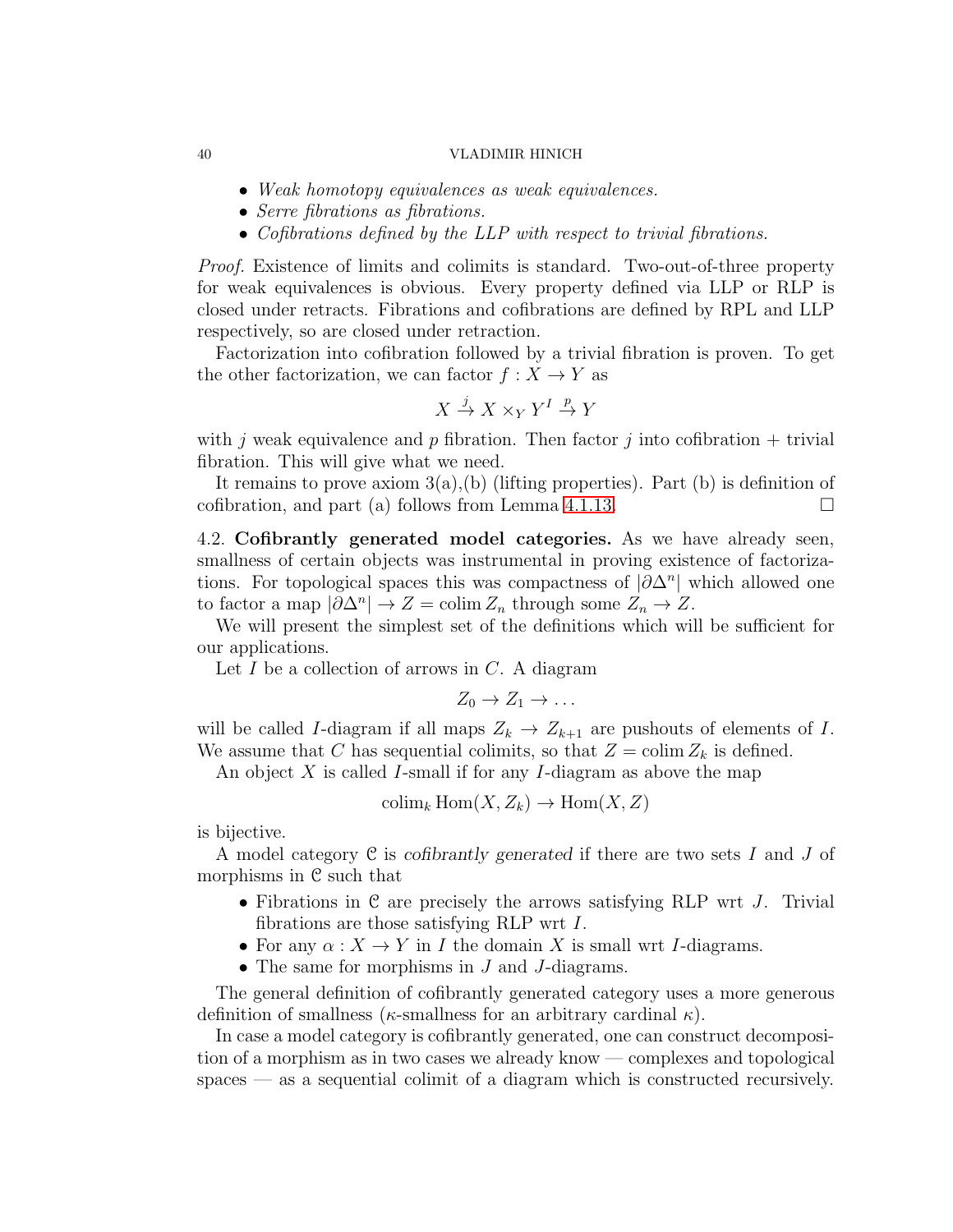For more general cofibrantly generated categories (when domains are  $\kappa$ -small) decomposition is constructed as more sophisticated colimit ( $\kappa$ -filtered colimit).

If we hope our model category structure is cofibrantly generated, it is much easier to prove this.

One has

**Theorem.** (see [\[Ho\]](#page-123-0), 2.1.19) Let C has small colimits and small limits. Let W be a subcategory and I, J two sets of arrows. Assume

- W contains all isomorphisms, satisfies two-out of three property and is closed under retracts.
- Domains of I and J are small wrt I and J diagrams respectively.
- Colimits of J-diagrams are in  $W \cap LLP(RLP(I)).$
- $RLP(I) = RLP(J) \cap W$ .

Then C has a model structure with weak equivalences defined as W and fibrations defined as  $RLP(J)$ .

4.3. Model structure for sSet. We will construct a cofibrantly generated model structure on sSet as follows.

- A map  $f: X \to Y$  is a weak equivalence if  $|f|$  is a weak homotopy equivalence.
- The set I consists of  $\partial \Delta^n \to \Delta^n$ .
- The set *J* consists of  $\Lambda_k^n \to \Delta^n$ .

Let us verify the conditions of the theorem. Properties of  $W$  are obvious. Smallness conditions are also obvious. It remains to verify the two last conditions.

- 1. Geometric realization preserves colimits, so colimit of a J-diagram is in W. Since any element of J is a colimit of an I-diagram, it is in  $LLP(RLP(I))$ .
- 2.  $f: X \to Y$  is sSet is a trivial fibration (that is, is in  $RLP(I)$ ) iff it is a fibration and a weak equivalence. This statement is nontrivial; it will take some time to verify it.

## <span id="page-40-0"></span>4.3.1. Lemma. Geometric realization preserves finite limits.

Proof. We know it preserves finite products. It remains to verify it preserves equalizers (kernels of a pair of maps). This is an exercise.  $\Box$ 

4.3.2. Lemma. Let  $f \in RLP(I)$  then  $|f|$  is a fibration.

*Proof.*  $f: X \to Y$  has RLP with respect to all injections, in particular, with respect to  $\Gamma_f: X \to X \times Y$ . The lift  $g: X \times Y \to X$  presents f as a retract of  $pr_2$ . Thus,  $|f|$  is a fibration.

# 4.3.3. Lemma. If  $f \in RLP(I)$  then  $|f|$  is a trivial fibration.

We have to verify that the fibers of  $|f|$  at any point are contractible. It is enough to check points coming from  $\Delta^0 \to Y$ . By Lemma [4.3.1](#page-40-0) the fiber is the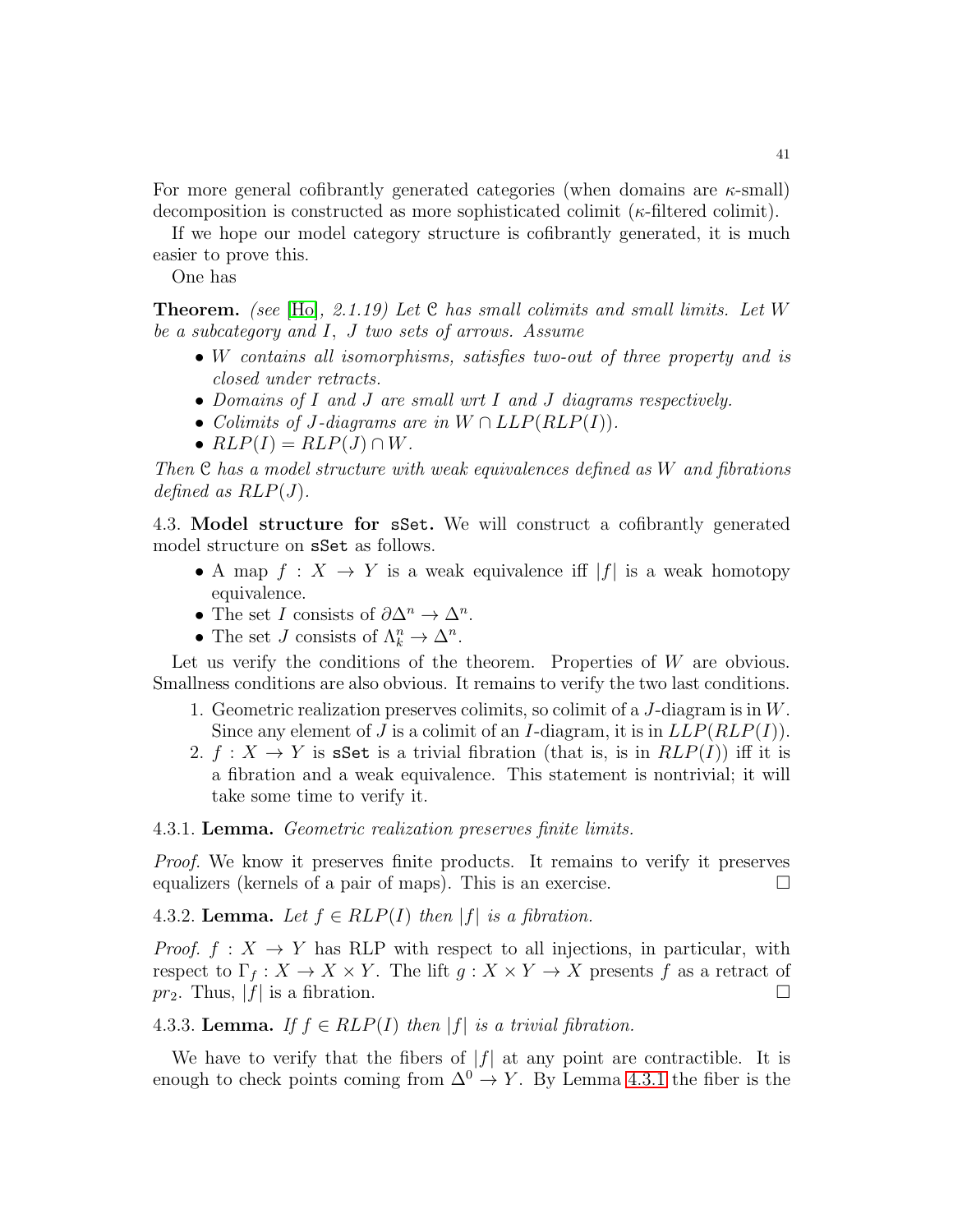realization of the fiber of  $f$ . This is a simplicial set satisfying RLP with respect to I. First, this means that the fiber  $F$  is nonempty.

Let us prove that the composition  $F \to * \to F$  is homotopic to identity. This follows from the following diagram

(17) 
$$
F \times \partial \Delta^{1} \longrightarrow F
$$

$$
\downarrow \qquad \qquad \downarrow
$$

$$
F \times \Delta^{1} \longrightarrow \Delta^{0}
$$

Thus, F is contractible, therefore,  $|F|$  is as well contractible.

To conclude the proof of the theorem, it remains to verify that  $W \cap RLP(J) \subset$  $RLP(I)$ . This will follow from Proposition [4.5.2](#page-42-0) below whose proof is based on Quillen's theory of minimal fibrations.

## 4.4. Homotopy groups of Kan simplicial sets.

4.4.1. Lemma. Let  $a: K \to L$  be injective and  $f: X \to Y$  be a fibration of simplicial sets. Then the induced map

$$
X^L \to (X^K) \times_{Y^K} (Y^L)
$$

is a fibration.

Proof. We have to verify that the above arrow satisfies RLP with respect to the elements of J. By adjunction, this amounts to proving that if  $a: K \to L$  is injective and  $j: C \to D$  is in J, then the map

$$
(K \times D) \sqcup^{K \times C} (L \times C) \to L \times D
$$

is a colimit of a J-diagram. The claim is reduced to the case  $a = i^m$ ,  $j = j_k^n$ . This is a standard result which we skip.  $\Box$ 

Now we are ready to present an intrinsic definition of homotopy groups for fibrant (=Kan) simplicial sets.

If X is fibrant,  $x, y \in X_0$  will be called equivalent if there is  $h \in X_1$  such that  $x = d_1(h)$ ,  $y = d_0(h)$ . This is an equivalence relation and we define  $\pi_0(X)$  as the set of equivalence classes.

One easily sees  $\pi_0(X) = \pi_0(|X|)$ . One defines  $\pi_n(X, x)$  as  $\pi_0$  of the fiber of

$$
X^{\Delta^n} \to X^{\partial \Delta^n}
$$

at  $\partial \Delta^n \to * \stackrel{x}{\to} X$ . The fiber is fibrant by the above lemma.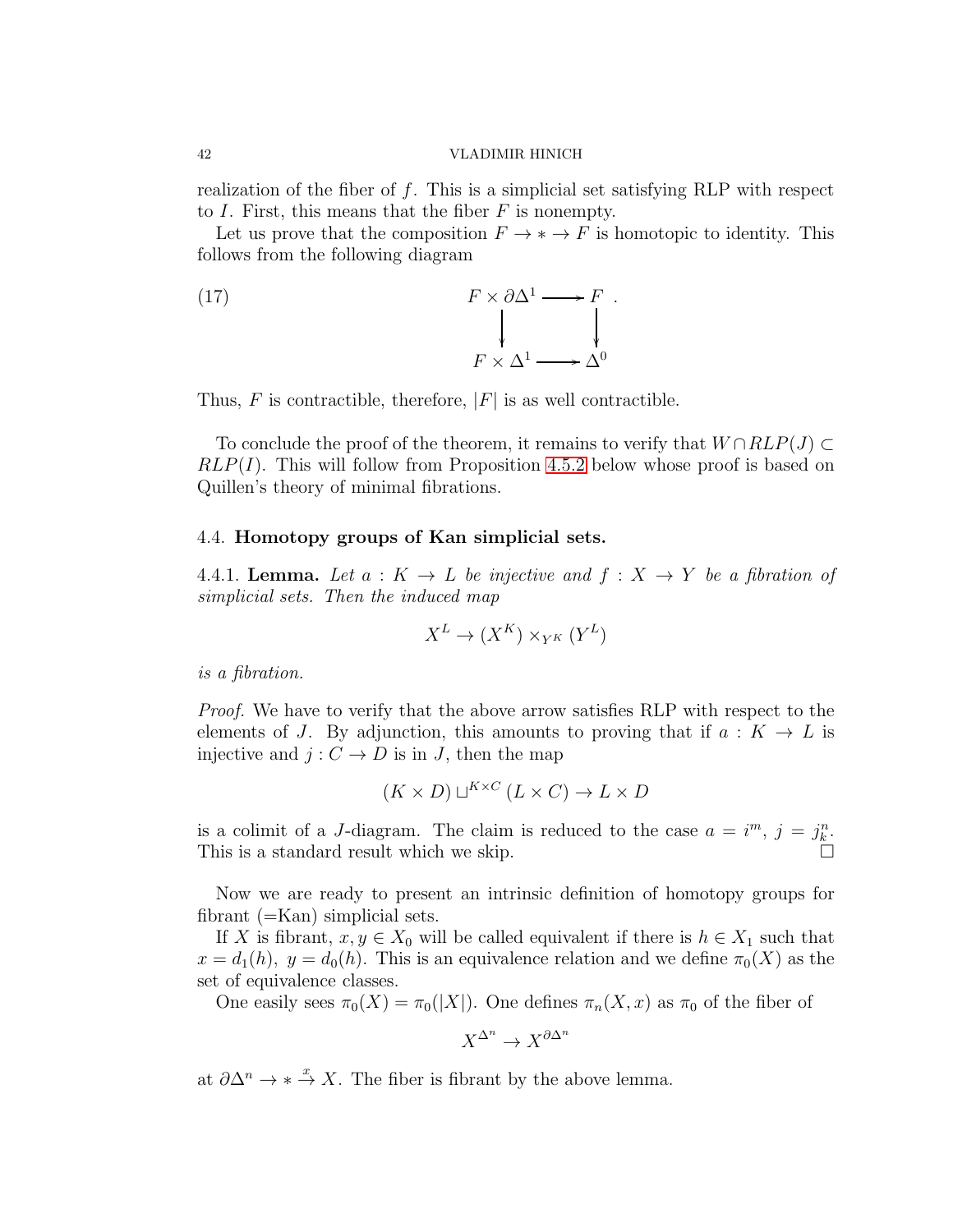4.4.2. Fiber sequence. Let  $f : X \rightarrow Y$  be a fibration of Kan simplicial sets,  $x \in X$ ,  $y = f(x)$  and let  $Z = X \times_Y \{y\}$  be the fiber. Then the usual long exact sequence of homotopy groups is defined. Let  $a : \Delta^n \to Y$  represent a class in  $\pi_n(Y, y)$ . Then there is a dotted arrow in the commutative diagram

(18) 
$$
\begin{array}{ccc}\n\Lambda_n^n \xrightarrow{x} X \\
\downarrow_{n} & \downarrow_{n} \\
\Delta^n \xrightarrow{a} Y\n\end{array}
$$

with the upper horizontal arrow carrying everything to  $x \in X$ . The map  $cd_n$ :  $\Delta^{n-1} \to \Delta^n \to X$  has an image in Z and determines a class in  $\pi_{n-1}(Z)$ .

We will now study Kan simplicial sets having trivial homotopy groups.

<span id="page-42-1"></span>4.4.3. Corollary. Let  $X$  be a Kan simplicial set having trivial homotopy groups. Then  $\text{Map}(K, X)$  has also trivial homotopy groups.

Finally, we have

<span id="page-42-2"></span>4.4.4. **Lemma.** A fibrant simplicial set with trivial homotopy groups satisfies RLP with respect to I.

*Proof.* We have to extend a given map  $a: \partial \Delta^n \to X$  to  $\Delta^n \to X$ . According to [4.4.3,](#page-42-1) Map $(\partial \Delta^n, X)$  is connected and Kan. Thus, a can be extended to a map  $A: \partial \Delta^n \times \Delta^1 \to X$  such that  $A_0 = a$  and  $A_1$  maps  $\partial \Delta^n$  to a point. Put

(19) 
$$
K = (\partial \Delta^n \times \Delta^1) \sqcup^{(\partial \Delta^n \times \{1\})} *,
$$

$$
L = (\Delta^n \times \Delta^1) \sqcup^{(\Delta^n \times \{1\})} *,
$$

so that A factors through  $\overline{A}: K \to X$ . The map  $K \to L$  is a colimit of a J-diagram (this is an exercise), so  $\overline{A}$  can be extended to a map  $L \to X$ . The composition  $\Delta^n = \Delta^n \times \{0\} \to L \to X$  yields the required lifting.

4.5. Minimal fibrations. We will now prove two results. The first generalizes [4.4.4](#page-42-2) as follows.

<span id="page-42-3"></span>4.5.1. Proposition. Let  $f: X \to Y$  be a fibration, such that all its fibers have trivial homotopy groups. Then f satisfies RLP with respect to I.

The second claim concludes the verification of conditions of Theorem [4.2.](#page-39-0)

<span id="page-42-0"></span>4.5.2. Proposition. Let  $X$  be a Kan simplicial set. Then the natural map  $\pi_n(X) \to \pi_n(|X|)$  is an isomorphism.

Proposition [4.5.2](#page-42-0) is easy once one knows that the geometric realization preserves fibrations. The latter result, as well as [4.5.1,](#page-42-3) requires a theory of minimal fibrations (apparently, due to Quillen).

Minimal fibrations are Kan fibrations with an extra uniqueness lifting property which we will now formulate.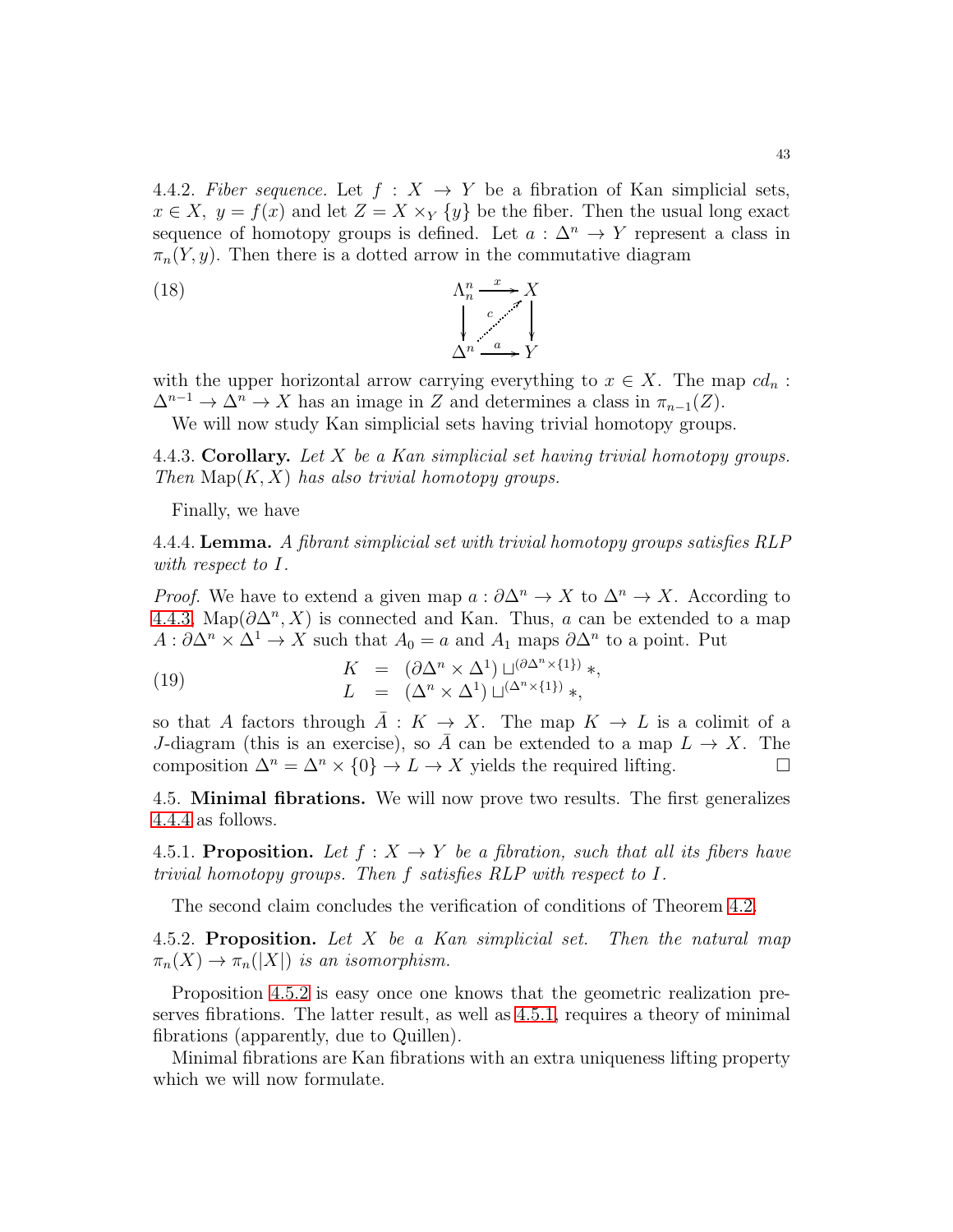4.5.3. Definition. Let  $f: X \to Y$  be a Kan fibration.

1. Two *n*-simplices x, y in X are f-related if they belong to the same connected component of the fiber

$$
\mathrm{Map}(\Delta^n, X) \to \mathrm{Map}(\Delta^n, Y) \times_{\mathrm{Map}(\partial \Delta^n, Y)} \mathrm{Map}(\partial \Delta^n, X).
$$

2. f is called a minimal fibration if for any  $n$  any two f-related *n*-simplices coincide.

Minimal fibrations, on one hand, enjoy some very nice properties. One has

4.5.4. Proposition. Any minimal fibration  $X \to Y$  is locally trivial, that is, for any  $y : \Delta^n \to Y$  the base change  $X_y \to \Delta^n$  is isomorphic to the product  $X_y = \Delta^n \times F$  with fibrant F.

One the other hand, minimal fibrations can be used to describe general fibrations. One has

<span id="page-43-0"></span>4.5.5. Theorem. Let  $f: X \to Y$  be a Kan fibration. There exists a simplicial subset  $X' \subset X$  such that

1. The restriction  $f' = f|_{X'}$  is a minimal fibration.

2.  $f = f'r$  where  $r : X \to X'$  is a retraction.

3. r satisfies RLP wrt I.

We will not prove the theorem. Zorn lemma is extensively used in the proof.

4.5.6. Proof of [4.5.1.](#page-42-3) Theorem [4.5.5](#page-43-0) reduces the claim to the case the fibration is minimal. The latter is locally trivial, so Lemma [4.4.4](#page-42-2) concludes the proof.

4.5.7. It remains to prove that homotopy groups of fibrant  $X$  are isomorphic to homotopy groups of  $|X|$ . We can use the path space fibration to shift homotopy groups: For a simplicial set X and  $x \in X$  we define the path space as the fiber of  $\text{Map}(\Delta^1, X) \to \text{Map}(\{0\}, X)$  at x. One has a fibration  $P(X) \to X$  whose fiber at  $x$  is the loop space whose homotopy groups are the homotopy groups of X shifted by 1. This allows one to deduce the assertion about homotopy groups from the following Quillen's result.

4.5.8. Proposition. The functor of geometric realization preserves fibrations.

Proof. The claim is proven as follows. Using Theorem [4.5.5,](#page-43-0) one deduces the claim to the case of minimial fibrations. Minimal fibrations are locally trivial, and realization preserves locally trivial fibrations.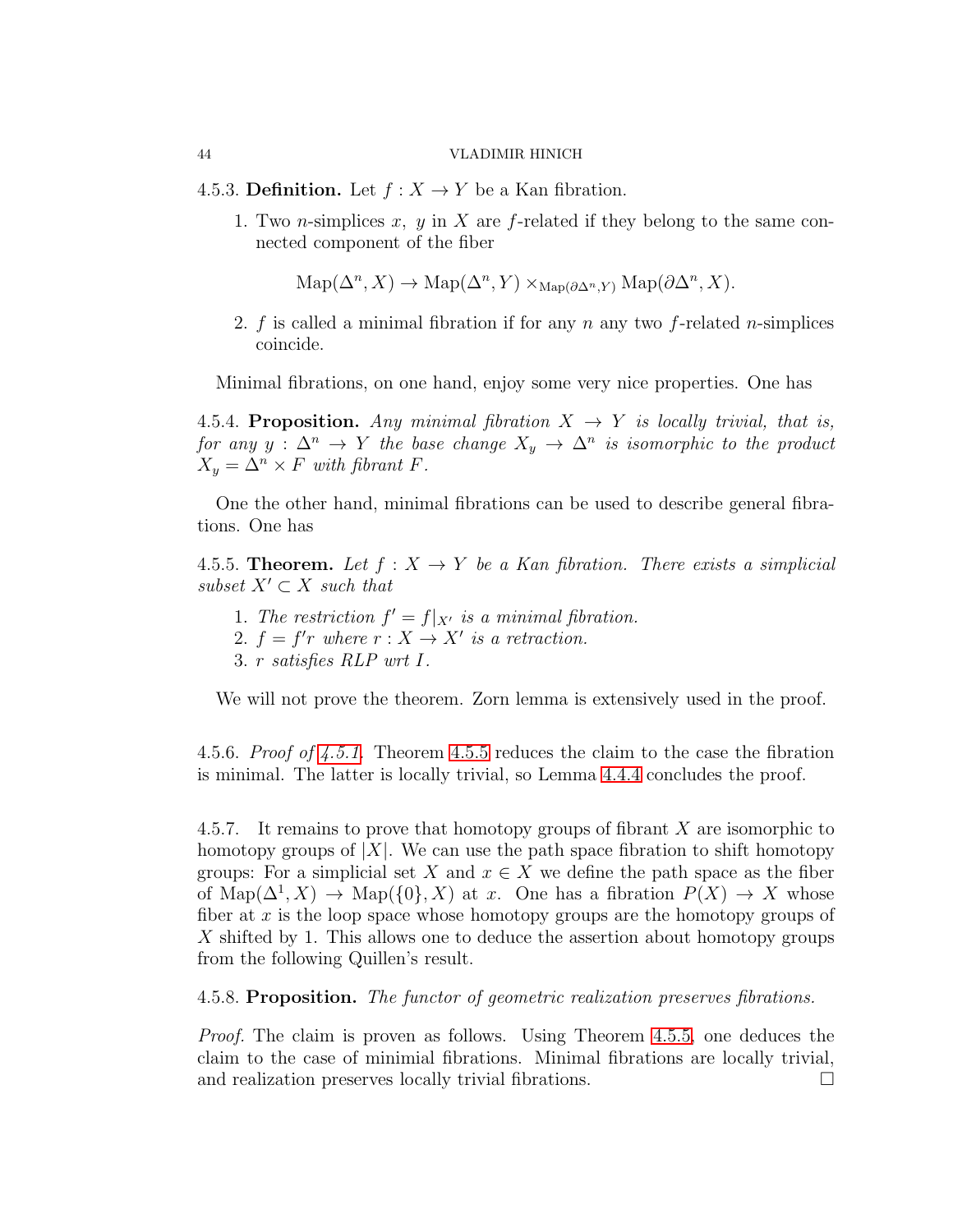4.6. Quillen equivalence of Top and sSet. This is already easy. Geometric realization carries  $I$  to cofibrations and  $J$  to trivial cofibrations. So, one has a Quillen pair.

It remains to prove this is a Quillen equivalence. Let  $S$  be a simplicial set and X a topological space  $(S$  is automatically cofibrant and X is automatically fibrant). We have to prove that  $|S| \to X$  is weak equivalence iff  $S \to \text{Sing } X$ is. The latter in turn also means that  $|S| \to |\text{Sing } X|$  is a weak equivalence. Therefore, it remains to verify that the natural map  $|\text{Sing}(X)| \to X$  is a weak homotopy equivalence.

It is quite obvious that  $\pi_n(\text{Sing}(X)) = \pi_n(X)$ . Taking into account our comparison of homotopy groups of Kan simplicial sets and their realizations, we get the result.

- 4.7. Exercise. 0. Verify that a retract of a strong deformation retract is itself a strong deformation retract.
	- 1. Let  $f: X \to Y$  be a map of topological spaces. Prove that the composition  $X \times_Y Y^I \to Y^I \stackrel{ev_1}{\to} Y$  is a Serre fibration.
	- 2. Prove [4.3.1](#page-40-0) (showing that the realization preserves equalizers).
	- 3. Minimal fibrations (of simplicial sets) are closed under base change.
	- 4. Verify that the connecting homomorphism  $\pi_n(Y) \to \pi_{n-1}(Z)$  of the exact sequence of fibration is correctly defined.
	- 5. Prove that  $f: X \to Y$  is a minimal fibration iff for any  $\Delta^n \to Y$  the base change is a trivial fibration whose fiber is a minimal Kan simplicial set.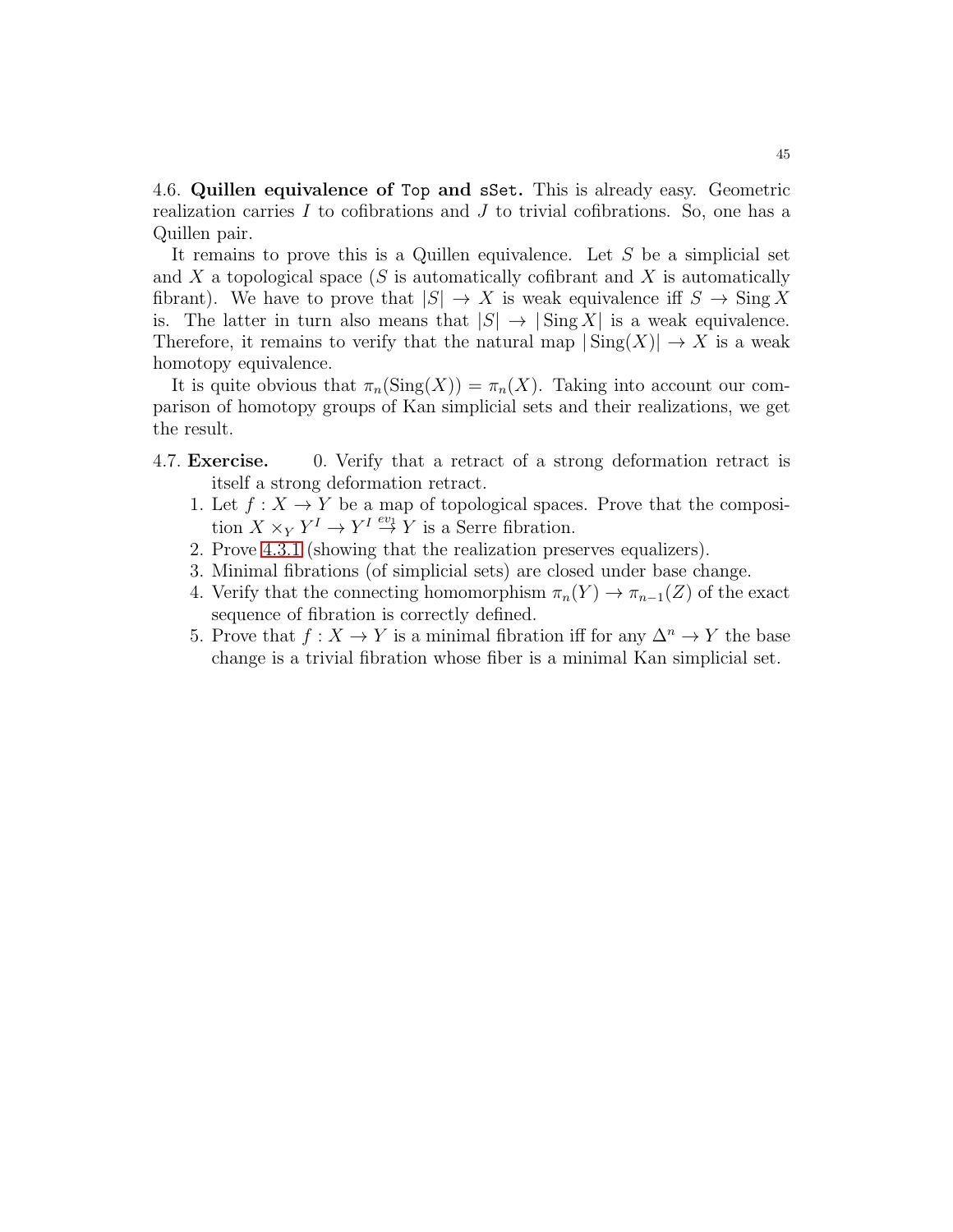5. Models for ∞-categories and Dwyer-Kan localization.

First of all, we discuss Quillen equivalence between two model categories: simplicial sets with the Joyal model structure, and simplicial categories with Bergner model structure. Then we present Dwyer-Kan localization which is a derived version of localization of categories. Dwyer-Kan localization of model categories produces a simplicial category which is the "underlying  $\infty$ -category" of a model category.

5.1. Simplicial categories. Simplicial categories, that is, simplicially enriched categories, form a meaningful approach to the theory of  $\infty$ -categories. Thus, it is pleasant to know that the category sCat of (small) simplicial categories has a nice cofibrantly generated model structure.

5.1.1. Weak equivalences. Recall that any simplicial category C defines a conventional category  $\pi_0(\mathcal{C})$ .

A map  $f: \mathcal{C} \to \mathcal{D}$  (a simplicial functor) in sCat is a weak equivalence (often called DK equivalence) if

- 1. f induces a weak homotopy equivalence  $\text{Map}_{\mathcal{C}}(x, y) \to \text{Map}_{\mathcal{D}}(fx, fy)$  for any  $x, y \in \mathcal{C}$ .
- 2. f is essentially surjective, that is, any object of  $\mathcal D$  is equivalent to an object in the image of f.

Note that if Condition 1 is satisfied, Condition 2 is equivalent to the following.

 $2'$   $\pi_0(f)$  is an equivalence of (conventional) categories.

5.1.2. Fibrations. A map  $f : \mathcal{C} \to \mathcal{D}$  is called a fibration if

- 1. f induces a Kan fibration  $\text{Map}_{\mathcal{C}}(x, y) \to \text{Map}_{\mathcal{D}}(fx, fy)$  for any  $x, y \in \mathcal{C}$ .
- 2. Any equivalence  $\alpha : f(c) \to d$  in  $\mathcal D$  can be lifted to an equivalence  $a : c \to d$ c' in C (that is, so that  $\alpha = f(a)$ ).

5.1.3. Simplicial categories with a fixed set of objects. Let  $\texttt{sCat}_{\Theta}$  denote the category whose objects are simplicial categories with a fixed set of objects O.

This category has a model structure defined by Dwyer-Kan. Weak equivalences and fibrations are defined as above (only the first property is important).

It is very easy to prove these definitions define a model category structure on  $sCat_0$ .

Note that if  $\mathcal O$  is one-element set, this is the category of simplicial monoids. The general case is only slightly more general than that for simplicial monoids.

The reason for fixing  $\theta$  is that, on one hand, the model structure is much easier to deduce, and, on the other hand, this is already good enough in some applications (DK localization).

Note that cofibrant objects in  $\texttt{sCat}_0$  are obtained by gluing to the discrete category O of a sequence of arrows (of various simplicial dimensions). Let  $x, y \in \mathcal{O}$ .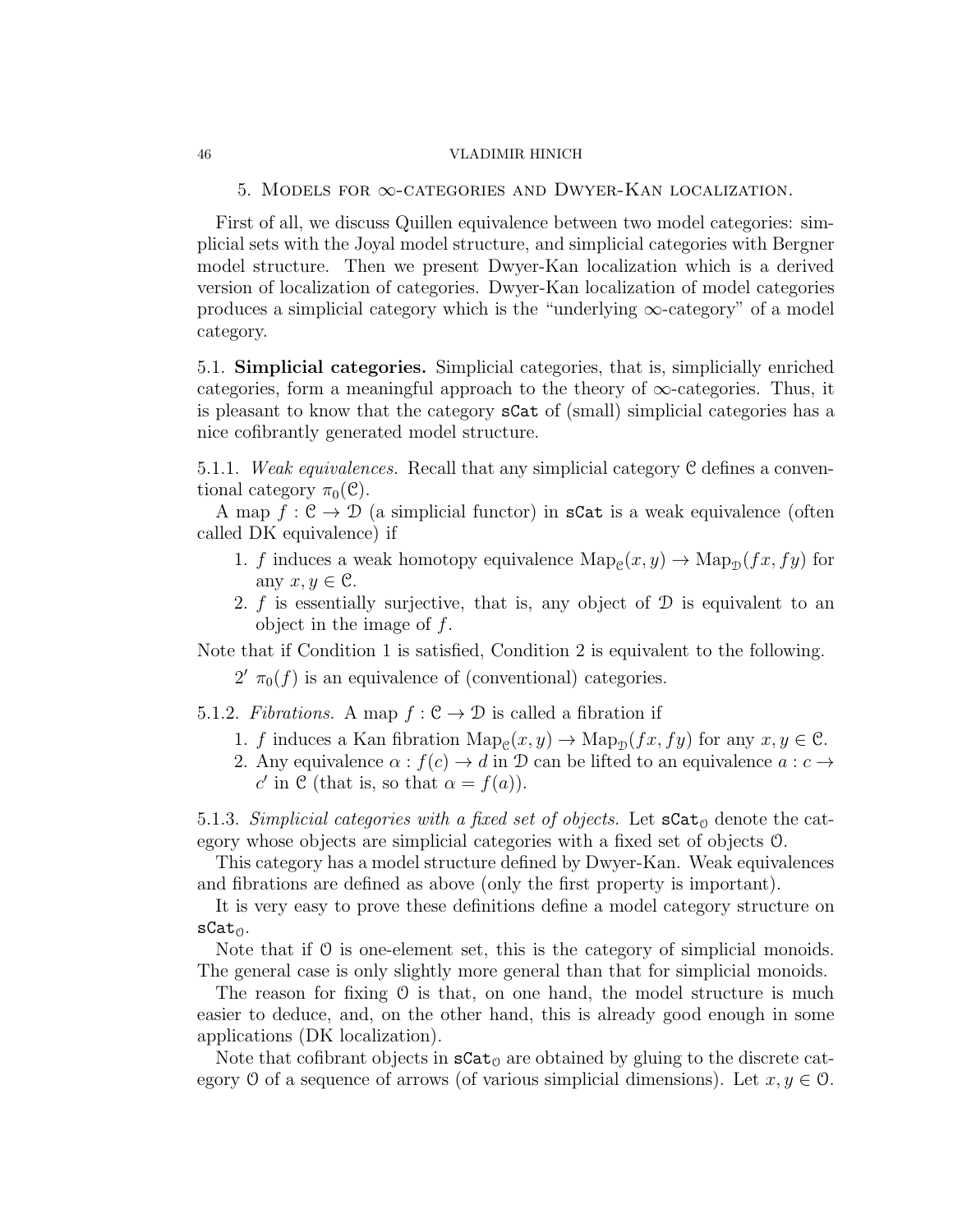To glue an *n*-arrow from x to y to a simplicial category  $C$  we have to choose a map  $\phi: \partial \Delta^n \to \text{Map}_{\mathcal{C}}(x, y)$ , to consider  $\mathcal{C}$  as a (simplicially enriched) quiver, glue an *n*-simplex to  $\text{Map}_{\mathcal{C}}(x, y)$  along the boundary given by  $\phi$ , produce a free simplicial category generated by the obtained quiver, and mod out by some obvious relations.

<span id="page-46-0"></span>5.1.4. Generating cofibrations for sCat. To define generating cofibrations, we will use the following notation. For a simplicial set S we denote  $\mathbf{1}_S$  the simplicial category having two objects 0 and 1, with the morphisms given by

 $\text{Map}(0, 0) = \{id\} = \text{Map}(1, 1), \text{Map}(1, 0) = \emptyset, \text{Map}(0, 1) = S.$ 

Here is the list of generating cofibrations for sCat.

- $1_{\partial\Delta^n}\to 1_{\Delta^n}$ .
- $\emptyset \rightarrow *$ , the embedding of the empty category into the discrete category consisting of one object.

And here is a list of generating trivial cofibrations.

- The maps  $\mathbf{1}_{\Lambda_k^n} \to \mathbf{1}_{\Delta^n}$ ,  $0 \leq l \leq n$ .
- $\rightarrow \mathcal{J}$  where  $\mathcal{J}$  belongs to a set of representatives of isomorphism classes of simplicial categories with two objects 0 and 1, and countably many simplices in each map simplicial set which are all required to be weakly contractible. Additioinally, the map  $\{0,1\} \rightarrow \emptyset$  is assumed to be a cofibration in  $\texttt{scat}_{\{0,1\}}$ .

The following result was proven by Bergner

5.1.5. Theorem. The category sCat has a model structure with weak equivalences defined as above and cofibrations generated by the above list.

We will prove only a part of the theorem.

5.2. **Parts of the proof.** Obviously  $RLP(I) \subset RLP(J)$ . Let us show  $RLP(I) \subset$ W. Let  $f: C \to D$  satisfies RLP with respect to I. We immediately deduce that for  $x, y \in C$  the map  $\text{Map}_{C}(x, y) \to \text{Map}_{D}(fx, fy)$  is a trivial fibration. Thus, it remains to verify essential surjectivity. This follows from the lifting property with respect to  $\emptyset \rightarrow *$ .

Let us verify  $RLP(J) \cap W \subset RLP(I)$ . If  $f : \mathcal{C} \to \mathcal{D}$  satisfies RLP with respect to J and is a weak equivalence, for any pair  $x, y \in \mathcal{C}$  the map  $\text{Map}_{\mathcal{C}}(x, y) \to$ Map  $\mathcal{D}(fx, fy)$  is a trivial fibration, so we have RLP with respect to  $\mathbf{1}_{\partial \Delta^n} \to \mathbf{1}_{\Delta^n}$ . It remains to verify RLP with respect to  $\emptyset \rightarrow *$ , that is, surjectivity on objects. Since f is weak equivalence, it is essentially surjective, that is, for any  $d \in \mathcal{D}$ there exists  $c \in \mathcal{C}$  and an equivalence  $f(c) \to d$ . The following result which we do not intend to prove, completes the proof.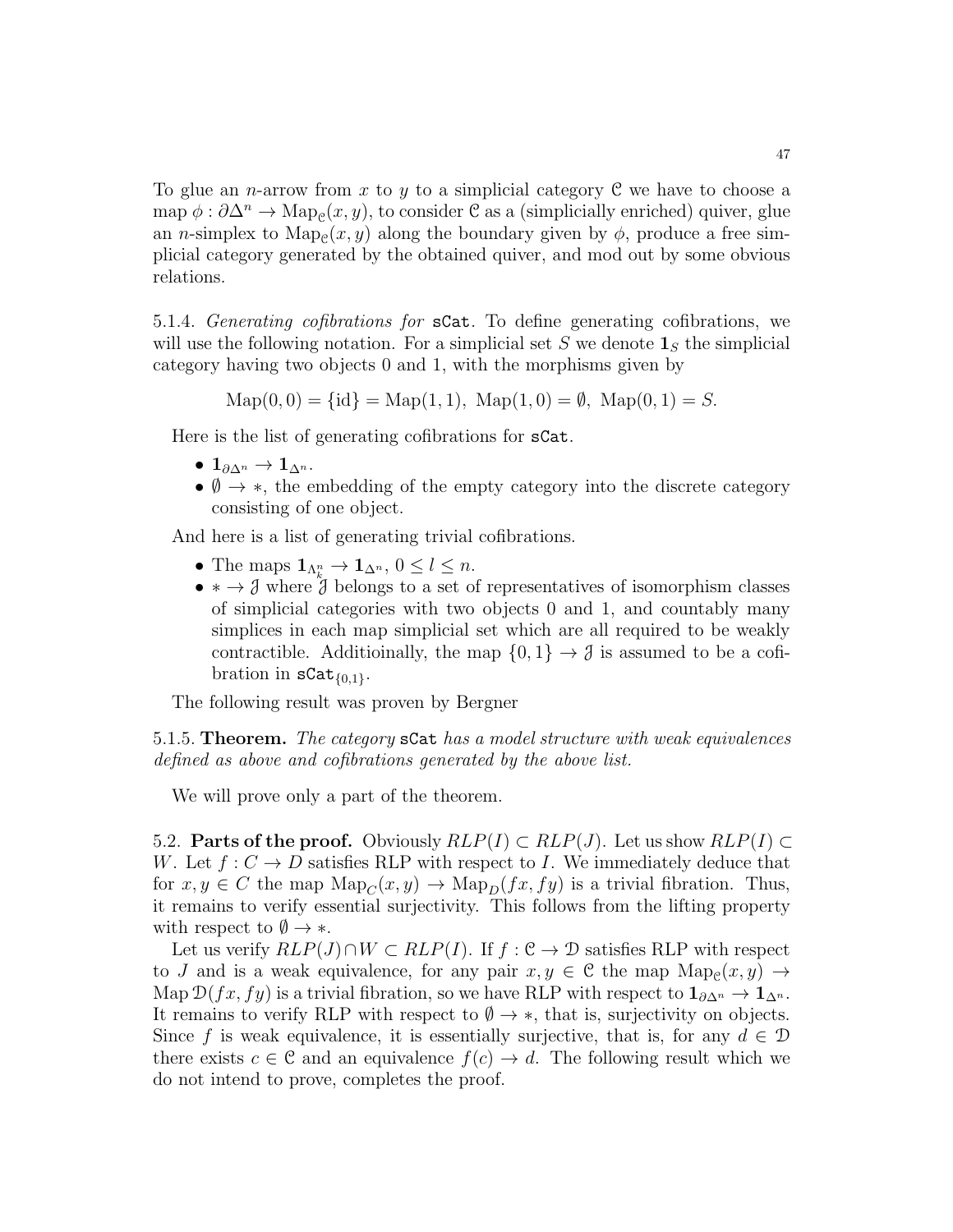5.2.1. Proposition. Let C be a simplicial category and  $a: x \rightarrow y$  an equivalence in C. Then there exists a simplicial category  $\mathcal J$  as defined in [5.1.4](#page-46-0) with an arrow  $j: 0 \to 1$  and a functor  $\mathfrak{J} \to \mathfrak{C}$  carrying i to a.

5.2.2. Exercise. Verify that the fibrations in Bergner model structure are precisely defined by RLP with respect to trivial cofibrations.

5.3. Quillen equivalence between quasicategories and simplicial categories. Recall [2.4.5](#page-21-0) that the adjoint pair of functors

(20)  $\mathfrak{C}$  : sSet $\rightleftarrows$ sCat :  $\mathfrak{N}$ 

was constructed, based on a cosimplicial object  $n \mapsto \mathfrak{C}^n$  in sCat.

Recall that  $\mathfrak{C}^n$  is a cofibrant simplicial category whose homotopy category is  $[n]$ .

The adjoint pair  $(\mathfrak{C}, \mathfrak{N})$  can be upgraded to a Quillen equivalence. One has

<span id="page-47-0"></span>5.3.1. Theorem. There exists a model category structure on sSet (Joyal model) structure) defined by the following properties.

- Cofibrations are the injective maps.
- Weak equivalences are the maps of simplicial sets carried by  $\mathfrak{C}$  to DK equivalences of simplicial categories.
- Fibrant objects are precisely the quasicategories, that is simplicial sets satisfying RLP with respect to the inner horns.

Furthermore, the adjoint pair  $(\mathfrak{C}, \mathfrak{N})$  is a Quillen equivalence.

Note that this is a difficult theorem. Not only because the proof is longer than we saw earlier, but also because the notion of fibration and the notion of categorical equivalence in sSet are not easily expressible.

Note once more that fibrant objects in Joyal model structure are quasicategories, that is simplicial sets with RLP with respect to the inner horns. All categorical fibrations satisfy RLP with respect to the inner horns; but not vice versa.

5.3.2. **Exercise.** Prove that  $\mathfrak C$  preserves cofibrations. Note that it is enough to verify that  $\mathfrak{C}(\partial \Delta^n) \to \mathfrak{C}(\Delta^n)$  is a cofibration in sCat.

5.3.3. Remarks. Cofibrations are just injective maps of simplicial sets. Two other types of maps have no easy description. However, if we are talking about quasicategories, the situation is much better. One has

**Theorem.** A map  $f: X \to Y$  of quasicategories is a weak equivalence iff it is a DK equivalence (that is, is essentially surjective and fully faithful).

A map of quasicategories is a categorical fibration iff it is an inner fibration (that is satisfies RLP wrt inner horns) and admits a lifting of equivalences.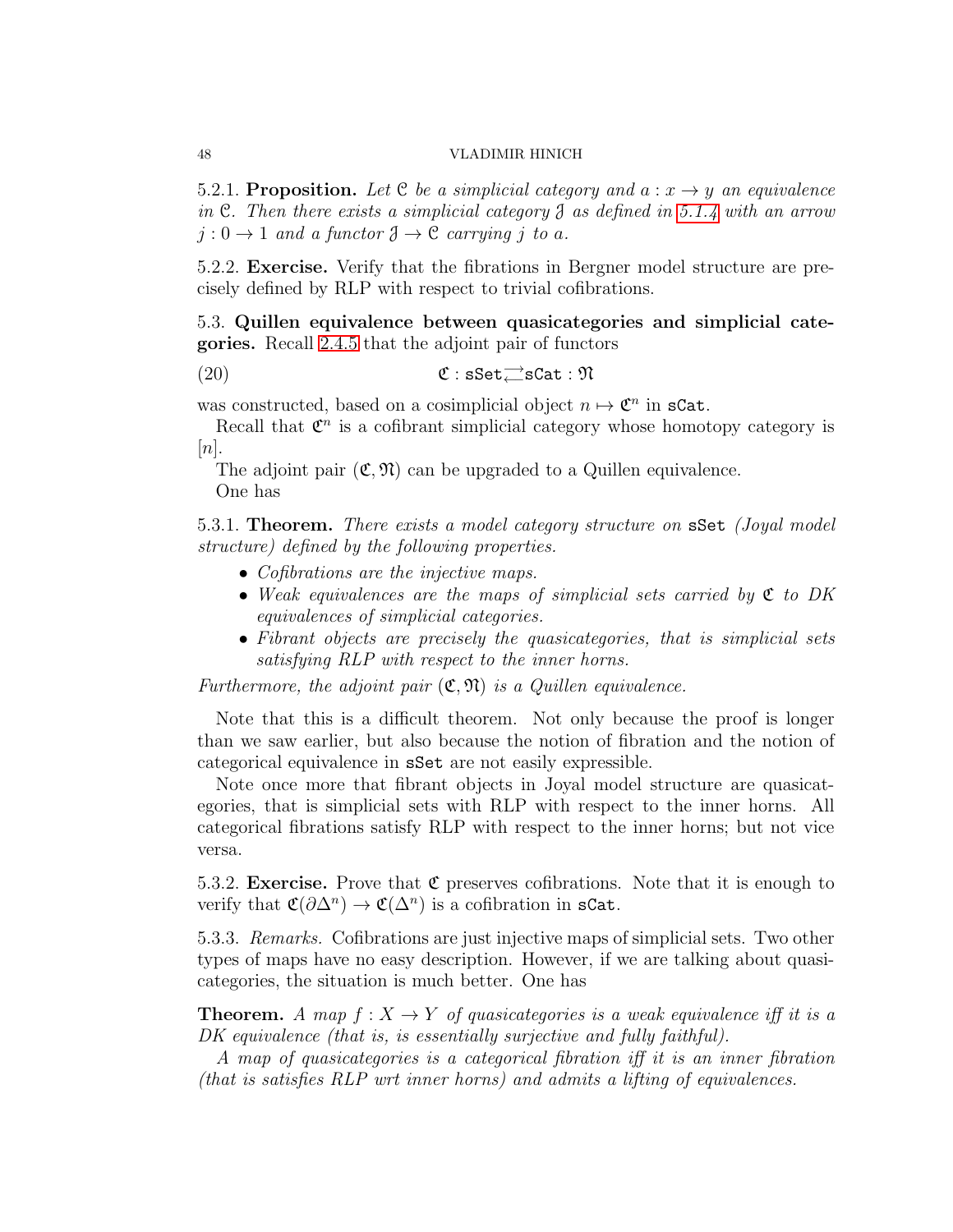5.3.4. Exercise. Categorical fibration of conventional categories is a functor with lifting of isomorphisms.

It is probably worthwhile to define weak equivalence in Joyal model structure independently of the functor  $\mathfrak{C}$ .

One has

5.3.5. Proposition. Let  $f: X \to Y$  be an arrow in sSet. The following conditions on f are equivalent.

- 1. f is an equivalence in Joyal model structure, that is,  $\mathfrak{C}(f)$  is a DK equivalence.
- 2. For any quasicategory C the induced map

 $Fun(Y, \mathcal{C}) \to Fun(X, \mathcal{C})$ 

is a DK equivalence of quasicategories.

3. For any quasicategory  $\mathfrak C$  the induced map

$$
\mathrm{Map}(Y, \mathcal{C}) \to \mathrm{Map}(X, \mathcal{C}),
$$

with  $\text{Map}(X, \mathcal{C})$  defined as the maximal Kan subspace of  $\text{Fun}(X, \mathcal{C})$ , is a homotopy equivalence.

## 5.4. DK localization.

5.4.1. Introduction. In the first lecture of the course we discussed that usage of localization in the construction of the derived (or homotopic) category results in losing an important information about the category.

Here is a very simple manifestation of what happens when we localize a category. Let C be a category. If we invert all arrows in  $C$ , we get a groupoid  $G$ whose nerve  $N(G)$  is an Eilenberg-Maclane space. It is easy to prove that  $N(G)$ describes the first floor of the Postnikov tower for the nerve  $N(C)$ .

Dwyer-Kan localization is the procedure that allows one a more clever, "up to homotopy", way of inverting arrows. Of course, this is just a version of derived functor.

The most important homotopical information of model category is contained in the collection of its weak equivalences. This has been quite early understood by Dan Kan and he spent a lot of time  $14$  in trying to express this. One of the most important constructions connected to this is a construction of simplicial category from a pair (a category, a collection of arrows in it). This is called DK localization.

<span id="page-48-0"></span> $\rm ^{14}Succesfully!$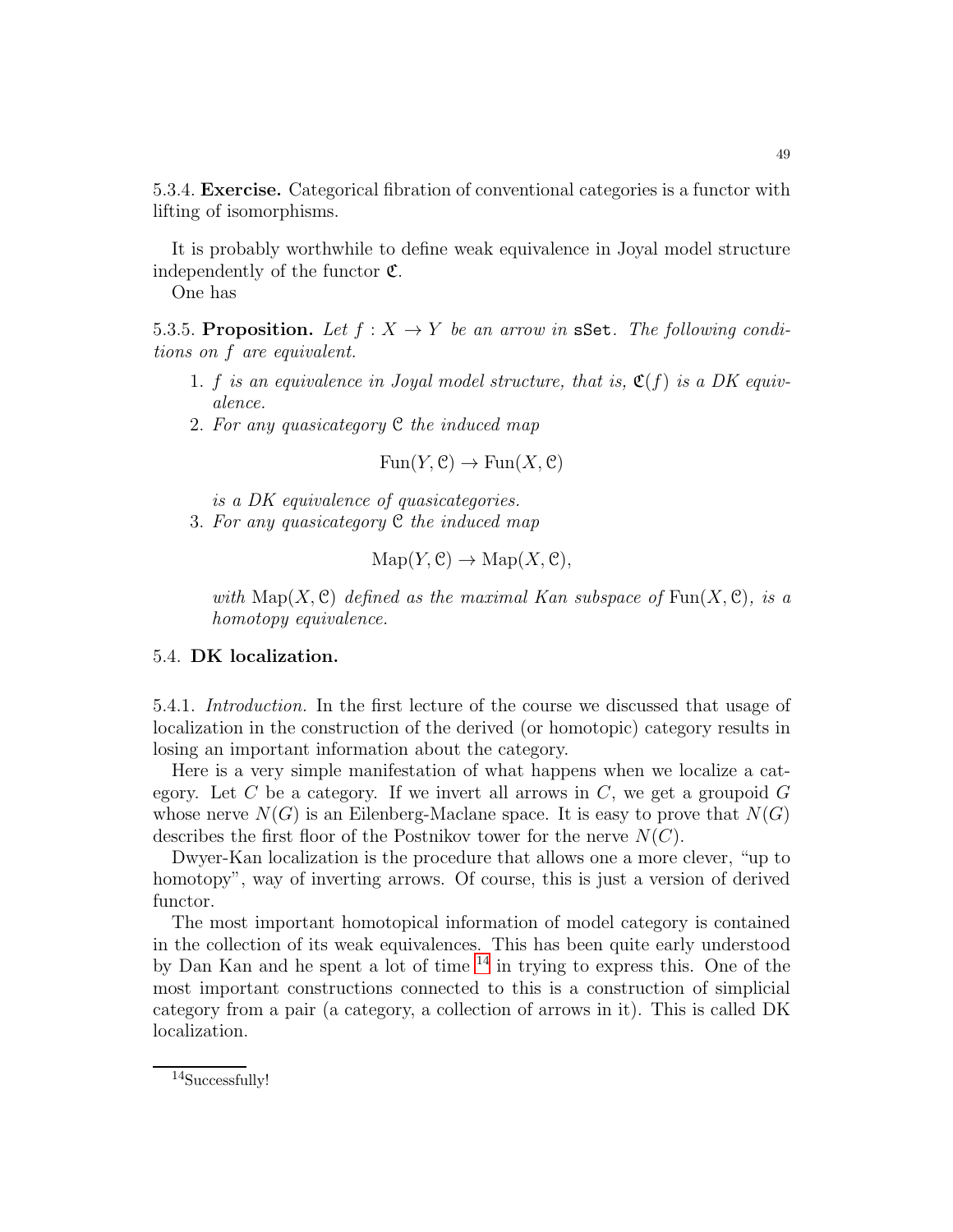5.4.2. As derived functor. Let C be a simplicial category and W a subcategory (one could consider any map  $W \to C$  of simplicial categories). We describe DK localization of the pair as the left derived functor of the "usual" localization functor assigning to the arrow  $W \to C$  the localization  $C[W^{-1}]$  whose category of *n*-simplices is, by definition, the localization  $C_n[W_n^{-1}]$ .

This derived functor is calculated as follows. First of all, we construct a commutative square (see below) with p and q trivial fibrations, W cofibrant and f cofibration. Then we define  $L(C, W)$  as  $\widetilde{C}[W^{-1}]$ .

(21) 
$$
\widetilde{W} \xrightarrow{f} \widetilde{C} \longrightarrow L(C, W) .
$$

$$
\downarrow_p \qquad \qquad \downarrow_q
$$

$$
W \xrightarrow{f} C
$$

Note that in the most interesting case, when  $W$  and  $C$  have the same objects, everything can be done in  $\texttt{sCat}_{\mathcal{O}}, \mathcal{O} = \text{Ob}(C)$ .

5.4.3. Explicit resolution. Given a category  $C$ , one can forget a composition and get a quiver  $GC$ ; then generate a free category  $FGC$ . We will have a functor  $FG(C) \rightarrow C$ . Applying once more the composition FG, we get two possible ways to map  $(FG)^2C$  to  $FG(C)$ , as well as a degeneracy  $GF(C) \rightarrow (FG)^2(C)$ induced by the unit id  $\rightarrow$  GF. This leads to a simplicial object, in this case in the category of categories; they have all the same set of objects, so we end up with a canonical cofibrant replacement of a category  $C$  as an object of  $sCat$  (this is a bar resolution). In case W is a subcategory of C (having the same objects), we get a cofibration of their bar resolutions. Thus,  $L(C, W)$  can be defined as localization of the resolution  $\tilde{C}$  with respect to the arrows coming from W.

5.4.4. DK localization (hammock version). Even more explicit construction ( $W \subset$ C): One defines hammock localization  $L^H(C, W)$  as simplicial category having the same objects as C, such that *n*-simplices of  $\text{Map}_{L^H}(x, y)$  are the following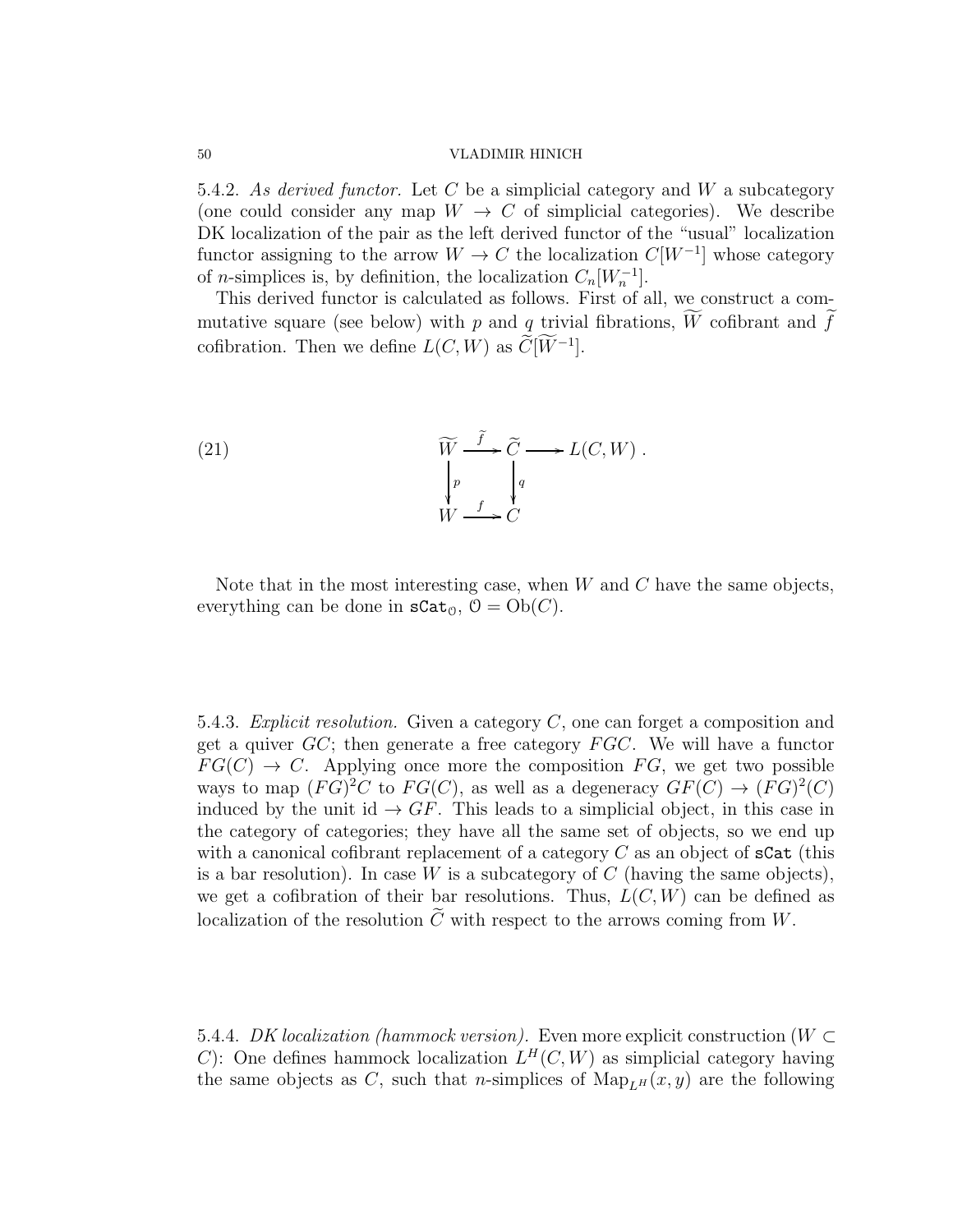diagrams in  $C$ ,



with the vertical arrows in W, having  $n + 1$  rows and an arbitrary number of columns, so that at each column all horizontal arrows have the same direction, and all arrows going leftward are in  $W$ . It is allowed to compose two colums if the arrows in it go to the same direction. functoriality in the simplicial direction is clear.

5.4.5. Properties. First of all, one has an obvious functor  $C \to L^H(C, W)$ .

**Exercise.** 1. Any arrow from W becomes an equivalence in  $L^H(C, W)$ . 2. One has  $\pi_0(L^H(C, W)) = C[W^{-1}].$ 

The primary aim of Dwyer-Kan localization is to studying model categories. Remind that homotopy category of a model category has various equivalent descriptions. Similarly, DK localization of a model category with respect to weak equivalences has different equivalent descriptions, see below.

5.4.6. DK localization of a model category. First of all, one has

Theorem. The following maps of simplicial categories are DK equivalences.

$$
L^H(\mathcal{C}^c) \to L^H(\mathcal{C}) \leftarrow L^H(\mathcal{C}^f).
$$

One gets an especially nice result in case the model category C has an appropriate simplicial structure.

5.4.7. Definition. A model category C with a simplicial structure is said to have a weak path functor if for any  $S \in \mathbf{sSet}$  and  $X \in \mathcal{C}$  the functor

 $Y \mapsto \text{Hom}_{\texttt{sset}}(S, \text{Map}_{\mathcal{C}}(Y, X))$ 

is representable (by the object denoted  $X^S$ ).

5.4.8. Exercise. It is enough to require representability of  $X^{\Delta^n}$ . Then a general  $X<sup>S</sup>$  can be expressed as a certain limit. Which one?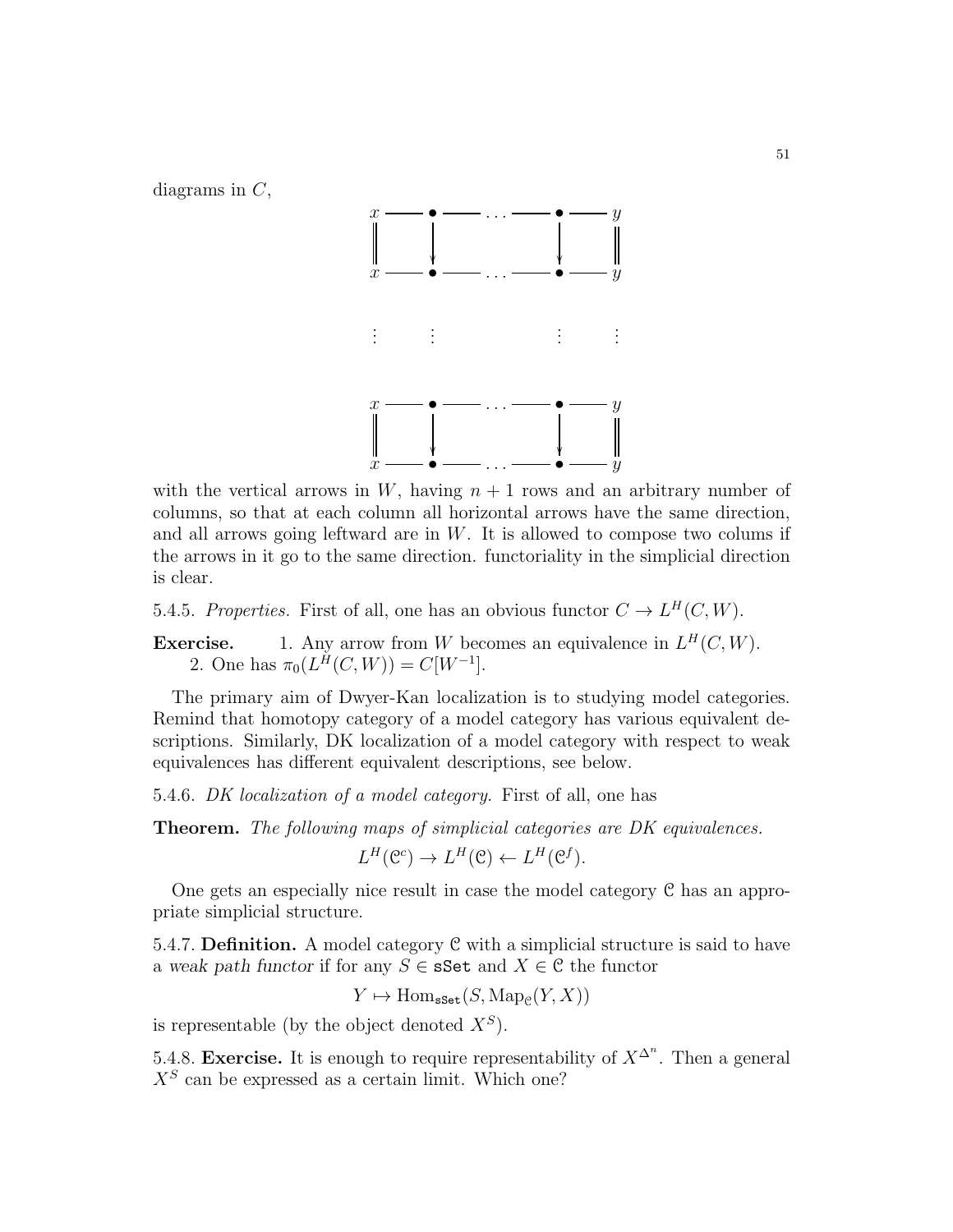5.4.9. Definition. Let C be a model category having a simplicial structure. We call it *a weak simplicial model category* if it admits weak path functors and satisfies the condition

If  $i : A \to B$  is a cofibration in C and  $p : X \to Y$  is a fibration in C, then the map of simplicial sets

$$
Map(B, X) \to Map(A, X) \times_{Map(A, Y)} Map(B, Y)
$$

is a fibration which is a trivial fibration if either  $i$  or  $p$  is a weak equivalence.

<span id="page-51-0"></span>5.4.10. **Theorem.** Assume  $C$  is a weak simplicial model category. Then one has equivalences

$$
\mathfrak{C}_{*}^{cf} \to L^{H}(\mathfrak{C}_{*}^{cf}) \to L^{H}(\mathfrak{C}_{*}) \leftarrow L^{H}(\mathfrak{C}).
$$

The theorem is proven by Dwyer-Kan [\[DK1,](#page-123-1) [DK2,](#page-123-2) [DK3\]](#page-123-3) for simplicial model categories.

Here is the key result which allows one to prove all claims of this type.

Let C, D be categories,  $f : \mathcal{C} \to \mathcal{D}$  be a functor. For  $x \in \mathcal{D}$  we denote as  $\mathcal{C}_x$ the "clever" fiber  $\{ (c, \theta) | c \in \mathcal{C}, \theta : f(c) \stackrel{\sim}{\to} x \}.$ 

More generally, for *n*-simplex  $\sigma \in N_n(\mathcal{D})$  we denote as  $\mathcal{C}_{\sigma}$  the fiber of the functor  $f^{[n]}: \mathfrak{C}^{[n]} \to \mathfrak{D}^{[n]}$  at  $\sigma$ .

Here we denote  $\mathfrak{C}^{[n]}$  the category of functors  $[n] \to \mathfrak{C}$  where  $[n]$  is the category consisting of n consecutive arrows.

5.4.11. Lemma. Let  $f : \mathcal{C} \to \mathcal{D}$  be a functor. Assume that for any  $\sigma \in N(\mathcal{D})$ the fiber  $\mathfrak{C}_{\sigma}$  has a weakly contractible nerve. Then the functor f induces a DK equivalence

$$
\hat{f}: L^H(\mathcal{C}, W) \to \mathcal{D},
$$

where  $W = \{a|f(a)$  is an isomorphism.

The lemma is easily proven in yet another model for infinity categories which we will discuss next time.

In a typical application  $\mathcal D$  is a model category and  $\mathcal C$  is the category of weak equivalences  $\widetilde{X} \to X$  with cofibrant  $\widetilde{X}$ , with the functor f forgetting  $\widetilde{X}$ .

The lemma conceptualizes the idea that, since resolutions are "homotopically unique", we can replace the model category with the category consisting of cofibrant objects only.

Details of the proof, as well as the proof of Theorem [5.4.10,](#page-51-0) can be found in  $[H.L]$ .

Dwyer-Kan localization of a model category provides a simplicial category whose homotopy category is what we called the homotopy category of the model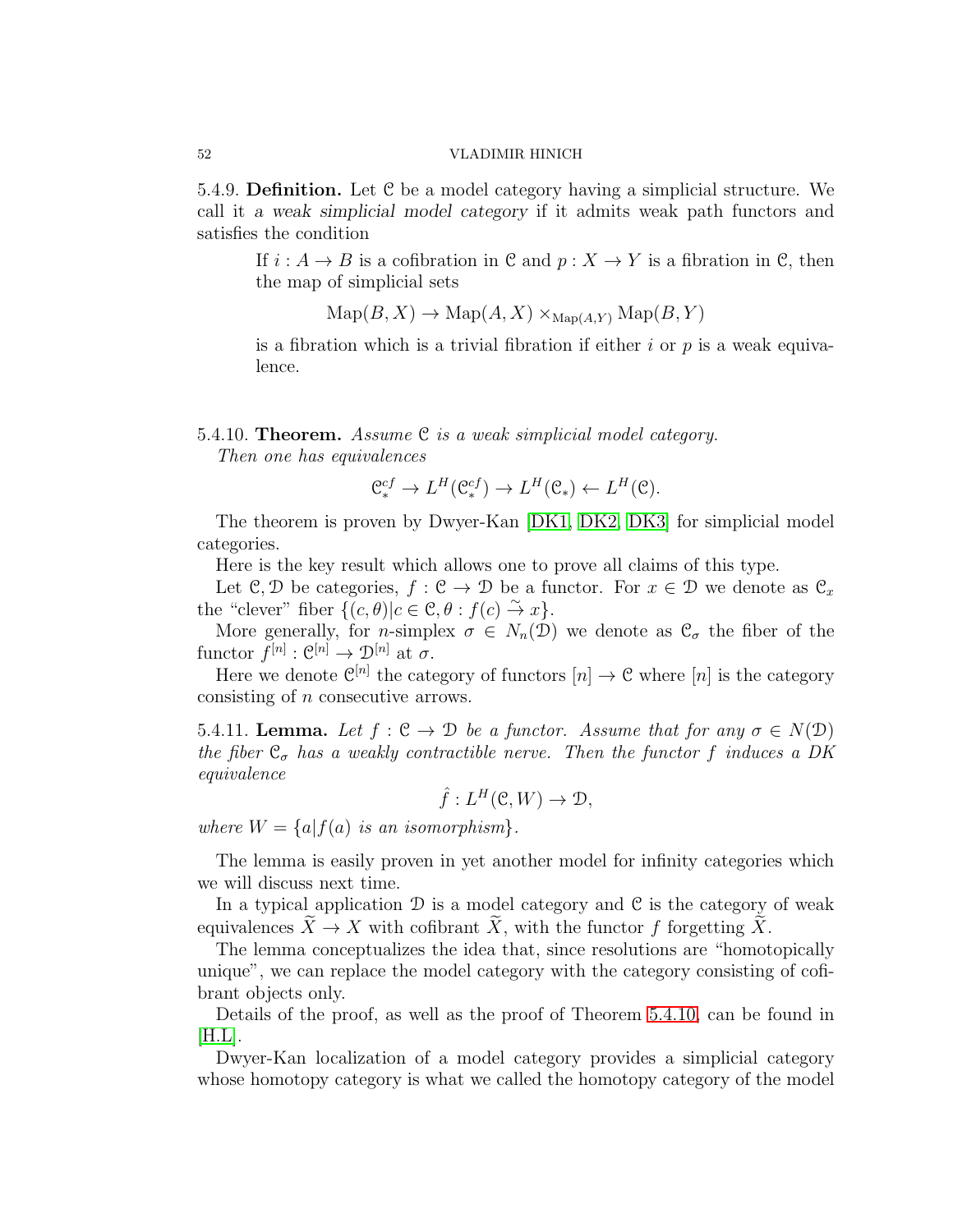category. Thus, DK localization can be thought of as the infinity category underlying a model category — at least if one accepts simplicial categories as models for infinity categories. We prefer working with quasicategories — so we will define the quasicategory underlying a model category as  $\mathfrak{N}(L^H(\mathcal{C})^f)$  where superscript f denotes a (Bergner) fibrant replacement and  $\mathfrak N$  denotes the homotopy coherent nerve.

Important result of Dwyer-Kan: one has

5.4.12. Theorem. Quillen equivalence of model categories gives rise to an equivalence of DK localizations.

5.5. Examples: quasicategory of spaces, of quasicategories, of complexes. We have already discussed examples of quasicategories which can be assigned to spaces, quasicategories, complexes.

We will see now that all these examples are actually quasicategories underlying certain model categories.

We will also present some more model categories and respective quasicategories.

5.5.1. Spaces. DK localization of the category sSet with respect to weak homotopy equivalences is equivalent, according to the general theorem above, to the simplicial category whose objects are Kan simplicial sets and morphism spaces are inner Hom's. This is precisely what we denoted S in Section 2.

5.5.2. Infinity categories. We have already two Quillen equivalent model categories (sSet with the Joyal model structure and sCat with the Bergner model structure) to apply DK localization. It is, however, not easy to understand the answer, as none of them is weak simplicial model category.

Fortunately, there are simplicial model categories Quillen equivalent to already mentioned ones. One of them, the model category of marked simplicial sets (see [\[L.T\]](#page-123-5), 3.1) yields the answer described in Part 2.

Recall that the respective simplicial category is the following. Its objects are quasicategories. For X, Y we define  $\text{Map}(X, Y)$  to be the maximal Kan subset (=maximal subspace) of the quasicategory  $\text{Fun}(X, Y)$ . Then the quasicategory  $Cat_{\infty}$  is defined as the nerve  $\mathfrak N$  of the fibrant simplicial category described above.

5.5.3. Complexes. The category  $C(k)$  of complexes over a ring k has internal Hom: for a pair of complexes  $X, Y \in C(k)$  one defines a complex  $\mathcal{H}$ *om*(*X,Y*) of abelian groups as follows.

$$
\mathcal{H}om(X,Y)^n = \prod \text{Hom}(X^k, Y^{n+k}); (df)(x) = df(x) - (-1)^{|f|} f(dx),
$$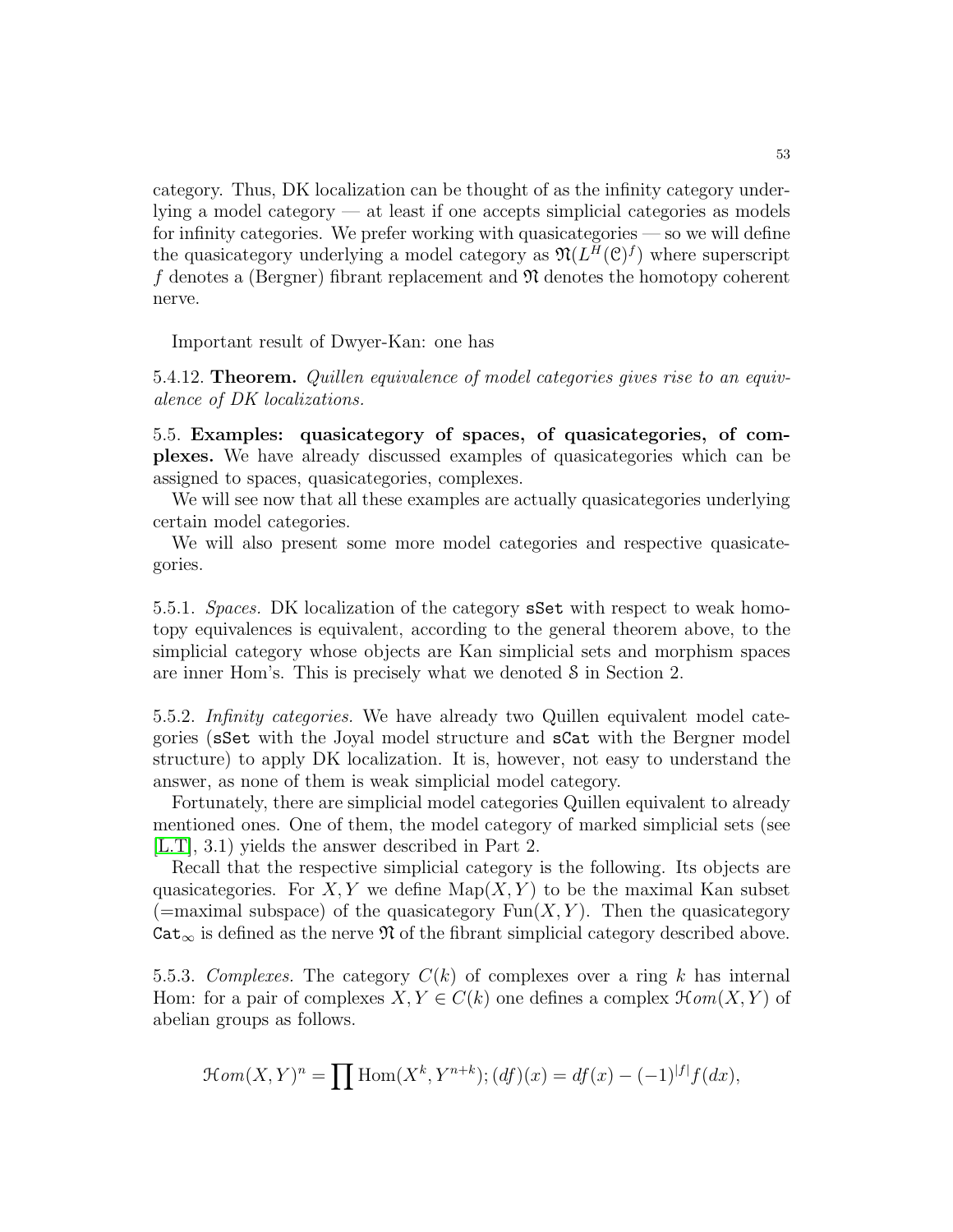where  $|y|$  denotes the degree of the element y. This leads to the structure of simplicial category on  $C(k)$ : for a pair of complexes X and Y we define the simplicial space  $\text{Map}(X, Y)$  by the formulas

$$
Map(X, Y)_n = Hom_{C(\mathbb{Z})}(C_*(\Delta^n), \mathcal{H}om(X, Y)),
$$

where  $C_*(\Delta^n)$  is the complex of normalized chains of the *n*-simplex.

Exercise. Verify that a canonical composition

 $\text{Map}(Y, Z) \times \text{Map}(X, Y) \rightarrow \text{Map}(X, Z)$ 

is defined.

One can see that the simplicial enrichment defined above is compatible with the projective model structure — they form a weak simplicial model category. This implies

Proposition. DK localization of the category of complexes with respect to the quasiisomorphisms is equivalent to the simplicial category whose objects are cofibrant complexes, and simplicial Hom sets are defined as above.

5.5.4. DG algebras. Let k be commutative and  $k \supset \mathbb{Q}$ . The category  $\mathcal{C} = \text{Com}(k)$ of commutative DG algebras over k has a model structure with quasiisomorphisms as weak equivalences and surjective maps as fibrations. It has a simplicial structure defined as follows.

Define

$$
\Omega_n = k[x_0, \ldots, x_n, d_0, \ldots, d_n]/(\sum x_i - 1, \sum d_i),
$$

with the variable  $x_i$  having degree 0 and  $d_i$  having degree 1. With the differential given by  $dx_i = d_i$ ,  $\Omega_n$  becomes a commutative DG algebra (this is the algebra of polynomial differential forms on the standard  $n$ -simplex).

For a commutative DG algebra A we can now define  $A^{\Delta^n}$  to be just  $\Omega_n \otimes A$ . This is a weak simplicial structure on the model category of commutative DG algebras. Therefore, the quasicategory underlying C can be described as the nerve N of the simplicial category of cofibrant commutative DG algebras.

The same construction makes sense for algebras of "any type" (that is, algebras over any operad).

5.5.5. Complexes of sheaves. A common wisdom says that the category of sheaves has no projective objects, so one should look for injectives.

Here is another approach.

Let  $(X, \tau)$  be a site  $(X$  a category,  $\tau$  a topology), k a ring, and let  $C(\widehat{X}_k)$  be the category of complexes of presheaves of  $k$ -modules in  $X$ .

We say that a map  $M \to N$  is a weak equivalence if it induces a quasiisomorphism of the respective sheafifications.

Cofibrations are generated by maps  $M \to M\langle x; dx = z \rangle$  where  $z \in M(U)$  is a cycle.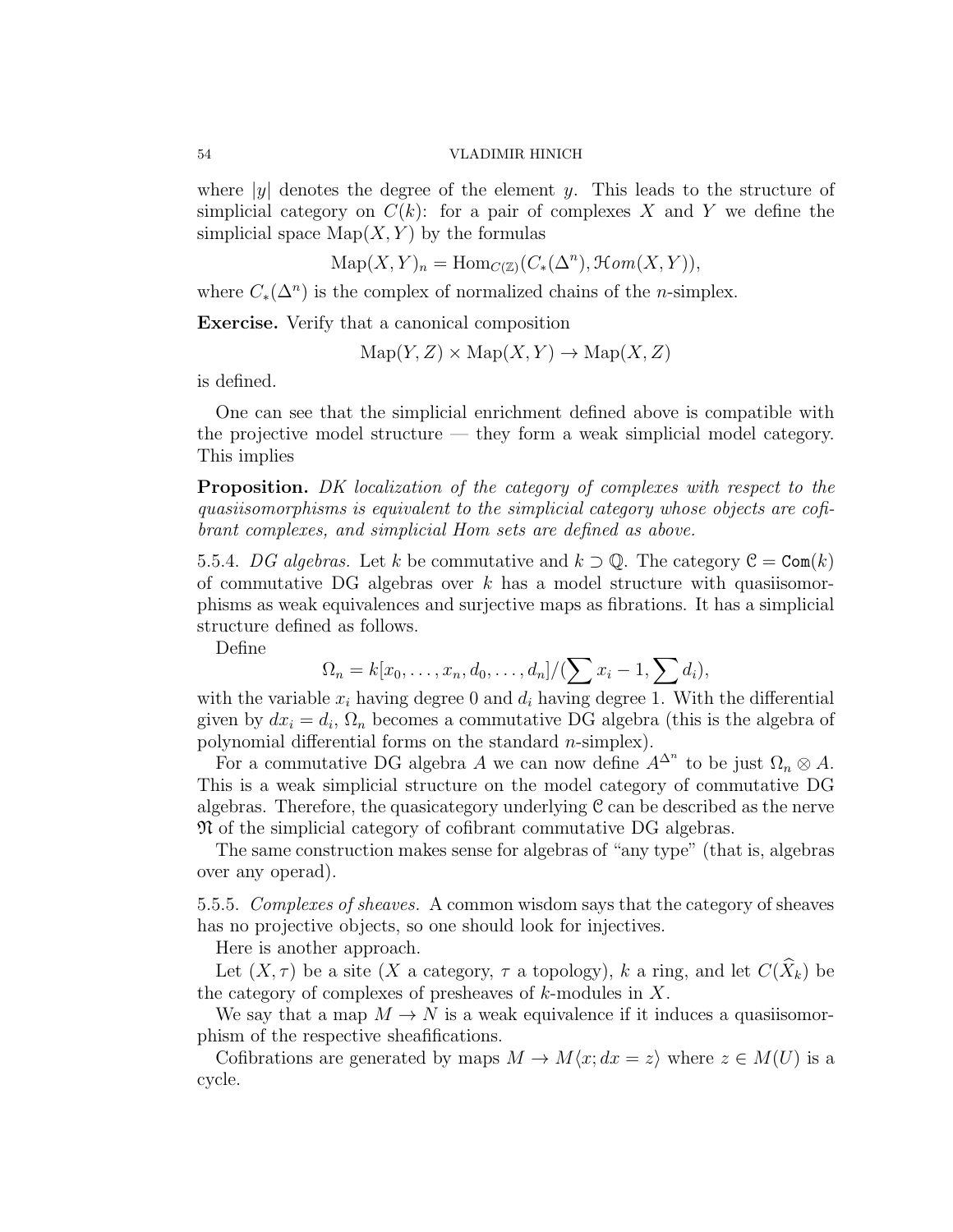Fibrations are defined by RLP with respect to trivial cofibrations.

This is a model category; cofibrations are described as retractions of colimits of I-diagrams where I is described by joining a variable to kill a cycle as above.

Generating acyclic cofibrations can be explicitly described in terms of hypercoverings. Let us remind this notion.

Let, as above,  $(X, \tau)$  be a site and let  $\hat{X}$  denote the category of presheaves (of sets) on  $X$ .

**Definition.** 1. A presheaf  $P \in \hat{X}$  is called semirepresentable if it is isomorphic to a coproduct of representable presheaves.

- 2. A map of presheaves  $V \rightarrow U$  is called a covering of presheaves if its sheafification is surjective.
- 3. A simplicial object  $V_{\bullet}$  in  $\hat{X}$  is called a hypercovering if all  $V_n$  are semirepresentable and for any map the map  $V_n \to V(\partial \Delta^n)$  is a covering. (For  $n = 0$  we assume  $V(\emptyset) = *$ ).
- 4. An augmented simplicial presheaf  $V_{\bullet} \to U$  is a hypercovering if it defined a hypercovering in  $\widehat{X}_{/U}$ .

Here is the meaning of definition in case  $X$  is the category of open subsets. A hypercovering of an open set U is the following.  $V_0$  is a collection of open subsets covering  $U$ ;  $V_1$  is a collection of open subsets covering the pairwise intersections of the components of  $V_0$ , etc.

The generating trivial cofibration corresponds to a pair  $(\phi, n)$  where  $\phi: V_{\bullet} \to U$ is a hypercovering and n is an integer. It has form  $K \to L$  where L is the cone of id<sub>K</sub>, and K is the cone of the map  $C_*(V_{\bullet}) \to k \cdot U$ ,  $C_*$  being the complex of normalized chains, shifted by n.

If M is an abelian presheaf and  $V_{\bullet} \to U$  is a hypercovering, one has a map  $M(U) \to \check{C}(V_{\bullet}, M)$ , where  $\check{C}(V_{\bullet}, M)$  is the Cech complex defined as the total complex of the cosimplicial object  $\text{Hom}(V_{\bullet}, M)$ .

In these terms fibrations are described very easily.

A map  $f: M \to N$  is a fibration iff

- for any U the map  $M(U) \to N(U)$  is surjective.
- for any hypercovering  $V_{\bullet} \to U$  the diagram

(22) 
$$
M(U) \longrightarrow \check{C}(V_{\bullet}, M)
$$

$$
\downarrow \qquad \qquad \downarrow
$$

$$
N(U) \longrightarrow \check{C}(V_{\bullet}, N)
$$

is homotopy cartesian.

The model structure described above is weakly simplicial. Thus, we can define infinity-version of the derived category of sheaves applying the functor  $\mathfrak{N}$  to the simplicial category spanned by fibrant cofibrant objects of  $C(X_k, \tau)$ .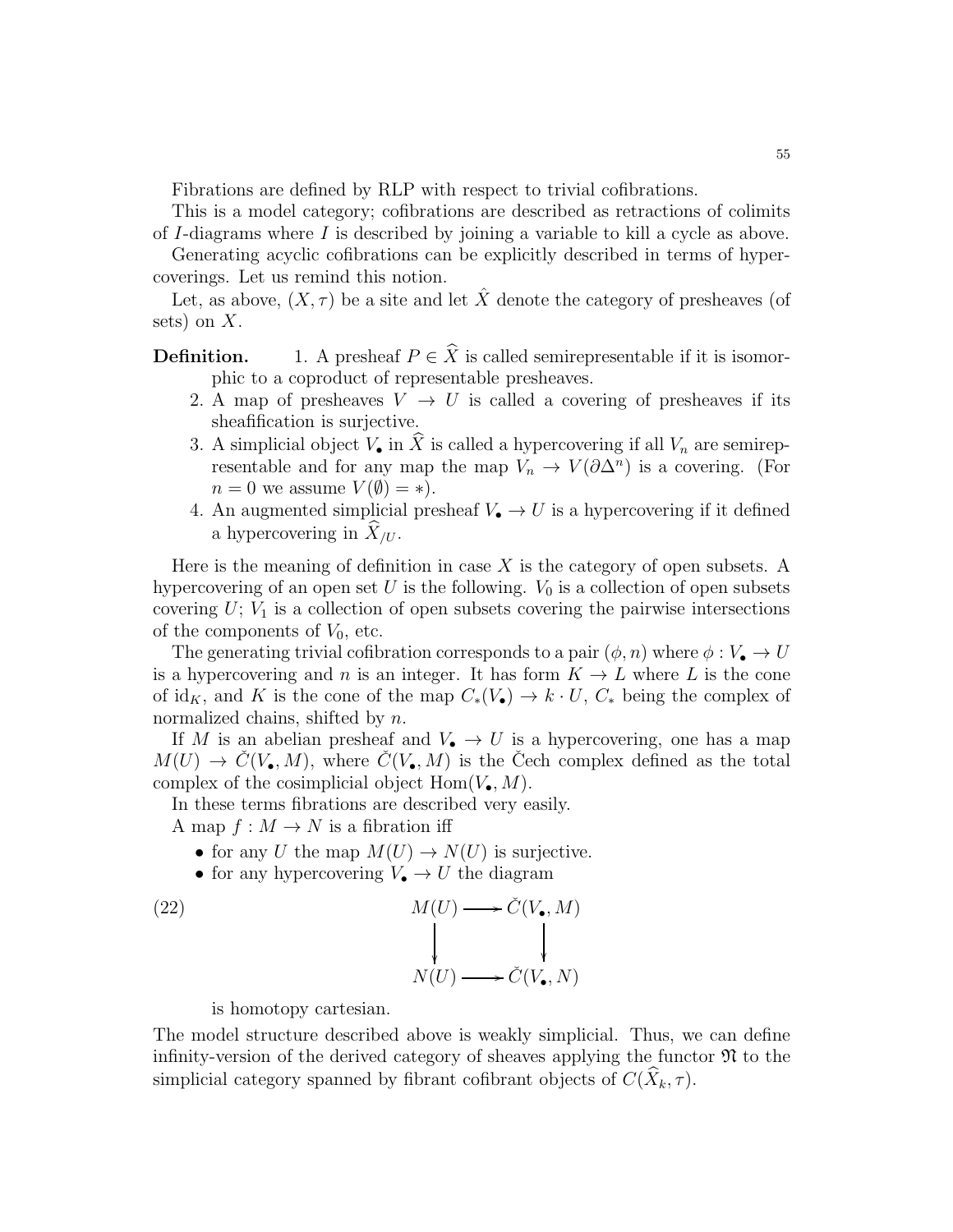5.5.6. Topology as localization. Note that the category  $C(\widehat{X}_k, \tau)$  does not depend on the topology on X. Cofibrations in  $C(\widehat{X}_k, \tau)$  also know nothing about the topology. Weak equivalence is the datum depending on  $\tau$ . For the coarse topology  $\tau_0$ (all presheaves are sheaves) weak equivalence is just a map  $f : M \to N$  inducing a quasiisomorphisms  $f(U) : M(U) \to N(U)$  for all U. In general one has more weak equivalences and, respectively, less fibrations.

Thus, identity functor yields a Quillen adjunction

$$
C(\widehat{X}_k, \tau_0) \rightleftarrows C(\widehat{X}_k, \tau).
$$

The right adjoint functor identifies Ho( $C(\widehat{X}_k, \tau)$ ) with a full subcategory of  $\text{Ho}(C(X_k, \tau_0)).$ 

This is a general phenomenon called *left Bousfield localization*. Given a model category, one can sometimes enlarge the collection of weak equivalences retaining the same cofibrations. We will see later more examples of Bousfield localization.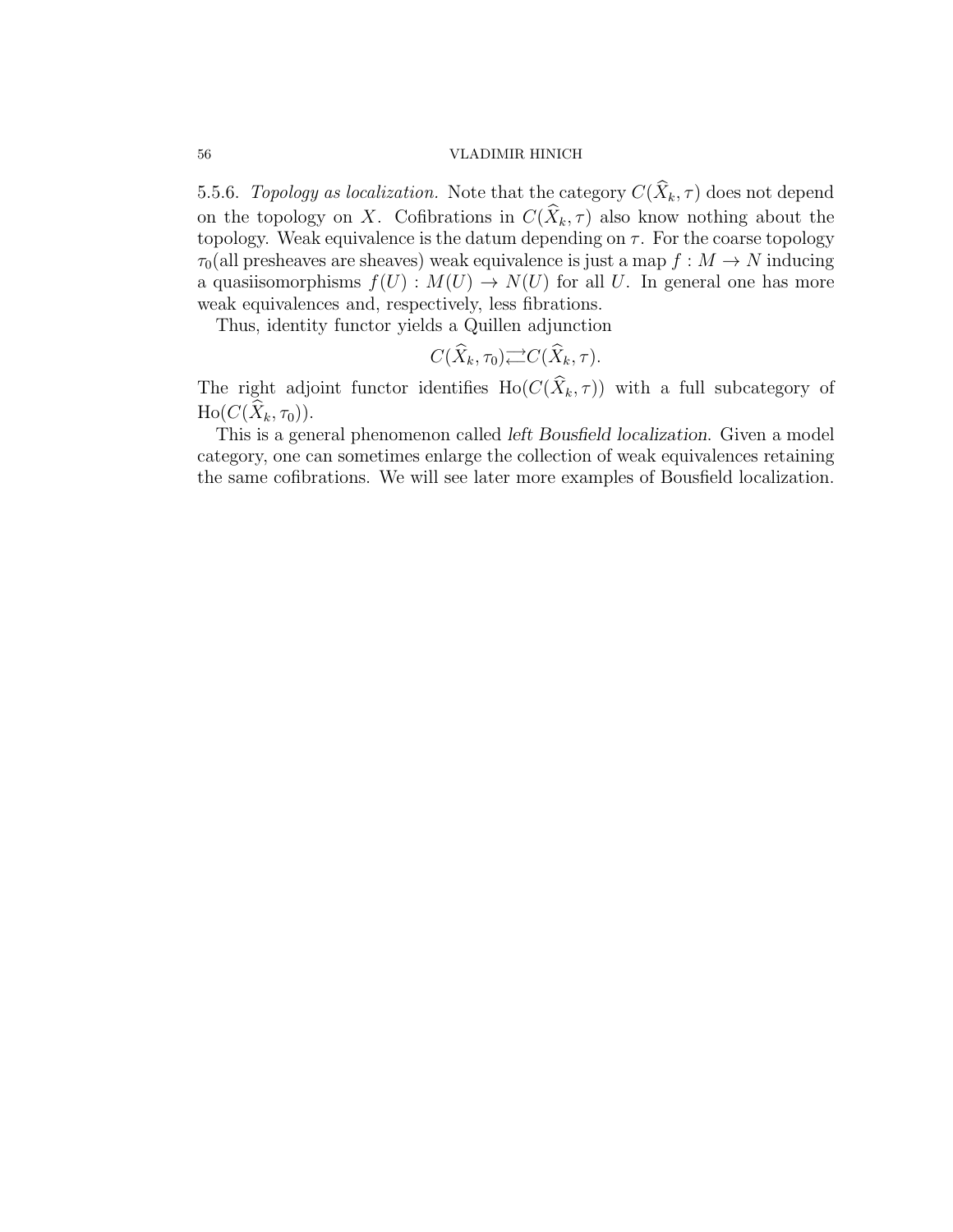### 6. Simplicial spaces. Segal spaces. Complete Segal spaces

Among various models of infinity categories, that of complete Segal spaces is especially pleasant.

6.1. Why Segal spaces? Recall that the nerve functor  $N : \mathsf{Cat} \to \mathsf{sSet}$  is fully faithful, and its essential image can be described by any of two equivalent properties of a simplicial set X (see Part 2).

- 1. The maps  $X_n \to X_1 \times_{X_0} \ldots \times_{X_0} X_1$ , induced by the embeddings  $\text{Sp}(n) \to$  $\Delta^n$ , are bijections. Here Sp(n) is the simplicial subset of  $\Delta^n$  spanned by the 1-simplices  $\{i, i+1\}$ ,  $i = 0, \ldots, n-1$  (the "spine" of  $\Delta^n$ ).
- 2. The maps  $X_n \to \text{Hom}(\Lambda_i^n, X)$  are bijective for all  $1 \leq i \leq n-1$ .

A slight generalization of condition 2 gave us the notion of quasicategory. The notion of Segal space is based on a version of the first condition. The idea is that an infinity category should have a space of objects, a space of morphisms, a space of commutative triangles, and so on. Thus, we have to replace simplicial sets with simplicial spaces; then the condition 1 can be replaced with a meaningful weakening — saying that the respective map is a weak equivalence.

By definition, a CSS is a simplicial space (more precisely, simplicial object in sSet, that is bisimplicial set) satisfying some special properties which we will describe later.

6.1.1. Some history. Back 1960-ies topologists were interested in describing a condition on topological space X which would ensure it is homotopy equivalent to a loop space. Loop space has a (sort of) associative composition, so it turned out that the problem reduces to describing composition laws, associative up to (higher and higher) homotopies. Here is G. Segal's suggestion.

A Segal monoid is a simplicial object  $X_{\bullet}$  such that

- The map  $X_n \to (X_1)^n$  (induced by n embeddings  $\Delta^1 \to \Delta^n$  carrying 0 and 1 to i and  $i + 1$  respectively, is a weak equivalence.
- $X_0$  is a point.

Segal monoid defines a loose structure of associative monoid on  $X_1$ : if  $X_n$  were actually  $X_1^n$ , the associative operation would be given by  $d_1: X_1^2 \to X_1$ .

We know that associative monoids are just categories with one object. So the following modification seems to be very natural.

Let T be a category with products ( $\mathcal{T} = \mathsf{Top}$  or sSet especially important for us) and with a notion of weak equivalence. A Segal object in  $\mathcal T$  is a simplicial object  $X_{\bullet}$  such that the canonical map

(23) 
$$
X_n \to X_1 \times_{X_0} \ldots \times_{X_0} X_1.
$$

is a weak equivalence.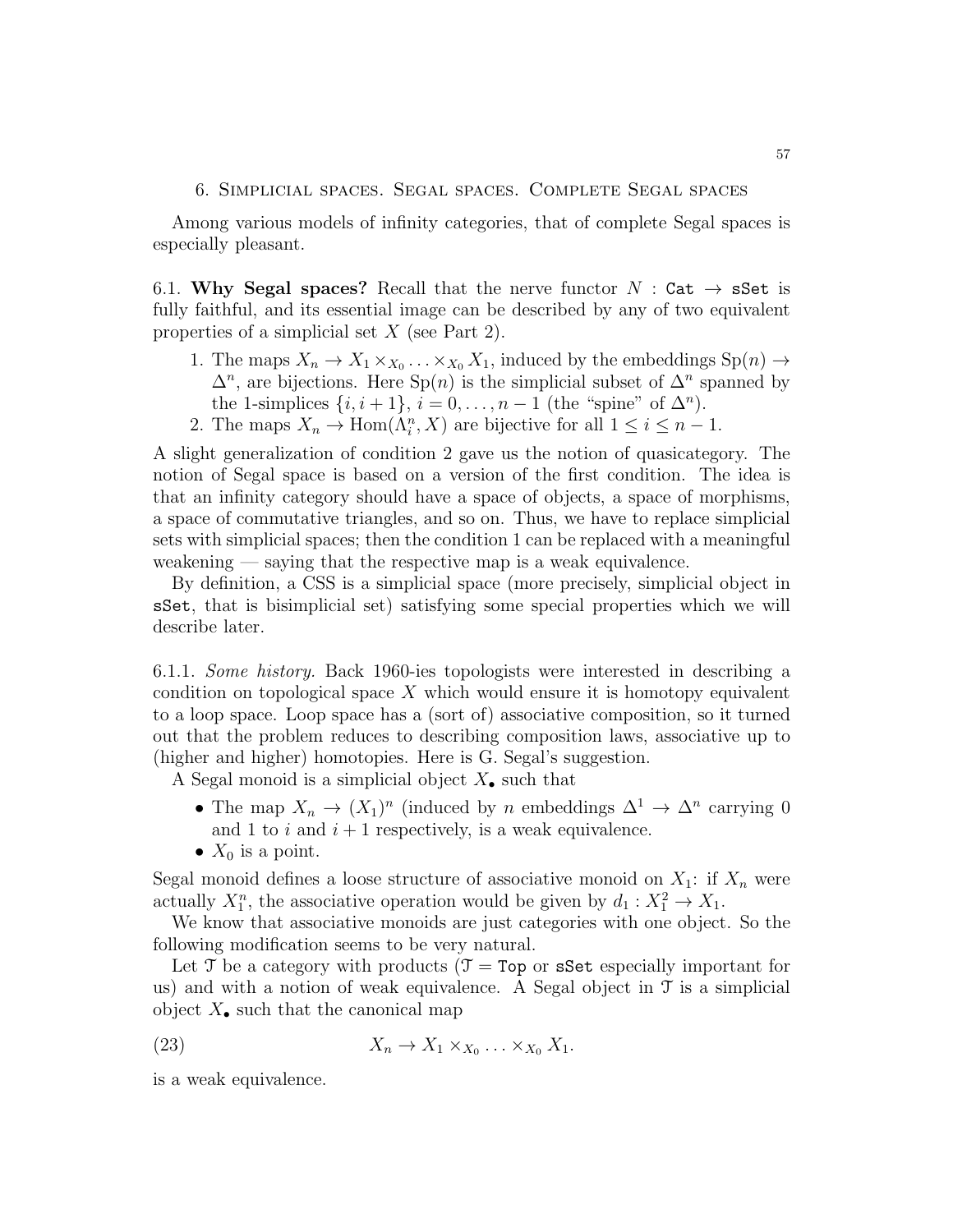Complete Segal spaces are Segal objects in the category of spaces (technically: simplicial sets) satisfying an extra *completeness* condition which will be explained later.

6.2. Bisimplicial sets. Our new way to model infinity categories will be via bisimplicial sets satisfying certain properties. Let us introduce an appropriate notation.

ssSet is the category of bisimplicial sets  $X_{\bullet\bullet} \in \text{Fun}(\Delta^{\text{op}} \times \Delta^{\text{op}}, \text{Set})$ . We have to get accustomed to look at them as at model for higher categories; in particular, the roles of the indices will be very different.

A bisimplicial set should be seen as a simplicial object in "spaces". So, if  $X \in \texttt{ssSet}, X_n = X_{n\bullet}$  denotes the "space" of *n*-simplices.

Correspondingly, there are two functors from simplicial sets to bisimplicial sets, corresponding to two projections  $\Delta \times \Delta \rightarrow \Delta$ .

The first one, c : sSet  $\rightarrow$  ssSet is defined by the formula  $c(X)_n = X$ . ("c" stands for "constant"). The second one,  $d : \mathbf{sSet} \to \mathbf{s} \mathbf{sSet}$ , is defined as  $d(X)_n =$  $X_n$ , "d" meaning "discrete". The latter means that the space of *n*-simplices in  $d(X)$  a discrete simplicial space  $X_n$ .

Denote  $\Delta^{m,n} = d(\Delta^m) \times c(\Delta^n)$ . This is a presheaf on  $\Delta \times \Delta$  represented by the pair  $([m], [n])$ . Thus, one has

$$
Hom(\Delta^{m,n}, X) = X_{m,n}.
$$

6.2.1. Internal Hom. Direct product in ssSet has a right adjoint, so that  $Fun(X, Y) \in$ ssSet is defined for  $X, Y \in$  ssSet. This is always so since ssSet is a category of presheaves (of sets, in the conventional sense). Explicitly,

$$
Fun(X,Y)_{m,n} = Hom(X \times \Delta^{m,n}, Y).
$$

Forgetting a part of the structure, we can get simplicial enrichment. Actually, we can get two of them, but we are now more interested in this one:

$$
\operatorname{Map}(X, Y)_n = \operatorname{Fun}(X, Y)_{0,n} = \operatorname{Hom}(X \times c(\Delta^n), Y).
$$

This simplicial structure will be compatible with the model structure.

6.2.2. One has  $X_n = \text{Map}(d(\Delta^n), X)$ . Taking this into account, we use the notation  $X(S) = \text{Map}(d(S), X)$  for a simplicial set S. Thus,  $X(\Delta^n) = X_n$ .

6.3. Review: Model structure on functor categories. Let  $I$  be a category and M a model category. Does the category  $Fun(I, M)$  admit a canonical, or "standard" model structure?

Let us try to imagine what we would like. Here is an obvious choice.

6.3.1. Definition. A map of functors  $f : F \to G$  is a weak equivalence if for all  $i \in I$   $f(i)$  is a weak equivalence in M.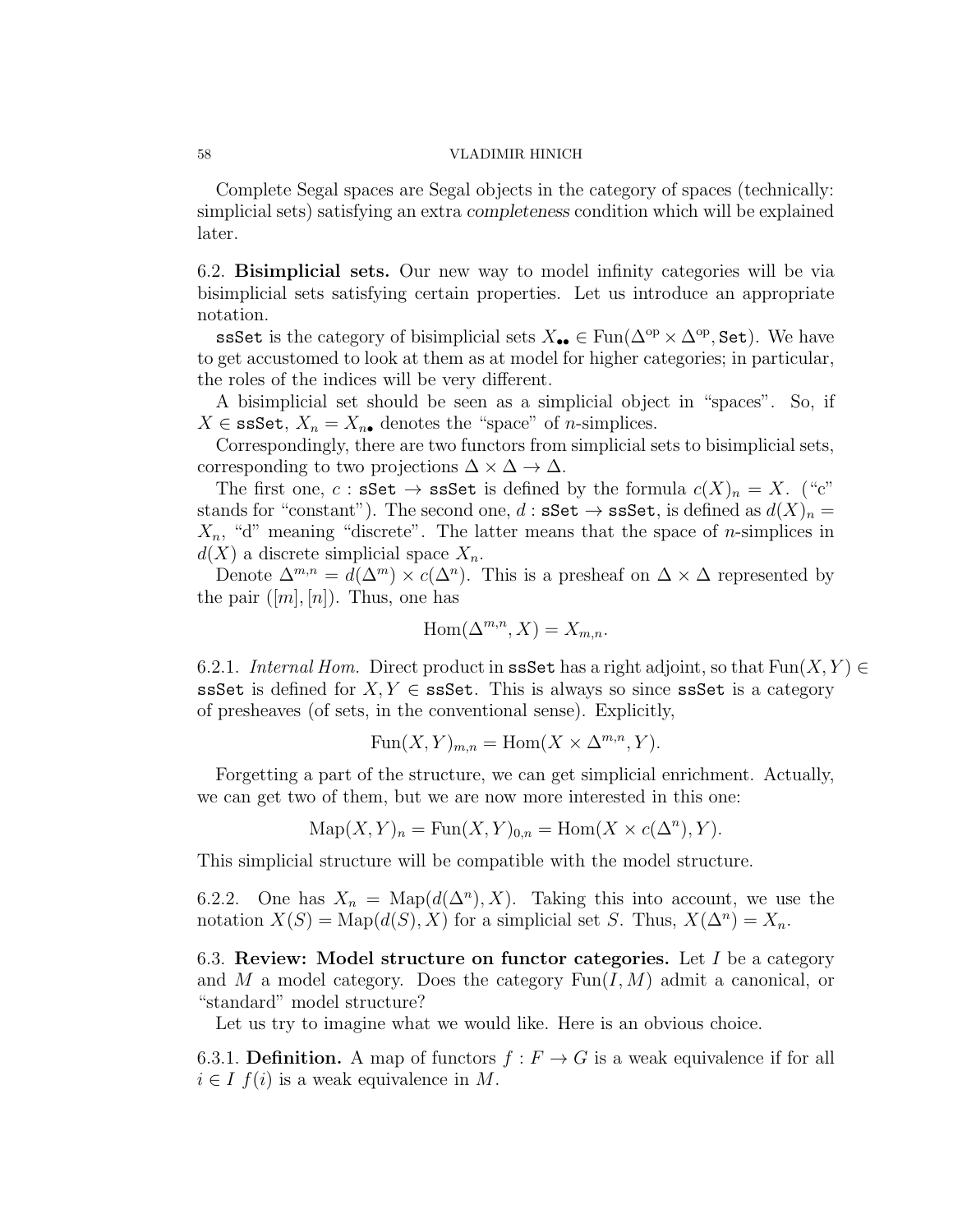The next step is less obvious. We could copy the above definition for cofibrations and for fibrations. Unfortunately, we cannot do this simultaneously.

So, we have to make a choice.

6.3.2. **Definition.** A map of functors  $f : F \to G$  is a projective fibration if for all  $i \in I$   $f(i)$  is a fibration in M.

Then we will have to say

6.3.3. **Definition.** A map of functors  $f : F \to G$  is a projective cofibration if it satisfies LLP with respect to trivial projective fibrations.

Alternatively, we can define

6.3.4. **Definition.** A map of functors  $f : F \to G$  is an *injective cofibration* if for all  $i \in I$   $f(i)$  is a cofibration in M.

Then we have to define

6.3.5. **Definition.** A map of functors  $f : F \to G$  is an *injective fibration* if it satisfies RLP with respect to trivial injective cofibrations.

This is only beginning of the story. It turns out that both model structures exist only if one makes some additional assumptions. These are requirements on M. One has

- 6.3.6. Theorem. 1. Assume M is cofibrantly generated. Then  $\text{Fun}(I, M)$ admits a projective model structure.
	- 2. Assume M is combinatorial <sup>[15](#page-58-0)</sup> model category. Then  $\text{Fun}(I, M)$  admits an injective model structure.

For a special class of categories  $I$  (Reedy categories) there is one more model category structure — this one for arbitrary model category  $M$ . This model structure has the same weak equivalences, but (in general) less fibrations than the projective model structure, and (in general) less cofibrations than the injective model structure. It is convenient that both Reedy fibrations and Reedy cofibrations have an explicit description. The example we are especially interested in, is when  $I = \Delta^{op}$  and  $M = s$ Set with the standard (Kan) model structure. In this case Reedy model structure coincides with the injective one.

### 6.4. Reedy model structure.

6.4.1. Theorem. The category ssSet =  $Fun(\Delta^{\rm op},\operatorname{\sf sSet})$  has a model structure with the classes of arrows defined as follows.

• A map  $f: X \to Y$  is a weak equivalence iff  $f_n: X_n \to Y_n$  is a weak homotopy equivalence of simplicial sets.

<span id="page-58-0"></span><sup>&</sup>lt;sup>15</sup>That is, cofibrantly generated and (locally) presentable, a property that we do not explain in this course.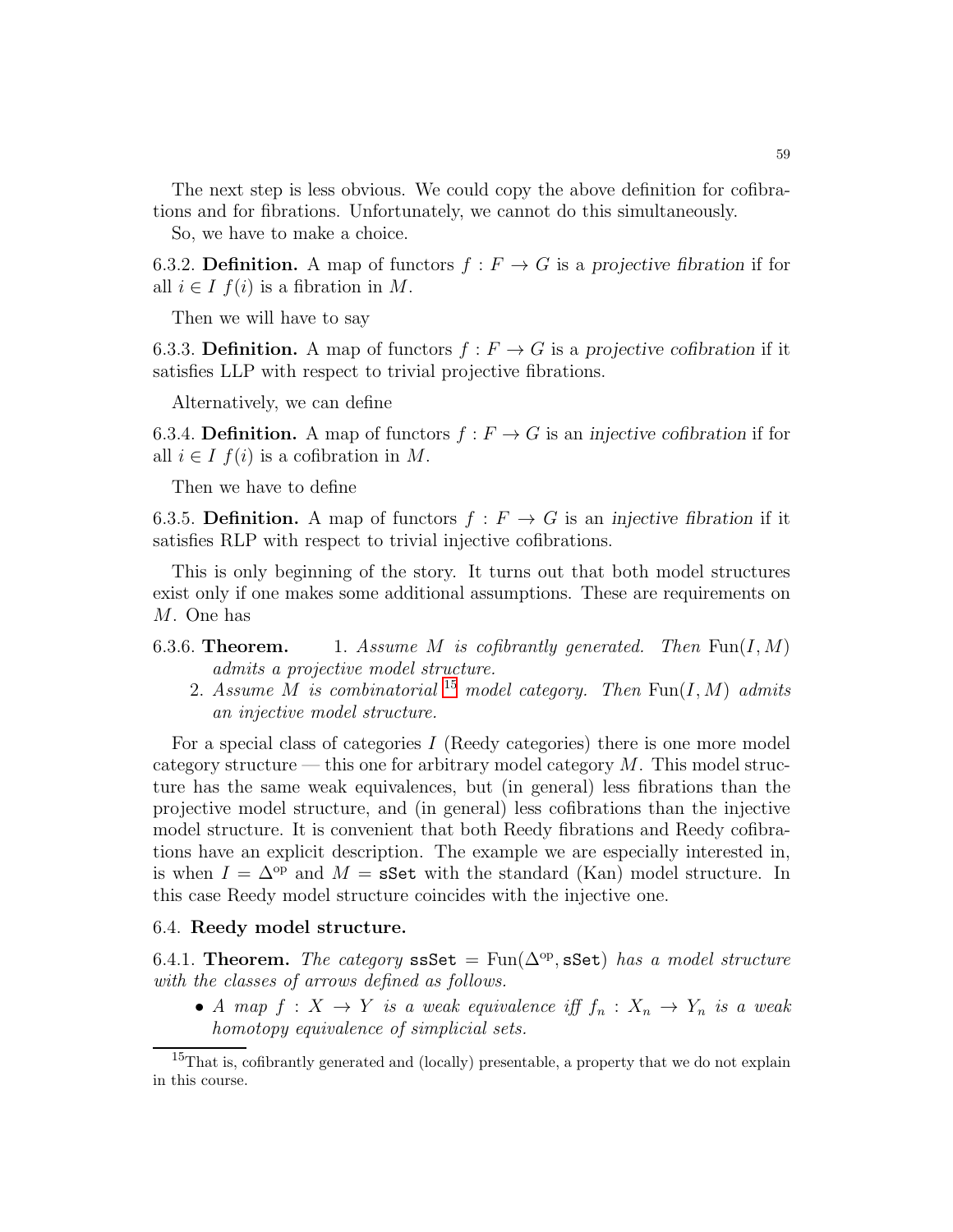- A map  $f: X \to Y$  is a cofibration iff  $f_n: X_n \to Y_n$  are cofibrations, that is, are injective maps of simplicial sets.
- A map  $f: X \to Y$  is a (trivial) (Reedy) fibration iff  $X_0 \to Y_0$  is a (trivial) Kan fibration and for each  $n > 0$  the map

(24) 
$$
X_n \to Y_n \times_{Y(\partial \Delta^n)} X(\partial \Delta^n)
$$

is a (trivial) Kan fibration of simplicial sets.

Proof. This is a relatively easy result. We will only verify the lifting properties.

Let, for instance,  $i : A \to B$  be componentwise trivial cofibration, and  $p : X \to$ Y be a Reedy fibration. We will construct a lifting  $q : B \to X$  step by step. First of all, we construct  $g_0$  as  $f_0$  satisfies RLP with respect to  $i_0$ . Let, by induction,  $g_i$  be constructed for  $i < n$ .

The collection of  $g_i$  extends to a map  $B(\partial \Delta^n) \to X(\partial \Delta^n)$  which allows one to construct a commutative diagram



which yields a commutative diagram

$$
A_n \xrightarrow{\qquad \qquad } X_n
$$
  

$$
B_n \xrightarrow{\qquad \qquad } Y_n \times_{Y(\partial \Delta^n)} X(\partial \Delta^n)
$$

having a lifting by the assumption on  $f: X \to Y$ .

The other lifting property is verified in essentially the same manner.  $\Box$ 

<span id="page-59-1"></span>6.4.2. Properness. A model category M is said to be *left proper* if all pushouts of weak equivalences along cofibrations are weak equivalences.

It is right proper if all pullbacks of weak equivalences along fibrations are weak equivalences. It is proper if it is both left and right proper.

Exercise. A pushout of a weak equivalence between cofibrant objects along a cofibration is always a weak equivalence. Thus, any model category whose all objects are cofibrant is left proper.[16](#page-59-0)

Dually, if all objects are fibrant, the model category is right proper.

 $(26)$ 

<span id="page-59-0"></span> $16$ This is [\[Ho\]](#page-123-0), 13.1.2.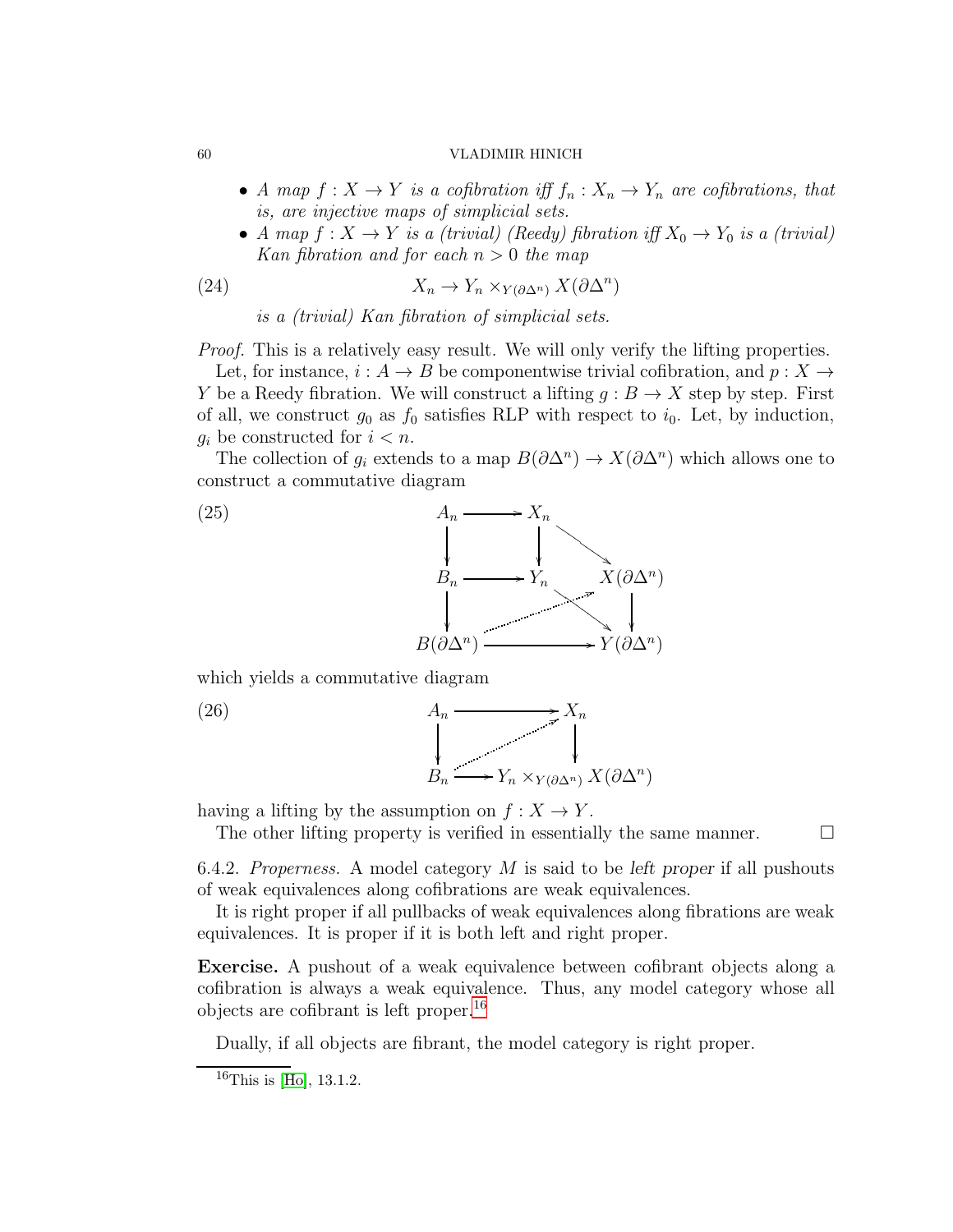6.4.3. Lemma. Reedy model structure on ssSet is proper.

Proof. Note first that sSet (with the standard model structure) is left proper and Top is right proper. Let us show that sSet is also right proper. The functor of geometric realization preserves finite limits. It also preserves fibrations, see 4.5.8. This allows one to deduce right properness of sSet from the right properness of Top.

In the Reedy model structure any cofibration is a componentwise cofibration and any fibration is a componentwise fibration. This implies that Reedy model structure on ssSet is proper.

6.5. Rezk nerve of a (conventional) category. The following easy construction is in the base of intuition about CSS.

Let  $C$  be a category. As zeroth approximation to  $C$  we can study "moduli space of objects" of  $C$ . This is the maximal subgroupoid of  $C$ , denoted  $C^{\text{iso}}$ . This gives a full information about the objects (including automorophisms) but no information about non-invertible morphisms. To catch it, consider  $C^{[1]}$ , the category of arrows of C, and once more take the maximal subgroupoid.

In this way we end up with a simplicial object

$$
n \mapsto (C^{[n]})^{\text{iso}}
$$

in groupoids. Applying the nerve functor  $N$ , we get a simplicial simplicial set, that is, a bisimplicial set which we denote  $B(C)$ . This is the Rezk nerve of a (conventional) category C.

Note that two simplicial dimensions play a very different role here!

6.6. Segal spaces. Segal condition says that the space of *n*-simplices can be reconstructed, up to homotopy, from its 1-simplex components. Here is a formal definition we will use.

6.6.1. **Definition.** A bisimplicial set  $X \in \text{ssSet}$  is called a Segal space if

- 1. X is Reedy fibrant.
- 2. The map  $X_n \to X_1 \times_{X_0} \ldots_{X_0} \times X_1$  is a weak equivalence.

Taking into account Reedy fibrantness, the second condition actually means that the map is a trivial Kan fibration.

<span id="page-60-0"></span>6.6.2. Simplicial categories. Note that any simplicial category  $\mathfrak C$  gives rise to a simplicial object  $\mathcal{C}_* = \{ \mathcal{C}_n \}$  in categories; all  $\mathcal{C}_n$  have the same objects, and  $\text{Hom}_{\mathcal{C}_n}(x, y)$  is just the set of *n*-simplices of  $\text{Map}_{\mathcal{C}}(x, y)$ .

This defines a bisimplicial set by the formula

$$
\widetilde{\mathfrak{C}}_{m,n}=N_m(\mathfrak{C}_n),
$$

the nerve of the corresponding category.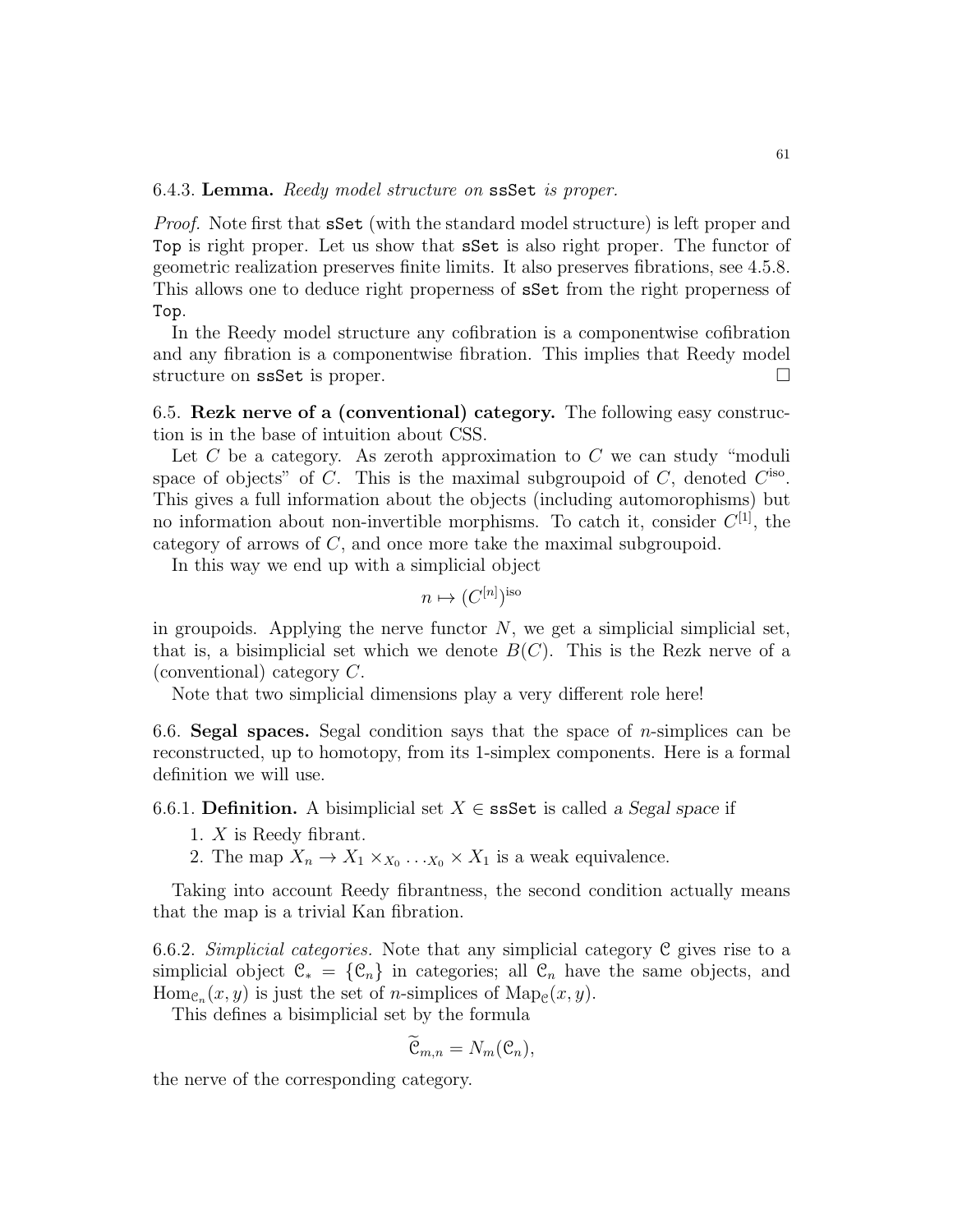One can easily see (exercise) that for any  $C \in \mathbf{c}$  at the Reedy fibrant replacement  $\tilde{\mathcal{C}}^f$  of  $\tilde{\mathcal{C}}$  is Segal. Furthermore, one can assume that  $\tilde{\mathcal{C}}_0^f = Ob(\mathcal{C})$ .

6.6.3. **Remark.** The bisimplicial set  $\widetilde{C}$  defined above is fibrant in *projective model structure* on ssSet. It satisfies the (second) Segal condition and has discrete zero component. Such bisimplicial spaces are called *Segal categories*. One can think of Segal categories as a weakened version of the notion of simplicial category. There should be no doubt: there is an approach to infinity categories based on Segal categories.

Some standard infinity-categorical notions make sense for general Segal spaces.

6.6.4. Objects. The set of objects of a Segal space X is  $X_{00}$ .

6.6.5. Space of arrows. By definition, the map

<span id="page-61-0"></span>
$$
(27) \t\t X_1 \to X_0 \times X_0
$$

is a fibration. In particular, for any  $x, y \in X_0$  the fiber of [\(27\)](#page-61-0) at  $(x, y)$  denoted as  $Map(x, y)$  is a Kan simplicial set.

6.6.6. Composition. The map  $X_2 \to X_1 \times_{X_0} X_1$  is a trivial fibration, so admits a section. Composing it with  $d_1 : X_2 \to X_1$ , we get a (non-unique) composition.

<span id="page-61-1"></span>6.6.7. Homotopy category. The set of objects of the homotopy category  $Ho(X)$  of a Segal space X is  $X_{00}$ . For  $x, y \in X_{00}$  we define  $\text{Hom}_{\text{Ho}(X)}(x, y)$  as  $\pi_0(\text{Map}_X(x, y))$ . Non-unique composition defined above induces a unique (and associative) composition in the homotopy category (exercise).

An arrow  $f \in \text{Map}_X(x, y)$  is an equivalence if its image in  $\text{Ho}(X)$  is invertible. By definition, an arrow f is a point (0-simplex) in  $X_1$ . We will show below (see [6.6.10\)](#page-62-0) that the property of being equivalence, as defined above, depends on the connected component of  $X_1$  only.

The fundamental groupoid  $\Pi_1(X_0)$  has the same objects as  $\text{Ho}(X)$ . Actually, one has a canonical functor  $\Pi_1(X_0) \to Ho(X)$  which is identity on objects. In fact, the sequence of maps

$$
X_0 \stackrel{s_0}{\to} X_1 \stackrel{(d_1,d_0)}{\longrightarrow} X_0 \times X_0
$$

induces for any pair  $(x, y) \in X_0 \times X_0$  a map of homotopy fibers

$$
Map_{X_0}(x, y) \to Map_X(x, y).
$$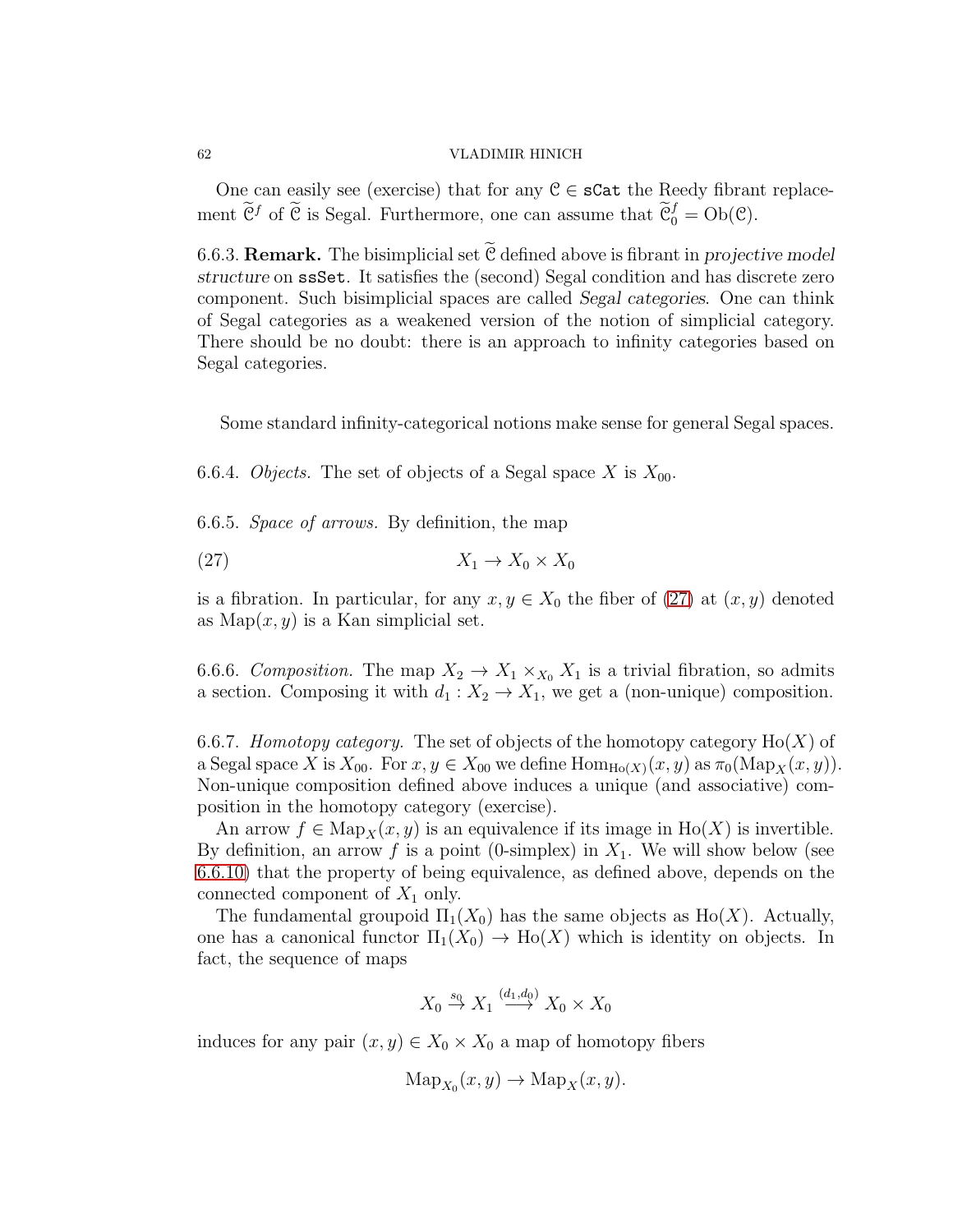6.6.8. DK equivalence. A map  $f: X \to Y$  of Segal spaces is a DK equivalence if it is fully faithful and essentially surjective, that is

- 1. For any pair  $x, y \in X$  the map  $\text{Map}_X(x, y) \to \text{Map}_Y(fx, fy)$  is an equivalence.
- 2. For any  $y \in Y$  there exists  $x \in X$  and an equivalence  $f(x) \to y$ .

It is easy to see that any Reedy equivalence of Segal spaces is a DK equivalence. The converse is not true.

**Example.** Take, for example, a conventional category  $C$ . Let  $NC$  be the nerve of C (this is a simplicial set) and let us compare it to the Rezk nerve  $B(C)$ . One has an obvious map  $d(NC) \to B(C)$ . It is a DK equivalence but is not a Reedy equivalence.

This is the reason Segal spaces do not fit to be models for infinity categories: they have nonequivalent presentations to the same object.

There are two ways to correct this: one (probably, less interesting) is to work with Segal categories. The other one is to work with complete Segal spaces, CSS for short, see Definition [6.7.1](#page-63-0) below.

6.6.9. Equivalences. Recall that an arrow f in a Segal space X is an equivalence if its image in  $Ho(X)$  is invertible.

Let us reformulate this condition in terms of a lifting property. Since  $X$  is Reedy fibrant,  $f \in \text{Map}_X(x, y)$  is an equivalence iff there exist  $g, h \in \text{Map}_X(y, x)$ and homotopies  $\mathrm{id}_x \to h f$ ,  $\mathrm{id}_y \to f g$ .

This can be encoded as follows. Let  $Z \subset \Delta^3$  be the simplicial subset spanned by one-simplices  $\{0, 2\}, \{1, 2\}, \{1, 3\}.$  Any arrow  $f \in \text{Map}_X(x, y)$  defines a map  $z_f : d(Z) \to X$  carrying  $\{1,2\}$  to f,  $\{1,3\}$  to id<sub>x</sub> and  $\{0,2\}$  to id<sub>y</sub>. We claim that the arrow f is an equivalence iff the map  $z_f : d(Z) \to X$  lifts to a map  $d(\Delta^3) \to X$ . The "if" implication is clear; let f be equivalence. This means  $z_f$ lifts to a map  $y_f : d(D) \to X$  where D is the union of two faces of  $\Delta^3$  adjacent to the edge  $\{1, 2\}$ . In particular, left and right inverts g and h exist. Since X is Segal space, the triple  $(g, f, h)$  can be lifted to some  $u \in X_3$ . The image of u in  $X(d(D))$  being homotopic to  $y<sub>f</sub>$ , the homotopy can be lifted to  $X<sub>3</sub>$ .

<span id="page-62-0"></span>6.6.10. **Lemma.** If f and g belong to the same connected component of  $X_1$  and if  $f$  is an equivalence, then  $g$  is also equivalence.

*Proof.* The map  $X_3 = \text{Map}(d(\Delta^3), X) \rightarrow \text{Map}(d(Z), X)$  is a fibration. If f and g belong to the same connected component of  $X_1$ , there is a map  $\Delta^1 \rightarrow$  $\text{Map}(d(Z), X)$  connecting  $z_f$  with  $z_g$ . If  $z_f$  lifts to  $X_3$ , we get a lifting for  $z_g$  from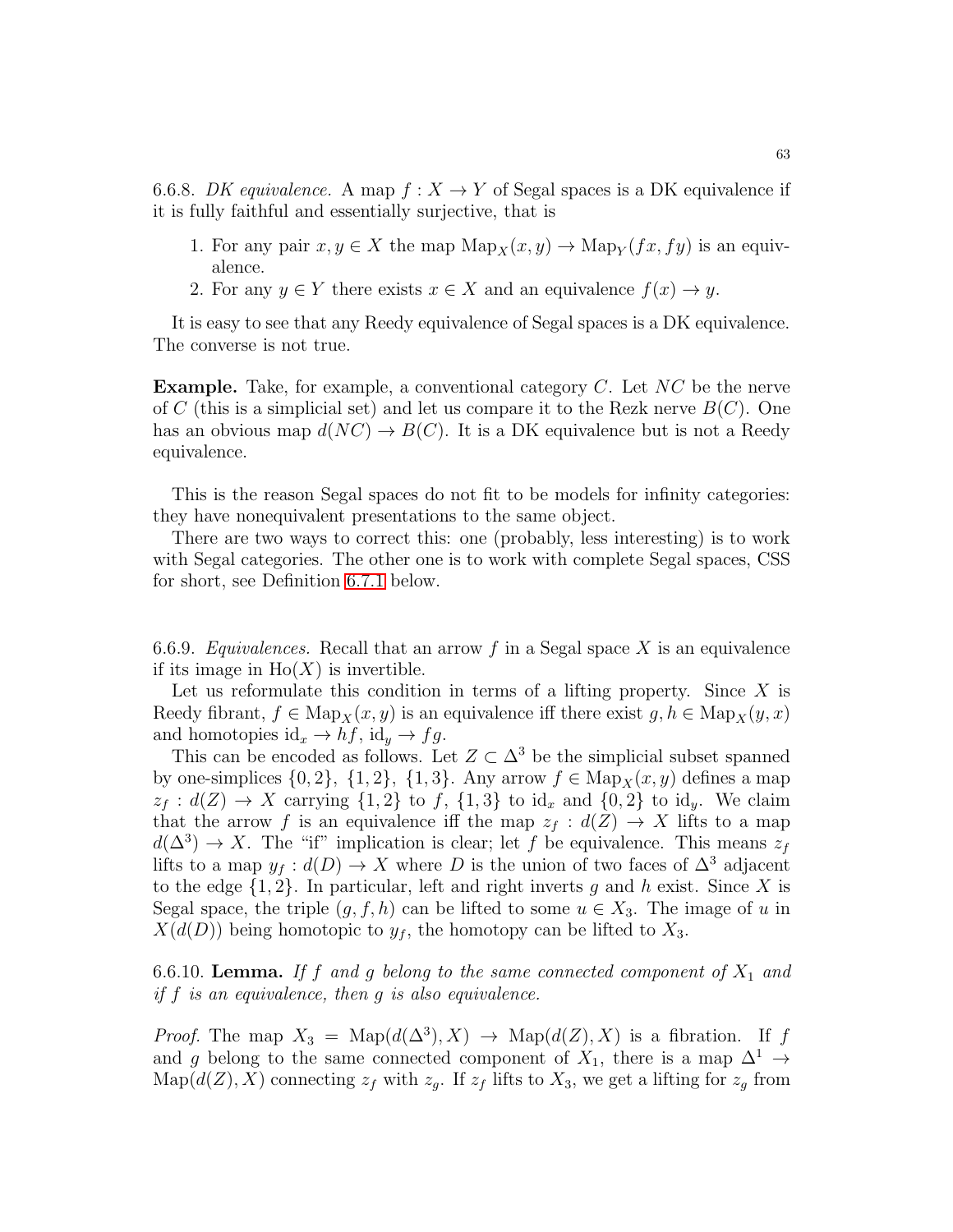the diagram

 $(28)$ 

ľ  $X_3$ ľ [1] 8  $Map(d(Z), X)$ 

as the map  $[0] \rightarrow [1]$  is a trivial cofibration.

6.6.11. The space of equivalences. Taking into account Lemma [6.6.10,](#page-62-0) we define the space of equivalences  $X^{eq}$  of a Segal space X as the subspace of  $X_1$  spanned by the equivalences.

The degeneracy  $s_0: X_0 \to X_1$  carries any object to an equivalence. Thus,  $s_0$ factors through  $s: X_0 \to X^{eq}$ .

## 6.7. Completeness.

<span id="page-63-0"></span>6.7.1. **Definition.** A Segal space X is *complete* if  $s : X_0 \to X^{eq}$  is an equivalence.

Complete Segal spaces (CSS) will be now our models for infinity categories. If a Segal space X is complete, the fundamental groupoid  $\Pi_1(X_0)$  identifies with the maximal subgroupoid of  $Ho(X)$ .

Note that, for X complete, the space of equivalences  $\text{Map}_X^{eq}(x, y)$  defined as the fiber of  $X^{eq} \to X_1 \to X_0 \times X_0$  at  $(x, y)$ , is equivalent to the space of paths from x to y in  $X_0$ . In fact, since  $X_0 \to X^{eq}$  is an equivalence, the space  $\text{Map}_X^{eq}(x, y)$  can be also described as the homotopy fiber of the diagonal  $X_0 \to X^{eq} \to X_0 \times X_0$ .

6.7.2. DK equivalence. If  $f: X \to Y$  is a Reedy equivalence of Segal spaces, then it is obviously a DK equivalence. We will now show that the converse holds if  $X$ and Y are CSS.

Let us, first of all, prove that  $f_0 : X_0 \to Y_0$  is a homotopy equivalence. Since f induces an equivalence of the homotopy categories, one has a bijection  $\pi_0(X_0) \rightarrow$  $\pi_0(Y_0)$ .

Furthermore, for any pair  $x, x'$  one has an homotopy equivalence  $\text{Map}_X(x, x') \to$  $\operatorname{Map}_Y(fx, fx')$  which has to preserve the components describing equivalences. By completeness, these are precisely the spaces of paths from  $x$  to  $x'$  in  $X_0$  and from  $fx$  to  $fx'$  in  $Y_0$  respectively. This proves that  $f_0$  is an equivalence.

Finally, in the commutative diagram



the lower horizontal arrow, as well as the fibers are weakly homotopy equivalent. This implies that  $f_n$  is also a weak equivalence.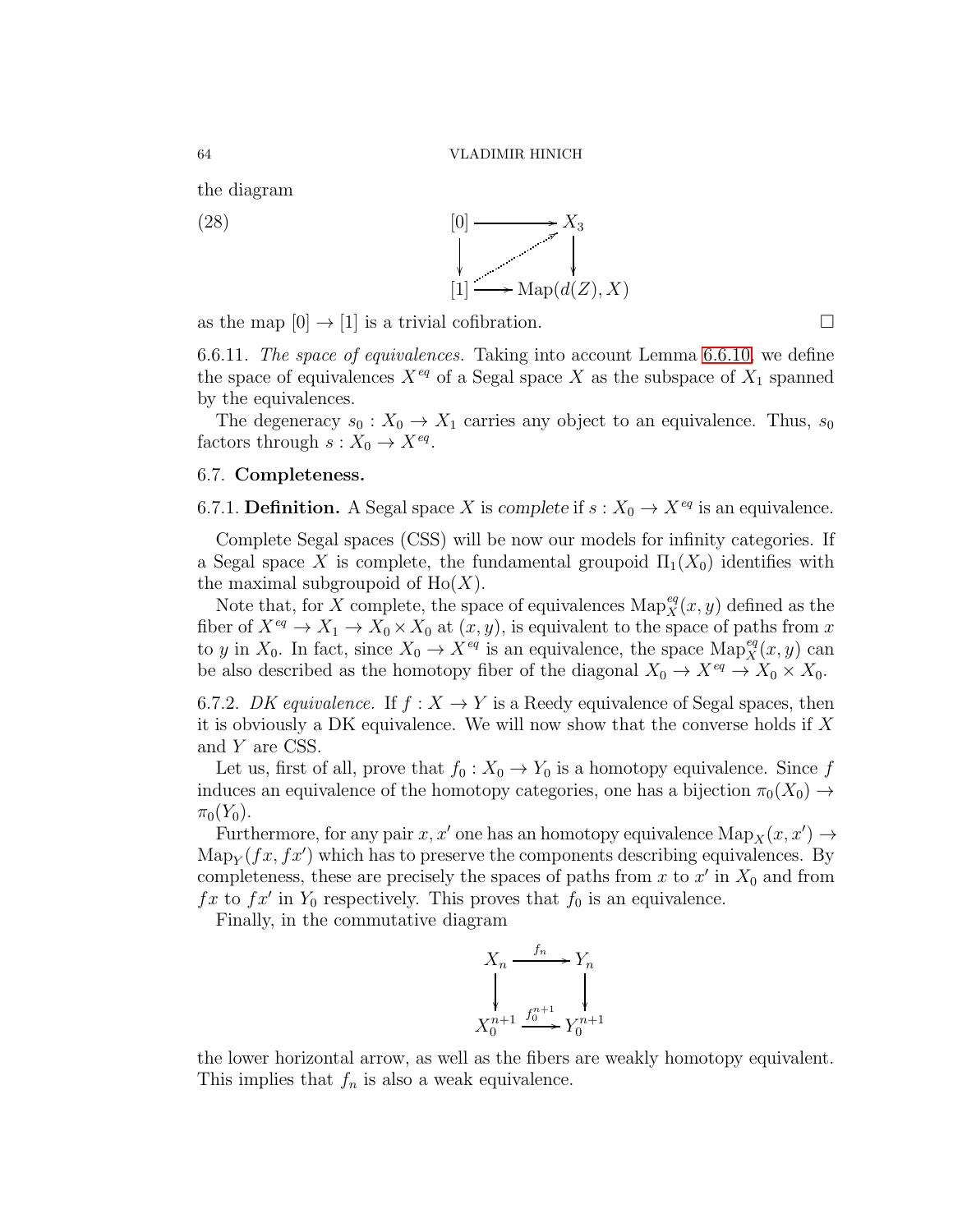6.8. Classification diagram of a relative category. DK localization assigns to a category  $C$  endowed with a subcategory  $W$  of "weak equivalences", a simplicially endriched category denoted  $L^H(\mathcal{C}, W)$ . There is a similar construction in the framework of complete Segal spaces. We will now describe it.

<span id="page-64-1"></span>6.8.1. Here is the construction. Recall that for a category  $C$  we assign its Rezk nerve BC whose *n*-simplices form the Kan simplicial space  $N(\text{Fun}([n], C)^{\text{iso}})$ .

More generally, for a pair  $(C, W)$ , with W subcategory of C containing all isomorphisms, we define  $B(C, W)$  as the bisimplicial space defined by the formula  $B(C, W)_n = N(\text{Fun}([n], (C, W)).$  Here  $\text{Fun}([n], (C, W))$  is the category whose objects are the functors  $[n] \to C$  and whose arrows are the pointwise weak equivalences of the functors. Thus,  $B(C, W)_{n,m}$  is the set of commutative diagrams of rectangular shape  $n \times m$ , with vertical arrows belonging to W.

We cannot expect  $B(C, W)$  to be a Segal space as the 0-th component is  $N(W)$ which is not Kan, and so  $B(C, W)$  is not even Reedy fibrant. On the other hand, it is easy to see (exercise) that  $X = B(C, W)$  satisfies Condition 2 of the definition of Segal space. [17](#page-64-0)

Exercise. Verify condition 2.

One has (see [\[R\]](#page-123-6), Theorem 8.3, [\[B2\]](#page-123-7), 6.2).

6.8.2. **Theorem.** Let  $(\mathcal{C}, W)$  be a model category with weak equivalences W. Then  $B(\mathcal{C}, W)^f$ , a Reedy fibrant replacement of  $B(\mathcal{C}, W)$ , is a CSS.

The result was proven by Rezk in the case of simplicial model category, and by Bergner for general model categories.

6.9. CSS model structure. We defined CSS as Reedy fibrant bisimplicial sets satisfying some extra properties. It is worth mentioning that there is a model category structure on ssSet (called CSS model structure) for which complete Segal spaces are precisely the fibrant objects.

Here is the result (see [\[R\]](#page-123-6), Thm. 7.2).

6.9.1. **Theorem.** There exists a simplicial cartesian (see below) model category structure on ssSet such that

- 1. Cofibrations are monomorphisms.
- 2. Fibrant objects are precisely the complete Segal spaces.
- 3. A map f is a weak equivalence if  $\mathrm{Map}(f, X)$  is a weak equivalence of simplicial sets for any complete Segal space X.
- 4. Reedy weak equivalence in ssSet is a weak equivalence in CSS structure; the converse holds for a map between two CSS.

<span id="page-64-0"></span><sup>&</sup>lt;sup>17</sup>It is, however, not necessarily true that the property will persist if one makes a Reedy fibrant replacement.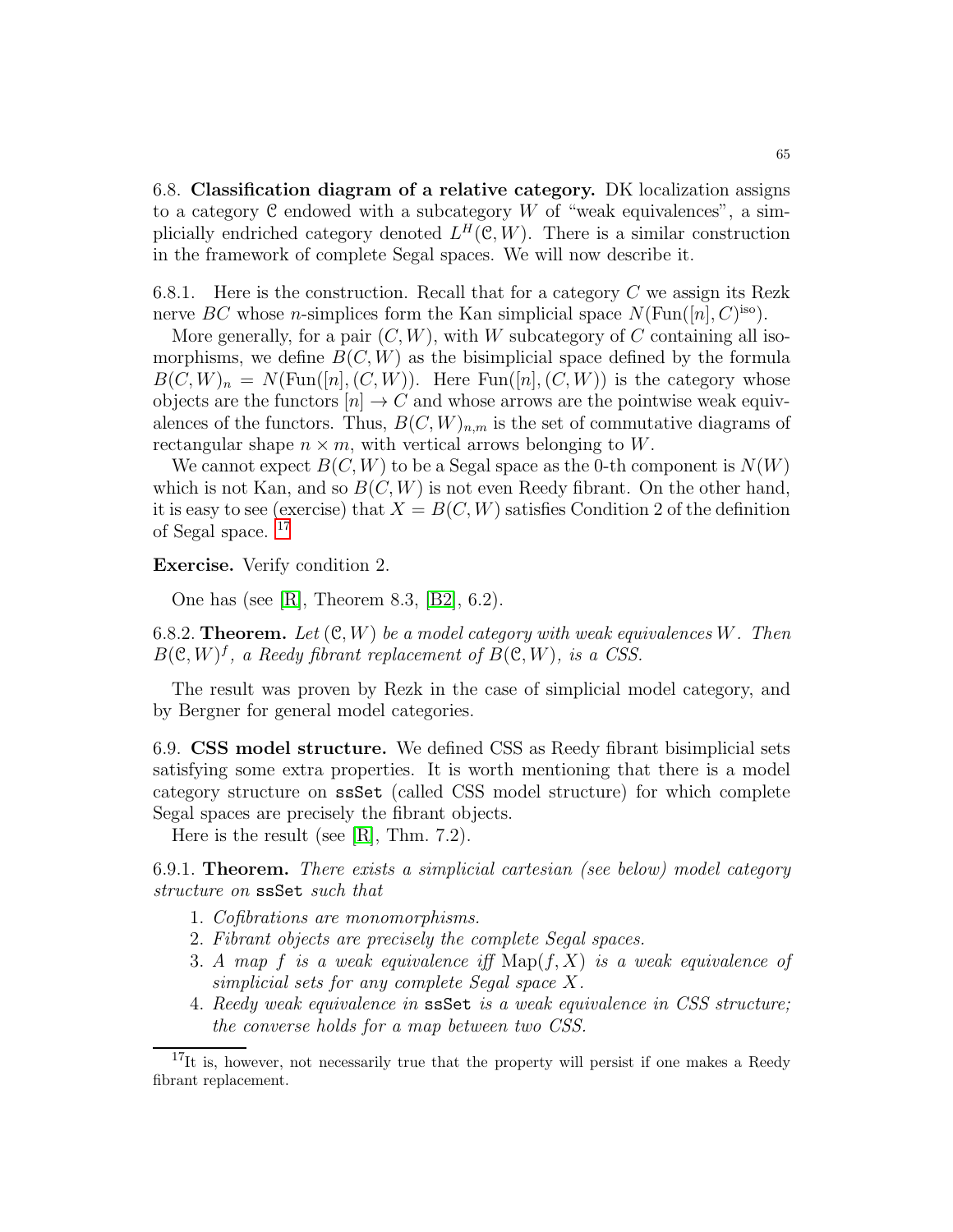A model category M is called *cartesian* if it admits internal Hom (that is, direct product has right adjoint), and the following axiom is fulfilled.

Let  $i : A \rightarrow B$  be a cofibration and  $f : X \rightarrow Y$  be a fibration. Then the map

$$
\Phi(i, f) : X^B \to X^A \times_{Y^A} Y^B
$$

*is a fibration, trivial if one of the maps* i*,* f *is a weak equivalence.*

The model structure described in the theorem is constructed as *Bousfield localization* of the Reedy model structure. We present below some details about Bousfield localization. Cartesian structure is important and its proof is a separate story (see below).

6.9.2. Bousfield localization — generalities. Let M be a model category. Its left Bousfield localization is another model structure on  $M$ , denoted  $M_{\text{loc}}$ , such that one has a Quillen pair

$$
\mathrm{id}: M_{\longleftarrow}^{\longrightarrow} M_{\mathrm{loc}}: \mathrm{id}.
$$

This immediately implies that M and  $M_{\text{loc}}$  have the same cofibrations (Exercise). Furthermore,  $M_{\text{loc}}$  has more weak equivalences and less fibrations.

We present a very general setup where such localization exists. The theorem below is usually attributed to Jeff Smith. A proof can be found in [\[L.T\]](#page-123-5), A.3.7. An earlier version for cellular model categories is in [\[Hir\]](#page-123-8).

Theorem. Let C be a left proper simplicial combinatorial model category. Let S be a *set* of cofibrations with cofibrant source. The following sequence of definitions determines a new simplicial model category structure on  $\mathfrak{C}$  (denoted  $L_S(\mathfrak{C})$ ), in which S is added to a collection of trivial cofibrations.

- 1. Fibrant objects in  $L_S(\mathcal{C})$  are the fibrant objects of  $\mathcal{C}$  satisfying the RLP with respect to S.
- 2. A map  $f: X \to Y$  between cofibrant objects is a weak equivalence in  $L_S(\mathcal{C})$  if  $\text{Map}(Y, Z) \to \text{Map}(X, Z)$  is a homotopy equivalence for all Z fibrant in  $L_S(\mathcal{C})$ .

6.9.3. Two Bousfield localizations. We start with the category of bisimplicial sets endowed with the Reedy model structure.

Choose the set S of maps to consist of the maps  $d(Sp(n)) \to d(\Delta^n)$ ,  $n \geq 2$ . The Bousfield localization of the Reedy model structure with respect to S will have Segal spaces as fibrant objects.

We will now add one more arrow to S.

Recall the definition of embedding  $Z \to \Delta^3$ . Here Z is the simplicial subset of  $\Delta^3$  spanned by the edges  $\{0, 2\}$ ,  $\{1, 2\}$ ,  $\{1, 3\}$ . Define  $\overline{Z}$  by contracting the edges (0, 2) and (1, 3). Similarly, define  $\overline{\Delta}^3$  by contracting the edges (0, 2) and (1,3). Then one has a trivial cofibration  $i : \Delta^1 = \bar{Z} \rightarrow \bar{\Delta}^3$ . The induced map  $\text{Map}(d(\bar{\Delta}^3), X) \to X_1$  is a fibration with the image  $X^{eq}$ , so one has a fibration  $\text{Map}(d(\bar{\Delta}^3), X) \to X^{eq}$ . One has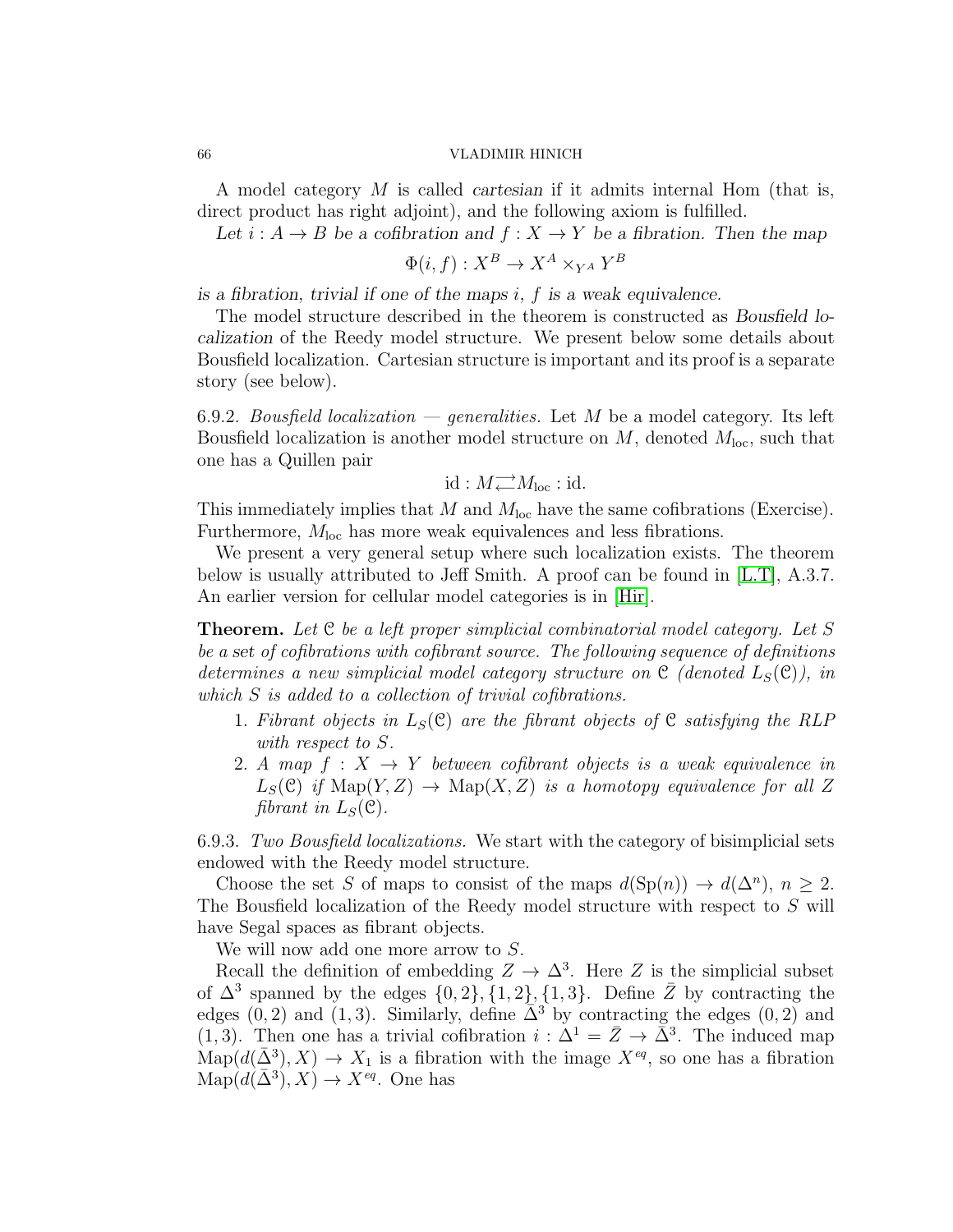Lemma. This is a trivial fibration.

We omit the proof; it can be found in [\[L.G\]](#page-123-9), 1.1.13. The above lemma implies that a Segal space X is complete iff the embedding  $\Delta^{0} = \{1\} \rightarrow \bar{\Delta}^{3}$  induces an equivalence  $X(\bar{\Delta}^3) \to X_0$ .

Thus, we add to S the map  $d([0]) \to d(\bar{\Delta}^3)^{18}$  $d([0]) \to d(\bar{\Delta}^3)^{18}$  $d([0]) \to d(\bar{\Delta}^3)^{18}$ 

The CSS model structure is obtained by Bousfield localization along S.

6.9.4. Cartesian structure. The category ssSet has internal Hom. Cartesian property of a model category  $M$ , having internal Hom, can be reformulated as follows.

Given  $i: A \to B$  and  $j: C \to D$  two cofibrations. Then the map

$$
(A \times D) \coprod^{A \times C} (B \times C) \to B \times D
$$

is a cofibration; it is trivial of  $i$  or  $j$  is trivial.

Exercise. Verify the equivalence of this reformulation with the original definition of cartesian model category.

The Reedy model category structure is cartesian as sSet is cartesian and weak equivalences in the Reedy structure are defined componentwise.

The CSS model structure is also compatible with the internal Homs. This is not at all obvious, but true — for the proof see [\[R\]](#page-123-6), 7.2, 9.2, 12.1. An an immediate consequence, we have

**Theorem.** Let X be a CSS. Then for each  $K \in \text{ssSet}$  the bisimplicial set  $X^K$ is a CSS.

6.9.5. DK equivalence of Segal spaces. We know that DK equivalence of CSS coincides with Reedy equivalence. We also know that this is not true for general Segal spaces: Rezk nerve  $B(C)$  of a category is DK equivalent to the discrete nerve  $d(N(C))$ , but they are not Reedy equivalent. It turns out that a DK equivalence of Segal spaces is CSS equivalence. This result follows from an explicit construction of "completion" of a Segal space.

One has (see [\[R\]](#page-123-6), Sect. 14)

**Lemma.** Let X be a Segal space. There is a map  $i: X \to \hat{X}$  such that

- 1.  $\overrightarrow{X}$  is a CSS.
- 2. i is a weak equivalence in CSS model structure.
- 3. i is a DK equivalence.

<span id="page-66-0"></span> $^{18}$ Rezk [\[R\]](#page-123-6) uses the discrete nerve of the contractible groupoid with two objects instead of  $\bar{\Delta}^3$ .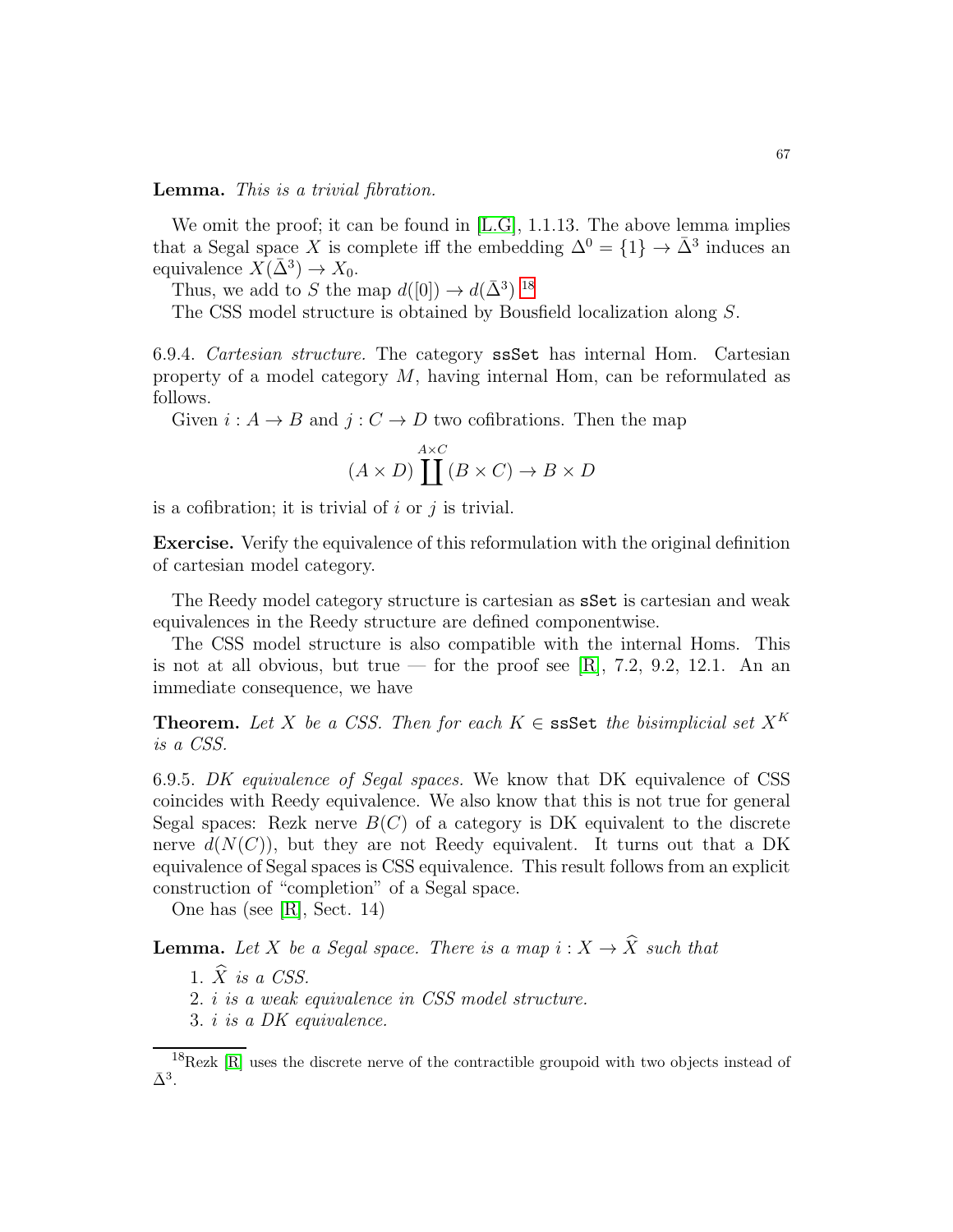The result is nontrivial. The "completion" construction is a Reedy fibrant replacement of an explicitly defined bisimplicial set  $\tilde{X}$ . Here is the formula

$$
\widetilde{X}_{m,n} = \text{Hom}(d(\Delta^m) \times d(E^n) \times c(\Delta^n), X),
$$

where  $E^n$  is the (discrete) nerve of the contractible groupoid on objects  $0, \ldots, n$ .

Note that if  $X = d(N(C))$  is the discrete nerve of a conventional category C,  $\overline{X}_{m,n} = \text{Hom}(d(\Delta^m \times E^n), X)$  coincides with the Rezk nerve of C. Thus, the above construction is a generalization of the construction of Rezk nerve.

6.10. Equivalence of various models for  $\infty$ -categories. The category of simplical sets with Joyal model structure is Quillen equivalent to simplicial categories with Bergner model structure, see [5.3.1.](#page-47-0) Joyal model structure is also Quillen equivalent to ssSet with CSS model structure (see Joyal-Tierney [\[JT\]](#page-123-10)): the right Quillen functor carries a bisimiplicial set  $X \in \texttt{ssSet}$  to  $X_{\bullet,0}$ .

As we already know, a Quillen equivalence gives rise to an equivalence of the underlying infinity categories.

This is true regardless of the model we are using. Thus, different models for infinity categories have the same underlying infinity category, regardless of the models used.

It is worthwhile to note that the graph of Quillen equivalences between different models infinity categories is very far from being a tree, so that one has more than one way to connect two models with a sequence of Quillen equivalences. Fortunately, Toen's result [\[T\]](#page-124-0) says that different Quillen equivalences define basically the same equivalence of infinity categories.

Here is how it is done. Toen calculates the (homotopy) automorphisms of  $L^H(\texttt{scat})$  considered as an object of  $L^H(\texttt{scat})$  (it is worthwhile here to take care of the universes). The resulting simplicial group is equivalent to  $\mathbb{Z}_2$ , with the nontrivial automorphism describing  $C \mapsto C^{op}$ .

6.10.1. Rezk nerve for relative categories. It turns out that, in general, CSS fibrant replacement of  $B(C, W)$  is equivalent to  $L^H(C, W)$  (composed with a fibrant replacement to complete Segal spaces).

Unfortunately, we do not know a direct proof of this.

In the series of papers by Barwick and Kan (see [\[BK1,](#page-123-11) [BK2\]](#page-123-12)) a model structure is introduced on the category of "relative categories". Barwich and Kan also prove that both Rezk's nerve functor and hammock localization are Quillen equivalences.

The result then follows once more from the Toen's work [\[T\]](#page-124-0).

### 6.11. Exercise.

- 1. See [6.4.2.](#page-59-1)
- 2. See [6.6.2.](#page-60-0)
- 3. See [6.6.7.](#page-61-1)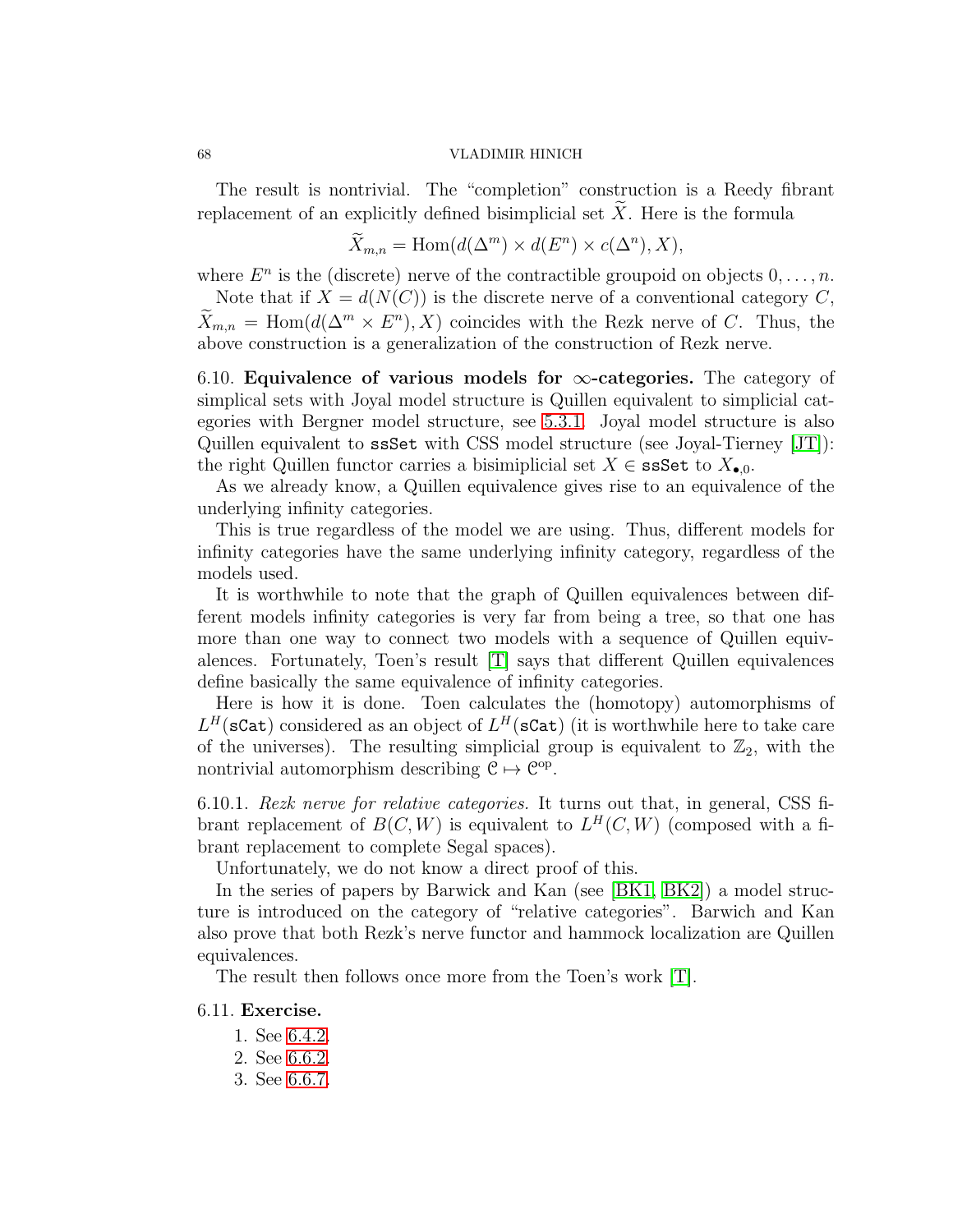- 4. See [6.8.1.](#page-64-1)
- 5. Verify that the Rezk nerve  $B(C)$  of a conventional category C is a CSS.
- 6. When the "standard" nerve  $d(NC)$  is a CSS?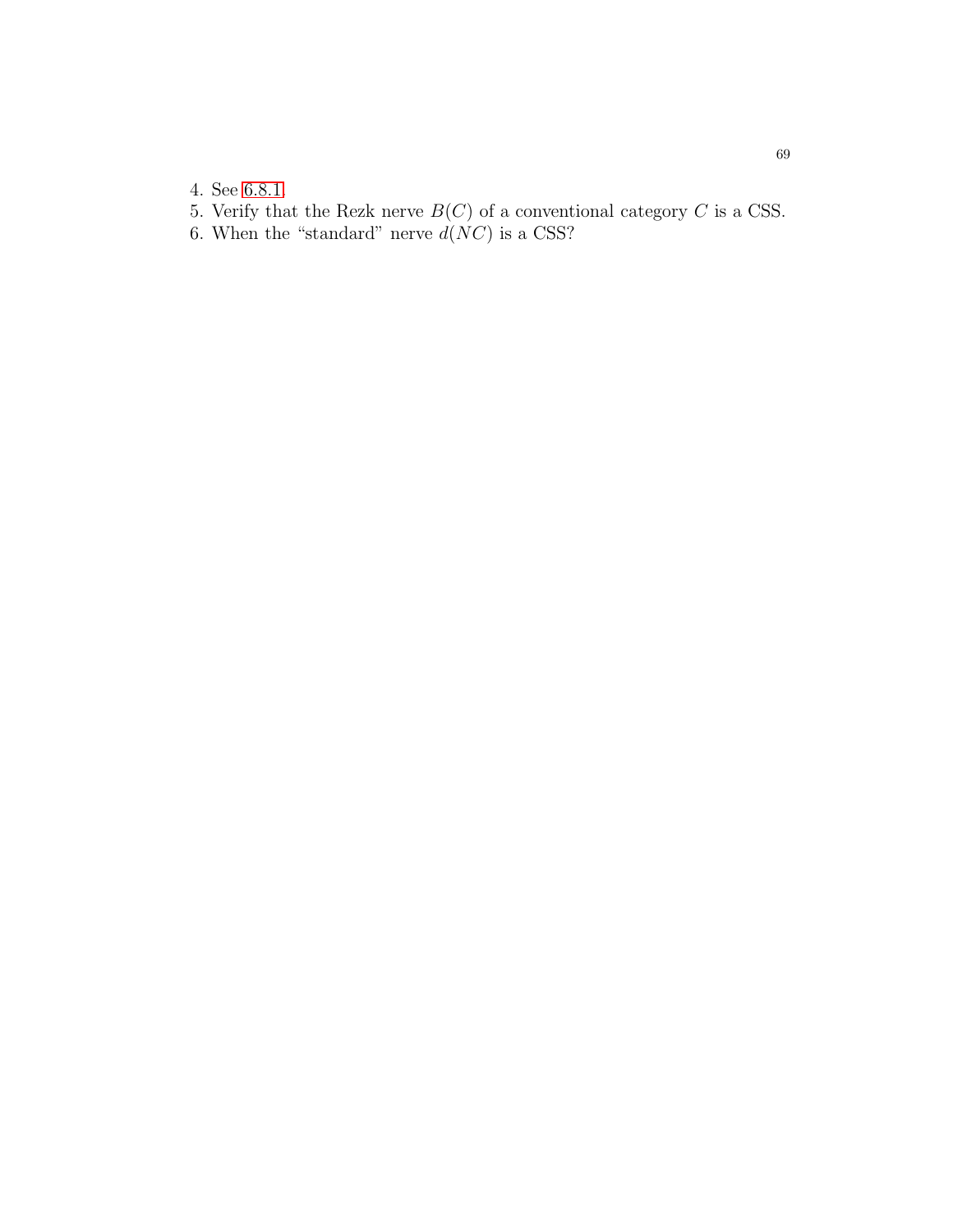### 7. Left fibrations. Grothendieck construction.

7.1. Conventional notions. The notion of fibered category was suggested by Grothendieck in 1959 and developed in SGA1. A typical example: assignment of the category of quasicoherent sheaves to a scheme.

Morally, one has a functor  $QC : Sch^{op} \to \text{Cat}$  assigning to any scheme X the category  $QC(X)$  of quasicoherent sheaves on X and to any map  $f: X \to Y$ the inverse image functor  $f^*: QC(Y) \to QC(X)$ . But if one looks carefully, this assignment does not preserve composition; there is a natural equivalence  $(fg)^* \sim g^*f^*$  but no equality.

This teaches us that one should be careful talking about functors to Cat: the latter is a two-category and even when we are talking about functors from a conventional category  $C$  to Cat, we should allow weakened notion of functor, preserving compositions up to a natural equivalence.

Another (but similar) notion formalizes the idea of functor to the category of groupoids. This is especially important in deformation theory. It can be described as follows.

Assume we want to talk about formal deformations of a scheme  $X$  over a field  $k$ . This means that, for each artinian local ring  $(A, \mathfrak{m})$  such that  $A/\mathfrak{m} = k$  (*Artinian* means here that m is finitely generated and nilpotent) we have the groupoid of A-schemes X endowed with an isomorphism  $\overline{X} \otimes_A k \to X$ . This is a covariant functor from artinian algebras to groupoids, with the same *caveat* as one had for quasicoherent sheaves: there is no full compatibility with the compositions.

The first example (QC sheaves) leads to the notion of *cocartesian fibration* (Grothendieck's term: catégorie cofibrée), while the deformation functor is an example of *left fibration* (Grothendieck's *catégorie cofibrée en groupoides*).

Left fibrations are a special case of cocartesian fibrations. We will study first left fibrations, and, later on, cocartesian fibrations.

7.1.1. Formal definition. A functor  $f: C \rightarrow D$  between categories is a left fibration ("category cofibered in groupoids") if (the corresponding nerve) satisfies RLP with respect to  $\{0\} \to \Delta^1$  and to  $\Lambda_0^2 \to \Delta^2$ . In other words, if for any  $x \in C$  any arrow  $f(x) \to d$  has a lifting to an arrows  $x \to y$  in C, and for any pair  $a: x \to y$ ,  $b: x \to z$  of arrows in C there is a bijection between  $c: y \to z$ such that  $ca = b$ , and  $\bar{c} : f(y) \to f(z)$  such that  $\bar{c}f(a) = f(b)$ .

7.1.2. Grothendieck construction in the conventional context. Given  $f: C \rightarrow D$ as above, we can construct  $F: D \to \text{Grp}$  as follows. We assign to  $d \in D$  the fiber  $F(d) = f^{-1}(d)$ . Let us verify that the fiber of a left fibration is a groupoid. This follows from definition where we choose  $x = z$  and y having the same image in D and  $b = id$ . Now, for any arrow  $d \to d'$  we have to present a functor from  $F(d)$ to  $F(d')$ . This is done as follows. Given  $c \in C$ ,  $d = f(c)$ , and  $\phi : d \to d'$ , we lift φ to an arrow  $\widetilde{\phi}$  and define  $\phi_*(x)$  as the target of  $\widetilde{\phi}$ . This uniquely extends to a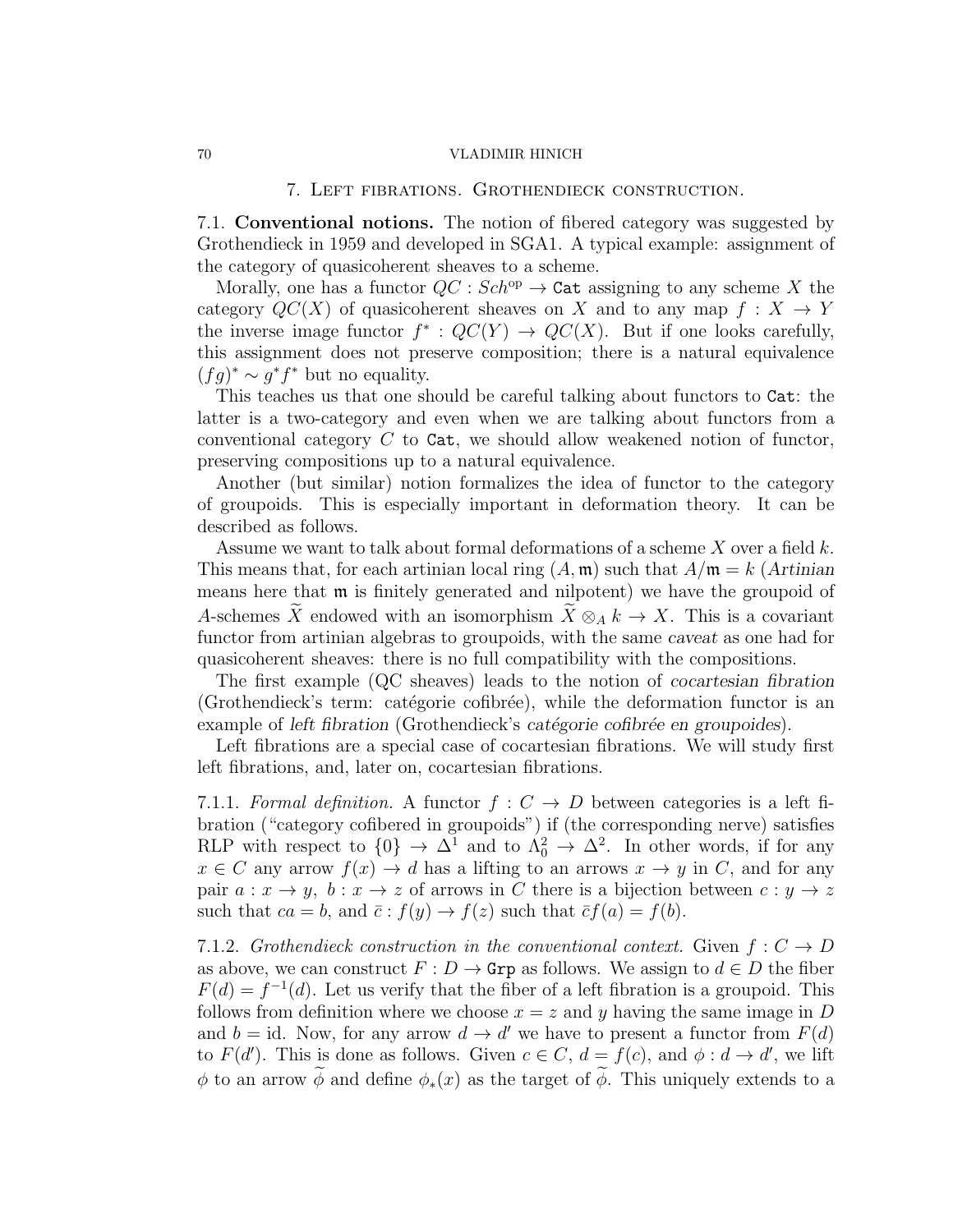functor  $\phi_* : F(d) \to F(d')$  which is unique up to unique isomorphism. This sort of uniqueness leads to the minor lack of associativity: instead of equality

$$
\phi_* \circ \psi_* = (\phi \circ \psi)_*
$$

we have a canonical isomorphism

(29) 
$$
\theta_{\phi,\psi}: \phi_* \circ \psi_* \to (\phi \circ \psi)_*
$$

satisfying (as a result of canonicity) some standard compatibility.

Grothendieck construction has an inverse. In the opposite direction the construction assigns to each pseudofunctor  $F : D \to \text{Grp}$  (consisting of groupoids  $F(d)$  for all  $d \in D$ , functors  $\phi_* : F(d) \to F(d')$  for all  $\phi : d \to d'$  and isomorphisms of functors  $\theta_{\phi,\psi}$  satisfying compatibility), a left fibration  $f: C \to D$ . We will present this construction only in the case  $F: D \to \text{Grp}$  is a functor, that is when  $\theta_{\phi,\psi} = id$  for all  $\phi, \psi$ . The respective left fibrations are called *split*.

Here is the construction. The objects of C are the disjoint union  $\Box$  Ob $(F(d))$ . Morphisms from  $x \in F(d)$  to  $y \in F(d')$  are pairs  $(\phi, \alpha)$  where  $\phi : d \to d'$  in D and  $\alpha : \phi_*(x) \to y$  an arrow in  $F(d')$ .

7.1.3. **Exercise.** Let  $f : G \to H$  be a surjective homomorphism of groups which has no splitting. Then  $Bf : BG \to BH$  is a left fibration which is not equivalent to a split fibration.

7.1.4. Why do we care about left fibrations? One of the most important constructions for the development of classical category theory is the functor

<span id="page-70-0"></span>
$$
(30) \tCop \times C \to Set,
$$

assigning to a pair of objects  $(x, y)$  the set  $Hom_C(x, y)$ . This functor can be interpreted as Yoneda map whose properties (Yoneda lemma) allow one to use universal constructions.

Existence of universal constructions is the most important feature of category theory. Thus, there cannot be understanding of infinity categories without infinity categorical version of Yoneda lemma.

In the infinity categorical version of [\(30\)](#page-70-0) Set should be replaced with S, but also defining a functor now means a lot of coherence data; it turns that one can avoid explicit description of the functor.

It turns out that it is very easy (in any model) to construct a left fibration  $X \to \mathbb{C}^{op} \times \mathbb{C}$  with fiber  $\text{Map}(x, y)$  at  $(x, y) \in \mathbb{C}^{op} \times \mathbb{C}$ , for any infinity category C. This means that, if we have a way to convert left fibrations into functors to S, we can get Yoneda embedding for free.

Thus, we need left fibrations for two (interconnected) reasons:

- To have an infinity-categorical version of Grothendieck's notion of category cofibered in groupoids.
- To describe Yoneda embedding.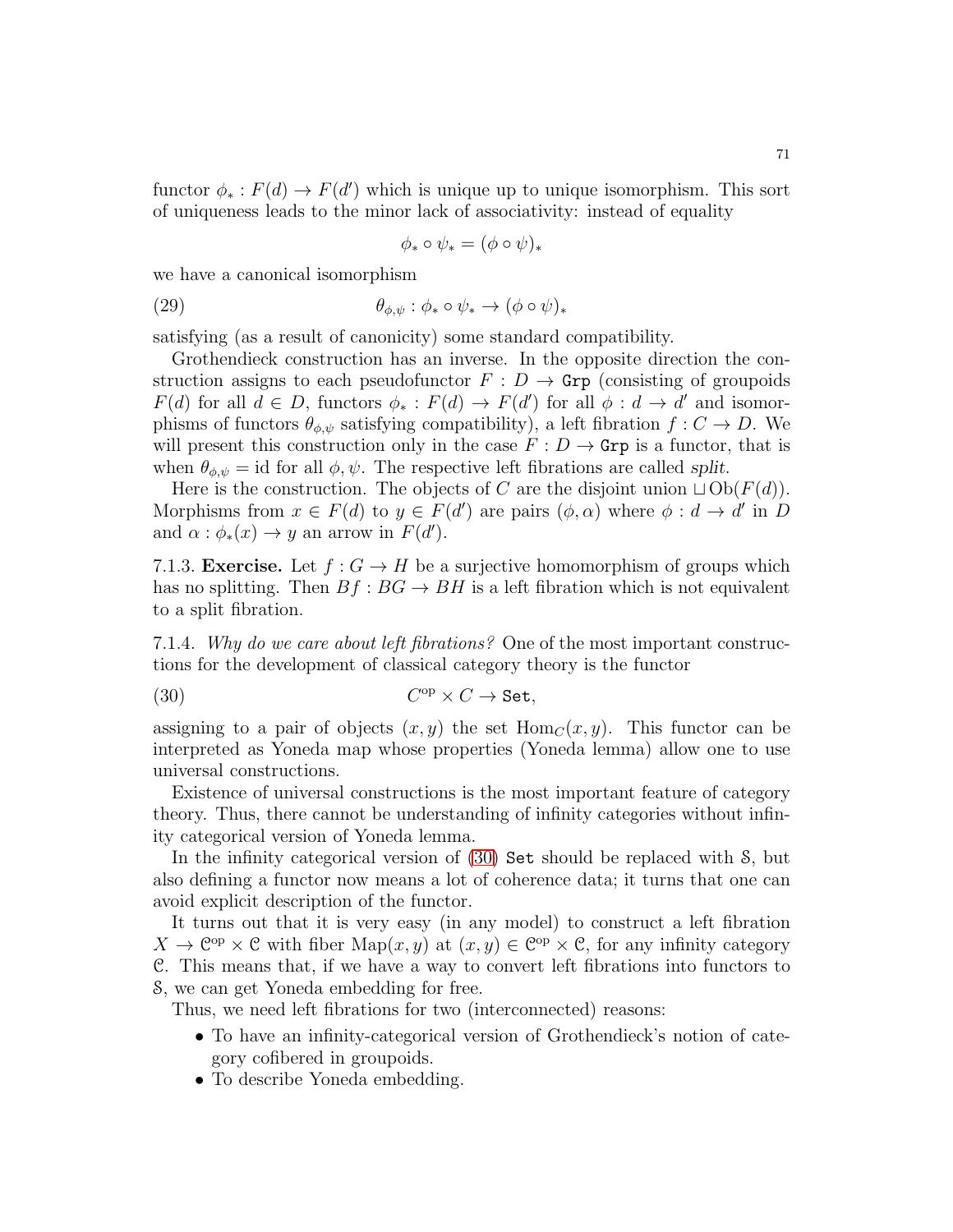There is a notion of right fibration corresponding to Grothendick's categories *fibered* in groupoids.

7.2. Left fibrations for CSS. We will define now left fibrations in the language of CSS and try to formulate the Grothendieck construction in this setting.

7.2.1. **Definition.** A Reedy fibration  $f : X \to Y$  of bisimplicial sets is a left fibration if the induced map

$$
Fun(d(\Delta^1),X) \to X \times_Y \text{Fun}(d(\Delta^1),Y)
$$

is a trivial fibration.

Here are some basic properties of left fibrations.

7.2.2. Lemma. Base change of a left fibration is a left fibration.

 $\Box$ 

 $\Box$ 

7.2.3. Lemma. If  $f: X \to Y$  is a left fibration,  $f^Z: X^Z \to Y^Z$  is also a left fibration.

<span id="page-71-0"></span>7.2.4. Lemma. The following conditions on  $f: X \rightarrow Y$  are equivalent.

- 1. f is a left fibration.
- 2. for any n the map

$$
Fun(d(\Delta^n),X) \to X \times_Y \text{Fun}(d(\Delta^n),Y)
$$

is a trivial fibration.

3. For any n the map  $X_n \to X_0 \times_{Y_0} Y_n$  induced by the embedding  $[0] = \{0\} \in$ [n], is a trivial fibration.

7.2.5. Corollary. A map  $X \to *$  is a left fibrations iff X is fibrant and  $X_0 \to X_n$ are trivial cofibrations. In other words, X is equivalent to  $c(X_0)$  where  $X_0$  is Kan.

7.2.6. Exercise. Using Lemma [7.2.4](#page-71-0) (3), prove that

- If  $f: X \to Y$  is a left fibration and Y is a CSS then X is a CSS.
- $f: X \to Y$  is a left fibration iff any base change  $X \times_Y \Delta^{m,n} \to \Delta^{m,n}$  is a left fibration.

7.2.7. Lemma. A morphism  $f: X \to X'$  of left fibrations over Y is a weak equivalence iff the respective map of fibers  $f_y: (X_y)_0 \to (X'_y)_0$  is a weak equivalence for each  $y \in Y$ .

About the proofs: all easy except the implication  $3 \Rightarrow 1$  of [7.2.4](#page-71-0) which is first proven for fibrant  $Y$ ; the general case is deduced with the help of the following result on extension of fibrations.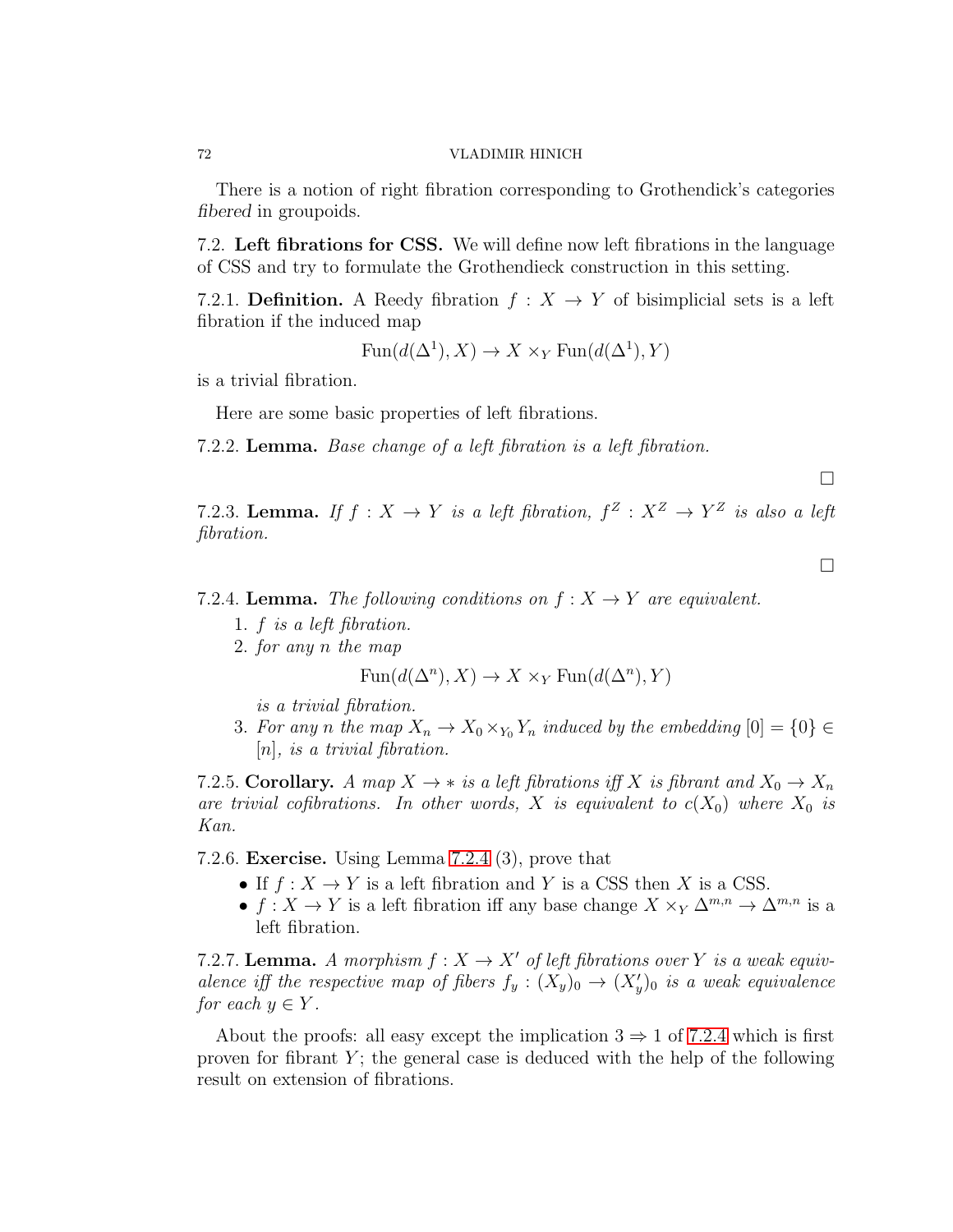<span id="page-72-0"></span>7.2.8. Lemma. Given a commutative diagram

such that the induced map

'  $\overline{\phantom{a}}$  $A \longrightarrow B$ where the vertical arrows are fibrations, the horizontal arrows are cofibrations,

$$
Y_A \to X_A = A \times_B X_B
$$

is a trivial cofibration. Then there exists a largest simplicial subspace  $Y_B$  of  $X_B$ such that i factors through  $Y_B \to X_B$  and induces an isomorphism  $Y_A = A \times_B Y_B$ . Moreover,  $Y_B \to X_B$  is a strong deformation retract over B, so that  $Y_B \to B$  is a fibration and  $Y_B \to X_B$  is a trivial cofibration.

*Proof.* One defines  $Y_B$  as the biggest simplicial subspace of  $X_B$  such that its intersection with  $X_A$  is in  $Y_A$ . Then one verifies the properties of  $Y_B$ .

7.3. Grothendieck construction. Our aim is to compare totality of left fibrations with a given base B and totality of functors  $B \to S$ , where S is an infinity category of "spaces".

The approach we are going to take (due to [\[KV,](#page-123-0) [KV1\]](#page-123-1)) is as follows. First of all, we will represent the functor  $B \mapsto \{\text{left fibrations over } B\}$  as the functor with the values in sets. This seems very naive, but easy. Then we will study the representing object (denoting it S) and will understand that it actually solves a much more meaningful problem.

The notion of "set of left fibrations based on  $B$ " sounds very weird, because of set-theoretical difficulties involved. The difficulties are not more serious than when we write  $N(\text{Set})$  and can be completely avoided working with a pair of universes, one an element of the another. We will present an approach which shows that one can stay completely in the framework of naive set theory, simply restricting the size of some sets involved.

Fix a set  $\mathcal U$  of infinite cardinality  $\alpha$ .

A U-marking of a map  $f: Z \to X$  in ssSet is an assignment, for each x:  $\Delta^{m,n} \to X$ , of an injective map of the set  $f^{-1}(x) \in Z_{m,n}$  into U.

<span id="page-72-1"></span>7.3.1. Construction of  $S^{\alpha}$ . This is a bisimplicial set. Define a set  $S^{\alpha}_{m,n}$  as follows. This is  $\pi_0$  of the following groupoid (all components are contractible; the idea of taking  $\pi_0$  is that the objects of the groupoid form a class, but  $\pi_0$  is a set.

The objects of the groupoid are U-marked left fibrations  $Z \to \Delta^{m,n}$ . Isomorphisms between two such fibrations are isomorphisms compatible with the U-marking. Functoriality with respect to  $(m, n)$  is obvious as the U-marking of a fiber product  $Z' = Z \times_{\Delta^{m,n}} \Delta^{m',n'}$  is inherited from the U-marking of  $Z \to \Delta^{m,n}$ .

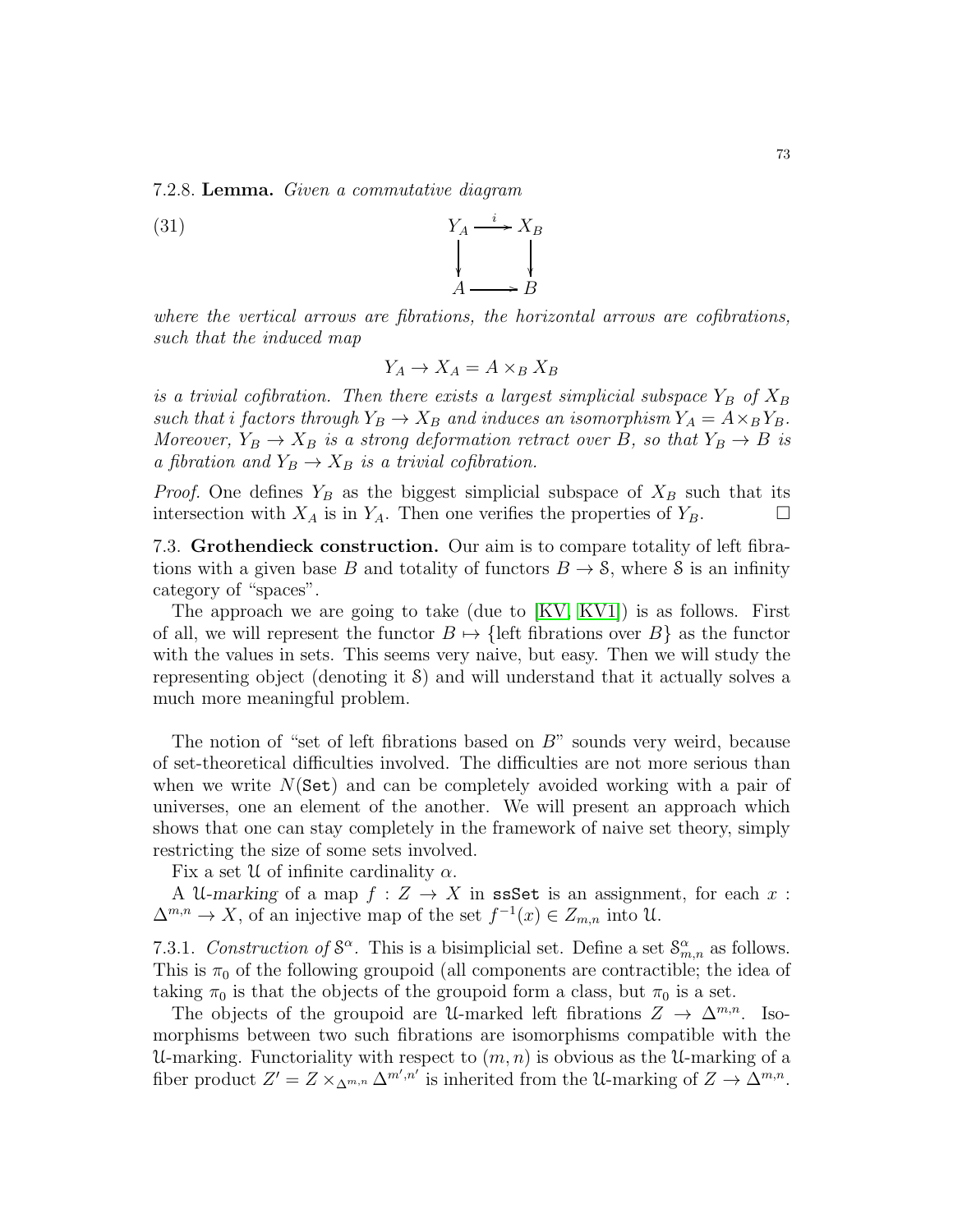The bisimplicial set  $S^{\alpha}$  constructed as above admits a left fibration  $\mathcal{E}^{\alpha} \to S^{\alpha}$ glued from the left fibrations  $E \to \Delta^{m,n}$  that are the elements of  $\mathcal{S}_{m,n}^{\alpha}$ . This is a *universal left fibration* in the sense of the following (obvious) lemma.

<span id="page-73-2"></span>7.3.2. Lemma. For any bisimplicial set B the base change determines a bijection between the set of U-marked left fibrations on B and the set  $Hom(B, S^{\alpha})$ .

Of course, we would like to have equivalence of infinity-categories instead of bijection of sets. The right-hand side is the  $(0, 0)$ -set of a complete Segal space, at least once we verify that  $\mathcal{S}_{\alpha}$  is a CSS (see [7.4.1\)](#page-73-0). The left-hand side is yet to be defined as an infinity-category.

7.3.3. **Remark.** Note that the bisimplicial set  $S^{\alpha}$  defined above has (formally) nothing to do with the infinity category of spaces S we gave earlier as an example. We will be able to prove they are equivalent once we have the equivalence between the category of left fibrations on B and the category of functors  $B \to \mathcal{S}^{\alpha}$ (see [7.4.2\)](#page-73-1) — as the special case of the equivalence for  $B = *$ .

7.4. Category of left fibrations. For  $B \in \text{ssSet}$  we will define the CSS Left<sub>α</sub>(B) as the CSS version of the simplicial subcategory  $\mathfrak{L}(B)$  of ssSet<sub>/B</sub> spanned by the left fibrations  $X \to B$  with fibers of cardinality  $\leq \alpha$ . This means the following. Let  $L(B)$  be the bisimplicial set corresponding to  $\mathfrak{L}(B)$ . Then  $L(B)$  is a Segal space and  $\mathrm{Left}_{\alpha}(B)$  is its completion in the sense of 6.9.5.

Theorem [7.4.2](#page-73-1) below claims that  $S^{\alpha}$  represents the functor  $B \mapsto \text{Left}_{\alpha}(B)$ . First of all, it is good to know the following.

# <span id="page-73-0"></span>7.4.1. Proposition.  $S^{\alpha}$  is a complete Segal space.

This will imply that  $Fun(B, S^{\alpha})$  is a CSS. Finally, one has

<span id="page-73-1"></span>7.4.2. **Theorem.** For any B one has an equivalence of CSS

Left<sub> $\alpha$ </sub> $(B) \to \text{Fun}(B, \mathcal{S}^{\alpha})$ .

In what follows we will suppress  $\alpha$  from the notation.

The right-hand side is a bisimplicial set  $R$  given explicitly by the formula  $R_{m,n} = \text{Hom}(B \times \Delta^{m,n}, \mathcal{S}).$  According to Lemma [7.3.2,](#page-73-2) this is the set of left fibrations on  $B \times \Delta^{m,n}$ .

We will have to compare this CSS with another one, Left $(B)$ . One cannot expect them to be literally isomorphic — so it is a bad idea to simply compare the sets of  $(m, n)$ -simplices.

Taking this into account, it makes sense to define some more general bisimplicial spaces  $S^{(k)}$  whose set of  $(m, n)$ -simplices is the set of diagrams  $E_0 \to \ldots \to E_k$ of left fibrations over  $\Delta^{m,n}$ <sup>[19](#page-73-3)</sup>.

<span id="page-73-3"></span> $19$ We understand the diagram as a commutative diagram in ssSet.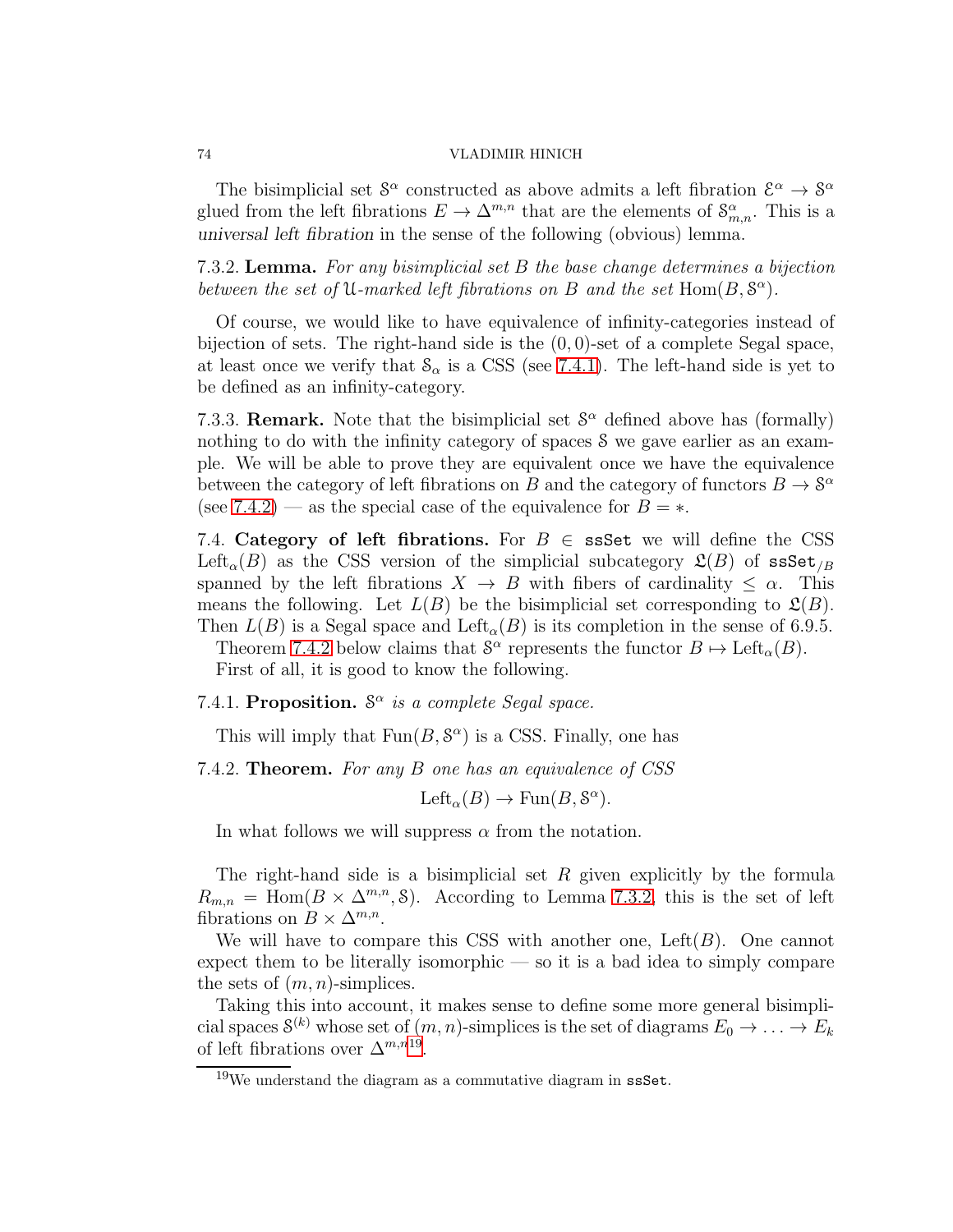7.4.3. Reedy fibrantness of S. It is enough to verify that for a generating set of trivial cofibrations  $A \rightarrow B$  any left fibration on A extends to a left fibration on B. We can think  $B = \Delta^{m,n}$ . Let  $X \to A$  be a left fibration.

We can decompose the composition  $X \to A \to B$  to a trivial cofibration followed by a fibration  $X \to Y \to B$ . The map  $X \to Y_A = X \times_A Y$  is injective. It is also weak equivalence since Reedy model structure is right proper. Thus, it is trivial cofibration. Now, we cannot expect  $Y \to B$  to be automatically a left fibration. Instead, we use Lemma [7.2.8](#page-72-0) to find a subobject  $X_B$  of Y satisfying the following properties.

- $X = A \times_B X_B$ .
- $X \to X_B$  is a trivial cofibration.
- $X_B \to B$  is a fibration.

It remains to prove  $X_B \to B$  is a left fibration. This can be seen from the following commutative diagram.

(32) 
$$
X_n \longrightarrow (X_B)_n
$$

$$
\downarrow \qquad \qquad \downarrow
$$

$$
X_0 \times_{A_0} A_n \longrightarrow (X_B)_0 \times_{B_0} B_n
$$

Since  $X \to A$  and  $X_B \to B$  are fibrations, the upper and the lower horizontal arrows are weak equivalences. Since the left vertical arrow is a trivial fibration, so is the right vertical arrow.

The following construction is very instrumental in studying further properties of S.

7.4.4. Cylinder. Let  $\mathcal C$  be a simplicial category such that the simplicial functor

$$
y \mapsto \mathrm{Map}(K, \mathrm{Map}_{\mathcal{C}}(x, y))
$$

is corepresentable for all  $K \in \mathbf{sSet}, x \in \mathbb{C}$ ; the corepresenting object will be denoted  $K \otimes x$ . We will also use the notation  $d(K) = K \otimes *$  where  $*$  is a terminal object of C.

We will apply the construction below to the category ssset, with the simplicial structure given by  $K \otimes X = d(K) \times X$ . In this way two meanings of the notation d (as a functor sSet  $\rightarrow$  C and as the already defined functor sSet  $\rightarrow$  ssSet) coincide.

Given a sequence of maps

$$
s:\mathcal{E}_0\to\ldots\to\mathcal{E}_n
$$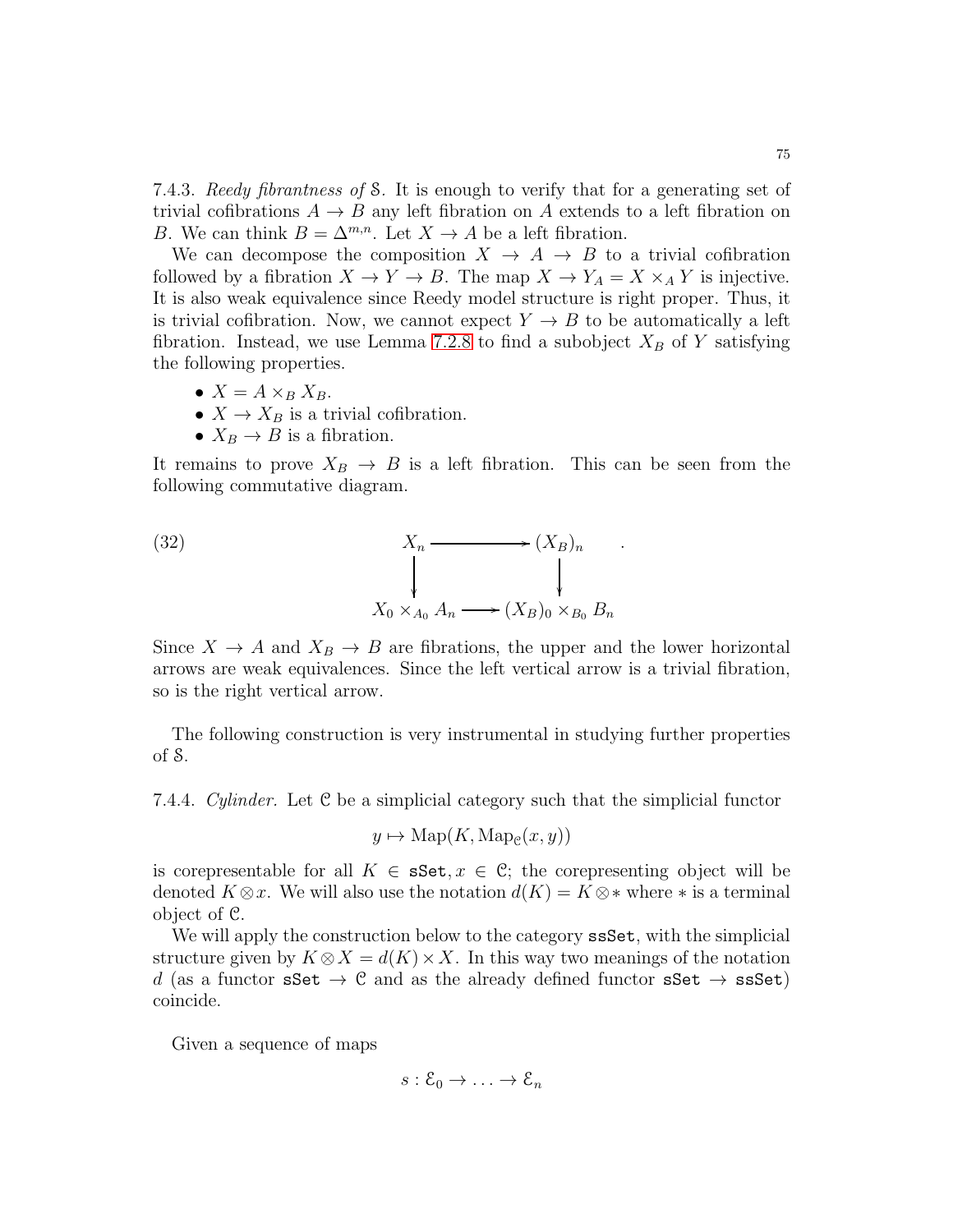we will construct a new object  $Cyl(s)$  endowed with canonical maps

$$
\Delta^{n-k} \otimes \mathcal{E}_k \to \text{Cyl}(s)
$$

. Here is the definition.

- If  $n = 0$ , Cyl(s) =  $\mathcal{E}_0$ .
- If  $n = 1$ , Cyl(s) =  $(\Delta^1 \otimes \mathcal{E}_0) \coprod^{\mathcal{E}_0} \mathcal{E}_1$ , where the map  $\mathcal{E}_0 \to \Delta^1 \otimes \mathcal{E}_0$  is induced by  $\{1\} \rightarrow [1]$ .
- In general, by induction,

$$
Cyl(s) = (\Delta^n \otimes \mathcal{E}_0) \prod^{\Delta^{n-1} \otimes \mathcal{E}_0} Cyl(s_{\geq 1}),
$$

where the map  $[n-1] \to [n]$  is  $d_0$  and the map  $\Delta^{n-1} \otimes \mathcal{E}_0 \to \mathrm{Cyl}(s_{\geq 1})$  is induced by the map  $\mathcal{E}_0 \to \mathcal{E}_1$ .

The construction of  $Cyl(s)$  is functorial in s in two senses; first of all, for fixed n, it is functorial with respect to maps of sequences. In particular, for  $s_0 : * \to$  $\ldots \to \ast$ , we get Cyl(s<sub>0</sub>) =  $d(\Delta^n)$ , so we have a canonical map Cyl(s)  $\to d(\Delta^n)$ .

The second type of functoriality is with respect to the simplicial operations  $a:[m]\to[n]$ . If  $s:\mathcal{E}_0\to\ldots\mathcal{E}_n$  is a sequence of maps, one has  $a^*(s):\mathcal{E}_{a(0)}\to$  $\ldots \rightarrow \mathcal{E}_{a(m)}$  and this leads to a natural isomorphism

(33) 
$$
\text{Cyl}(a^*(s)) \to d(\Delta^m) \times_{d(\Delta^n)} \text{Cyl}(s).
$$

7.4.5. The map  $Cyl(s) \to d(\Delta^n)$  defined above is very nice homotopically, for instance, if  $\mathcal{E}_i$  are spaces, Cyl(s) becomes a left fibration after Reedy fibrant replacement. Thus, its only drawback is that it is not Reedy fibration. Fortunately, it is a quasifibration in the sense that we will now define, and quasifibrations are almost as good as fibrations.

7.5. Quasifibrations. Let C be a right proper model category (as sSet or ssSet with Reedy model structure). A map  $f: X \to Y$  is called *quasifibration* if for any weak equivalence  $Z \to T$  over Y the base change  $X_Z \to X_T$  is a weak equivalence. Note that this is not the standard notion of quasifibration; we took it from [\[KV\]](#page-123-0).

Since C is right proper, fibrations are quasifibrations. An example of quasifibration which is not a fibration: the projection  $X = Y \times Z$  with Z not fibrant.

One can easily prove

7.5.1. Lemma.  $f: X \to Y$  in ssSet is a quasifibration iff  $f_n: X_n \to Y_n$  are quasifibrations in sSet.

We will now define left quasifibration as a quasifibration  $f: X \to Y$  for which the embedding  $[0] = \{0\} \rightarrow [n]$  induces, for each n, a weak equivalence

$$
X_n \to X_0 \times_{Y_0} Y_n.
$$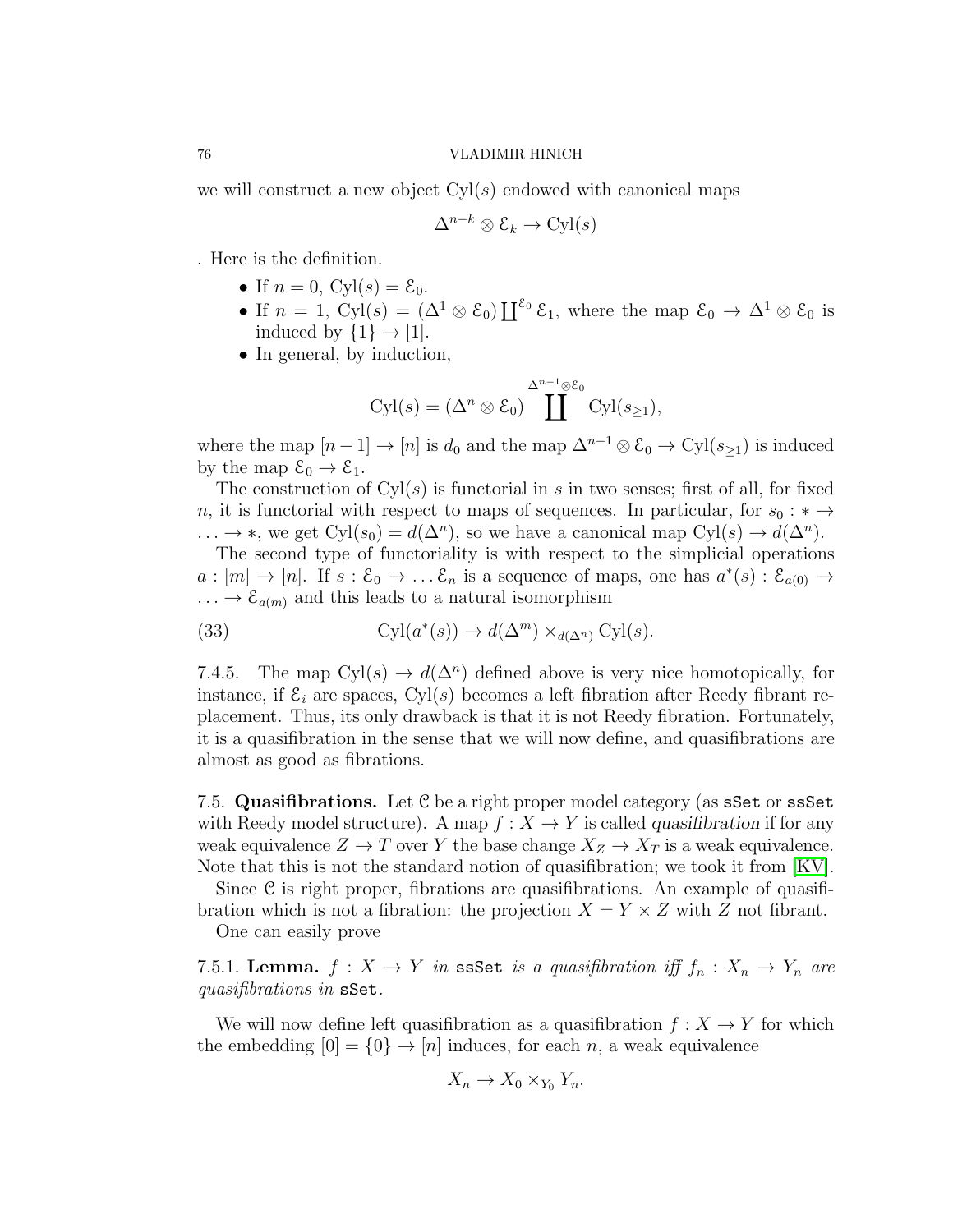7.5.2. Lemma. Given a commutative diagram

 $(X<sup>34</sup>)$  $\rightarrow$ . f ľ  $X'$ f ′ '.  $Y \xrightarrow{h} Y'$ 

with  $g, h$  weak equivalences and  $f, f'$  quasifibrations. Then  $f$  is a left quasifibration iff  $f'$  is a left quasifibration.

Proof. Exercise. □

- 7.5.3. Lemma. 1. Let  $s : E_0 \to \dots E_n$  be a sequence of left fibrations over B. Then the cylinder  $Cyl(s) \to B \times d(\Delta^n)$  is a left quasifibration. Thus, its Reedy fibrant replacement is a left fibration.
	- 2. Conversely, any left fibration  $E \to B \times d(\Delta^n)$ , such that  $E_i$  is the fiber of E at  $\{i\} \in [n]$ , is equivalent to Cyl(s) for some sequence of maps  $s: E_0 \to \ldots \to E_n$  of left fibrations over B.
	- 3. Moreover, the maps  $E_i \to E_{i+1}$  are defined uniquely up to homotopy.

*Proof.* Here is a key observation. Given a left fibration  $E \to B \times d(\Delta^1)$  and a map  $X \to B$ , the restriction

$$
\mathrm{Map}_{B \times d(\Delta^1)}(X \times d(\Delta^1), E) \to \mathrm{Map}_{B \times d(\Delta^1)}(X, E)
$$

induced by embedding  $\{0\} \to \Delta^1$ , is a trivial fibration. Thus, if  $E_i$  is the fiber of  $E$ at  $i = 0, 1$ , the embedding  $E_0 \to E$  extends, essentially uniquely, to  $E_0 \times d(\Delta^1) \to$ E which yields, in particular,  $E_0 \to E_1$ .

# 7.6. Highlights of the proof.

7.6.1. Recall that the bisimplicial sets  $S$  and  $S^{(n)}$  are defined explicitly by description of the sets of their  $(p, q)$ -simplices as sets of left fibrations (resp., sequences  $E_0 \to \ldots \to E_n$  of left fibrations) on  $\Delta^{p,q}$ .

We will now use the construction of  $Cyl(s)$  to construct an (essentially unique) map  $\psi^{(n)} : \mathcal{S}^{(n)} \to \text{Fun}(d(\Delta^n), \mathcal{S}).$ 

Equivalently, we have to present a map  $S^{(n)} \times d(\Delta^n) \to S$ , or, in other words, a left fibration on  $S^{(n)} \times d(\Delta^n)$ .

<span id="page-76-0"></span>One has a universal sequence of left fibrations on  $\mathcal{S}^{(n)}$ ,

(35) 
$$
\mathcal{E}_0 \to \mathcal{E}_1 \to \ldots \to \mathcal{E}_n,
$$

classified by the identity map on  $\mathcal{S}^{(n)}$ . Applying the cylinder construction to the category  $\texttt{ssSet}_{\beta^{(n)}}$  and to the sequence [\(35\)](#page-76-0) in it, we get a left quasifibration on  $S^{(n)} \times d(\Delta^n)$ . Its Reedy fibrant replacement  $\mathcal E$  can be chosen so that the restriction of  $\mathcal{E}$  to  $\mathcal{S}^{(n)} \times \{k\}$  is precisely  $\mathcal{E}_k$ .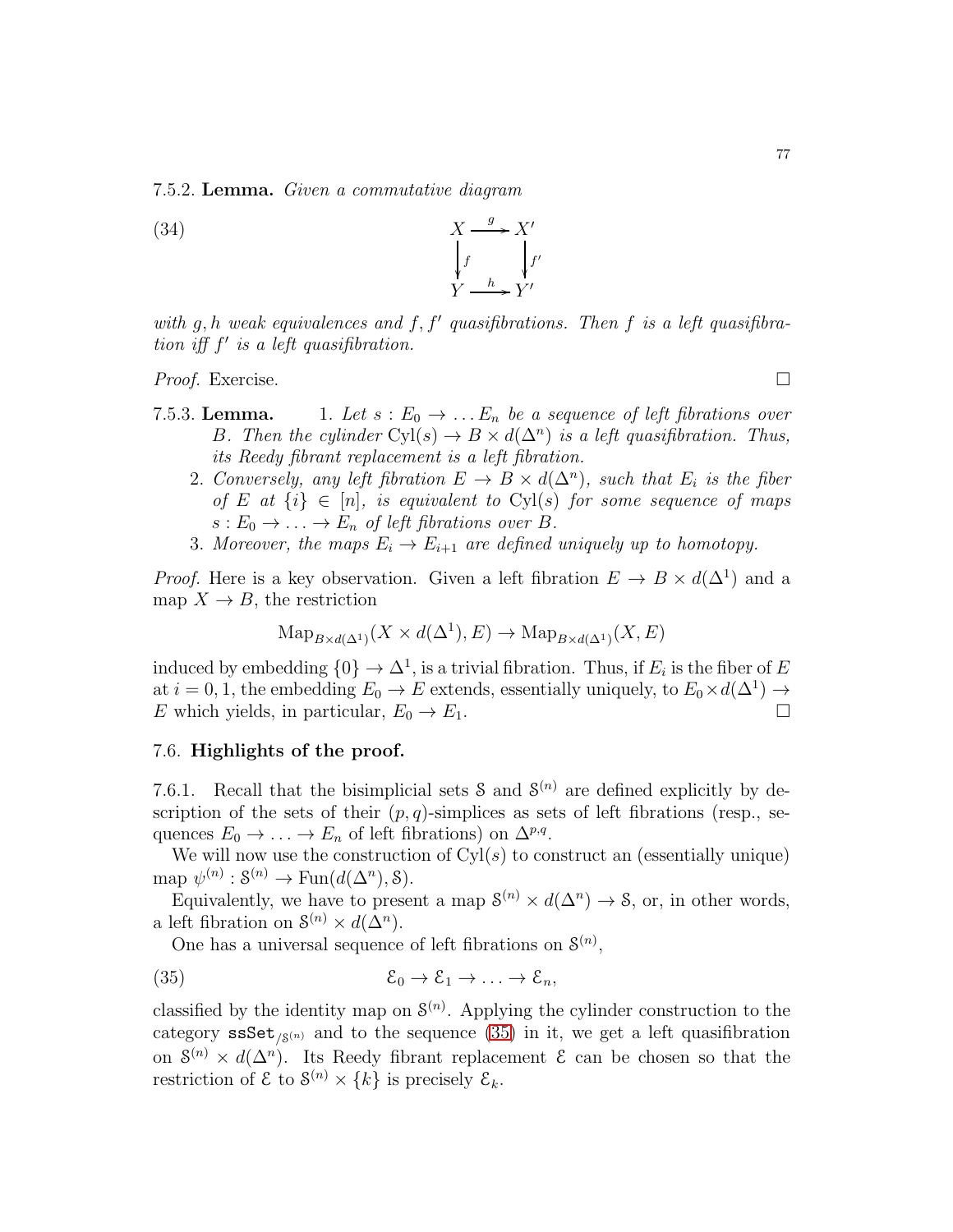The maps  $\psi^{(n)}$  are essentially unique. So, it is natural that any map  $a: [m] \rightarrow$ [n] gives rise to a homotopy commutative diagram

(36) 
$$
\begin{array}{ccc}\n & \text{S}^{(n)} & \xrightarrow{\psi^{(n)}} \text{Fun}(d(\Delta^n), \mathcal{S}) \\
 & \downarrow & \downarrow & \downarrow \\
 & \text{S}^{(m)} & \xrightarrow{\psi^{(m)}} \text{Fun}(d(\Delta^m), \mathcal{S})\n\end{array}
$$

7.6.2. Let us explain how to verify that  $\psi^{(n)} : \mathcal{S}^{(n)} \to \text{Fun}(d(\Delta^n), \mathcal{S})$  is a homotopy equivalence over  $S^{n+1}$ . It is sufficient to verify that, for each  $\eta: K \to S^{n+1}$ , the map

<span id="page-77-0"></span>(37) 
$$
\pi_0(\operatorname{Map}_{\mathcal{S}^{n+1}}(K,\mathcal{S}^{(n)})) \to \pi_0(\operatorname{Map}_{\mathcal{S}^{n+1}}(K,\operatorname{Fun}(d(\Delta^n),\mathcal{S}))),
$$

induced by  $\psi^{(n)}$ , is a bijection.

Now, all objects involved have a modular interpretation. The map  $\eta$  is given by a collection of left fibrations  $H_0, \ldots, H_n$  on K. An element of the right-hand side of [\(37\)](#page-77-0) is given by a sequence

$$
H_0 \to \ldots \to H_n
$$

of maps between these left fibrations, whereas an element of the left-hand side corresponds to a left fibration  $H \to K \times d(\Delta^n)$ . Bijectivity of [\(37\)](#page-77-0) now follows from Lemma 7.5.3.

7.6.3. Proof of [7.4.1.](#page-73-0) Let us prove S is a Segal space. We have to verify that

$$
\mathcal{S}_n \to \mathcal{S}_1 \times_{\mathcal{S}_0} \ldots \times_{\mathcal{S}_0} \mathcal{S}_1
$$

is a weak equivalence. We will verify an even stronger claim — that the map

$$
\mathcal{S}^{d(\Delta^n)} \to \mathcal{S}^{d(\Delta^1)} \times_{\mathcal{S}} \ldots \times_{\mathcal{S}} \mathcal{S}^{d(\Delta^1)}
$$

is a weak equivalence. We use the homotopy equivalences  $\psi^{(n)}$ . We have a homotopy commutative diagram

.

(38)  
\n
$$
\begin{array}{ccc}\n & \mathcal{S}^{(n)} & \longrightarrow & \mathcal{S}^{d(\Delta^n)} \\
 & \downarrow & & \downarrow \\
 & \mathcal{S}^{(1)} \times_{\mathcal{S}} \dots \times_{\mathcal{S}} \mathcal{S}^{(1)} & \longrightarrow & \mathcal{S}^{d(\Delta^1)} \times_{\mathcal{S}} \dots \times_{\mathcal{S}} \mathcal{S}^{d(\Delta^1)}\n\end{array}
$$

Since the horizontal arrows are equivalences, the right vertical map is a fibration, and the left vertical map is a bijection, the claim follows.

In order to verify completeness of S, one defines  $S^{we} \subset S^{(1)}$  classifying weak equivalences  $\mathcal{E}_0 \to \mathcal{E}_1$  of left fibrations. Then completeness follows from the fact that  $\psi^{(1)}$  induces an equivalence of  $S^{we}$  with  $S^{\Delta^1}$ .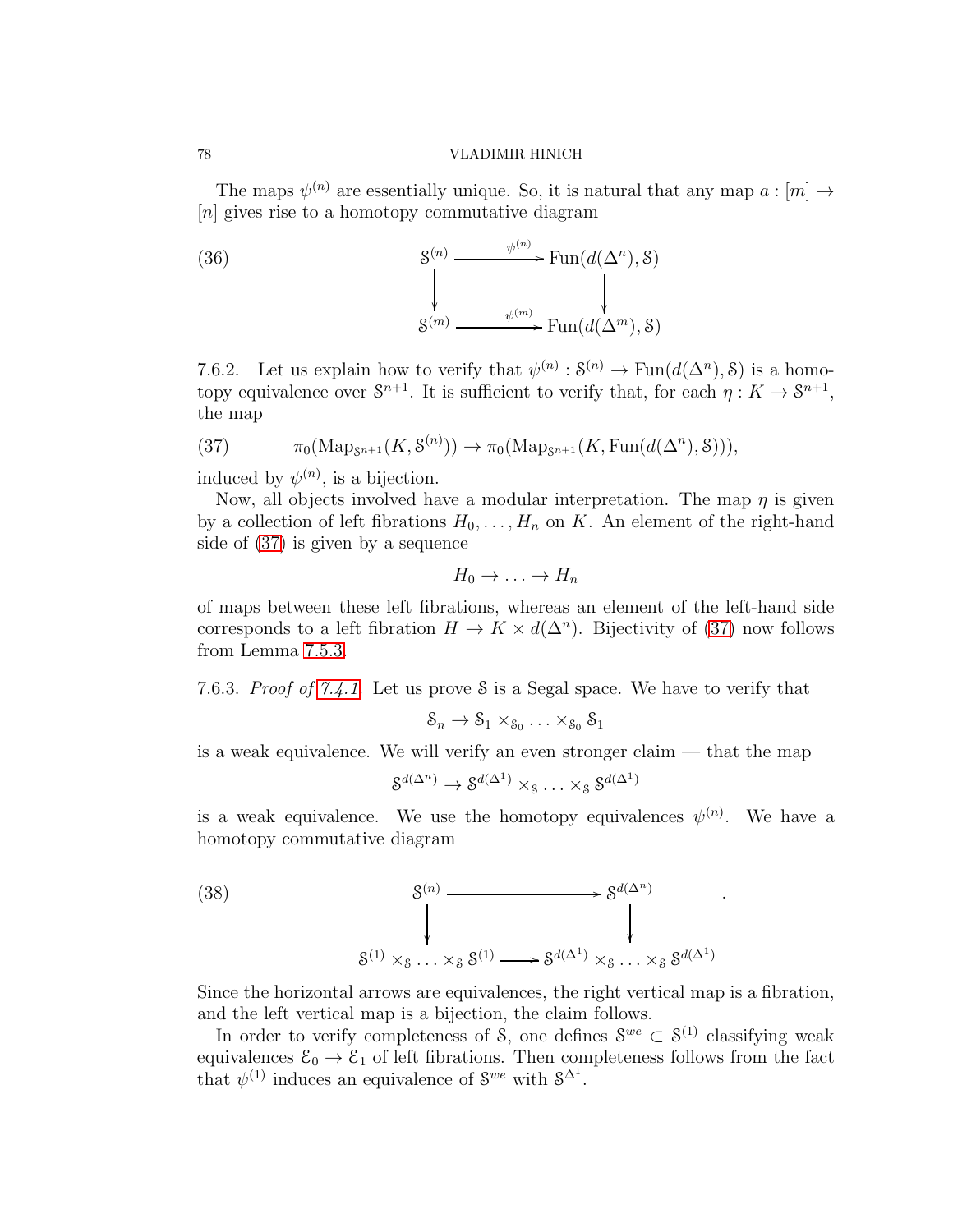7.7. **Proof of [7.4.2.](#page-73-1)** Recall that Left $(B)$  is defined as CSS fibrant replacement of the Segal space  $L(B)$  defined as the nerve of the simplicial category  $\mathfrak{L}(B)$  of left fibrations  $X \to B$ .

Note that we have a bijection  $Ob(\mathfrak{L}(B)) \to Hom(B, \mathfrak{S})$ . Moreover, homotopy equivalence  $\psi^{(1)}$  defines, for any pair of left fibrations  $E_i \to B$ ,  $i = 0, 1$ , represented by  $e_i: K \to \mathcal{S}$ , an equivalence  $\text{Map}_B(E_0, E_1) \to \text{Map}_{\mathcal{S}^B}(e_0, e_1)$ .

Thus, we more or less know that [7.4.2](#page-73-1) has to be true; we only need to construct a canonical map from Left(B) to  $Fun(B, \mathcal{S})$ . To construct this map, it suffices to present a left fibration  $\mathcal E$  on  $L(B) \times B$ .

One has

(39) 
$$
L(B)_0 = \text{Ob}(\mathfrak{L}(B)),
$$

$$
L(B)_n = \coprod_{E_0, \dots, E_n \in \text{Ob}(\mathfrak{L}(B))} \text{Map}(E_0, E_1) \times \dots \times \text{Map}(E_{n-1}, E_n).
$$

We will define  $\mathcal E$  as a fibrant replacement of the left quasifibration  $\mathcal E' \to L(B) \times$ B explicitly given by the formula

(40) 
$$
\mathcal{E}'_n = \coprod_{E_0,\ldots,E_n \in Ob(\mathfrak{L}(B))} \mathrm{Map}(E_0,E_1) \times \ldots \times \mathrm{Map}(E_{n-1},E_n) \times (E_0)_n.
$$

The above formula defines a simplicial space: a map  $a : [m] \rightarrow [n]$  defines  $a^* : \mathcal{E}'_n \to \mathcal{E}'_m$  induced by the map

(41) 
$$
\text{Map}(E_0, E_1) \times ... \times \text{Map}(E_{a(0)-1}, E_{a(0)}) \times E_0 \to E_{a(0)}
$$

(identity of  $a(0) = 0$ ). The projection  $\mathcal{E}' \to L(B) \times B$  is induced by  $E_0 \to B$ . It can be easily proven to be a left quasifibration.

A fibrant replacement  $\mathcal E$  of  $\mathcal E'$  is automatically a left fibration, so it defines a map  $\psi: \text{Left}(B) \to \text{Fun}(B, \mathcal{S})$ . The maps is easily verified to be DK equivalence.

# 7.7.1. Corollary. The CSS S defined as in [7.3.1](#page-72-1) is the infinity category of spaces. *Proof.* Apply Theorem [7.4.2](#page-73-1) to  $B = *$ .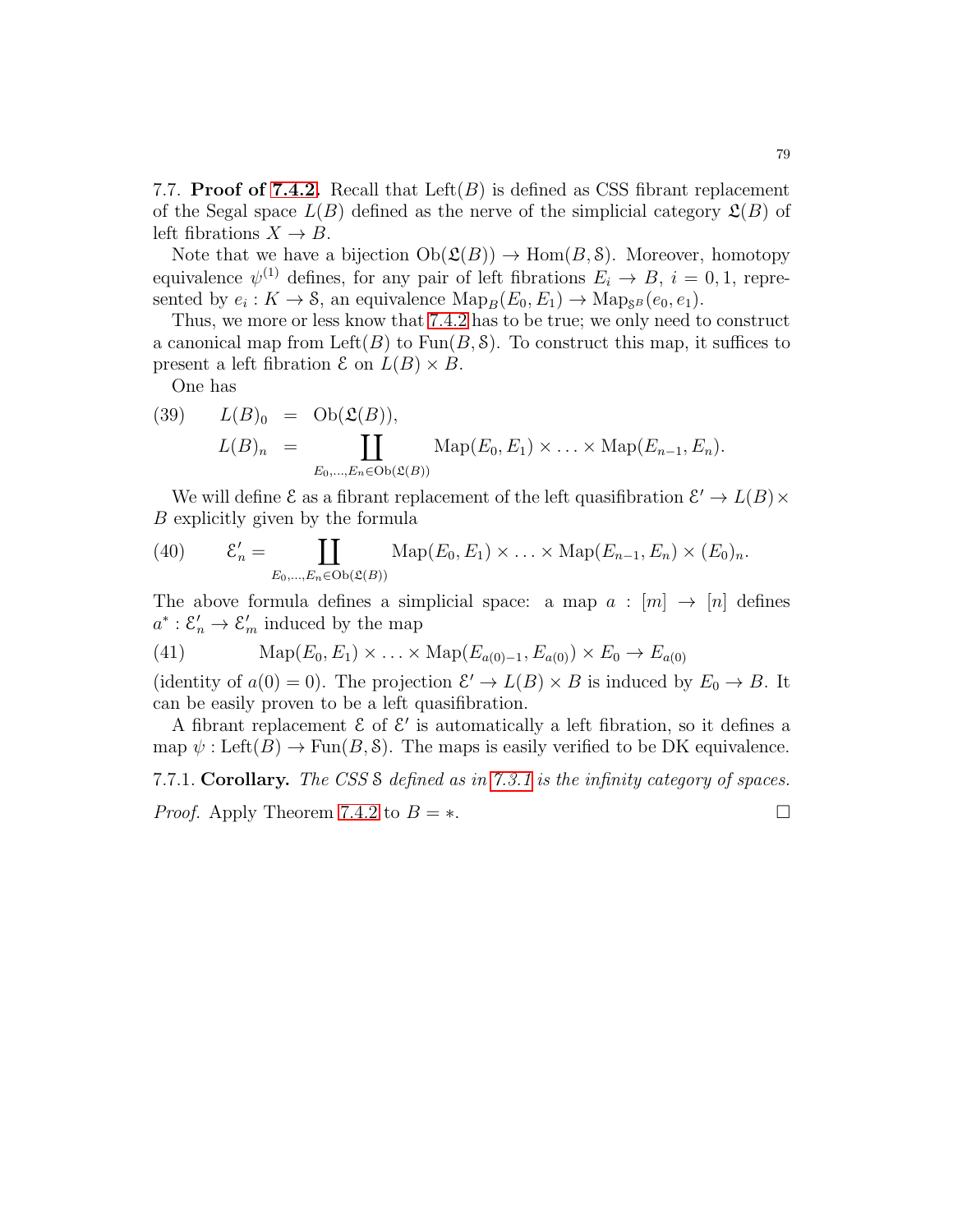## 8. Yoneda lemma. Applications

<span id="page-79-1"></span>In the presentation of Yoneda lemma we follow [\[KV\]](#page-123-0).

# 8.1. Presheaves and Yoneda lemma.

8.1.1. The opposite  $\infty$ -category. The functor op on totally ordered finite sets carries any such set to the same set with the opposite order. Considered as a functor op :  $\Delta \to \Delta$ , it carries [n] to itself, but carries  $d_i$  to  $d_{n-i}$  and  $s_i$  to  $s_{n-i}$ . Let us decide that, given  $C \in \text{ssSet}$ , its opposite  $C^{\text{op}}$  will be the bisimplicial set obtained by precomposing it with op  $\times$  id :  $\Delta \times \Delta \rightarrow \Delta \times \Delta$ . It is clear that this operation carries CSS to CSS.

This means that the "spaces"  $\mathbb{C}_n^{\text{op}}$  and  $\mathbb{C}_n$  coincide; only the faces and the degeneracies between them reshuffle.

Remark. This is not an obvious choice. For instance, it does not commute with the construction of classifying CSS of a category  $C \mapsto B(C)$ .

8.1.2. Presheaves. Given a CSS C, we define a CSS  $P(\mathcal{C})$  as  $\text{Fun}(\mathcal{C}^{op}, \mathcal{S})$ .

Our aim is to construct a fully faithful functor  $Y : \mathcal{C} \to P(\mathcal{C})$  called Yoneda embedding.

8.1.3. Twisted arrows. We now combine the functor op with the identity to get a new functor defined below.

Recall that for two conventional categories C and D their join  $C \star D$  is defined by the formulas

- (42)  $Ob(C \star D) = Ob(C) \sqcup Ob(D).$
- (43)  $\text{Hom}_{C \star D}(c, c') = \text{Hom}_{C}(c, c'); \text{Hom}_{C \star D}(d, d') = \text{Hom}_{D}(d, d').$
- (44)  $\text{Hom}_{C \star D}(c, d) = \{*\}; \text{Hom}_{C \star D}(d, c) = \emptyset.$

Let I be a finite totally ordered set. We define  $\tau(I) = I^{\text{op}} \star I$ . This defines a functor  $\tau : \Delta \to \Delta$  and a pair of natural transformations id  $\to \tau$ , op  $\to \tau$  defined by the obvious embeddings  $I \to \tau(I)$ ,  $I^{\text{op}} \to \tau(I)$ .

For a simplicial object X we define a new simplicial object  $Tw(X)$  as the composition

$$
\Delta^{\mathrm{op}} \stackrel{\tau}{\rightarrow} \Delta^{\mathrm{op}} \stackrel{X}{\rightarrow} \mathbf{Set}.
$$

As a result, we have a simplicial object  $Tw(X)$  endowed with a canonical map  $p: \mathrm{Tw}(X) \to X \times X^{\mathrm{op}}.$ 

8.1.4. Proposition. Let C be a Segal space. Then the map  $p: Tw(\mathcal{C}) \to \mathcal{C} \times \mathcal{C}^{op}$ is a left fibration.

*Proof.* We skip the verification of the fact that  $p$  is a Reedy fibration. We have to check that for any  $n$  the map

<span id="page-79-0"></span>(45) 
$$
Tw(\mathcal{C})_n \to Tw(\mathcal{C})_0 \times_{\mathcal{C}_0 \times \mathcal{C}_0^{\mathrm{op}}} (\mathcal{C}_n \times \mathcal{C}_n^{\mathrm{op}})
$$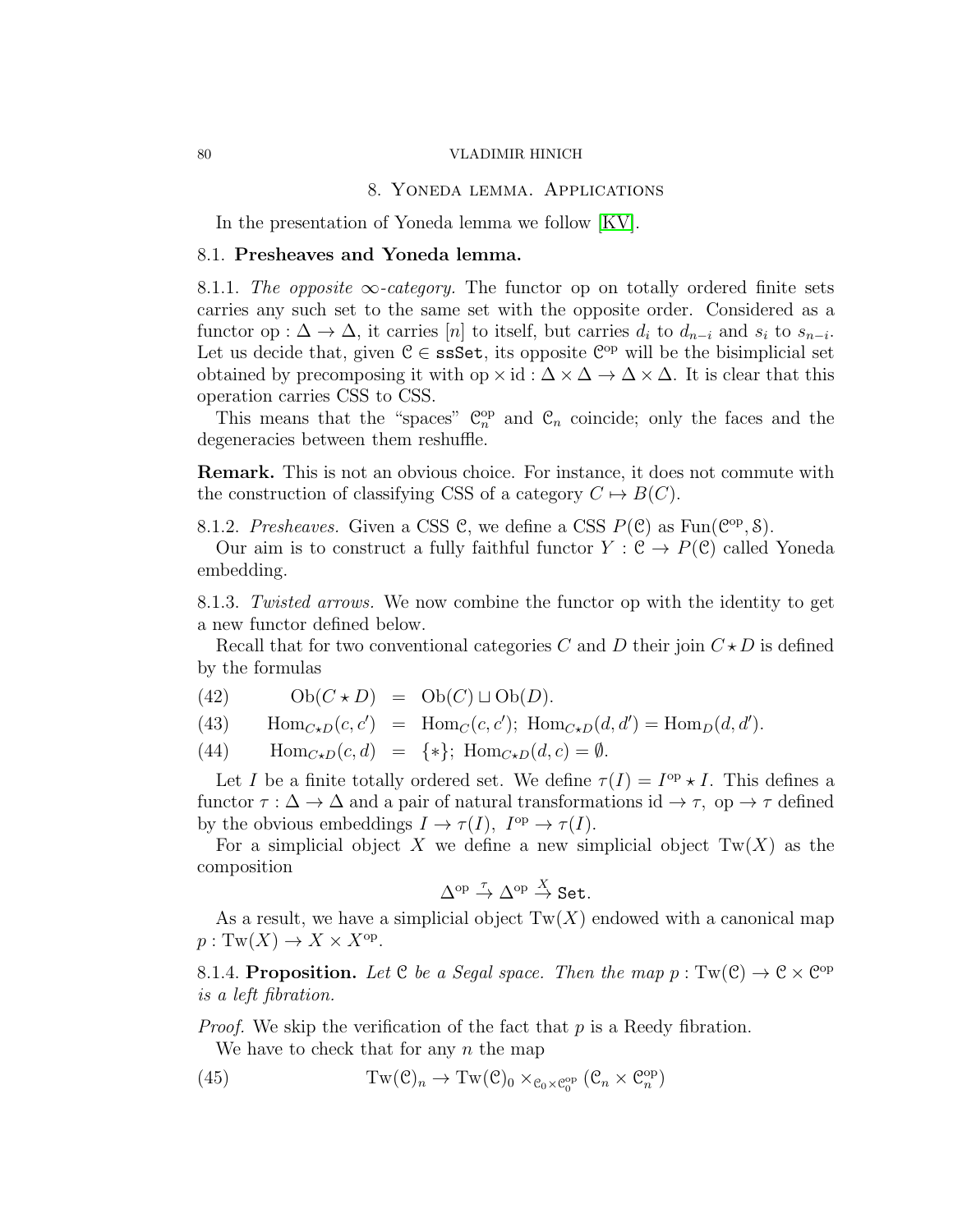is a trivial fibration. The map [\(45\)](#page-79-0) can be rewritten as the map

$$
\operatorname{Map}(B, \mathcal{C}) \to \operatorname{Map}(A, \mathcal{C})
$$

where  $A = d\left((\Delta^0 \star \Delta^0) \coprod^{\Delta^0 \sqcup \Delta^0} (\Delta^n \sqcup (\Delta^n)^{\rm op})\right)$  and  $B = d(\Delta^n \star \Delta^n)$ . In other words,  $A = d(\Delta^n \sqcup^{\Delta^0} \Delta^1 \sqcup^{\Delta^0} \Delta^n)$  and  $B = d(\Delta^{2n+1})$ . Such map is a trivial fibration for any Segal space  $\mathcal{C}$ .

Now, given  $x \in \mathcal{C}$ , we denote  $Y(x)$  the left fibration over  $\mathcal{C}^{op}$  obtained from  $Tw(\mathcal{C})$  via the base change with respect to the map

$$
\mathcal{C}^{\mathrm{op}} = \{x\} \times \mathcal{C}^{\mathrm{op}} \to \mathcal{C} \times \mathcal{C}^{\mathrm{op}}.
$$

8.1.5. Let fibration  $Tw(\mathcal{C}) \to \mathcal{C} \times \mathcal{C}^{op}$  gives rise to a map

$$
\widetilde{Y}: \mathcal{C} \times \mathcal{C}^{\mathrm{op}} \to \mathcal{S}
$$

which can be rewritten as a map

$$
Y: \mathcal{C} \to \text{Fun}(\mathcal{C}^{op}, \mathcal{S}) = P(\mathcal{C}).
$$

This is Yoneda embedding. The image of  $x \in \mathcal{C}$  is precisely the functor  $\mathcal{C}^{op} \to \mathcal{S}$ corresponding to the left fibration  $Y(x)$ .

If C is a conventional category, the left fibration  $Y(x) \to C^{op}$  has another description — this is the category opposite to the overcategory  $C_{x}$ . Here is the definition of the corresponding  $\infty$ -categorical notion.

8.1.6. Definition. Given a Reedy fibrant C and  $x \in \mathcal{C}$ , the "overcategory"  $\mathcal{C}_{x}$  is defined as the fiber of the map

$$
Fun(d(\Delta^1), \mathcal{C}) \to \mathcal{C}
$$

induced by  $\{1\} \rightarrow [1]$ , at x.

<span id="page-80-1"></span>8.1.7. **Exercise.** The map  $\mathcal{C}_{\ell x} \to \mathcal{C}$  induced by the restriction along  $\{0\} \to [1]$ , is a right fibration.

In particular, if C is a CSS, so is  $\mathcal{C}_{\ell x}$ .

It turns out  $Y(x)$  is equivalent to the left fibration

$$
(\mathcal{C}_{/x})^{\mathrm{op}} \to \mathcal{C}^{\mathrm{op}}.
$$

<span id="page-80-0"></span>8.1.8. Lemma. There is a natural homotopy equivalence  $Y(x) \to (\mathcal{C}_{/x})^{\rm op}$  of left fibrations over  $\mathbb{C}^{\text{op}}$  carrying  $\mathrm{id}_x \in Y(x)$  to  $\mathrm{id}_x \in (\mathcal{C}_{/x})^{\text{op}}$ .

Proof. Each one of the functors involved can be represented by a cosimplicial object in pointed spaces as follows.

We define  $A^n = \Delta^0 \sqcup^{\Delta^n} \tau(\Delta^n)$ . This is a pointed space (simplicial set) with the marked point  $\Delta^0$ . We also define  $B^n = \Delta^0 \sqcup^{\Delta^n} \text{Fun}(\Delta^1, \Delta^n)$ , also considered as a pointed space.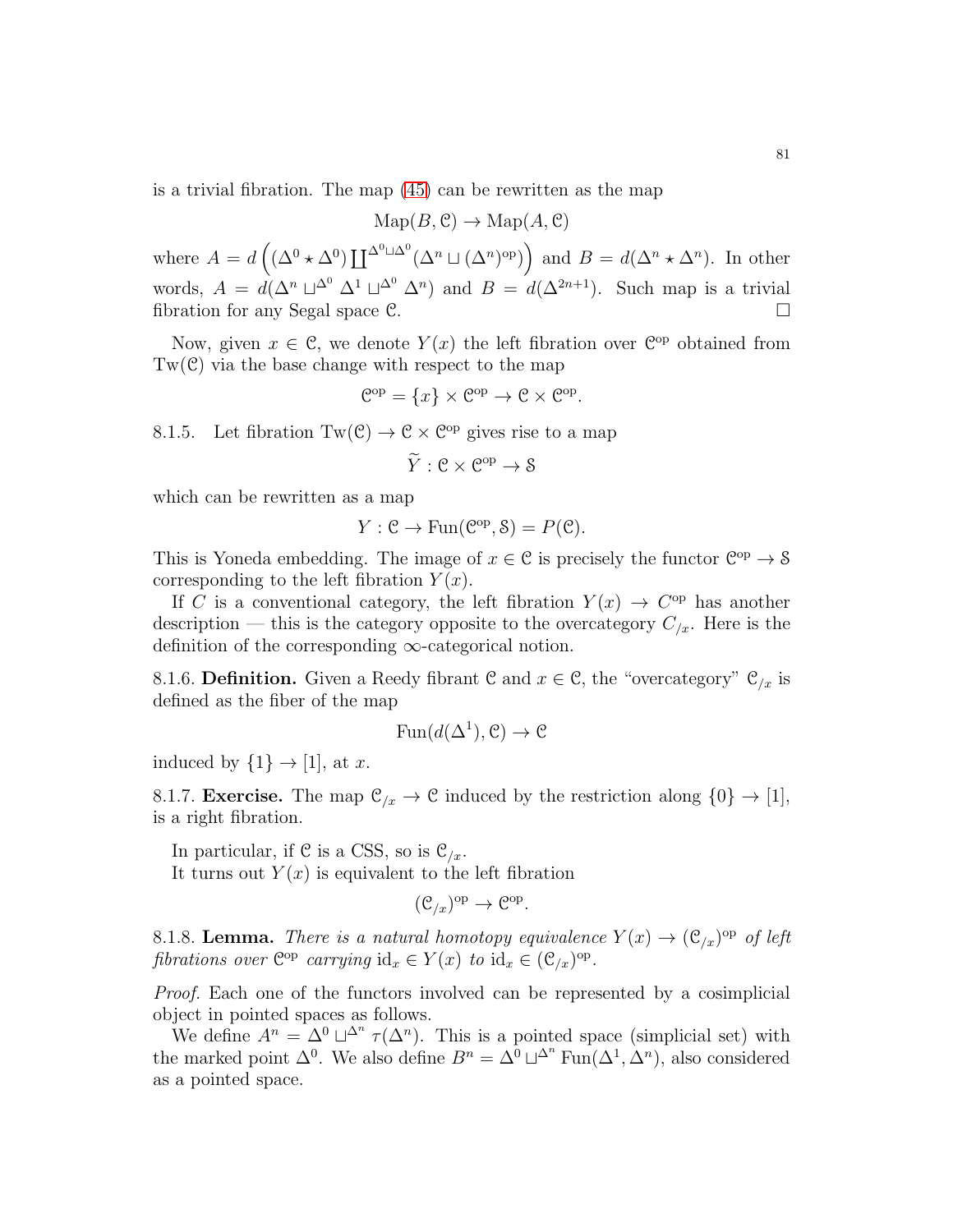One has

$$
Y(x)_n = \text{Map}_x(d(A^n), \mathcal{C})
$$
 and  $(\mathcal{C}_{/x})_n^{\text{op}} = \text{Map}_x(d(B^n), \mathcal{C})$ 

functorially in n, where  $\text{Map}_x$  denotes the space of maps carrying the base point to x. One does not have an obvious map between  $A<sup>n</sup>$  and  $B<sup>n</sup>$ ; instead one has the functorial maps  $A^n \to C^n \leftarrow B^n$  inducing homotopy equivalences

$$
\mathrm{Map}_x(d(A^n), \mathcal{C}) \leftarrow \mathrm{Map}_x(d(C^n), \mathcal{C}) \rightarrow \mathrm{Map}_x(d(B^n), \mathcal{C}).
$$

The pointed spaces  $C^n$  are defined here as  $\Delta^{n+1}$ , with the marked point  $\{0\} \in$  $[n+1]$ .

One has

8.1.9. Proposition. Given  $F \in P(\mathcal{C})$  and  $x \in \mathcal{C}$ , the natural map (evaluation)

$$
\mathrm{Map}_{P(\mathcal{C})}(Y(x), F) \to F(x)
$$

is an equivalence.

*Proof.* Lemma [8.1.8](#page-80-0) allows one to replace  $Y(x)$  in the claim with the left fibration  $(\mathcal{C}_{/x})^{\mathrm{op}}.$ 

Thus, we have to verify that the evaluation map induces an equivalence

$$
\mathrm{Map}_{\mathrm{Left}(\mathcal{C}^{\mathrm{op}})}((\mathcal{C}_{/x})^{\mathrm{op}}, F) \to F(x).
$$

We know that Left( $\mathcal{C}^{\mathrm{op}}$ ) is a full subcategory of the CSS underlying  $\texttt{ssSet}_{/\mathcal{C}^{\mathrm{op}}}$ . Thus, the map space on the right can be calculated in  $\texttt{ssSet}_{\ell^{\text{op}}}.$ 

Since ssSet with Reedy model structure is a cartesian model category, and since the map  $\{x\} \to (\mathcal{C}_{/x})^{\text{op}}$  is a cofibration, we deduce that the map

$$
\mathrm{Map}_{\mathcal{C}^{\mathrm{op}}}((\mathcal{C}_{/x})^{\mathrm{op}}, F) \to F(x)
$$

is a fibration. We will now prove it is a trivial fibration. We only have to verify that the fibers of the map are contractible. Let  $f \in F(x)$ . F is a left fibration, so the map

$$
Fun(d(\Delta^1), F) \to F \times_{\mathcal{C}^{op}} \text{Fun}(d(\Delta^1), \mathcal{C}^{op})
$$

is a trivial fibration. Its fiber at  $f \in F$  is

$$
F_{f/} \to (\mathcal{C}_{/x})^{\text{op}}
$$

and it is also a trivial fibration. Our fiber is just the space of sections of this trivial fibration.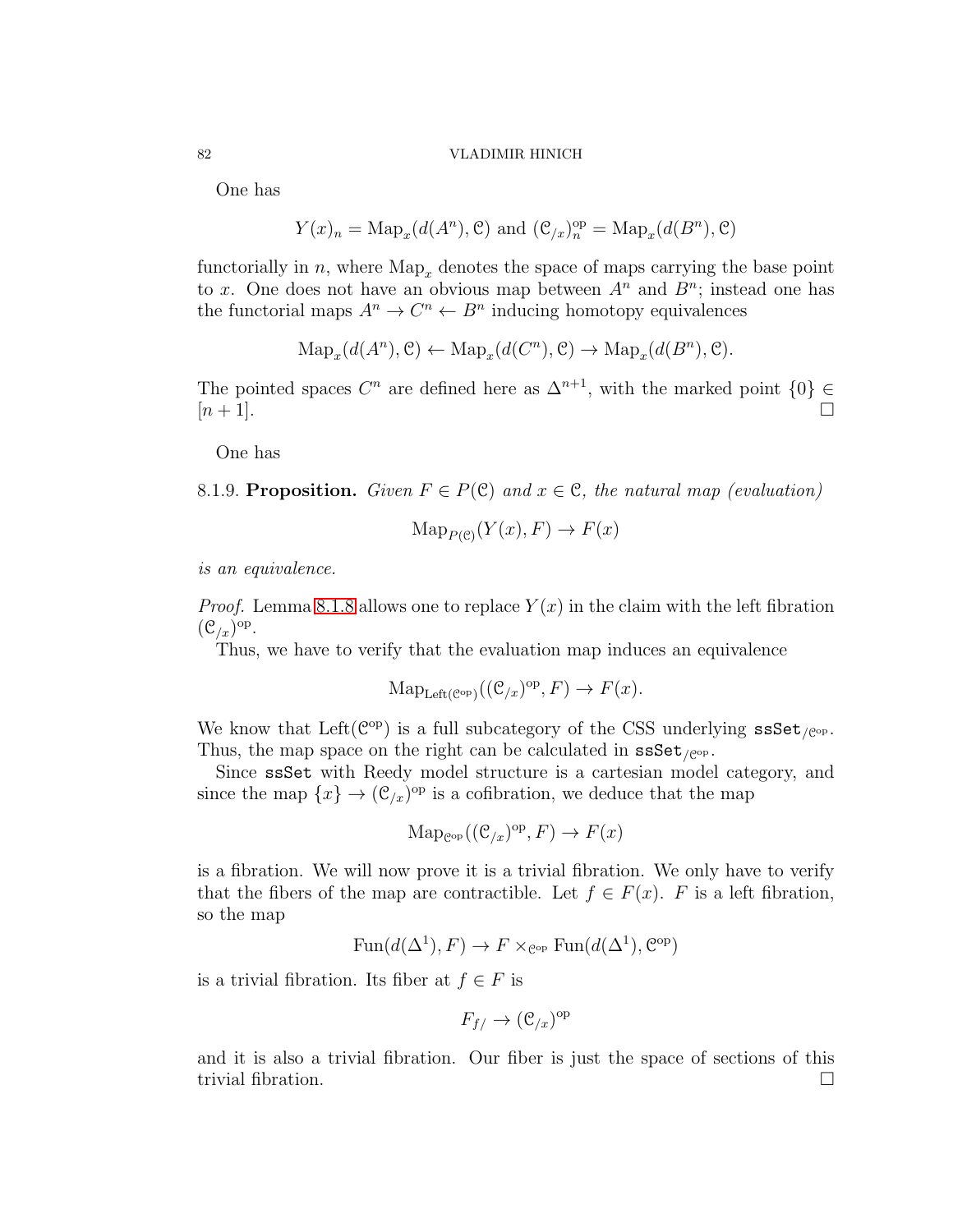8.2. Limits and colimits. We will discuss colimits. Limits are obtained by passing to the opposite categories.

The most basic notion is that of colimit of an empty diagram.

8.2.1. **Definition.** An object  $x \in \mathcal{C}$  is *initial* if  $\text{Map}(x, y)$  is contractible for any  $y \in \mathcal{C}$ .

8.2.2. Proposition. The full subcategory of initial objects in  $\mathcal C$  is either empty or contractible space.

Proof. First of all, the projection of this category to its homotopy category is DK equivalence. Furthermore, the respective homotopy category has a unique isomorphism between any two objects. This implies the claim.

More general colimits are defined using a general notion of undercategory.

8.2.3. Undercategories. Let  $f: K \to \mathcal{C}$  be a functor. We define  $\mathcal{C}_{f}$  as the fiber product

(46)  $\{f\} \times_{\text{Fun}(K, \mathcal{C})} \text{Fun}(d(\Delta^1) \times K, \mathcal{C}) \times_{\text{Fun}(K, \mathcal{C})} \mathcal{C},$ 

where the projections  $\text{Fun}(d(\Delta^1) \times K, \mathcal{C}) \to \text{Fun}(K, \mathcal{C})$  are given by embeddings  $\{0\} \rightarrow [1]$  and  $\{1\} \rightarrow [1]$ , and the map  $\mathcal{C} \rightarrow \text{Fun}(K, \mathcal{C})$  is given by  $K \rightarrow *$ .

The special case  $K = *$  played an important role in the theory of left fibrations and in Yoneda lemma. One has in general the following.

8.2.4. Lemma. For C Segal space the map  $\mathcal{C}_{f} \to \mathcal{C}$  is a left fibration. In particular, if  $C$  is CSS,  $C_{f}$  is also CSS.

*Proof.* The map  $C_{f/} \rightarrow C$  is obtained by base change from  $\mathcal{D}_{f/} \rightarrow \mathcal{D}$  where  $f \in \mathcal{D} = \text{Fun}(K, \mathcal{C})$ . Thus, the result follows from Exercise [8.1.7.](#page-80-1)

8.2.5. Colimits. Given a functor  $f: K \to \mathcal{C}$ , its colimit is an initial object of the category  $\mathfrak{C}_{f}/$ .

<span id="page-82-0"></span>8.2.6. Exercise. Prove that  $f$  admits a colimit iff the presheaf on  $\mathbb{C}^{op}$  determined by  $\mathcal{C}_{f}$  is representable.

8.3. Adjoint functors. The notion of adjoint pair of functors between conventional categories does not automatically translate into the language of  $(\infty, 1)$ , as it includes morphisms of functors (unit and counit) which are not isomorphisms, so that adjointness is a priori 2-categorical notion. Fortunately, Yoneda lemma allows one to avoid usage of 2-categorical notions.

8.3.1. For conventional categories an adjoint pair  $F: C \rightleftarrows D: G$  is uniquely defined by a bifunctor  $C^{op} \times D \to$  Set carrying a pair  $(c, d)$  to the set  $\text{Hom}_D(F(c), d) =$  $\text{Hom}_{\mathcal{C}}(c, G(d))$ . So, it is natural to expect that an adjunction between two infinity categories can be defined as a left fibration on  $C^{op} \times D$  satifying some representability conditions. Details are explaned below for CSS.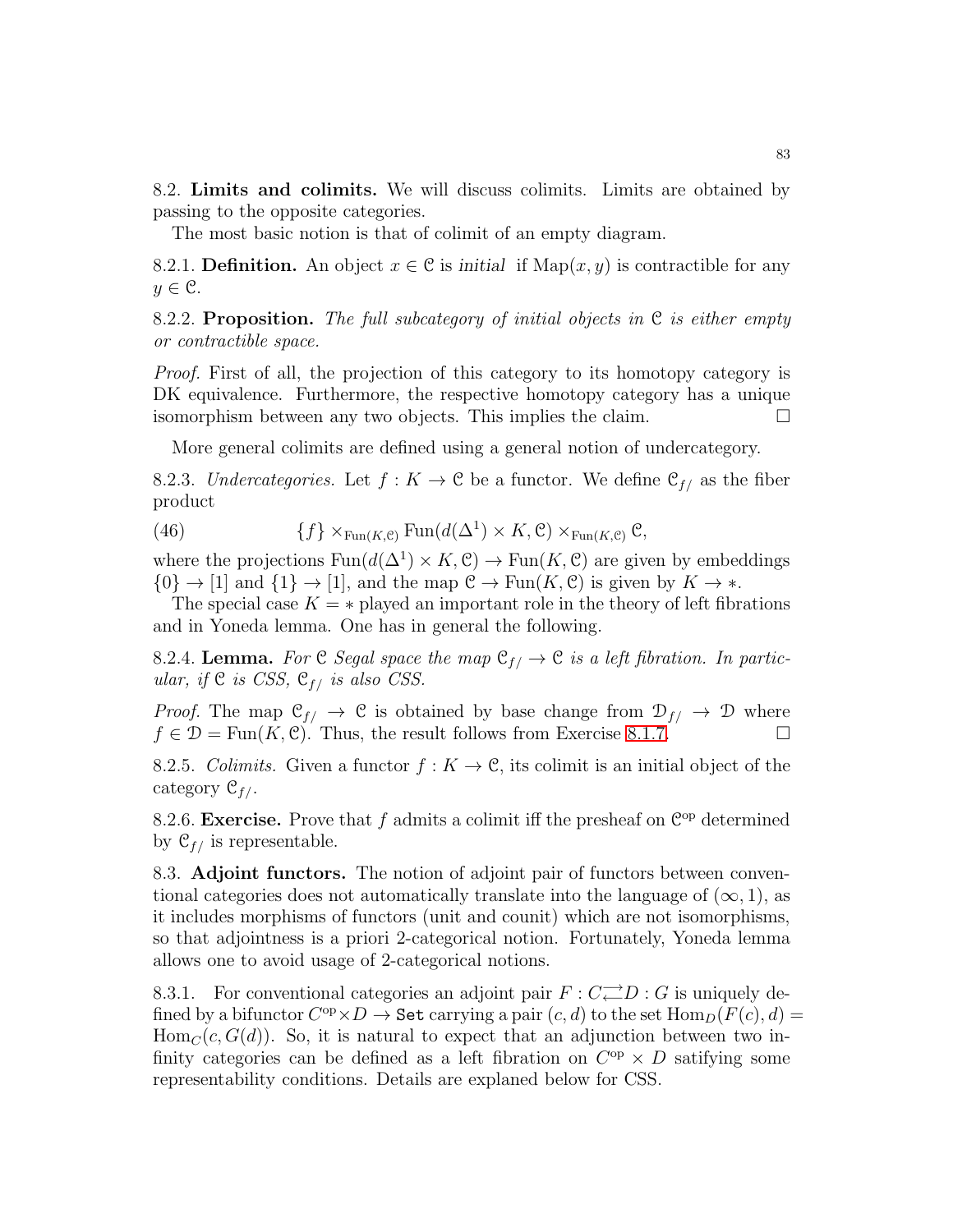8.3.2. Given a pair of CSS  $C, D$ , a correspondence from C to D is a left fibration  $p: \mathcal{E} \to \mathbb{C}^{\text{op}} \times \mathcal{D}$ . Such correspondence is called left-representable if for each  $x \in \mathcal{C}$ the base change of p with respect to  $\mathcal{D} \to \mathcal{C}^{op} \times \mathcal{D}$  determined by x, defines a representable presheaf on  $\mathcal{D}^{\text{op}}$ .

A correspondence  $p: \mathcal{E} \to \mathcal{C}^{op} \times \mathcal{D}$  is called right-representable if for each  $y \in \mathcal{D}$  the base change of p with respect to morphism  $\mathbb{C}^{op} \to \mathbb{C}^{op} \times \mathcal{D}$ , determined by y, corresponds to a representable presheaf on C.

8.3.3. Definition. A left fibration  $\mathcal{E} \to \mathcal{C}^{op} \times \mathcal{D}$  determines an adjoint pair between  $\mathfrak C$  and  $\mathfrak D$  if  $p$  is both left and right representable.

A correspondence  $p: \mathcal{E} \to \mathbb{C}^{op} \times \mathcal{D}$  can be interpreted as a functor  $\mathbb{C}^{op} \times \mathcal{D} \to \mathcal{S}$ or as  $p_{\mathcal{C}}: \mathbb{C}^{op} \to P(\mathcal{D}^{op})$  or even as  $p_D: \mathcal{D} \to P(\mathcal{C})$ . A left fibration  $p: \mathcal{E} \to$  $\mathbb{C}^{op} \times \mathcal{D}$  is left representable if the functor  $p_C$  factors through  $\mathcal{D}^{op}$ . It is right representable if  $p_D$  factors through C.

8.3.4. Existence of adjoint. A functor  $F : \mathcal{C} \to \mathcal{D}$  gives rise to a composition  $\mathbb{C}^{op} \to \mathcal{D}^{op} \to P(\mathcal{D}^{op})$ , that is, to a left-representable left fibration  $p: \mathcal{E} \to$  $\mathbb{C}^{op} \times \mathcal{D}$ . We say that F admits right adjoint if p is also right-representable. In this case the functor  $\mathcal{D} \to P(\mathcal{C})$  corresponding to p, can be factored (uniquely up to contractible space of choices) through a functor  $G: \mathcal{D} \to \mathcal{C}$  called the functor *right adjoint to* F.

By definition, in order to verify that  $F$  admits right adjoint, it is sufficient to verify that for any  $d \in \mathcal{D}$  the composition  $\mathcal{C} \to P(\mathcal{D}) \stackrel{ev_d}{\to} \mathcal{S}$ ,  $ev_d$  being the evaluation at d functor, is (co)representable.

8.3.5. Colimits and adjoint functors. One has the following interpretation of colimits in terms of adjoint functors.

Let C be a CSS and let  $K \in \texttt{ssSet}.$ 

Proposition. The following conditions are equivalent.

- 1. Any functor  $f: K \to \mathcal{C}$  has a colimit.
- 2. The functor  $G: \mathcal{C} \to \text{Fun}(K, \mathcal{C})$ , induced by the map  $K \to \ast$ , has a left adjoint.

Proof. Existence of adjoint is verified objectwise. That is, to verify the existence of adjoint, one has to verify that for any  $f : K \to \mathcal{C}$  the respective left fibration on  $\mathbb{C}^{op}$  is representable.

The functor  $G : \mathcal{C} \to \text{Fun}(K, \mathcal{C})$  yields a left fibration over  $\text{Fun}(K, \mathcal{C})^{\text{op}} \times \mathcal{C}$ which we will denote as  $\mathcal{E}$ . The base change  $\mathcal{E}_f$  of  $\mathcal{E}$  defined by  $f \in \text{Fun}(K, \mathcal{C})$  is a left fibration on C. It is homotopy equivalent to  $\mathcal{C}_{f/}$  (this is a version of [8.1.8\)](#page-80-0), so its representability is equivalent to existence of initial object in  $\mathcal{C}_{f}$ .

<span id="page-83-0"></span>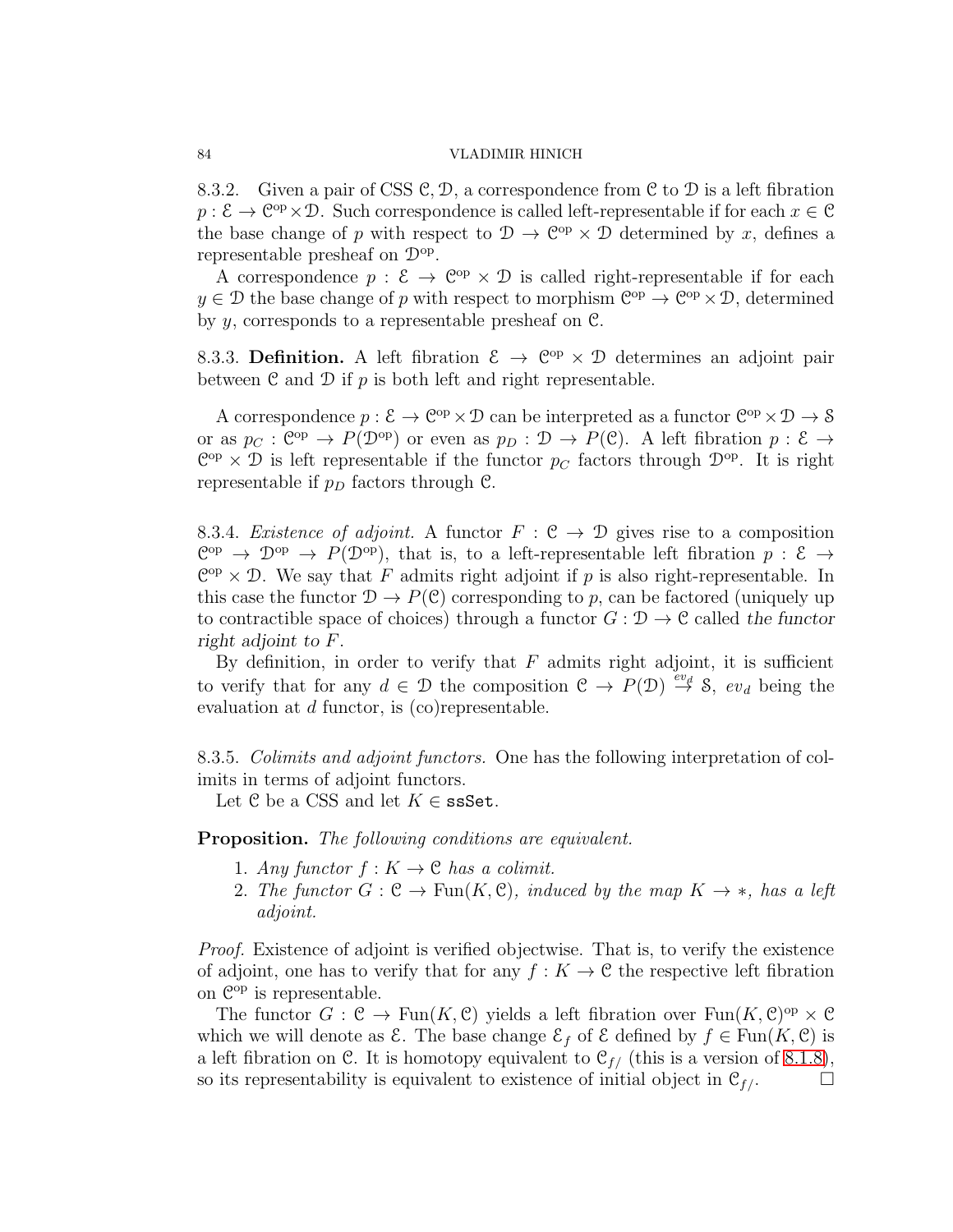$$
\mathfrak{C}_1 \to \mathfrak{C} \stackrel{Y}{\to} P(\mathfrak{C}) \to P(\mathfrak{C}_0),
$$

where the last arrow is the restriction of a presheaf to a subcategory. In other words, any functor as above gives rise to a correspondence. Later we will see that the opposite is also true.

8.4. Quillen adjunction. Given a model category  $\mathcal C$  with a collection of weak equivalences W, we assigned a CSS as fibrant replacement  $B<sup>f</sup>(\mathfrak{C}, W)$  of Rezk nerve of the relative category  $(C, W)$ . In what follows we will denote this CSS model (or any other  $\infty$ -categorical model)  $L(\mathcal{C})$ .

We will show now that a Quillen adjunction

$$
F:\mathcal{C}{\longrightarrow\!\!\!\!\rightarrow} \mathcal{D}:G
$$

gives rise to an adjunction of the respective CSS. For understandable reasons, we will denote the respective functors

$$
\mathbf{L} F:L(\mathcal{C})\overline{\longrightarrow} L(\mathcal{D}): \mathbf{R} G.
$$

We proceed as follows. We realize  $L(\mathcal{C})$  as a simplicial localization  $L^H(\mathcal{C}^c, W)$ and  $L(\mathcal{D})$  as  $L^H(\mathcal{D}^f)$  <sup>[20](#page-84-0)</sup>. Then we construct a simplicial category M with a functor  $\mathcal{M} \rightarrow [1]$  as follows.

The fiber at 0 is  $L^H(\mathcal{C}^c, W)^f$  (the functorial fibrant replacement in sCat) and the fiber at 1 is  $L^H(\mathcal{D}^f, W)^f$ . Finally, for  $c \in \mathcal{C}$  and  $d \in \mathcal{D}$  we define  $\text{Map}_{\mathcal{M}}(c, d)$  =  $\text{Map}_{L^H(\mathcal{D},W)^f}(F(c),d)$ . Compositions are defined and are strictly associative by functoriality of construction of hammock localization. Passing to CSS, we get a CSS over  $d(\Delta^1)$  and we claim that it defines a required adjoint pair. To do so, we have to verify left and right representability of the respective correspondence.

Details can be found in [\[H.L\]](#page-123-2).

8.5. DK localization as  $\infty$ -localization. Using the  $\infty$ -categorical notion of adjoint functor, we will be able to define localization of infinity categories. Then we will find out that DK localization calculates this  $\infty$ -version of localization.

8.5.1. Spaces and categories. Recall that  $\texttt{Cat}_{\infty}$  is the infinity category of (small) infinity categories (e.g., of CSS), and  $\delta$  is the full subcategory of spaces (realized, for instance, as essentially constant CSS). We will see that the embedding  $S \rightarrow$  $\text{Cat}_{\infty}$  admits both left and right adjoint.

The easiest way to present an adjoint is via Quillen adjunction. One has the Quillen adjunctions

<span id="page-84-0"></span><sup>&</sup>lt;sup>20</sup>Recall that  $\mathcal{C}^c$ (resp.,  $\mathcal{C}^f$ ) is the full subcategory of cofibrant (resp., fibrant) objects in  $\mathcal{C}$ .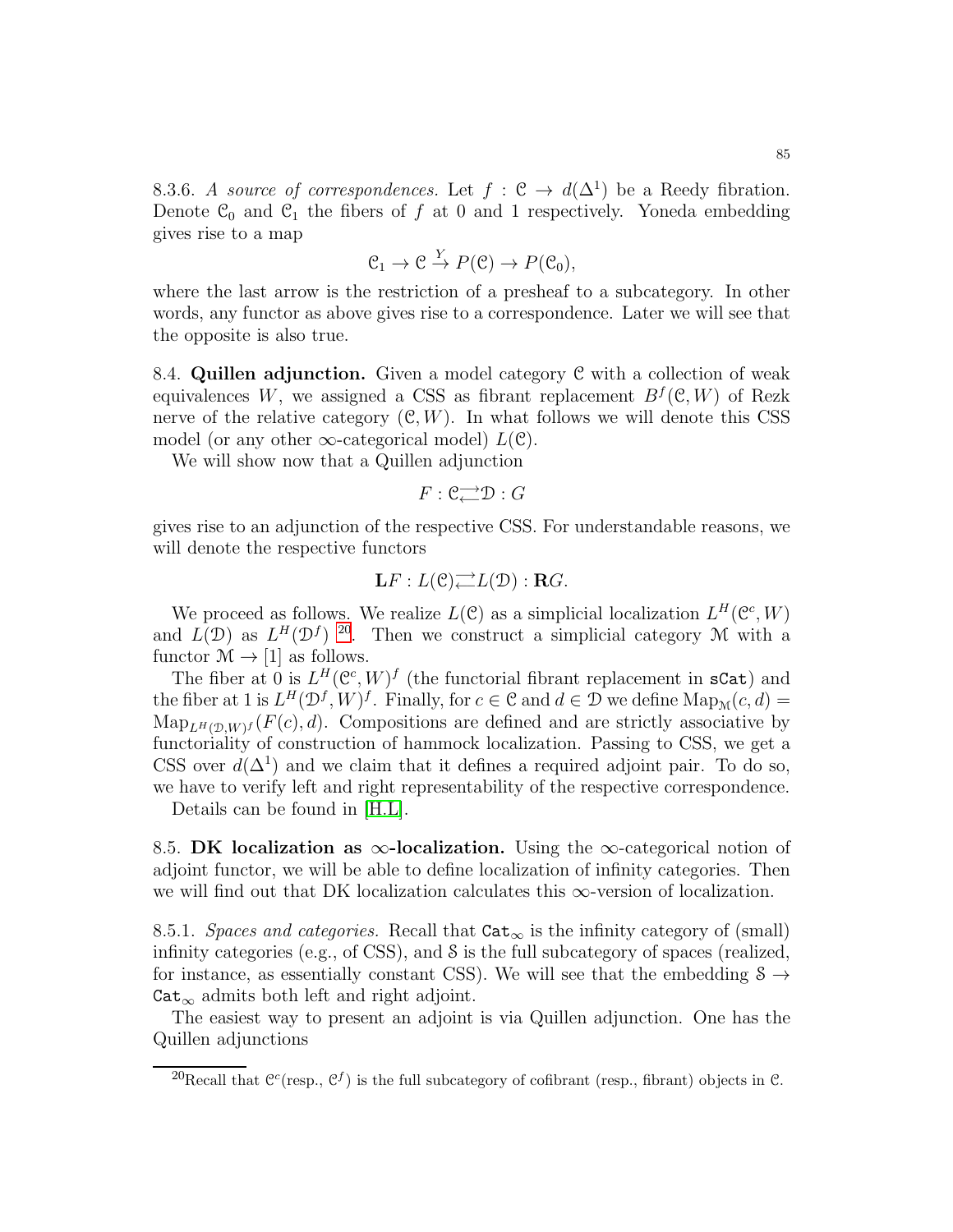(47) 
$$
\mathbf{sSet} \underset{\longleftarrow}{\longrightarrow} (\mathbf{s}\mathbf{sSet}, R) \underset{\longleftarrow}{\longrightarrow} (\mathbf{s}\mathbf{sSet}, CSS),
$$

with the first right adjoint functor carrying  $X \in \text{ssSet}$  to  $X_0$  and the second Quillen adjunction being Bousfield localization.

Thus, the embedding of S into  $\texttt{Cat}_{\infty}$  has a right adjoint assigning to an infinity category  $\mathcal C$  its maximal subspace  $\mathcal C^{eq}$ , the space of its objects (or, equivalently, the infinity category obtained by discarding non-equivalences).

We will now describe the left adjoint functor. Here is the easiest way.

The standard model structure on the simplicial sets can be considered as a Bousfield localization of the Joyal model structure. This yields a Quillen pair

$$
\mathrm{id}: (\mathbf{sSet}, J) \rightleftarrows (\mathbf{sSet}, Q) : \mathrm{id}
$$

with the right adjoint functor representing the embedding  $S \to \text{Cat}_{\infty}$ . Thus, the left adjoint functor is the respective left derived functor of id. In this model it consists of replacing a quasicategory with its Kan fibrant replacement.

The above construction is equivalent to Dwyer-Kan "total localization". In fact, let C be a fibrant simplicial category. Its total localization is a Kan fibrant replacement of the homotopy coherent nerve  $\mathfrak{N}(\mathfrak{C})$ . Total DK localization can be described as the total localization of a cofibrant replacement  $C$  of  $C$ . According to Dwyer-Kan, their localization does not alter the homotopy type of the nerve; since total localization of  $L(\mathcal{C}, \mathcal{C})$  is a simplicial groupoid, it becomes Kan after the application of N.

Thus, total  $\infty$ -localization is represented by total DK localization.

8.5.2.  $\infty$ -localization. The functor of maximal subspace defined above yields a functor  $K: \mathtt{Cat}_\infty \to \text{Fun}(\Delta^1, \mathtt{Cat}_\infty)$  carrying  $\mathfrak C$  to the embedding of the maximal subspace  $\mathfrak{C}^{eq}$  of  $\mathfrak C$  into  $\mathfrak C$ .

We define the general localization as the functor

$$
L:\operatorname{Fun}(\Delta^1,\operatorname{\mathtt{Cat}}_\infty)\rightarrow\operatorname{\mathtt{Cat}}_\infty
$$

left adjoint to K. One can easily see that L carries a morphism  $W \to \mathcal{C}$  to the pushout  $L(\mathcal{W}) \sqcup^{\mathcal{W}} \mathcal{C}$ .

This implies that DK localization represents also this more general version of localization.

8.6. **Functor categories.** Let  $C$  be a combinatorial model category. Let I be a conventional category. By the universal property, we get a canonical map

(48) 
$$
L(\text{Fun}(I,\mathcal{C})) \to \text{Fun}(I,L(\mathcal{C})).
$$

8.6.1. Theorem. This map is an equivalence.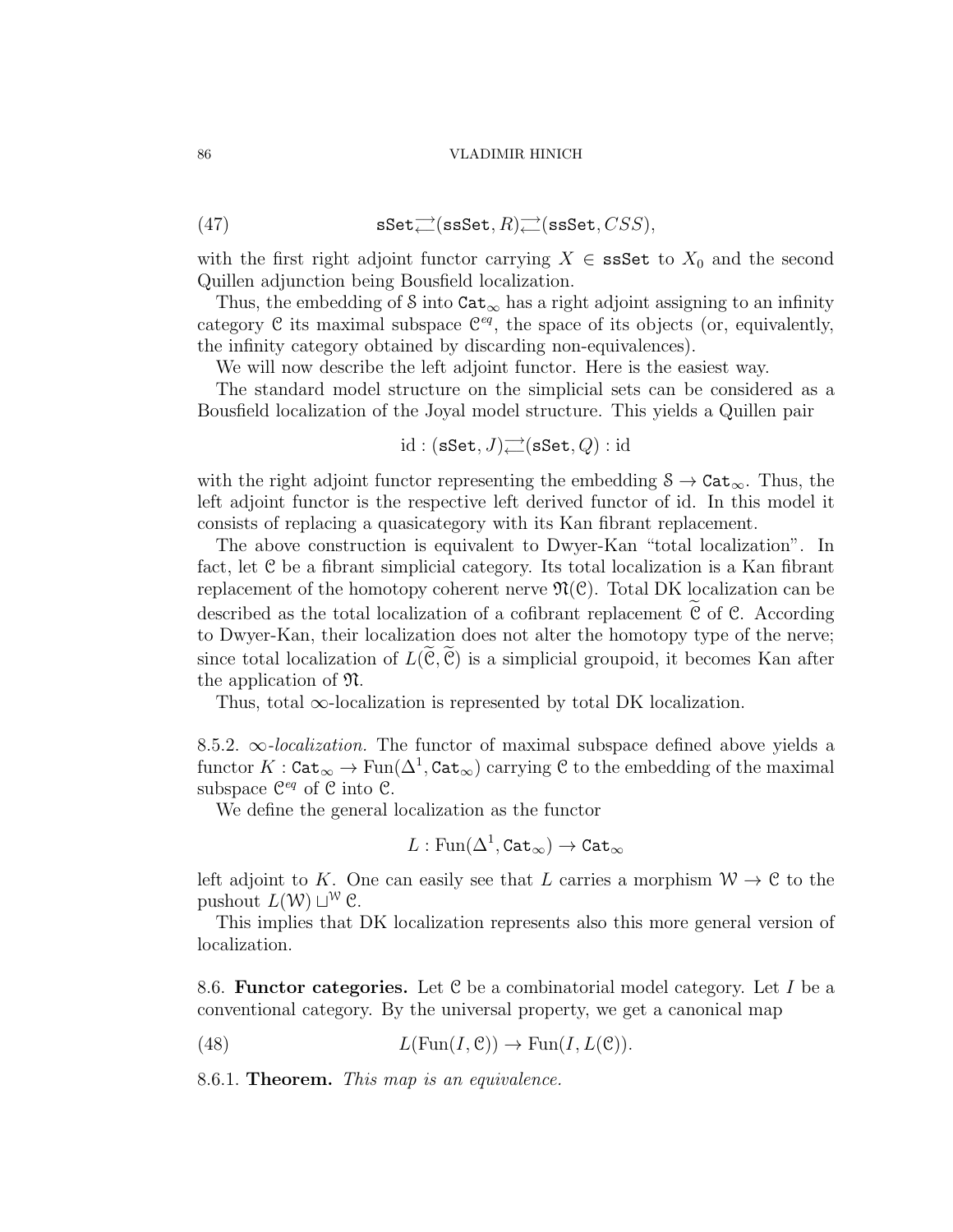Proof. The proof is based on the following very important result of D. Dugger [\[D\]](#page-123-3). Let J be a small category. Dugger endows the category of simplicial presheaves  $U(J) := \text{Fun}(J^{\text{op}}, \text{sSet})$  with the projective model structure; then he proves that for any combinatorial model category  $\mathfrak C$  there exists a Quillen pair  $F:U(J)$ <sup> $\longrightarrow$ </sup> $\mathfrak C$ : G and an isomorphism of functors  $LF \circ \mathbf{R}G \rightarrow \text{id}_{\mathcal{C}}$ . This allows him to construct a Quillen equivalence between a certain Bousfield localization of  $U(J)$  and  $\mathcal{C}$ .

Now the proof goes as follows. First of all, a Quillen equivalence  $\mathcal{C}^{\longrightarrow}_{\longleftarrow} \mathcal{D}$  gives rise to an equivalence of  $L(\mathcal{C})$  and  $L(\mathcal{D})$ . Thus, we can assume that  $\mathcal{C}$  is a Bousfield localization of  $U(J)$ . Next, a Bousfield localization  $M \rightarrow M_{\text{loc}}$  identifies the underlying infinity category  $L(M_{\text{loc}})$  with the full subcategory of  $L(M)$  spanned by S-local objects. Thus, both  $Fun(I, L(\mathcal{C}))$  and  $L(Fun(I, \mathcal{C}))$  are full subcategories of  $\text{Fun}(I, L(U(J)))$  and  $L(\text{Fun}(I, U(J)))$  respectively. This reduces the claim to the case  $C = sSet$ .

It remains to verify the claim for  $\mathcal{C} = sSet$ .

In this case  $L(\mathcal{C})$  can be represented by the simplicial category Kan<sub>∗</sub> of Kan simplicial sets and the left-hand side is the simplicial category of cofibrant functors  $I \to \text{Kan}_*$ . The right-hand side Fun $(I, L(\mathcal{C}))$  is an infinity category having as objects the simplicial functors  $\mathfrak{C}(I) \to \text{Kan}_*$ . The fact that any simplicial functor  $\mathfrak{C}(I) \to$  Kan<sub>\*</sub> is equivalent to a genuine functor, is classical. Thus, our functor is essentially surjective. The more precise statement we need is proven in  $[L.T]$ , A.3.4, for any simplicial combinatorial model category C.

8.7. (Co)limits. Let I be a category and let C be a combinatorial model category. We want to explain that I-indexed limits and colimits in  $L(\mathcal{C})$  can be expressed in terms of derived limits and colimits in C.

The functor  $c : \mathcal{C} \to \text{Fun}(I, \mathcal{C})$  induced by the projection  $I \to *$ , gives rise to two Quillen pairs.

The first one,

(49) 
$$
\text{colim} : \text{Fun}(I, \mathcal{C}) \longrightarrow \mathcal{C} : c,
$$

identifies L colim with the functor left adjoint to the constant functor  $L(\mathcal{C}) \rightarrow$  $L(\text{Fun}(I,\mathcal{C})) = \text{Fun}(I,L(\mathcal{C}))$ , that is with the colimit functor between the respective infinity categories.

The second,

(50) 
$$
c: \mathcal{C} \longrightarrow_{\leftarrow} \text{Fun}(I, \mathcal{C}): \lim,
$$

identifies  $\bf R$  lim with the limit functor between the respective infinity categories.

8.7.1. **Exercise.** 1. Prove that an object  $x \in \mathcal{C}$  is initial iff the left fibration  $\mathcal{C}_{x/} \rightarrow \mathcal{C}$  is an equivalence.

 $\Box$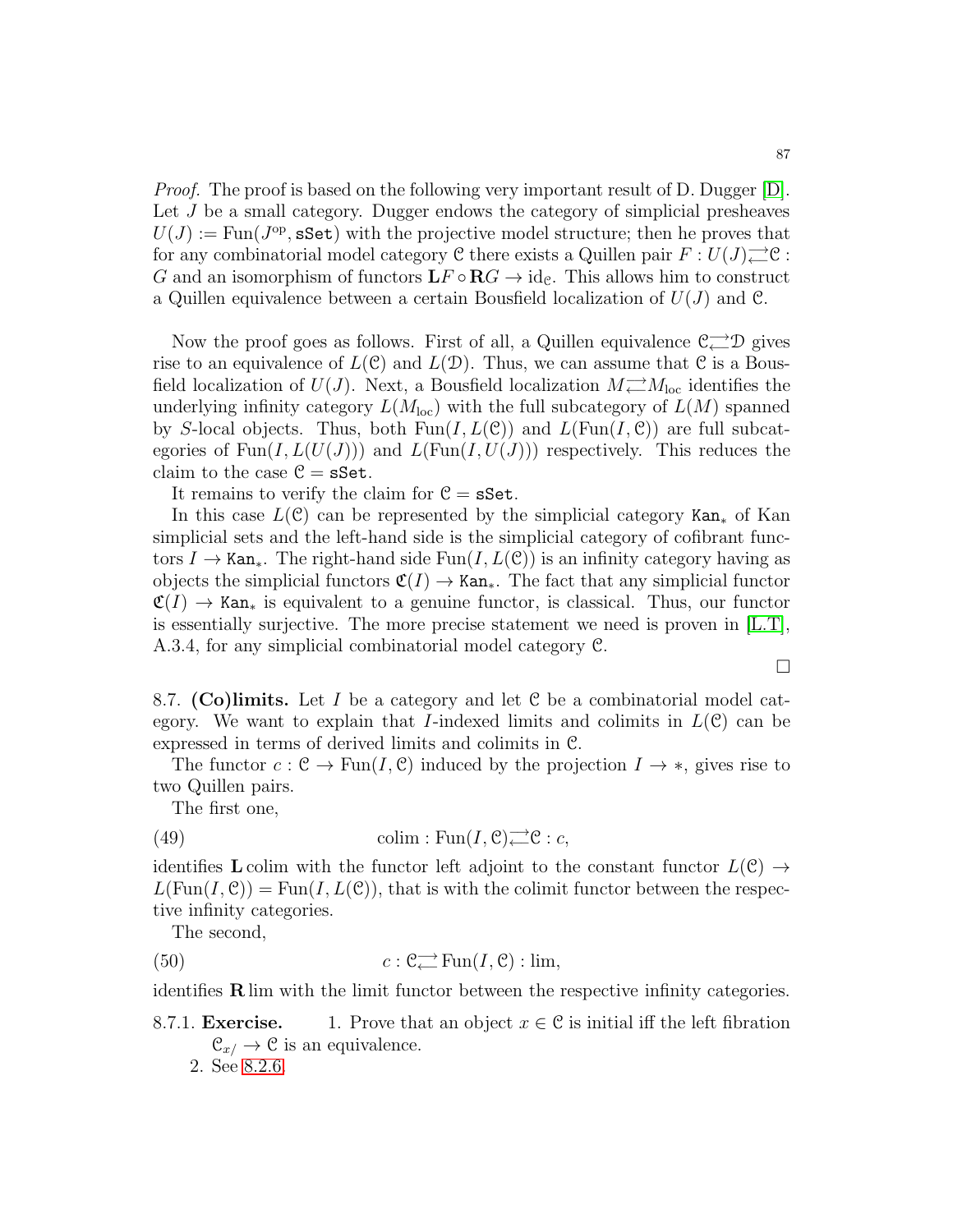# 9. COCARTESIAN FIBRATIONS

Treatment of cocartesian fibrations in our course will be different from that of Lurie [\[L.T\]](#page-123-4), Section 3. In order to get Grothendieck construction for cocartesian filtrations, Lurie describes a new model category, that of marked simplicial sets over a given simplicial set  $B$ . In case  $B$  is a point, this gives a new simplicial model category modeling infinity categories. For general B this models the infinity category of cocartesian fibrations over B.

Our approach is an attempt to deduce Grothendieck construction for cocartesian fibrations from the special case we studied earlier, see Parts 7, 8, as well as  $|KV|$ .

### 9.1. Cocartesian fibrations for conventional categories.

9.1.1. Classical definitions. The definitions below are classical and belong to Grothendieck; the terminology is changed to coincide with the infinity-categorical one.

Let  $f : \mathcal{C} \to \mathcal{D}$  be a functor between two conventional categories. An arrow  $\alpha: x \to y$  in C with image  $\bar{\alpha} = f(\alpha): \bar{x} \to \bar{y}$  is called f-cocartesian if for any  $z \in \mathcal{C}$  the following commutative diagram

(51)  
\n
$$
\begin{array}{ccc}\n&\text{Hom}_{\mathcal{C}}(y, z) & \longrightarrow & \text{Hom}_{\mathcal{C}}(x, z) \\
& \downarrow & & \downarrow \\
& \text{Hom}_{\mathcal{D}}(\bar{y}, \bar{z}) & \longrightarrow & \text{Hom}_{\mathcal{D}}(\bar{x}, \bar{z})\n\end{array}
$$

is cartesian. An arrow  $\alpha$  is called locally f-cocartesian if it defines a f'-cocartesian arrow, where f' is the base change of f with respect to  $f \circ \alpha : [1] \to \mathcal{D}$ .

Any f-cocartesian arrow is f-locally cocartesian.

Given  $x \in \mathcal{C}$  and  $\bar{\alpha} : \bar{x} \to \bar{y}$ ,  $\alpha$  as defined above is called a cocartersian (resp., a locally cocartesian) lifting of  $\bar{\alpha}$ . A locally cocartesian lifting, if exists, is unique up to unique isomorphism in the following sense: if both  $\alpha : x \to y$  and  $\alpha' : x \to y'$ are locally cocartesian liftings of  $\bar{\alpha}$ , there exists a unique isomorphism  $\theta : y \to y'$ over  $\mathrm{id}_{\bar{y}}$  such that  $\alpha' = \theta \circ \alpha$ .

A functor  $f: \mathcal{C} \to \mathcal{D}$  is called a *cocartesian fibration* if for any  $x \in \mathcal{C}$  and any  $\bar{\alpha}$ :  $\bar{x} \rightarrow \bar{y}$  in D there is a cocartesian lifting  $\alpha$  of  $\bar{\alpha}$  with the source x.

A functor  $f: \mathcal{C} \to \mathcal{D}$  is called a *locally cocartesian fibration* if for any  $x \in \mathcal{C}$ and any  $\bar{\alpha}$  :  $\bar{x} \to \bar{y}$  in D there is a locally cocartesian lifting  $\alpha$  of  $\bar{\alpha}$  with the source x.

A locally cocartesian fibration is cocartesian iff composition of locally cocartesian arrows in  $\mathcal C$  is locally cocartesian  $^{21}$  $^{21}$  $^{21}$ .

<span id="page-87-0"></span><sup>21</sup> Here are the original Grothendieck's terminology: cocartesian fibrations are called catégories cofibrées, cartesian fibrations are called catégories fibrées.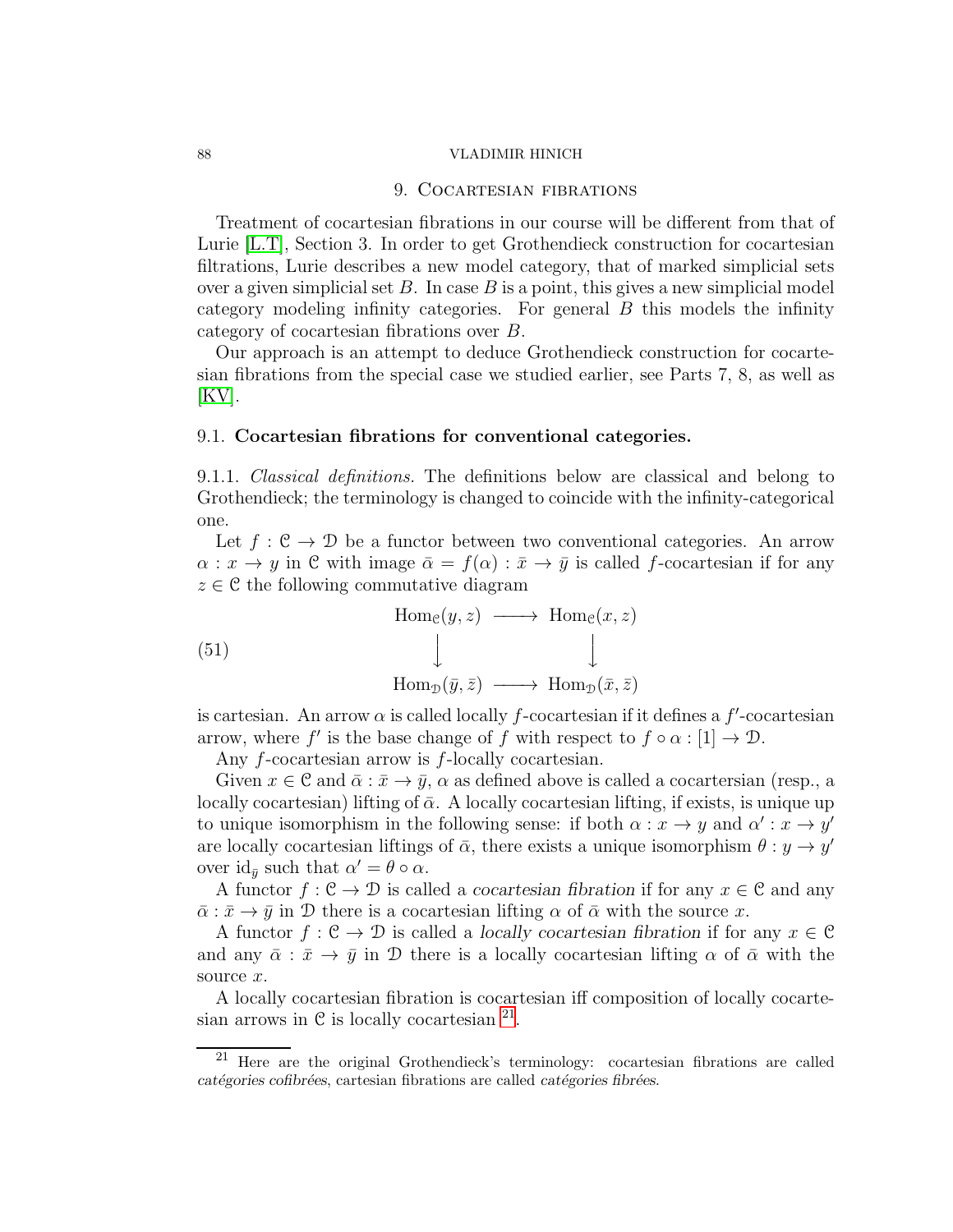<span id="page-88-0"></span>9.1.2. Here is an example of a locally cocartesian fibration which is not cocartesian. We put  $\mathcal{D} = [2]$ , the category with three objects  $d_0, d_1, d_2$ , and a unique map from  $d_i$  to  $d_j$  for  $i \leq j$ . The category  $\mathcal{C}$  is  $[1] \times [1]$ , with the objects  $c_{i,j}$ ,  $i, j = 0, 1$ . The functor  $f : \mathfrak{C} \to \mathfrak{D}$  carries  $c_{0,0}$  to  $d_0, c_{0,1}$  to  $d_1, c_{1,0}$  and  $c_{1,1}$  to  $d_2$ . The arrows  $c_{0,0} \rightarrow c_{0,1}$ ,  $c_{0,0} \rightarrow c_{1,0}$  and  $c_{0,1} \rightarrow c_{1,1}$  are locally f-cocartesian.

9.1.3. Grothendieck construction. Let  $f : \mathcal{C} \to \mathcal{D}$  be a locally cocartesian fibration. We assign to any  $d \in \mathcal{D}$  the fiber  $F(d) = f^{-1}(d)$ . For any  $a : d \to d'$  we define a functor  $a_! : F(d) \to F(d')$  as follows. For any  $c \in F(d)$  let  $\alpha : c \to c'$  be a cocartesian lifting of a. Then we put  $a_!(c) = c'$ . The property of cocartesian lifting allow a unique extension of  $a_1$  to a functor  $a_1 : F(d) \to F(d')$ . Furthermore, given  $b: d' \to d''$ , one has a canonical morphism of functors  $\theta_{a,b} : (b \circ a) \to b_! \circ a_!$ from  $F(d)$  to  $F(d'')$ .

In case f is a cocartesian fibration, the morphisms  $\theta_{a,b}$  are isomorphisms of functors. This means that cocartesian fibrations over D correspond to "pseudofunctors"  $\mathcal{D} \to \texttt{Cat}.$ 

9.2. Language of infinity categories. In this subsection we will introduce a language of infinity categories which will not explicitly mention any concrete model. We will cease using any explicit constructions in a model category, replacing them with notions invariant under weak equivalences.

In what follows we will use the following notation.

Cat will denote the (infinity) category of (infinity) categories. This category has products, and has internal Hom denoted Fun $(C, D)$  or  $D^C$ . Spaces form a full subcategory S of Cat. The embedding  $S \rightarrow$  Cat has a right adjoint functor (of maximal subspace) and a left adjoint functor (of total localization).

For a category  $\mathfrak C$  and  $x, y \in \mathfrak C$  a space  $\mathrm{Map}_{\mathfrak C}(x, y)$  is defined, canonically "up to a contractible space of choices".

The conventional categories form a full subcategory  $\text{Cat}^{conv}$  of  $\text{Cat}$ . The functor Ho : Cat  $\rightarrow$  Cat<sup>conv</sup> assigns to any category C the conventional category H<sub>0</sub>(C) with the same objects, and with morphisms defined by the formula

$$
\mathrm{Hom}_{\mathrm{Ho}(C)}(x,y) = \pi_0(\mathrm{Map}_C(x,y)).
$$

An arrow in C is called equivalence if its image in  $Ho(C)$  is invertible. An arrow  $f: \mathcal{C} \to \mathcal{D}$  in Cat is an equivalence iff it is a DK equivalence, that is

- For any  $x, y \in \mathcal{C}$  the map  $\text{Map}_{\mathcal{C}}(x, y) \to \text{Map}_{\mathcal{D}}(f(x), f(y))$  is an equivalence of spaces.
- The induced map  $Ho(\mathcal{C}) \to Ho(\mathcal{D})$  is an equivalence of conventional categories.

9.2.1. Subspace. Subobject. Subcategory. The infinity category S is cartesian closed: it has products and internal Hom which is right adjoint to product. A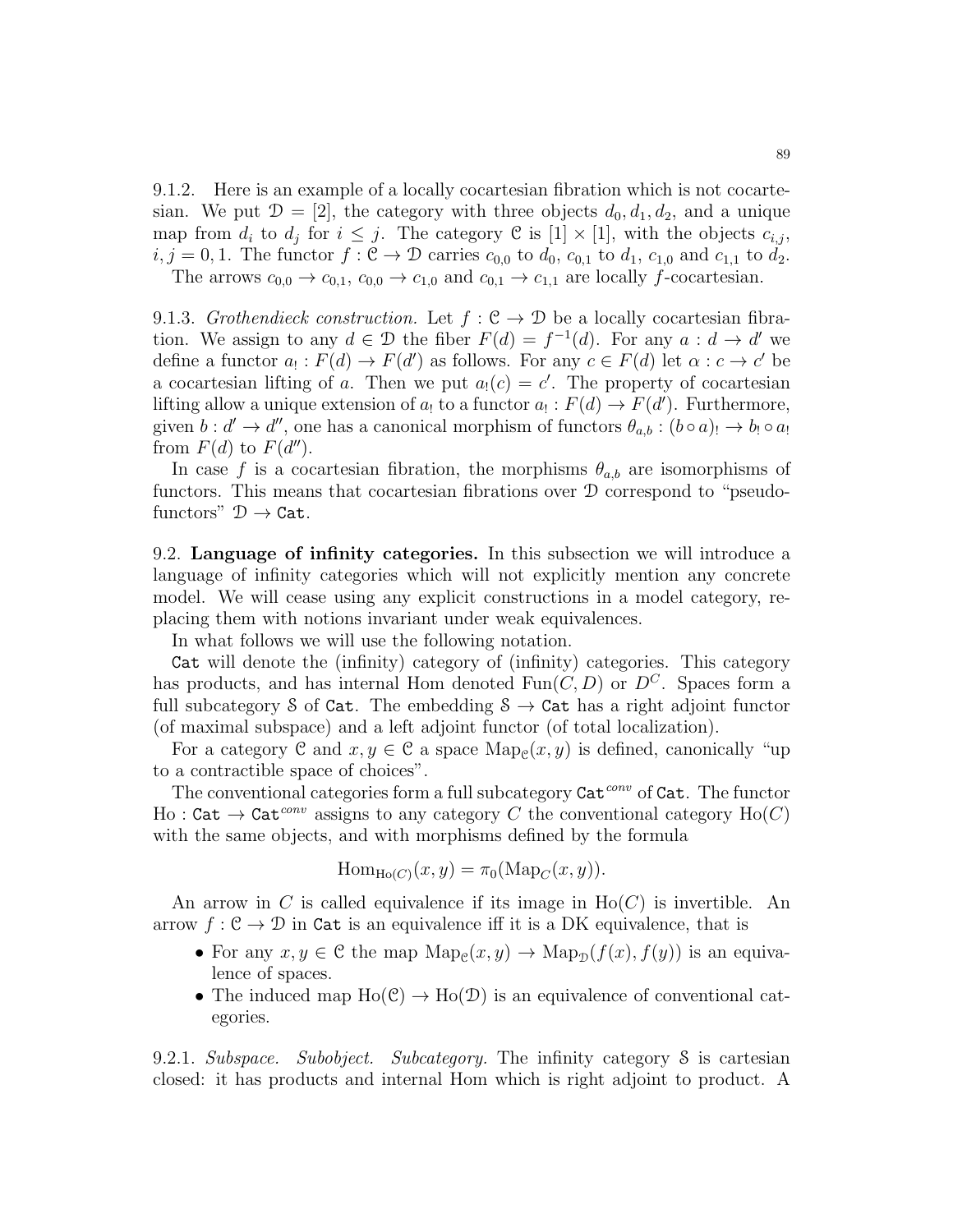map  $Y \to X$  is called injective (we will say Y is a subspace of X) if the induced map  $\pi_0(Y) \to \pi_0(X)$  is injective and the diagram

(52)  $Y \longrightarrow X$ ĺ ľ  $\pi_0(Y) \longrightarrow \pi_0(X)$ 

is cartesian. In other words,  $Y$  is defined, up to equivalence, by a subset of the set of connected components of X. Note that  $Y \to X$  is a subspace iff for any Z the map  $\text{Map}_S(Z, Y) \to \text{Map}_S(Z, X)$  is a subspace.

Let C be a category. An arrow  $a: x \to y$  is injective (or defines x as a subobject of y) if for each z the map of spaces  $\text{Map}_{\mathcal{C}}(z, x) \to \text{Map}_{\mathcal{C}}(z, y)$  (defined uniquely up to homotopy) is injective.

This definition makes a lot of sense. For instance, a functor  $f: X \to Y$  defines a subcategory if for any  $Z \in \text{Cat}$  the map  $\text{Map}_{\text{Cat}}(Z, X) \to \text{Map}_{\text{Cat}}(Z, Y)$  is a subspace. This means that, first of all, the map  $X^{eq} \to Y^{eq}$  of maximal subspaces is injective, and for any  $x, x' \in X$  the map

$$
Map_X(x, x') \to Map_Y(f(x), f(x'))
$$

is injective as well.

9.2.2. A map  $f : \mathcal{C} \to B$  in Cat will be called a left fibration if the map

$$
\mathfrak{C}^{[1]} \to B^{[1]} \times_B \mathfrak{C}
$$

induced by the embedding  $[0] = \{0\} \rightarrow [1]$  is an equivalence. It is clear that if f is represented by a Reedy fibration in ssSet, this coincides with the definition presented in Section [7.](#page-69-0)

Given  $B \in \text{Cat}$ , the full subcategory of  $\text{Cat}_{/B}$  spanned by left fibrations identifies with the infinity category  $Left(B)$  defined in Section [7.](#page-69-0) According to Theorem [7.4.2,](#page-73-1) Grothendieck construction for left fibrations provides an equivalence  $\text{Left}(B) \rightarrow \text{Fun}(B, \mathcal{S}).$ 

9.2.3. Subfunctors. It is sometimes difficult to explicitly define a functor in infinity category setting. It is not enough, even in the conventional setting, to say what does a functor do with the objects (even though we often do precisely this); but it is useless to add how does a functor act on arrows; there are higher homotopies which should also be taken into account. Still, sometimes this is possible.

Let  $F : B \to \mathcal{S}$  be a functor to spaces. Let, for each  $x \in B$ , a subspace  $G_x$  of  $F(x)$  be given, so that for each arrow  $a: x \to y$  the map  $F(a): F(x) \to F(y)$ carries  $G_x$  to  $G_y$ . We claim that in this case the collection of  $G_x$  defines a canonical subfunctor  $G : B \to S$  of F. In fact, let  $f : X_F \to B$  be a left fibration corresponding to F. We define  $X_G$  as the full subcategory of  $X_F$  spanned by the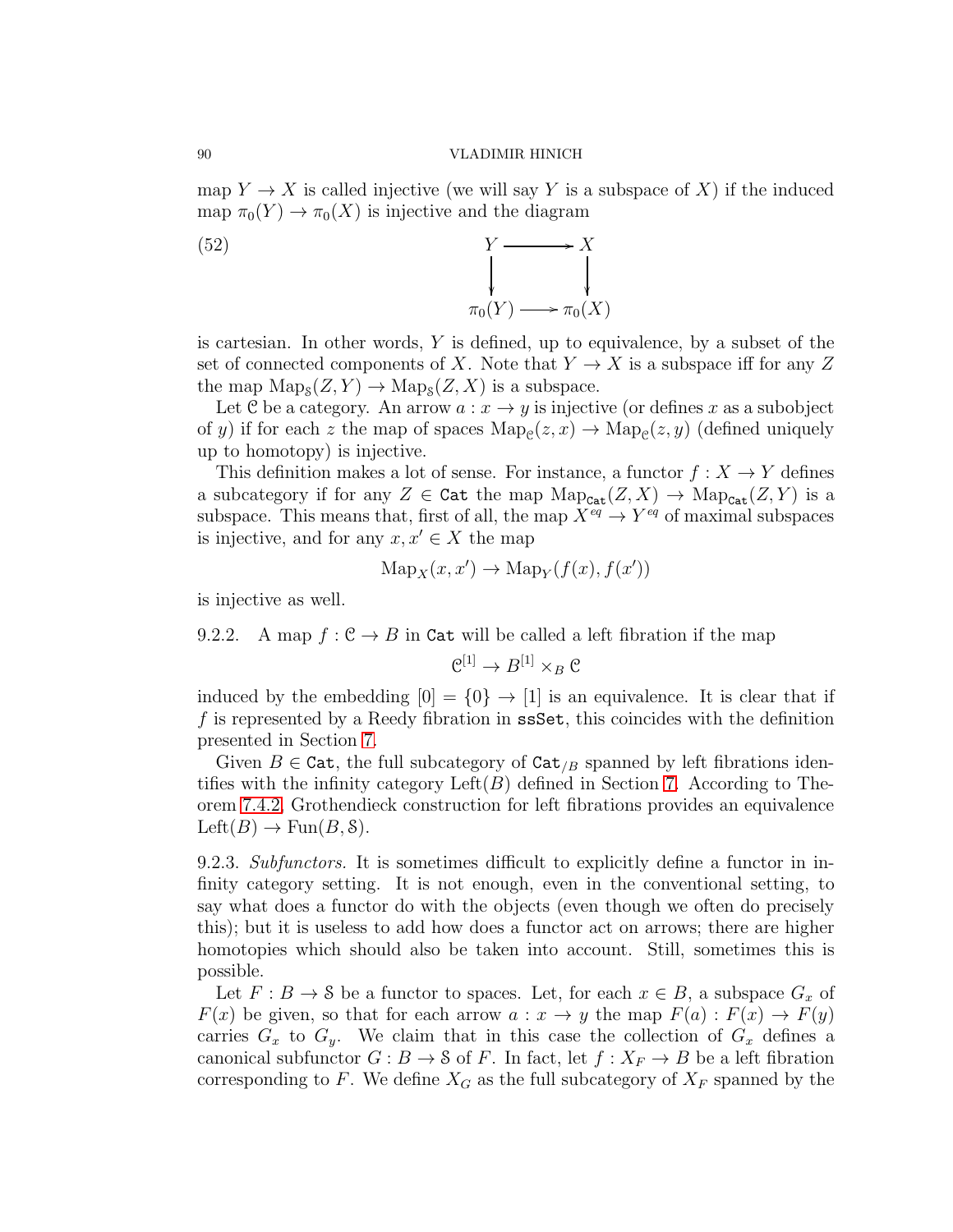objects of  $G_x, x \in B$ . It is easy to see that the composition  $X_G \to X_F \to B$  is a left fibration. This defines a functor  $G : B \to S$ .

One can replace in the above reasoning S with arbitrary category.

**Proposition.** Let  $F : B \to \mathcal{C}$  be a functor. Let, for each  $x \in B$ , a subobject  $G_x$ of  $F(x)$  be given, so that for each  $a: x \to y$  the composition  $G_x \to F(x) \to F(y)$ factors through  $G_y$ . Then the collection of subobjects  $G_y$  uniquely glues into a  $subfunctor G : B \to \mathcal{C}.$ 

*Proof.* The functor  $F : B \to \mathcal{C}$  gives rise to  $Y \circ F : B \to \mathcal{C} \to P(\mathcal{C})$  which can be rewritten as a functor  $F': B \times \mathbb{C}^{op} \to \mathcal{S}$ . We define a subfunctor G' of F' by the subobjects  $G'_{(x,c)} = \text{Map}_{\mathcal{C}}(c, G_x)$  of  $\text{Map}_{\mathcal{C}}(c, F(x))$ . It remains to notice that the functor G' factors through  $\mathfrak{C}$  — as this fact is verified objectwise.

9.2.4. Yoneda. An important feature of the assignment  $(x, y) \mapsto \text{Map}_{\mathcal{C}}(x, y)$  is that it is functorial, that is it gives rise to a functor  $Y : \mathbb{C}^{op} \times \mathbb{C} \to \mathcal{S}$ . A nice way to visualize it is to construct a left fibration

$$
Tw(\mathcal{C}) \to \mathcal{C}^{op} \times \mathcal{C}
$$

corresponding, via Grothendieck construction, to Y .

Here  $Tw(\mathcal{C})$  is the category of twisted arrows. In the formalism of CSS we defined Tw(C) via the endofunctor  $\tau : I \mapsto I^{\text{op}} \star I$  on  $\Delta$ .

In fact, as it is shown in [9.2.5,](#page-90-0) assuming Yoneda embedding for Cat, we can identify Cat with a full subcategory of Fun(∆op , S) spanned by *complete Segal objects* in the sense of [9.4](#page-92-0) below, which provides an infinity-categorical explanation of the CSS model. This allow to define  $Tw(\mathcal{C})$  using the functor  $\tau$ , and define Yoneda embedding  $C \to \text{Fun}(\mathcal{C}^{op}, \mathcal{S})$  as the map corresponding to the left fibration Tw( $C$ )  $\rightarrow$  C<sup>op</sup>  $\times$  C.

<span id="page-90-0"></span>9.2.5. One has an embedding  $\Delta \to \text{Cat}$ ; we will denote  $[n] \in \text{Cat}$  the image of the respective ordered set in Cat. This embedding induces the composition

$$
\mathtt{Cat} \xrightarrow{Y} P(\mathtt{Cat}) \to P(\Delta) = \mathrm{Fun}(\Delta^{\mathrm{op}}, \mathcal{S}).
$$

We claim that this functor is fully faithful. This means that any infinity category is determined by a simplicial object in S. Moreover, the essential image of this functor consists of simplicial spaces satisfying two properties: they are *complete and Segal* (see [9.4.4\)](#page-93-0).

9.3. Overcategories. If  $C \in \texttt{Cat}$  and  $x \in \mathcal{C}$ , we denote, naturally,  $C_{/x} = C^{[1]} \times_C$  ${x}$ . It is worthwhile to compare this to another natural construction, in case C is the infinity category underlying a model category.

Let C be a model category and  $x \in \mathcal{C}$ . We will denote  $L(\mathcal{C})$  the  $\infty$ -category underlying C. One has a localization map  $C \to L(C)$  in Cat; Therefore, one has a map  $\mathcal{C}_{x} \to L(\mathcal{C})_{x}$  carrying weak equivalences in  $\mathcal{C}_{x}$  to equivalences.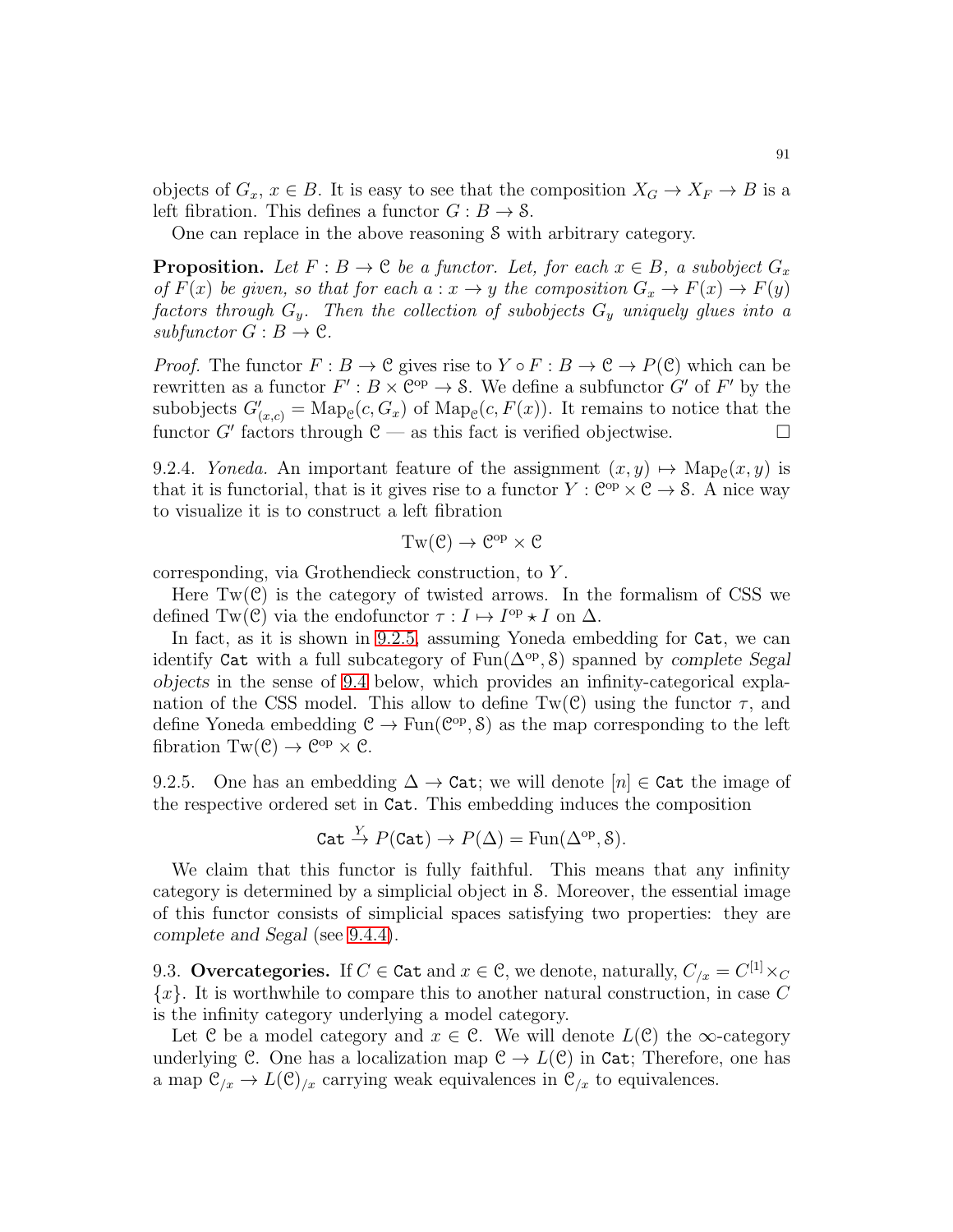<span id="page-91-0"></span>This gives us a canonical map

(53) 
$$
L(\mathcal{C}_{/x}) \to L(\mathcal{C})_{/x}.
$$

The source of this map is the infinity category underlying the model category  $\mathcal{C}_{\ell}$ ; the target is the infinity overcategory. We will now show how one can prove this is an equivalence, provided  $x$  is fibrant.

# Exercise.

- Prove that  $\text{Ho}(C_{/x})$  is equivalent to  $\text{Ho}(C)_{/x}$ .
- Deduce that [\(53\)](#page-91-0) becomes equivalence after passage to homotopy categories; in particular, it is essentially surjective.
- Prove that for  $a: y \to x$  and  $b: z \to x$  two objects in  $C_{x}$  one has an equivalence

(54) 
$$
Map_{C_{/x}}(a, b) = Map_C(y, z) \times_{Map_C(y, x)} \{a\}.
$$

Once we did the exercise, the proof goes as follows. The map [\(53\)](#page-91-0) is essentially surjective, so it remains to prove it is fully faithful. Map spaces in Dwyer-Kan localization of a model category were calculated by Dwyer-Kan in [\[DK3\]](#page-123-5). For a model category  $\mathcal C$  and for  $y, z \in \mathcal C$ , so that z is fibrant, the map space  $\mathrm{Map}_{L(\mathcal C)}(y, z)$ can be calculated, up to homotopy, using a cosimplicial resolution of y defined as follows.

A cosimplicial resolution for y is a map of cosimplicial objects  $Y^{\bullet} \to y$ , where y is considered as a constant cosimplicial object in  $C$ , satisfying the properties  $(1)$ – $(3)$  listed below.

For a cosimplicial object Y<sup>•</sup> and for a simplicial set K we will denote as  $K \otimes Y^{\bullet}$ the object of  $C$  defined by the following properties:

- $K \otimes Y^{\bullet}$  preserves colimits in the first argument.
- $\Delta^n \otimes Y^{\bullet} = Y^n$ .

We require that the map  $Y^{\bullet} \to y$  satisfies the following properties.

- 1.  $Y_0 \rightarrow y$  is a weak equivalence and  $Y_0$  is cofibrant.
- 2. coface maps in  $Y^{\bullet}$  are trivial cofibrations.
- <span id="page-91-1"></span>3. for any  $n \geq 1$  the map  $\partial \Delta^n \otimes Y^{\bullet} \to Y^n$  is a cofibration.

According to [\[DK3\]](#page-123-5),  $\text{Map}_{L(C/x)}(y, z)$  is calculated by the simplicial set  $\text{Hom}_{C/x}(Y^{\bullet}, z)$ which is the fiber of the map

(55) 
$$
\text{Hom}_C(Y^{\bullet}, z) \to \text{Hom}_C(Y^{\bullet}, x)
$$

at  $Y^{\bullet} \to y \to x$ . Since  $\text{Map}_{L(C)}(y, z)$  is calculated by the simplicial set  $\text{Hom}_C(Y^{\bullet}, z)$ , it remains to verify that the map [\(55\)](#page-91-1) is a fibration. This follows from the following property of resolutions: if  $K \to L$  is a trivial cofibration of simplicial sets, the map  $K \otimes Y^{\bullet} \to L \otimes Y^{\bullet}$  is a trivial cofibration (see [\[Hir\]](#page-123-6), 16.4.11).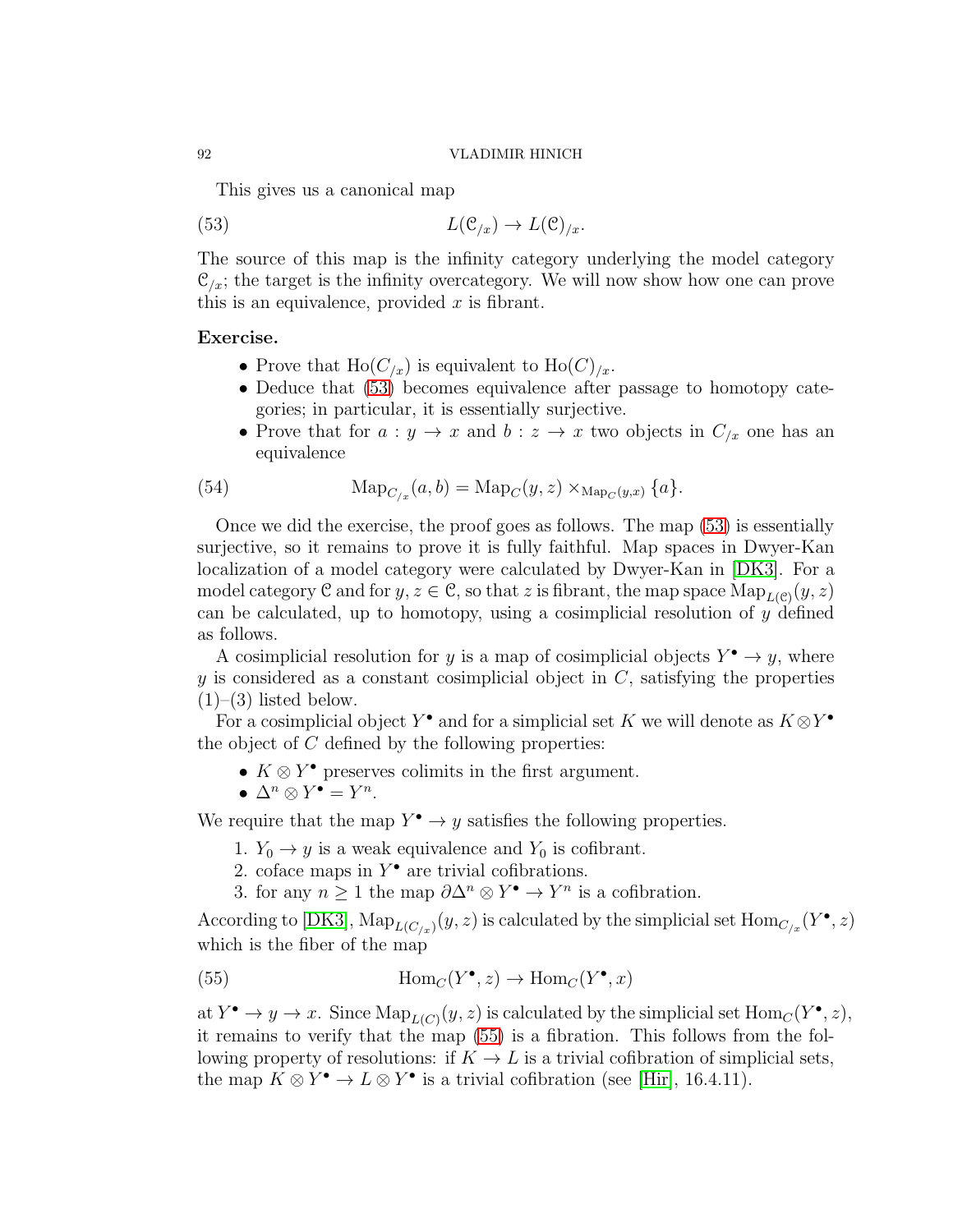<span id="page-92-0"></span>9.4. Complete Segal objects. Let C be an infinity category with finite limits. A simplicial object in  $\mathcal C$  is, by definition, an object in  $\text{Fun}(\Delta^{\text{op}}, \mathcal C)$ . A simplicial object X is called Segal if the canonical map  $X_n \to X(\text{Sp}(n))$  is an equivalence in C for all *n*. We denote Seg(S) the full subcategory of  $Fun(\Delta^{\rm op}, \mathcal{C})$  spanned by Segal objects.

A simplicial object X is called *groupoid object* if for any presentation  $[n]$  =  $S \cup T$  such that  $S \cap T = \{s\}$ , the commutative diagram

(56) 
$$
X_n \longrightarrow X(S)
$$

$$
\downarrow \qquad \qquad \downarrow
$$

$$
X(T) \longrightarrow X(\{s\})
$$

is cartesian. We denote  $\text{Grp}(\mathcal{C})$  the full subcategory of  $\text{Fun}(\Delta^{\text{op}}, \mathcal{C})$  spanned by groupoid objects. It is clear that  $\text{Grp}(\mathcal{C}) \subset \text{Seg}(\mathcal{C})$ .

Let us first study the case  $\mathcal{C} = \mathcal{S}$ .

In this case any Segal object  $X$  in S defines a (conventional) homotopy category  $Ho(X)$  in a usual way. Moreover, X is a groupoid object iff  $Ho(X)$  is a groupoid.

9.4.1. Proposition. The embedding  $Grp(S) \rightarrow Seg(S)$  admits a right adjoint functor  $X \mapsto X^{eq}$ . The space  $X_n^{eq}$  is defined as a subspace of  $X_n$  consisting of components whose image in the homotopy category is a sequence of isomorphisms.

Proof. This looks almost obvious after all the time we spent working with complete Segal spaces.

The collection  $\{X_n^{eq}\}\$  defines a simplicial object in S as this is a subfunctor of  $X.$ 

**Exercise.** Prove that the construction  $X \mapsto X^{eq}$  defines a functor right adjoint to the embedding  $\text{Grp}(S) \to \text{Seg}(S)$ .

*Keep in mind that adjoint functors can be constructed objectwise.*

The result extends to any C having finite limits. Recall the notation  $\Delta^1 = \bar{Z} \subset$  $\bar{\Delta}^3$  we used in Section [6.](#page-56-0)

# 9.4.2. Proposition. 1. Let C have finite limits. The embedding  $\text{Grp}(\mathcal{C}) \rightarrow$  $Seg(\mathcal{C})$  has right adjoint  $X \mapsto X^{eq}$ .

2. For any  $X \in \text{Seg}(\mathcal{C})$  one has natural equivalences

$$
X_0^{eq} \to X_0, \quad X_1^{eq} = X^{eq}(\bar{Z}) \leftarrow X^{eq}(\bar{\Delta}^3) \to X(\bar{\Delta}^3).
$$

*Proof.* First of all, verify for  $C = S$ . Then deduce from this for  $P(C) = \text{Fun}(C^{\text{op}}, S)$ . Finally, use Yoneda to embed  $\mathcal C$  into  $P(\mathcal C)$ . Here we need to know that the Yoneda embedding preserves all limits (that C has).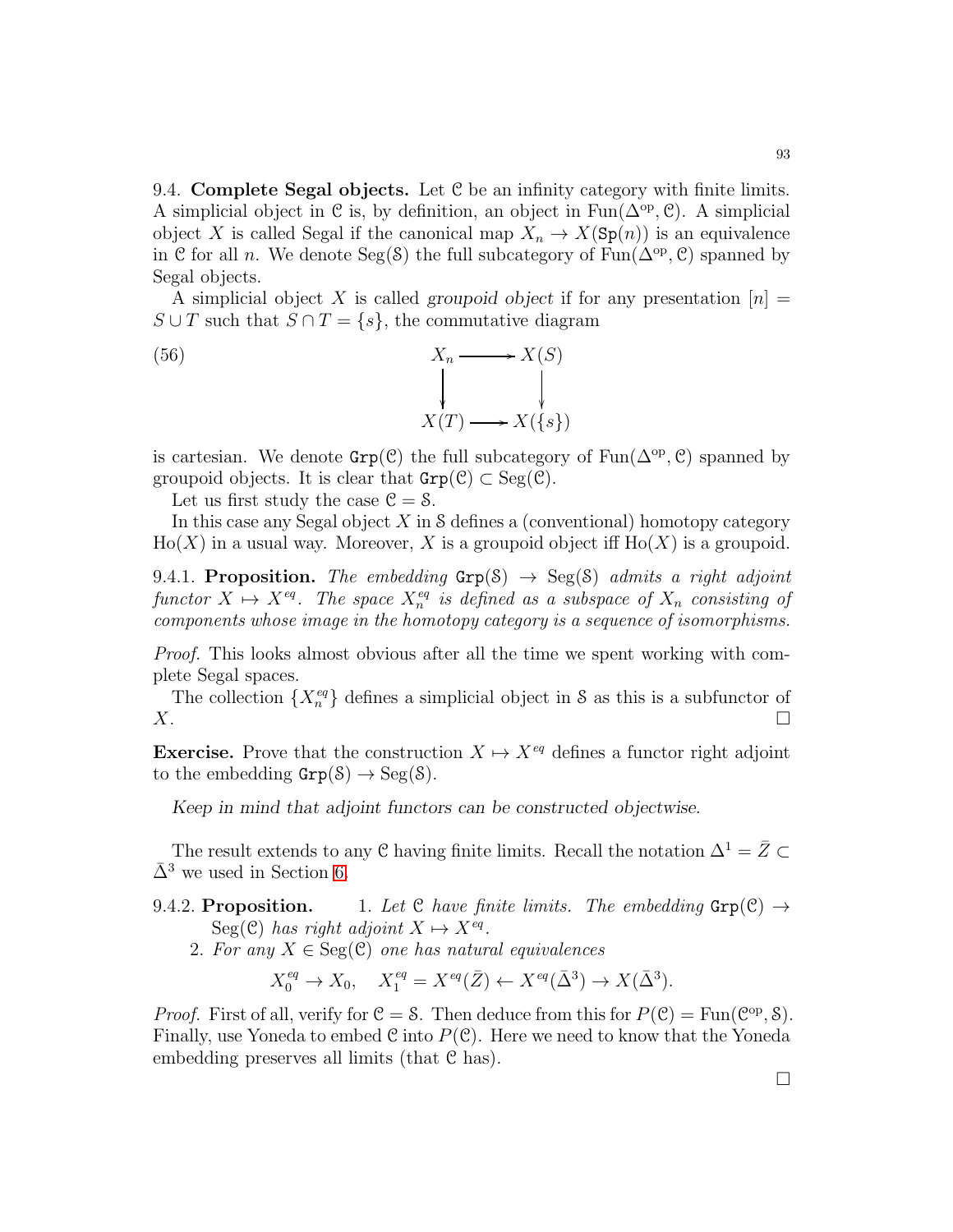We are now ready to define completeness condition.

9.4.3. Definition. A Segal object  $X \in \text{Fun}(\Delta^{\text{op}}, \mathcal{C})$  is called complete if the groupoid  $X^{eq}$  is essentially constant.

The category of complete Segal objects in C will be denoted CS(C). This notion is infinity-categorical version of complete Segal spaces. One has

<span id="page-93-0"></span>9.4.4. Lemma. The Yoneda embedding

$$
\mathtt{Cat}\rightarrow \mathrm{Fun}(\Delta^{\mathrm{op}}, \mathcal{S})
$$

*identifies* Cat with  $CS(S)$ .

*Proof.* The claim results from the following general observation. Let  $Y : C \rightarrow$  $P(C)$  the a Yoneda embedding and let D be a full subcategory of  $P(C)$  containing the essential image of Y. Then the composition  $C^{op} \to D^{op} \to P(D^{op})$  and the embedding  $D \to P(C)$  define equivalent functors  $C^{op} \times D \to S$  (see 9.12.2 below). We apply this observation to  $C = \Delta$ . Then  $P(C) = \text{Fun}(\Delta^{\text{op}}, \mathcal{S})$  can be realized as the simplicial category of Reedy fibrant bisimplicial sets, and  $D = \text{Cat}$  is realized as the full subcategory of  $P(C)$  spanned by the CSS. According to the observation above, the embedding of  $\text{Cat}$  into  $P(\Delta)$  is equivalent to the one defined by the Yoneda embedding.

We will now present a relative version of [9.4.4.](#page-93-0)

9.4.5. Lemma. Let C have small limits and let  $B \in \text{Cat}$ . The equivalence

 $\text{Fun}(B, \text{Fun}(\Delta^{\text{op}}, \mathcal{C})) = \text{Fun}(\Delta^{\text{op}}, \text{Fun}(B, \mathcal{C}))$ 

*identifies* Fun(B,  $CS(\mathcal{C})$ ) with  $CS(Fun(B, \mathcal{C}))$ . In particular, Fun(B, Cat) identifies with  $CS(Fun(B, \mathcal{S})) = CS(Left(B)).$ 

*Proof.* First of all, the category  $Fun(B, \mathcal{C})$  has limits which are calculated pointwise (see Exercise 9.12.3). Thus,  $CS(Fun(B, \mathcal{C}))$  makes sense.

A simplicial object  $E : \Delta^{\rm op} \to \text{Fun}(B, \mathcal{C})$  is a complete Segal object if the maps  $E(\Delta^n) \to E(\text{Sp}(n))$  and  $E(\bar{\Delta}^3) \to E(\Delta^0)$  are equivalences. All objects of Fun(B, S) involved are presented as finite limits of  $E_n$ . Since the limits are calculated componentwise, the claim follows.

In this section we will identify the category  $\text{CS}(\text{Left}(B))$  with a certain subcategory of  $\text{Cat}_{/B}$  which will be called the category of cocartesian fibrations over B.

# <span id="page-93-1"></span>9.5. Cocartesian fibrations.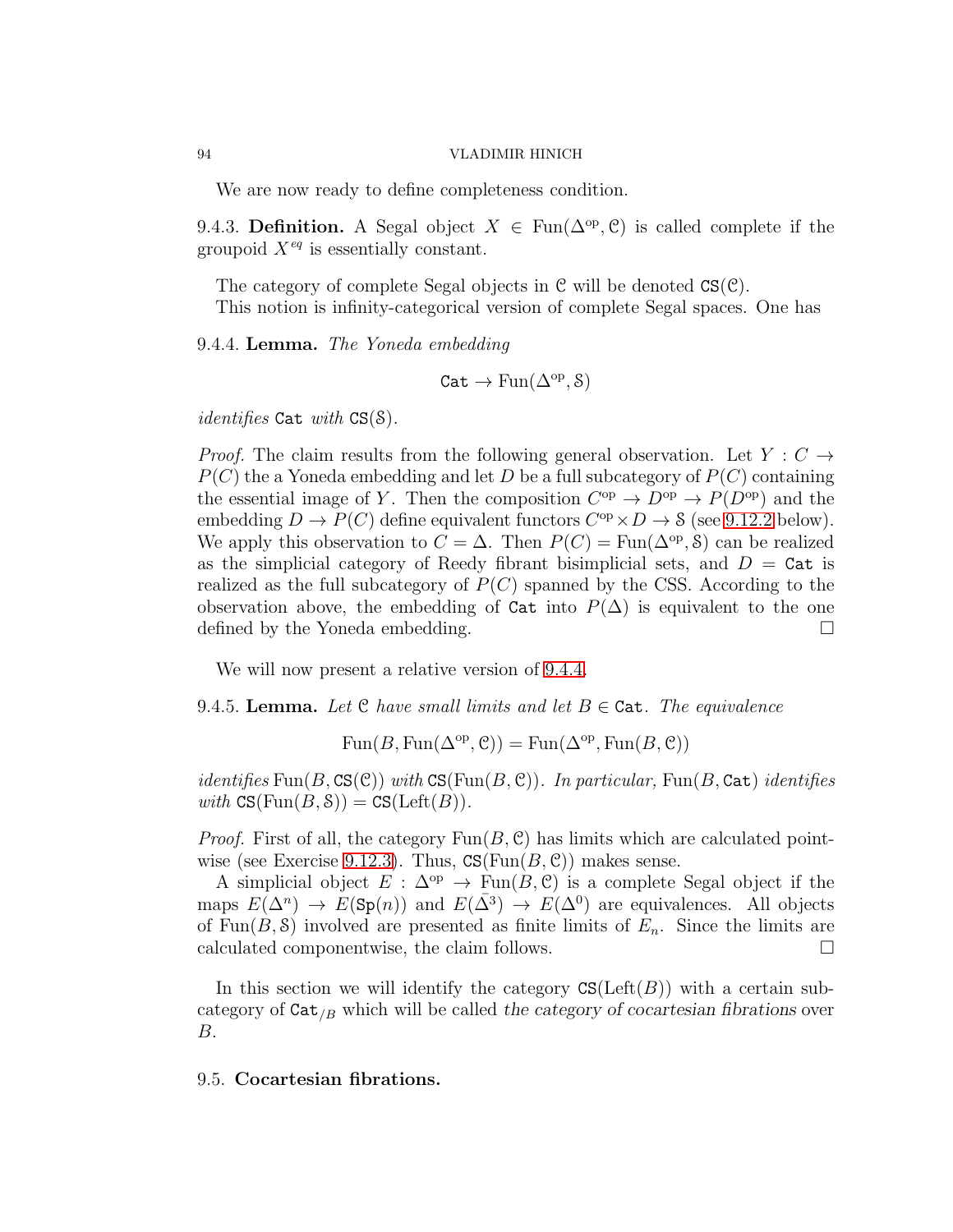<span id="page-94-0"></span>(57) 
$$
Tw(X) \longrightarrow Tw(B)
$$

$$
\downarrow \qquad \qquad \downarrow
$$

$$
X^{op} \times X \longrightarrow B^{op} \times B
$$

of left fibrations. Choose now  $a : [1] \to X$  with  $a(0) = x$  and  $a(1) = y$ . Base change of Tw(X) with respect to  $(a^{op}, id_X) : [1] \times X \to X^{op} \times X$  gives a left fibration over  $[1] \times X$  which, by Grothendieck construction (or by the results of Section [8\)](#page-79-1), can be replaced with a map of left fibrations  $X_{y/} \to X_{x/}$  over X.

Applying the same base change to the whole diagram [\(57\)](#page-94-0), we get a commutative diagram

<span id="page-94-1"></span>(58) 
$$
X_{y/} \longrightarrow X_{x/}
$$

$$
\downarrow \qquad \qquad \downarrow
$$

$$
X \times_{B} B_{f(y)/} \longrightarrow X \times_{B} B_{f(x)/}
$$

of left fibrations over X.

9.5.2. Definition. An arrow  $a: x \to y$  in X is called f-cocartesian if the diagram [\(58\)](#page-94-1) is cartesian.

Note that [\(58\)](#page-94-1) is cartesian if and only if the (slightly simpler) diagram

(59) 
$$
X_{y/} \longrightarrow X_{x/}
$$

$$
B_{f(y)/} \longrightarrow B_{f(x)/}
$$

is cartesian.

Equivalences in X are obviously f-cocatesian. If  $a, a'$  lie in the same connected component of Map $(x, y)$ , a is f-cocartesian if and only if a' is f-cocartesian.

9.5.3. Definition. An arrow  $\bar{a}: b \to c$  in B is said to admit a cocartesian lifting if for any  $x \in X$  such that  $f(x) = b$  there exists a cocartesian arrow  $a : x \to y$  in X such that  $f(a) = \overline{a}$ .

9.5.4. Uniqueness. Let us show that a cocartesian lifting, if exists, is unique up to equivalence. In fact, if the diagram [\(58\)](#page-94-1) is cartesian,  $X_{y/} = B_{f(y)/} \times_{B_{f(x)/}} X_{x/}$ has an initial object whose image in  $X_{x}$  reconstructs  $a: x \to y$ .

9.5.5. Lemma. Let  $f: X \to B$  be a map. The collection of f-cocartesian arrows form a subcategory in X.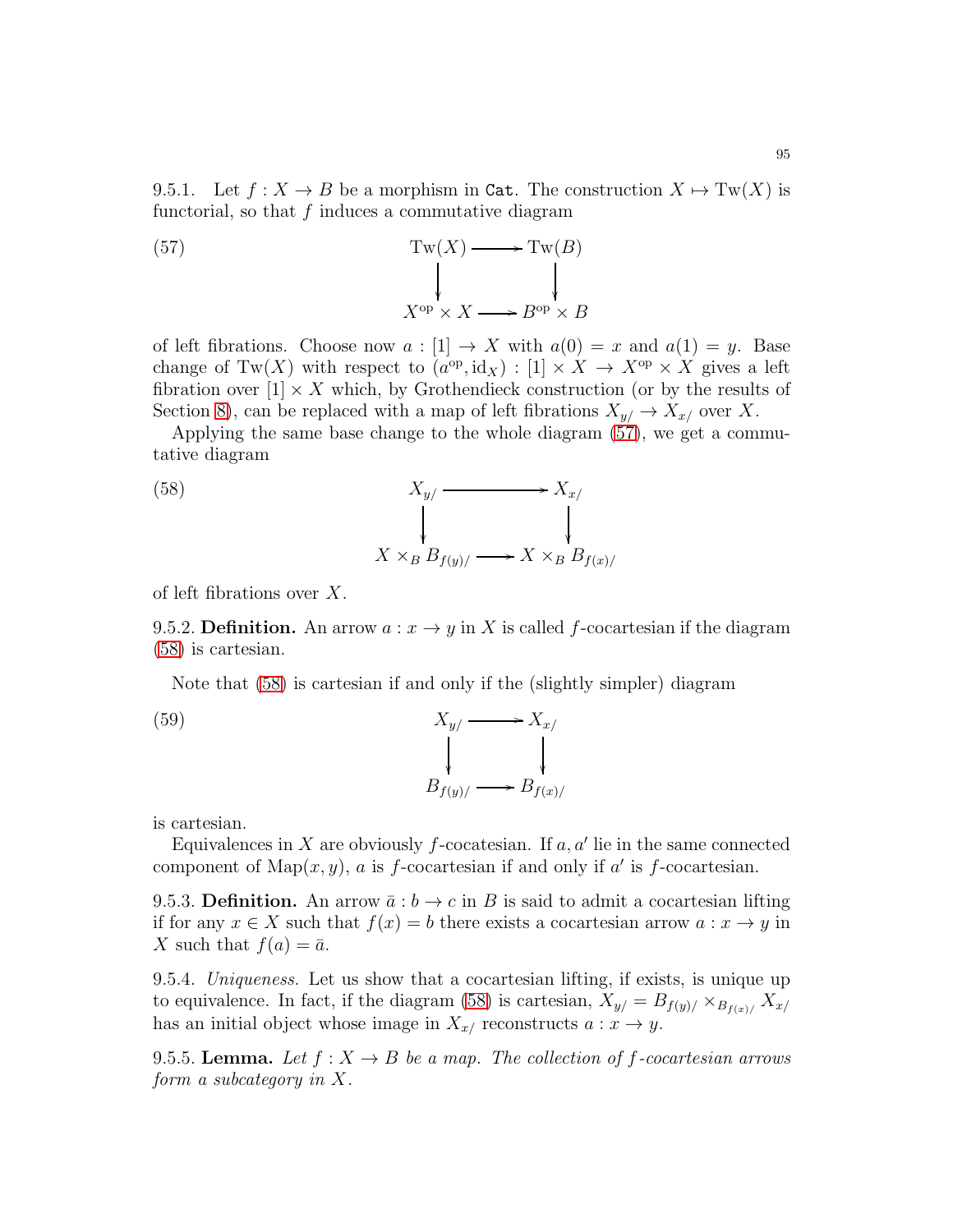*Proof.* We already know that if  $\alpha \sim \alpha'$  and  $\alpha$  is cocartesian, then so is  $\alpha'$ . Thus, it remains to prove that composition of cocartesian arrows is cocartesian. We are back to the commutative diagram [\(57\)](#page-94-0).

We now have a map  $c : [2] \to X$  and its composition with f. We make base change of  $(57)$  with respect to c. As a result we have a commutative diagram

(60)  
\n
$$
X_{z/} \longrightarrow X_{y/} \longrightarrow X_{x/}
$$
\n
$$
\downarrow \qquad \qquad \downarrow
$$
\n
$$
B_{f(z)/} \longrightarrow B_{f(y)/} \longrightarrow B_{f(x)/}
$$

with two cartesian squares. Composition of two cartesian squares is cartesian, so we are done.  $\Box$ 

9.5.6. Definition. A map  $f: X \to B$  is called a cocartesian fibration if for any  $x \in X$  and any  $a : f(x) \to b'$  it admits a cocartesian lifting of a.

For fixed B we define  $\text{Coc}(B)$  as the subcategory of  $\text{Cat}_{B}$  spanned by the cocartesian fibrations  $X \to B$ , with the arrows being the arrows  $X \to X'$  over B preserving cocartesian liftings.

9.5.7. Lemma. Let  $f: X \to B$  be a left fibration. Then all arrows in X are cocartesian and f is a cocartesian fibration.

*Proof.* By definition, the map  $X^{[1]} \to X \times_B B^{[1]}$  is an equivalence. This implies that for any  $x \in X$  the map  $X_{x/} \to B_{f(x)/}$  induced by f, is an equivalence. This implies that any commutative square defined by an arrow in  $X$ , is cartesian. Equivalence of  $X_{x}$  with  $B_{f(x)}$  also implies essential surjectivity, which means that any arrow  $f(x) \to b$  is equivalent to the image of an arrow  $x \to x'$  in X.  $\Box$ 

The converse is also true, see Corollary [9.8.10](#page-103-0) below.

### 9.6. Properties of cocartesian fibrations.

### 9.6.1. Lemma.

1. Let

$$
\begin{array}{ccc}\nY & \xrightarrow{v} & X \\
\downarrow{g} & & f \\
C & \xrightarrow{u} & B\n\end{array}
$$

be a cartesian diagram. If the image of  $\alpha : [1] \to Y$  in X is f-cocartesian, then  $\alpha$  is q-cocartesian.

2. In particular, a base change of a cocartesian fibration is a cocartesian fibration.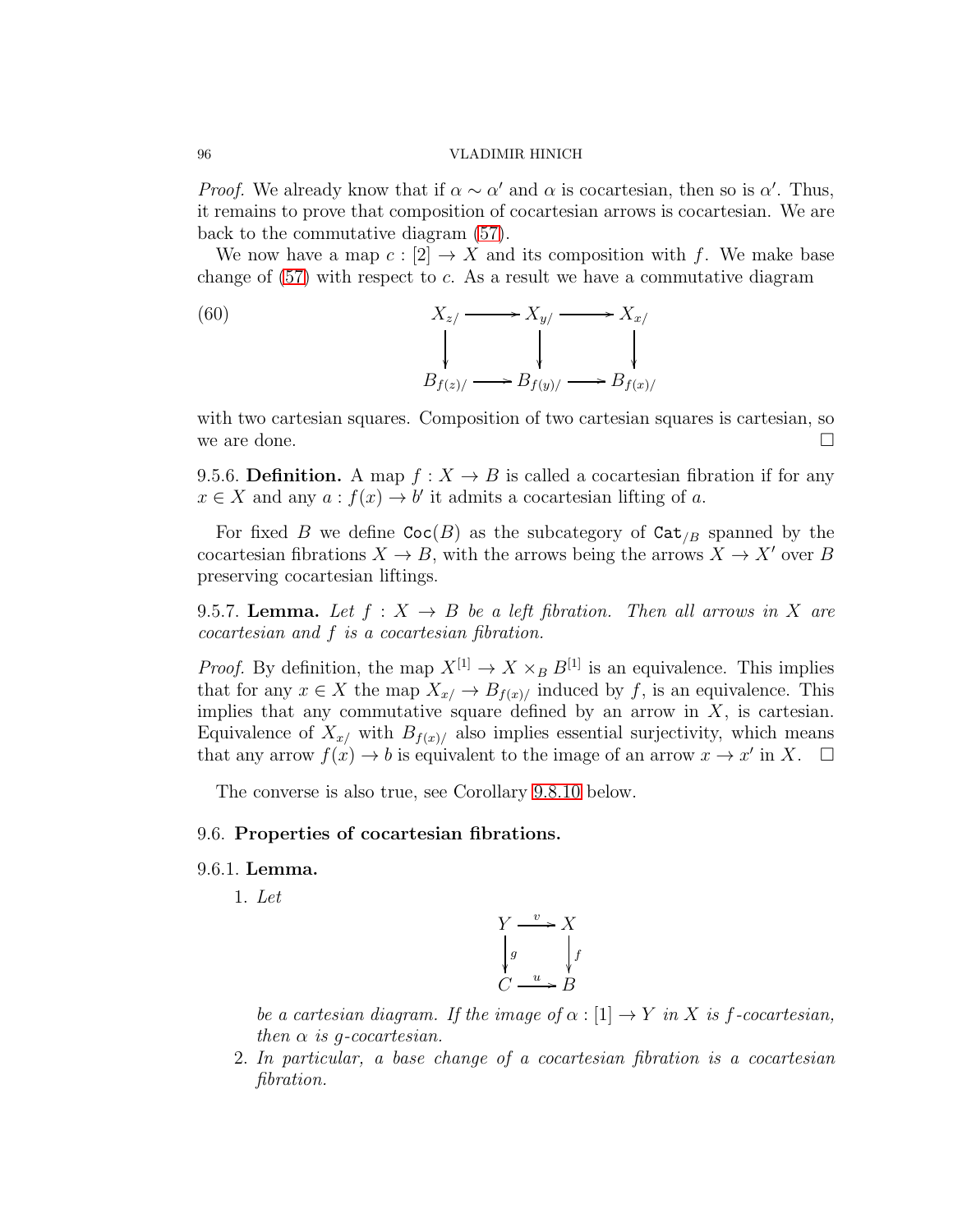*Proof.* The second claim immediately follows from the first one. Let  $\alpha : y \to y'$ have images  $g(\alpha) : c \to c', v(\alpha) : x \to x'$  and  $fv(\alpha) : b \to b'.$ 

Since  $v(\alpha)$  is f-cocartesian, it gives an equivalence

$$
(61) \t\t X_{x'}/\rightarrow B_{b'}/\times_{B_{b'}} X_{x'}.
$$

To deduce from this the equivalence

<span id="page-96-0"></span>
$$
Y_{y'}/\rightarrow C_{c'}/\times_{C_{c/}} Y_{y/},
$$

it is enough to make base change of [\(61\)](#page-96-0) with respect to  $C_{c'}/ \rightarrow B_{b'}/.$ 

9.6.2. Lemma. A composition of cocartesian fibrations is a cocartesian fibration.

*Proof.* Given a pair of maps  $X \stackrel{f}{\rightarrow} Y \stackrel{g}{\rightarrow} B$  such that f and g are cocartesian fibrations, we will verify that  $g \circ f$ -cocartesian lifting of  $a : b \to b'$  can be found in two steps, as  $f$ -cocartesian lifting of a  $q$ -cocartesian lifting. It is an exercise to provide the necessary details.

<span id="page-96-1"></span>9.6.3. Lemma. Let  $K \in \texttt{Cat}$ . Let  $f : X \to B$  be a cocartesian fibration. Then  $f^K : X^K \to B^K$  is also a cocartesian fibration.

*Proof.* An arrow in  $X^K$  is given by a functor  $K \times [1] \rightarrow X$ . First of all, we will describe  $f^K$ -cocartesian arrows in  $X^K$ . These are functors  $A: K \times [1] \to X$  such that for any  $k \in K$  the functor  $A_k : [1] \to X$  is f-cocartesian. We have to verify this, as well to prove that any arrow in  $B<sup>K</sup>$  admits a cocartesian lifting. Let us explain this second property. Given a commutative diagram

(62) 
$$
K \longrightarrow X
$$

$$
\downarrow \qquad \qquad \downarrow
$$

$$
K \times [1] \xrightarrow{a} B
$$

one has to find a lifting  $A: K \times [1] \to X$  such that for any  $k \in K A_k : [1] \to X$  is f-cocartesian. First of all, we make a base change of f with respect to  $a$ , so that from now on  $B = K \times [1]$ . The composition  $X \to K \times [1] \to [1]$  is a cocartesian fibration, so we reduce the problem to the following special case.

**Claim.** Given a cocartesian fibration  $f: X \to [1]$ , any map  $a: K \to X_0 =$  $f^{-1}(0)$  extends to a map  $A: K \times [1] \to X$  of cocartesian fibrations over [1].

We will now verify the claim for the special case  $K = [n]$ . The general case will be deduced in Proposition [9.8.3.](#page-101-0)

So, we have a cocartresian fibration  $p: X \to [1]$ . Given a map  $f: [n] \to X_0$ , we have to prove the existence of  $F : [1] \times [n] \to X$  satisfying the conditions

- $F_{0,*}: [n] \to X$  is equivalent to a composition  $[n] \stackrel{f}{\to} X_0 \to X$ .
- For any  $k \in [n]$  the arrows  $F_{*,k} : [1] \to X$  is cocartesian.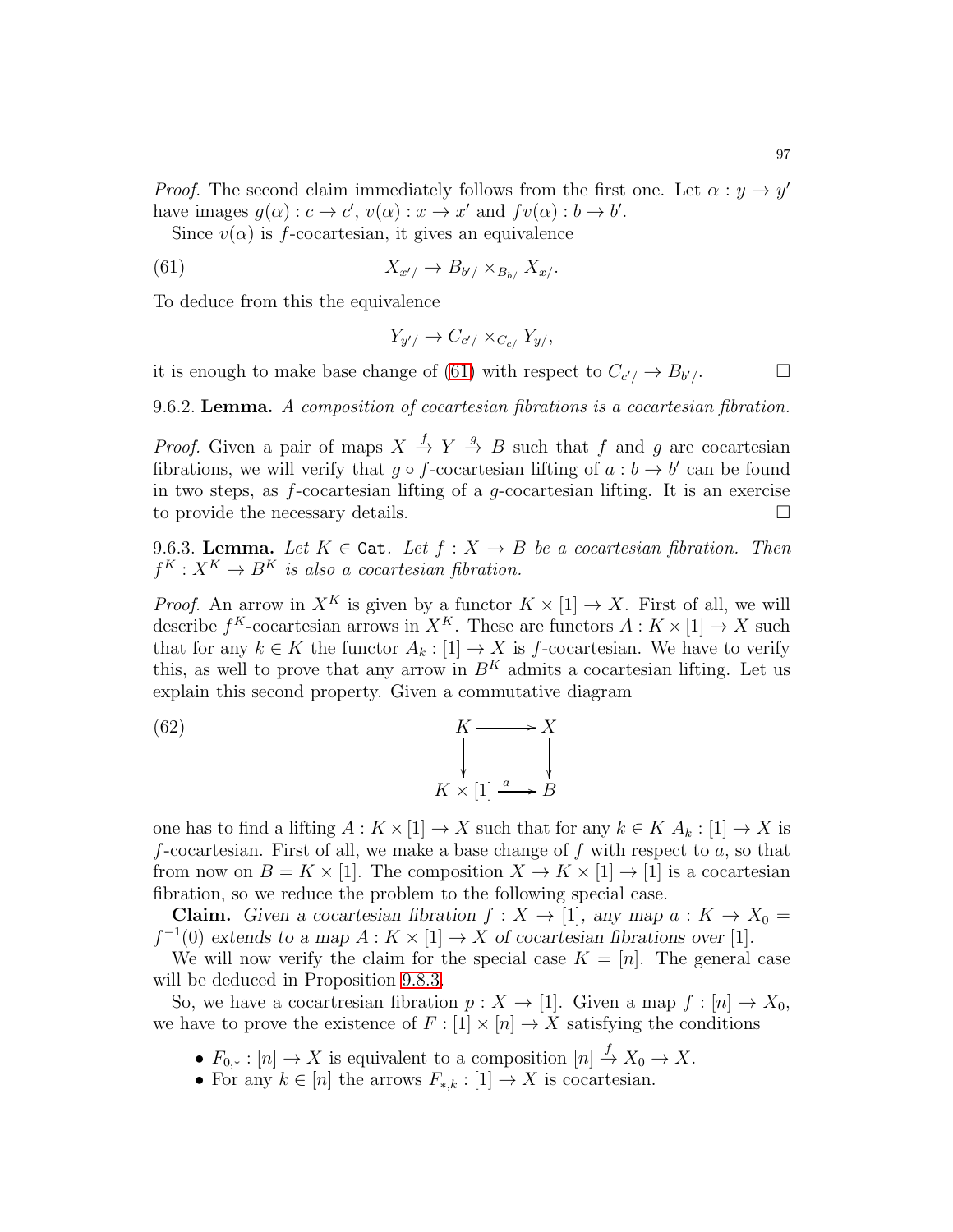The product  $[1] \times [n]$  is a colimit

$$
[1] \times [n] = s_0 \sqcup^{d_1} s_1 \sqcup^{d_2} \dots \sqcup^{d_n} s_n,
$$

with  $s_i$  isomorphic to  $[n+1]$  and  $d_i$  isomorphic to  $[n]$ , see below a presentation of the category  $[1] \times [n]$ 

(63)  
\n
$$
(1,0) \longrightarrow (1,1) \longrightarrow (1,2) \qquad \cdots \qquad (1,n-1) \longrightarrow (1,n)
$$
\n
$$
(0,0) \longrightarrow (0,1) \longrightarrow (0,2) \qquad \cdots \qquad (0,n-1) \longrightarrow (0,n),
$$

with  $s_k$  corresponding to the sequence

$$
(0,0) \rightarrow \ldots \rightarrow (0,k) \rightarrow (1,k) \rightarrow \ldots \rightarrow (1,n),
$$

and  $d_k$  being the n-simplex containing the diagonal arrow  $(0, k - 1) \rightarrow (1, k)$ . We will construct a map  $F : [1] \times [n] \rightarrow X$  gluing  $(n + 1)$ -simplices one by one, starting with  $s_n$ . To construct a map  $s_n \to X$  we need to choose a cocartesian lifting for  $(0, n) \to (1, n)$  and use that  $[n+1] = [n] \sqcup^{[0]} [1]$ . Assuming the map F is constructed on

$$
s_{k+1} \sqcup^{d_{k+2}} \ldots \sqcup^{d_n} s_n,
$$

we have to verify we can find a map  $s_k \to X$  compatible with the given map on  $d_{k+1}$  and such that it carries  $(0, k) \rightarrow (1, k)$  to a cocartesian arrow of X. To do so we have to just choose a cocartesian image for  $(0, k) \rightarrow (1, k)$  and then to decompose the given image of  $(0, k) \rightarrow (1, k+1)$  into  $(0, k) \rightarrow (1, k) \rightarrow$  $(1, k + 1)$ .

<span id="page-97-0"></span>9.6.4. Corollary. In the notation of Lemma [9.6.3,](#page-96-1) the map  $X_B^K \to B$ , where  $X_B^K = B \times_{B^K} X^K$ , the base change of  $X^K$  with respect to the diagonal embedding, is a cocartesian fibration.

 $\Box$ 

Given a map  $f: X \to Y$  of cocartesian fibrations over B, we can verify whether it is an equivalence looking at the fibers. One has

<span id="page-97-1"></span>9.6.5. Proposition. A map  $f: X \to Y$  of cocartesian fibrations over B is an equivalence iff for any  $b \in B$  the respective map of fibers  $f_b: X_b \to Y_b$  is an equivalence in Cat.

*Proof.* We will have in mind that Cat is a full subcategory of Fun( $\Delta^{op}, \delta$ ). To prove f is an equivalence, we have to verify that for any n the map

$$
f_n : (X^{[n]})^{eq} \to (Y^{[n]})^{eq}
$$

is an equivalence. One has a map of cocartesian fibrations  $X^{[n]} \to Y^{[n]}$  over  $B^{[n]}$ and, therefore, a map of spaces

$$
f_n: (X^{[n]})^{eq} \to (Y^{[n]})^{eq}
$$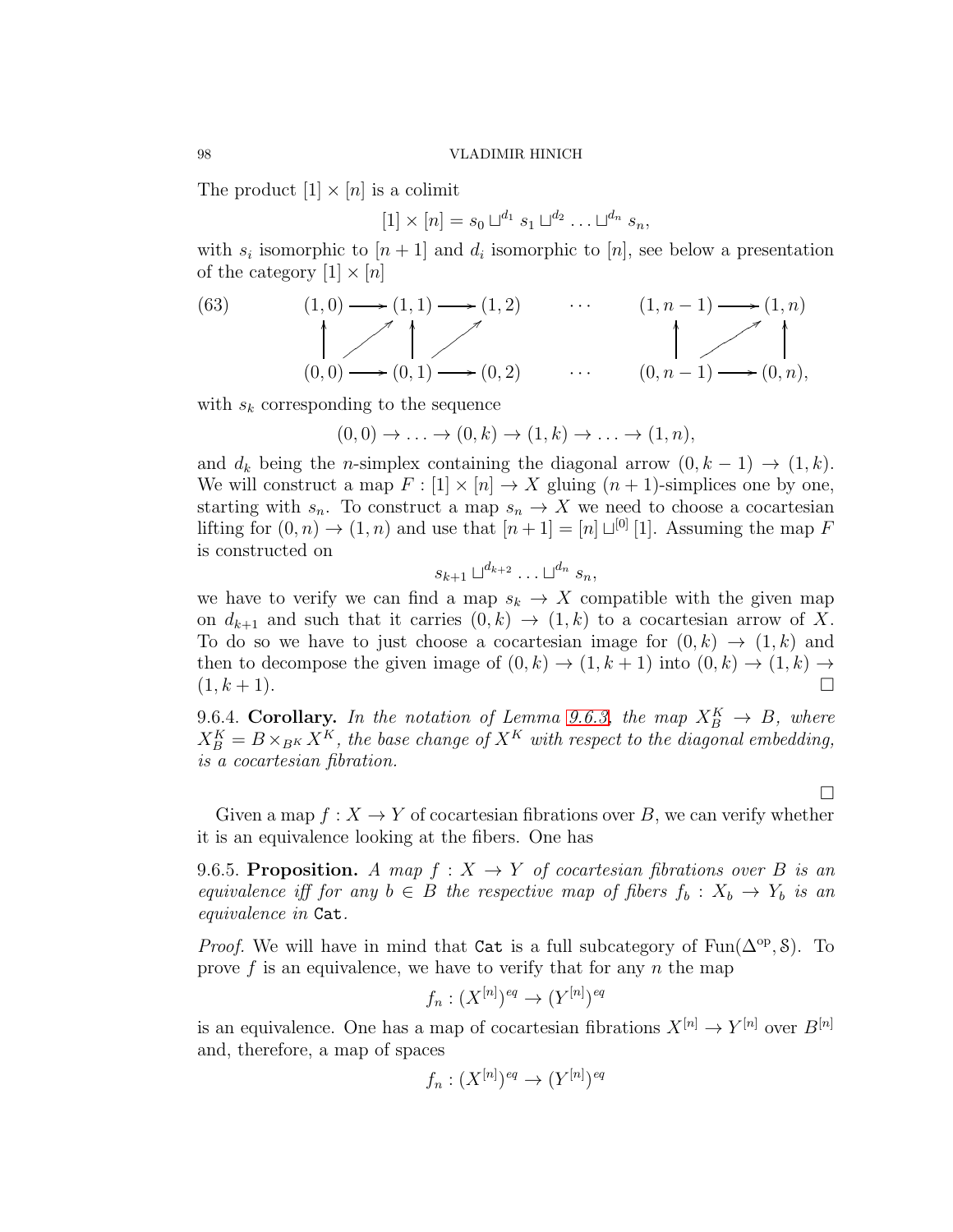over  $(B^{[n]})^{eq}$ . To prove it is an equivalence, it is sufficient to verify that all its fibers are equivalences. Some of the fibers of  $f_n$  are known to be equivalences these are the fibers at functors  $[n] \to [0] \stackrel{b}{\to} B$ , as they coincide with the *n*-th component of  $f_b$ . In general, the fiber of  $f_n : X^{[n]} \to B^{[n]}$  at  $u : [n] \to B$  is the category of the sections  $\text{Fun}_{[n]}([n], X_u)$  of  $X_u \to [n]$  obtained from f by base change along u. In Corollary [9.8.5](#page-101-1) below we give a formula  $(69)$  calculating this category. In particular, the formula implies that, if the fibers of f at all  $b \in B$ are equivalences, the fibers of  $f_n$  are also equivalences.

<span id="page-98-0"></span>9.6.6. Cocartesian sections. If K is a category, the projection  $K \times B \to B$  is a cocartesian fibration. This yields a functor  $\mathtt{Cat} \to \mathtt{Coc}(B)$ . This functor has a right adjoint which we will now describe.

Given a cocartesian fibration  $f: X \to B$ , we define the category of its cocartesian sections,  $\text{Fun}^{\text{coc}}_B(B, X)$ , as follows. The category of all sections is defined as the fiber,

$$
\text{Fun}_B(B, X) = \{id\} \times_{\text{Fun}(B, B)} \text{Fun}(B, X).
$$

Cocartesian sections form a full subcategory in the above, spanned by the functors  $s : B \to X$  carrying all arrows of B to cocartesian arrows.

One has a canonical equivalence of spaces

(64) 
$$
\text{Map}(K, \text{Fun}_{B}^{\text{coc}}(B, X)) \xrightarrow{\sim} \text{Map}_{\text{Coc}(B)}(K \times B, X).
$$

9.7. Locally cocartesian fibrations. Let  $f : X \to B$  be a functor in Cat. Fix an object  $x \in X$  and an arrow  $a : f(x) = b \to b'$  in B. Put  $X_0 = f^{-1}(b)$  and  $X_1 = f^{-1}(b').$ 

We will define a locally cocartesian lifting of  $a$  as an object of  $X_1$  (co)representing the functor  $\psi_{x,a}: X_1 \to \mathcal{S}$  defined by the formula

(65) 
$$
\psi_{x,a}(y) = \text{Map}_X(x,y) \times_{\text{Map}_B(b,b')} \{a\}
$$

(compare to the definition of cocartesian lifting in [9.5\)](#page-93-1).

9.7.1. Definition. A functor  $f: X \to B$  is called a locally cocartesian fibration if any pair  $(x, a)$  as above admits a locally cocartesian lifting.

It is clear that any cocartesian lifting is a locally cocartesian lifting, so, in particular, any cocartesian fibration is a locally cocartersian fibration. The converse is wrong already for conventional categories, see [9.1.2.](#page-88-0) However, one has the following.

9.7.2. Proposition. Let  $f : X \rightarrow B$  be a locally cocartesian fibration. The following is equivalent.

- f is a cocartesian fibration.
- Locally f-cocartesian arrows in X are closed under composition.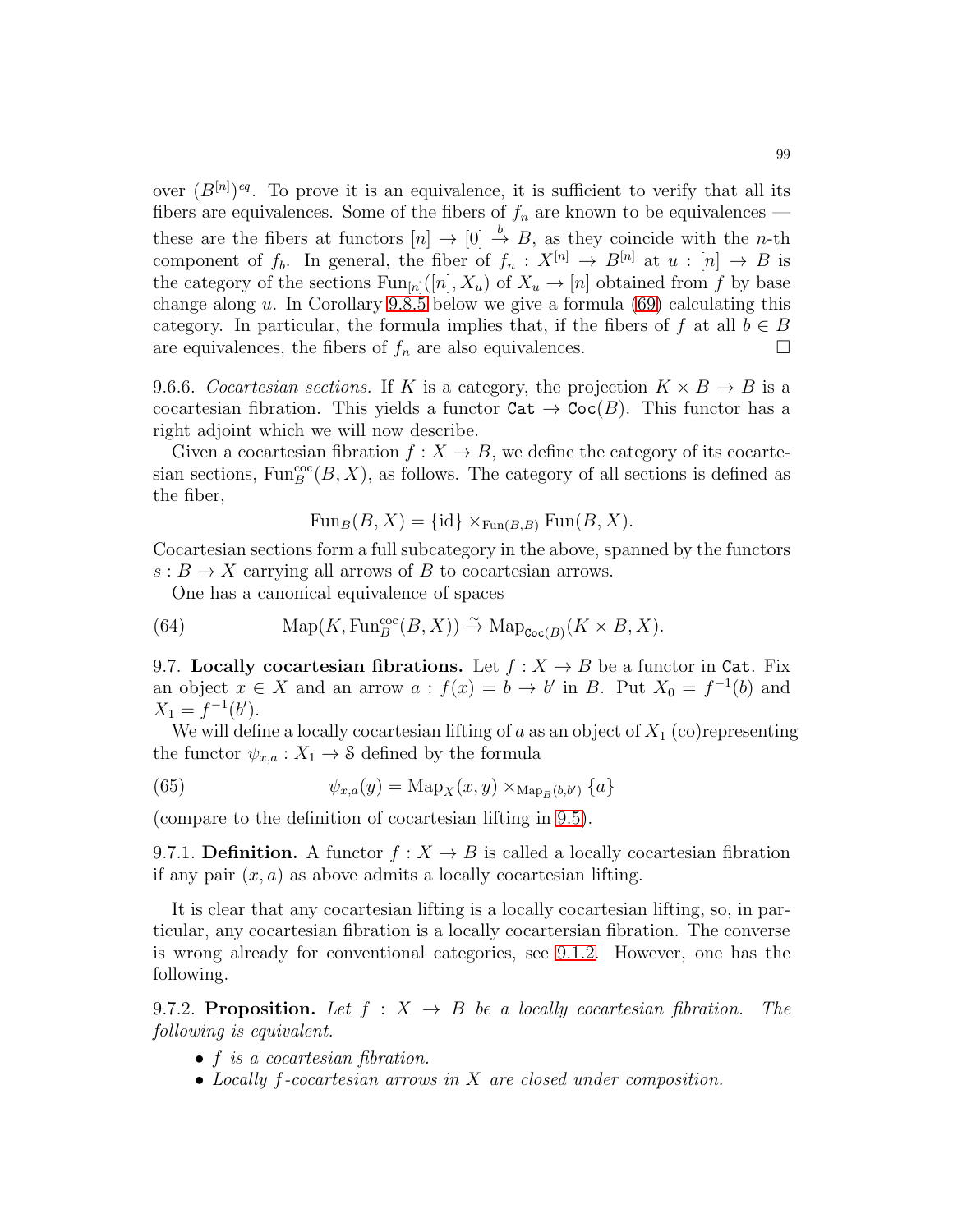*Proof.* If f is a cocartesian fibration, cocartesian arrows are locally cocartesian arrows and they are closed under the composition. We will now prove the converse. Thus,  $f$  is a locally cocartesian fibration such that composition of locally cocartesian arrows is locally cocartesian. We will prove that any locally cocartesian arrow is in fact cocartesian. Let  $\alpha : x \to x'$  be locally cocartesian and let  $z \in X$  over  $b'' \in B$ . We have to verify that the map of spaces

$$
\mathrm{Map}_X(x', z) \to \mathrm{Map}_B(b', b'') \times_{\mathrm{Map}_B(b, b'')} \mathrm{Map}_X(x, z)
$$

is an equivalence. This is enough to verify fiberwise, over any  $a' \in \text{Map}_B(b', b'')$ . Fix such a' and let  $\alpha': x' \to x''$  be a locally cocartesian lifting of a'. The arrow  $\alpha'$  yields an equivalence

$$
\mathrm{Map}_{f^{-1}(b'')}(x'', z) \to \mathrm{Map}_X(x', z) \times_{\mathrm{Map}_B(b', b'')} \{a'\}.
$$

On the other side, thhe composition  $\alpha' \circ \alpha$ , which is also locally cocartesian lifting by the assumption, yields an equivalence

$$
\mathrm{Map}_{f^{-1}(b'')}(x'', z) \to \mathrm{Map}_X(x, z) \times_{\mathrm{Map}_B(b, b'')} \{a' \circ a\}.
$$

This proves the assertion.

Remark. Originally Grothendieck defined cocartesian fibration as a locally cocartesian fibration for which composition of locally cocartesian arrows (he called them cocartesian) compose.

9.7.3. Corollary. Let  $f: X \to B$  be a functor in Cat.

- 1. f is a locally cocartesian fibration iff for any  $a : [1] \rightarrow B$  the base change  $X \times_B [1] \rightarrow [1]$  is a locally cocartesian fibration.
- 2. f is a cocartesian fibration iff for any  $a:[2] \to B$  the base change  $X \times_B B$  $[2] \rightarrow [2]$  is a locally cocartesian fibration.
- 3. For  $B = [1]$  the notions of cocartesian and locally cocartesian fibration coincide.

 $\Box$ 

Left fibrations in Cat can be similarly characterized. The following easily follows from the characterization of left fibrations in Section [7.](#page-69-0)

<span id="page-99-0"></span>9.7.4. Lemma. Let  $f: X \to B$  be a map in Cat. It is a left fibration if and only if for any  $a:[1] \to B$  the base change  $X_a = [1] \times_B X \to [1]$  is a left fibration.

*Proof.* The claim is about  $\infty$ -category Cat which can be realized as the subcategory of the  $\infty$ -category underlying ssSet with the Reedy model structure. The map  $f$  can be presented by a Reedy fibration. It is a left fibration in  $\text{Cat}$  if and only if it is a left fibration in ssSet. We know that base change of a left fibration is a left fibration. It remains to prove the opposite direction. We will verify the condition 3 of Lemma 7.2.4.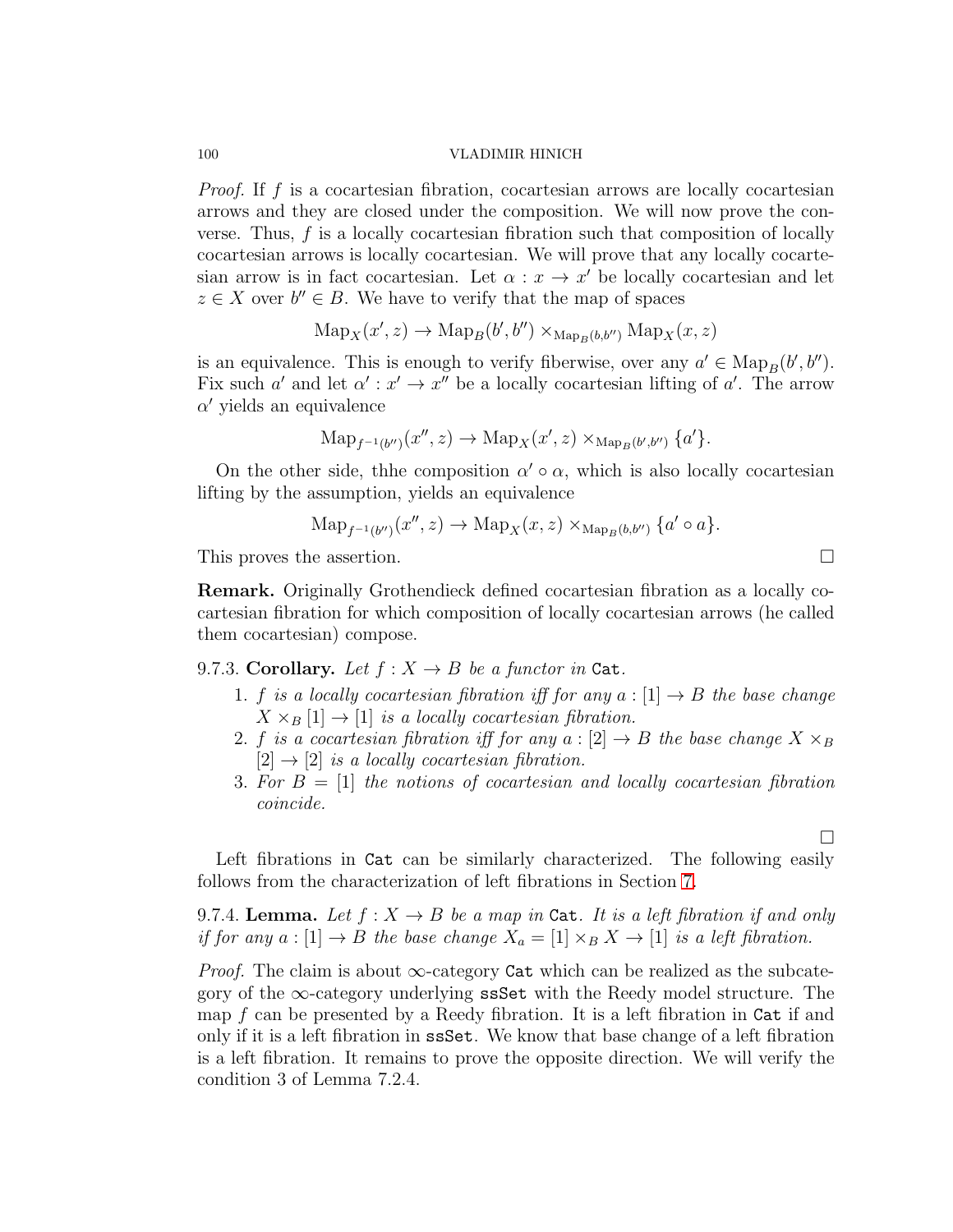First of all, since  $X$  and  $B$  are CSS, in the commutative diagram

(66) 
$$
X_n \longrightarrow X_0 \times_{B_0} B_n
$$

$$
\downarrow \qquad \qquad \downarrow
$$

$$
X_1 \times_{X_0} \ldots \times_{X_0} X_1 \longrightarrow X_0 \times_{B_0} B_1 \times_{B_0} \ldots \times_{B_0} B_1
$$

the vertical arrows are equivalences. Thus, it is enough to verify that the natural map  $X_1 \to X_0 \times_{B_0} B_1$  is an equivalence. This is a fibration of spaces, so it is sufficient to verify that the fibers are contractible. The latter property is satisfied if  $X_a \to [1]$  is a left fibration for all  $a : [1] \to B$ .

<span id="page-100-2"></span>9.8. Cocartesian fibrations over [1]. In this subsection we do the following. In the case  $B = [1]$ , we establish an equivalence between cocartesian fibrations over B an functors  $B \to \text{Cat}$ . Later on (see [9.9\)](#page-103-1) we will establish this equivalence for all B. Finally, we prove the equivalence between the functors  $X \to [1]$  and the correspondences between the fibers  $X_0$  and  $X_1$ .

9.8.1. Categories over [1] and correspondences. In [8.3.2](#page-83-0) we defined a correspondence from C to D as a left fibration over  $C \times D^{op}$ . In this subsection we will show that correspondences can equivalently be defined as functors  $f: X \to [1]$ , so that  $\mathfrak C$  and  $\mathfrak D$  are the fibers of  $f$  at 0 and 1 respectively.

Let us recall how a functor  $f : X \to [1]$  defines a correspondence.

In what follows we will denote  $X_0$  and  $X_1$  the fibers of f at 0 and 1 respectively. Given a functor  $f: X \to [1]$ , one defines a functor  $f: X_1 \to P(X_0)$  as the composition

<span id="page-100-0"></span>
$$
X_1 \to X \xrightarrow{Y} P(X) \to P(X_0),
$$

the last map being the restriction of a presheaf to a subcategory.

The map  $\tilde{f}$  can be interpreted as a left fibration  $\bar{f}: E \to X_0^{\text{op}} \times X_1$ . It can also be interpreted as a functor

(67) 
$$
X_0^{\text{op}} \to P(X_1^{\text{op}}).
$$

<span id="page-100-1"></span>9.8.2. Proposition. The map  $f: X \rightarrow [1]$  is a cocartesian fibration iff the left fibration  $\bar{f}: E \to X_0^{\text{op}} \times X_1$  is left-representable, that is, if for any  $x \in X_0$  the base change  $\{x\} \times_{X_0^{\text{op}}} E$  is a representable presheaf on  $X_1^{\text{op}}$  $\overset{\text{op}}{1}$ .

Proof. This is just a reformulation of the definition of locally cocartesian lifting.  $\Box$ 

Thus, a map  $f: X \to [1]$  is a cocartesian fibration if and only if the map [\(67\)](#page-100-0) factors through the Yoneda embedding  $X_1^{\text{op}} \to P(X_1^{\text{op}})$  $\binom{op}{1}$ .

We continue studying cocartesian fibrations over [1].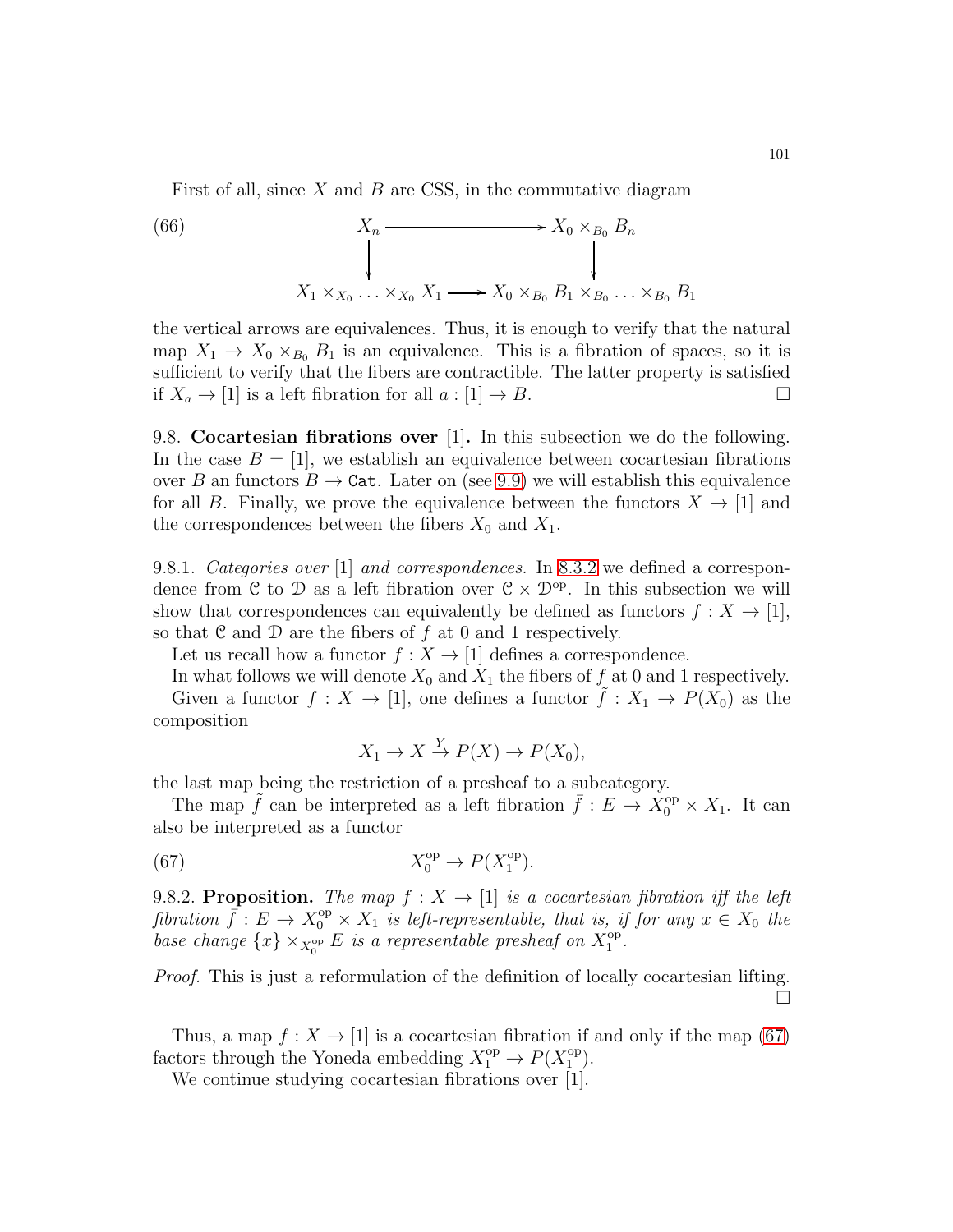<span id="page-101-0"></span>9.8.3. Proposition. Let  $f: X \to [1]$  be a cocartesian fibration,  $X_0 = f^{-1}(0)$ . The "evaluation at 0" functor

<span id="page-101-3"></span>(68) 
$$
\text{Fun}_{[1]}^{\text{coc}}([1], X) \to X_0
$$

is an equivalence.

*Proof.* The fiber of  $Fun_{[1]}([1], X) \to X_0$  at x is  $(X_1)_{x}$ , the category having an initial object. The fiber of  $(68)$  at x is, therefore, a contractible space. By the verified special case of lemma [9.6.3,](#page-96-1) the same claim will remain true if we replace X and  $X_0$  with  $X_{[1]}^{[n]}$  (notation of [9.6.4\)](#page-97-0) and  $X_0^{[n]}$  $\binom{[n]}{0}$ .

The claim now follows from the following result which we leave as an exercise.

 $\Box$ 

 $\Box$ 

9.8.4. Exercise. A map  $f: X \to Y$  in Cat is an equivalence iff all fibers of the maps  $f^{[n]}: X^{[n]} \to Y^{[n]}$  are contractible spaces.

<span id="page-101-2"></span><span id="page-101-1"></span>9.8.5. Corollary. In the notation of Proposition [9.8.3](#page-101-0) one has equivalences (69)  $\text{Fun}_{[1]}([1], X) \leftarrow \text{Fun}_{[1]}^{\text{coc}}([1], X) \times_{X_1} \text{Fun}([1], X_1) \to X_0 \times_{X_1} \text{Fun}([1], X_1),$ where the map  $f: X_0 \to X_1$  is defined by Proposition [9.8.2.](#page-100-1)

9.8.6. Corollary. Let  $f: X \to [n]$  be a cocartesian fibration,  $X_i = f^{-1}(i)$ , and let  $s_i: X_i \to X_{i+1}$  be defined by the restriction of f to the embedding  $[1] \to [n]$ carrying 0 to i and 1 to  $i + 1$ . Then there exists an equivalence

(70) 
$$
\operatorname{Fun}_{[n]}([n], X) \stackrel{\sim}{\to} X_0 \times_{X_1} X_1^{[1]} \times_{X_2} X_2^{[1]} \dots \times_{X_n} X_n^{[1]},
$$

where the maps  $X_i^{[1]} \to X_i$  are induced by the embedding  $\{0\} \to [1]$ , and  $X_i^{[1]} \to$  $X_{i+1}$  are compositions  $X_i^{[1]} \to X_i \stackrel{s_i}{\to} X_{i+1}$ .

The above calculation is used in the proof of Proposition [9.6.5](#page-97-1) saying that equivalence of cocartesian fibrations can be verified fiberwise.

9.8.7. Grothendieck construction for  $B = [1]$ . We have just seen that any cocartesian fibration  $X \to [1]$  gives rise to an arrow  $X_0 \to X_1$  in Cat.

We claim this construction is functorial, that is defines a functor  $\Gamma : \text{Coc}([1]) \rightarrow$ Fun([1], Cat) compatibile with the equivalence  $\text{Coc}(\partial[1]) = \text{Fun}(\partial[1], \text{Cat})$ . This is a routine thing. The main step is to make Yoneda embedding  $Y_X : X \to P(X)$ functorial in X, that is, to present it as a functor  $Y : \mathsf{Cat} \to \mathrm{Fun}([1], \mathsf{CAT})$ carrying X to  $Y_X : X \to P(X)$  (we write CAT for the category of categories containing  $P(X)$ ). This is done as follows. We use the identification  $\text{Cat} = \text{CS}(8)$ . The assignment of the left fibration  $Tw(X) \to X \times X^{\text{op}}$ , as presented in 8.1.3, is obviously functorial as it is defined purely in terms of the pair of natural transformations id  $\rightarrow \tau$ , op  $\rightarrow \tau$  from  $\Delta$  to itself. Then one should verify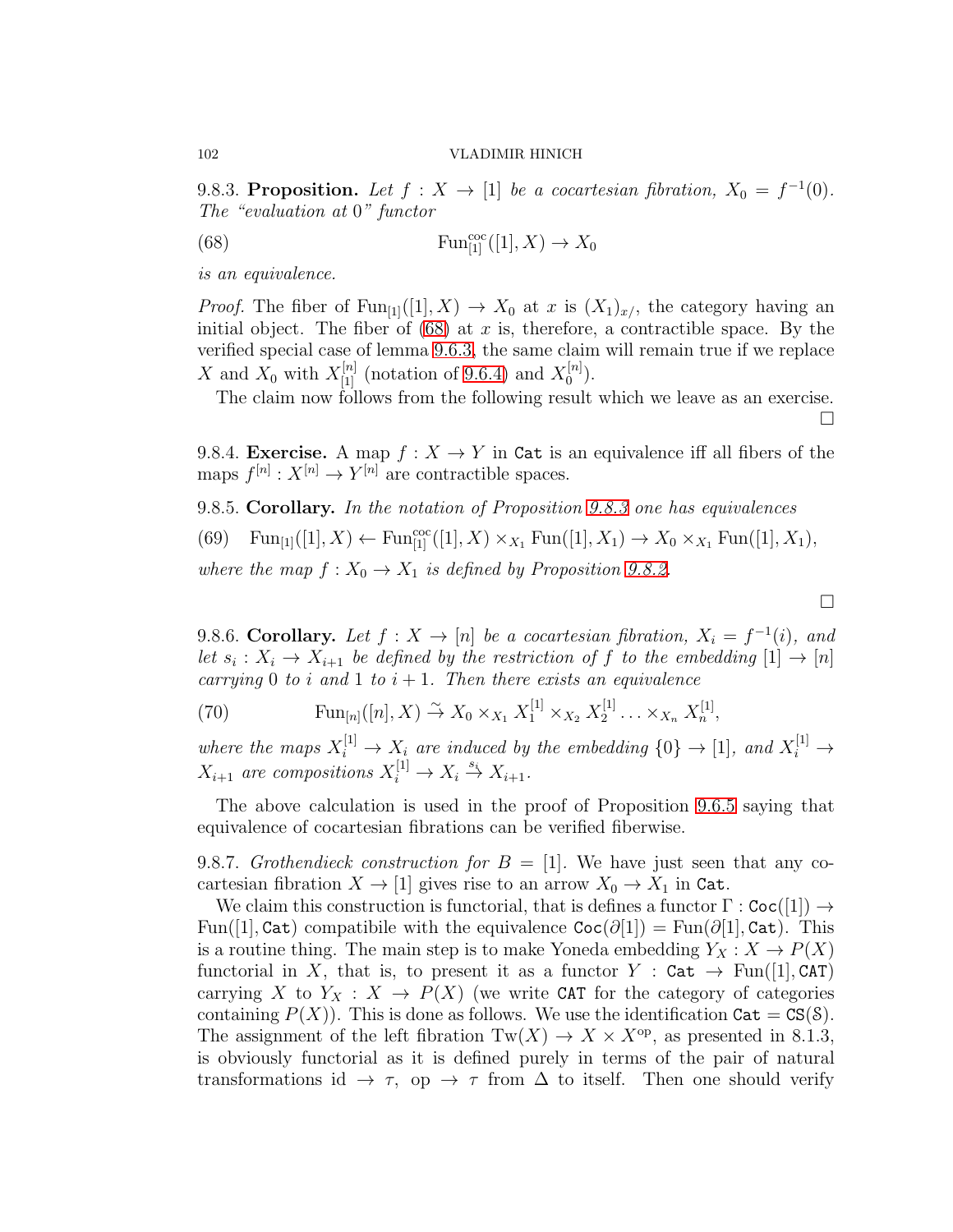that the Grothendieck construction for spaces  $\text{Left}(B) \to \text{Fun}(B, \mathcal{S})$  discussed in Section [7](#page-69-0) is functorial in base in the sense that is yields a morphism of functors  $\mathtt{Cat}^\mathrm{op}\to\mathtt{Cat}.$ 

We will not do it here.

Let us define the functor in the opposite direction. Given a map  $f: X_0 \to X_1$ , we will construct a cocartesian fibration over [1] with the fibers  $X_0$  and  $X_1$ .

<span id="page-102-0"></span>We define the category  $X$  by the formula

(71) 
$$
X = (X_0 \times [1]) \coprod^{X_0} X_1,
$$

where the map  $X_0 \to X_0 \times [1]$  is given by the embedding  $\{1\} \to [1]$ . The map  $p: X \to [1]$  is given by the projection on  $X_0 \times [1]$  and carrying  $X_1$  to  $\{1\} \in [1]$ .

9.8.8. Lemma. The cylinder construction [\(71\)](#page-102-0) provides a cocartesian fibration  $X \to [1].$ 

*Proof.* We have to describe the map spaces  $\text{Map}_X(x, y)$  for  $x \in X_0$  and  $y \in X_1$ . Together they form a category  $Fun_{11}([1], X)$ , so we would like to have an analog of formula  $(69)$  for X. This is not obvious as X is defined as colimit, so maps to X are difficult to describe. Fortunately, we can present X as a fiber product of categories (they are all special cases of the cylinder construction). The cylinder construction is functorial in the morphism  $X_0 \to X_1$ . This allows us to construct a commutative diagram

<span id="page-102-1"></span>(72) 
$$
\operatorname{Cyl}(X_0 \to X_1) \longrightarrow \operatorname{Cyl}(X_1 \to X_1)
$$

$$
\downarrow \qquad \qquad \downarrow
$$

$$
\operatorname{Cyl}(X_0 \to [0]) \longrightarrow \operatorname{Cyl}(X_1 \to [0])
$$

which can be easily verified to be cartesian (see Exercise [9.12.1\)](#page-106-0).

Now we apply the functor  $Fun_{[1]}([1],]$  to the cartesian diagram. We get the formula

(73) 
$$
\operatorname{Fun}_{[1]}([1], X) = X_0 \times_{X_1} X_1^{[1]}.
$$

This formula immediately implies that for any  $x \in X_0$  the image of the horizontal arrow  $\{x\} \times [1] \to X_0 \times [1]$  in X is cocartesian. This proves the claim.  $\square$ 

9.8.9. Proposition. The cylinder construction above defines a functor inverse to  $\Gamma : \text{Coc}([1]) \to \text{Fun}([1], \text{Cat}).$ 

*Proof.* We have to construct an equivalence of two compositions,  $\Gamma \circ Cyl$  and Cyl  $\circ$  Γ, with identity. This is clear for the first composition; for the second we have to present an equivalence  $Cyl(X_0 \stackrel{s}{\to} X_1) \to X$  where X is a cocartesian fibration over [1] and  $s: X_0 \to X_1$  is  $\Gamma(X)$ . By Proposition [9.8.3](#page-101-0) one has an equivalence  $X_0 \to \text{Fun}^{\text{coc}}_{[1]}([1], X)$  which can be rewritten as a map  $i: X_0 \times [1] \to X$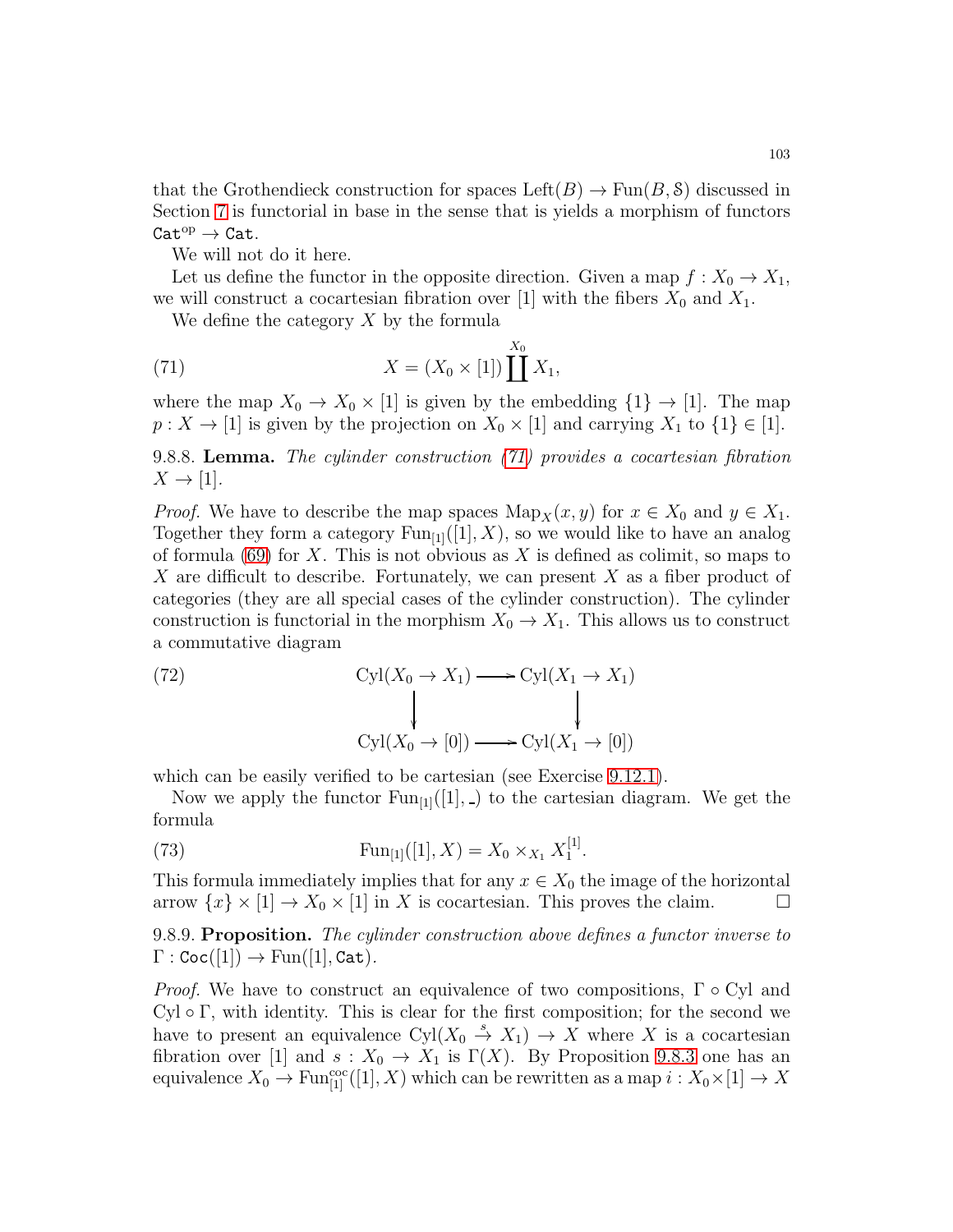of cocartesian fibrations over [1]. The map of fibers at 1,  $X_0 \to X_1$ , is precisely s. Thus, the map i canonically extends to a map  $Cyl(s) \to X$  that induces an equivalence of the fibers at 0 and at 1. According to [9.6.5,](#page-97-1) this implies that the map is an equivalence.

The adjoint pair of equivalences  $(\Gamma, Cyl)$  is what we call Grothendieck construction for  $B = [1]$ .

<span id="page-103-0"></span>9.8.10. Corollary. Let  $f : X \rightarrow B$  be a cocartesian fibration. The following properties are equivalent.

- 1. All arrows of X are cocartesian.
- 2. All fibers of f are spaces.
- 3. f is a left fibration.

*Proof.* The implication  $(3) \Rightarrow (1)$  is already known and  $(1) \Rightarrow (2)$  is obvious as an arrow  $a$  in  $X$  whose image in  $B$  is an equivalence, is cocartesian if and only if it is an equivalence. The implication  $(2) \Rightarrow (1)$  is also easy: as f is a cocartesian fibration,  $f(a)$  has a cocartersian lifting for any arrow a in X, so there is a commutative triangle in X presenting  $a$  as a composition of a cocartesian lifting with a (vertical) equivalence. It remains to prove  $(2) \Rightarrow (3)$ . By Lemma [9.7.4,](#page-99-0) the claim reduces to the case  $B = [1]$ . In this case  $f : X \to [1]$  corresponds to a map  $s: X_0 \to X_1$  where  $X_0$  and  $X_1$  are spaces. Then X is equivalent to the cylinder of s which is a left fibration.  $\Box$ 

<span id="page-103-1"></span>9.9. Grothendieck construction: general case. We construct a functor  $G$ :  $\text{Coc}(B) \to \text{CS}(\text{Left}(B))$  as follows. To any cocartesian fibration  $f : X \to B$  we assign a simplicial object  $G(X)$  in Left(B) defined by the formula

$$
G(X)_n = \text{Fun}_B([n], X)^{\text{coc}}.
$$

Here, for a cocartesian fibration X over B, we denote  $X^{\text{coc}}$  the left fibration over B defined by the cocartesian arrows in X.

Note that even when working with conventional categories, one should be careful to define a functor both on objects and on arrows. This is even more so with infinity categories. So let us be more careful. The functor  $G$  is the composition of two functors <sup>[22](#page-103-2)</sup>. The first one carries X to the simplicial object  $n \mapsto \text{Fun}([n], X)$ . The second one is the functor  $\text{Coc}(B) \to \text{Left}(B)$ , carrying X to  $X^{\text{coc}}$ ; it is right adjoint to the embedding.

The functor  $X \mapsto X^{\text{coc}}$  preserves the limits. The simplicial object  $n \mapsto$  $Fun_B([n], X)$  is a complete Segal object in  $Coc(B)$ , therefore,  $G(X)$  is a complete Segal object in  $Left(B)$ .

 $\Box$ 

<span id="page-103-2"></span> $^{22}$ Here it makes sense to talk about "thhe composition" — following Drinfeld's suggestion for a "homotopy definite article".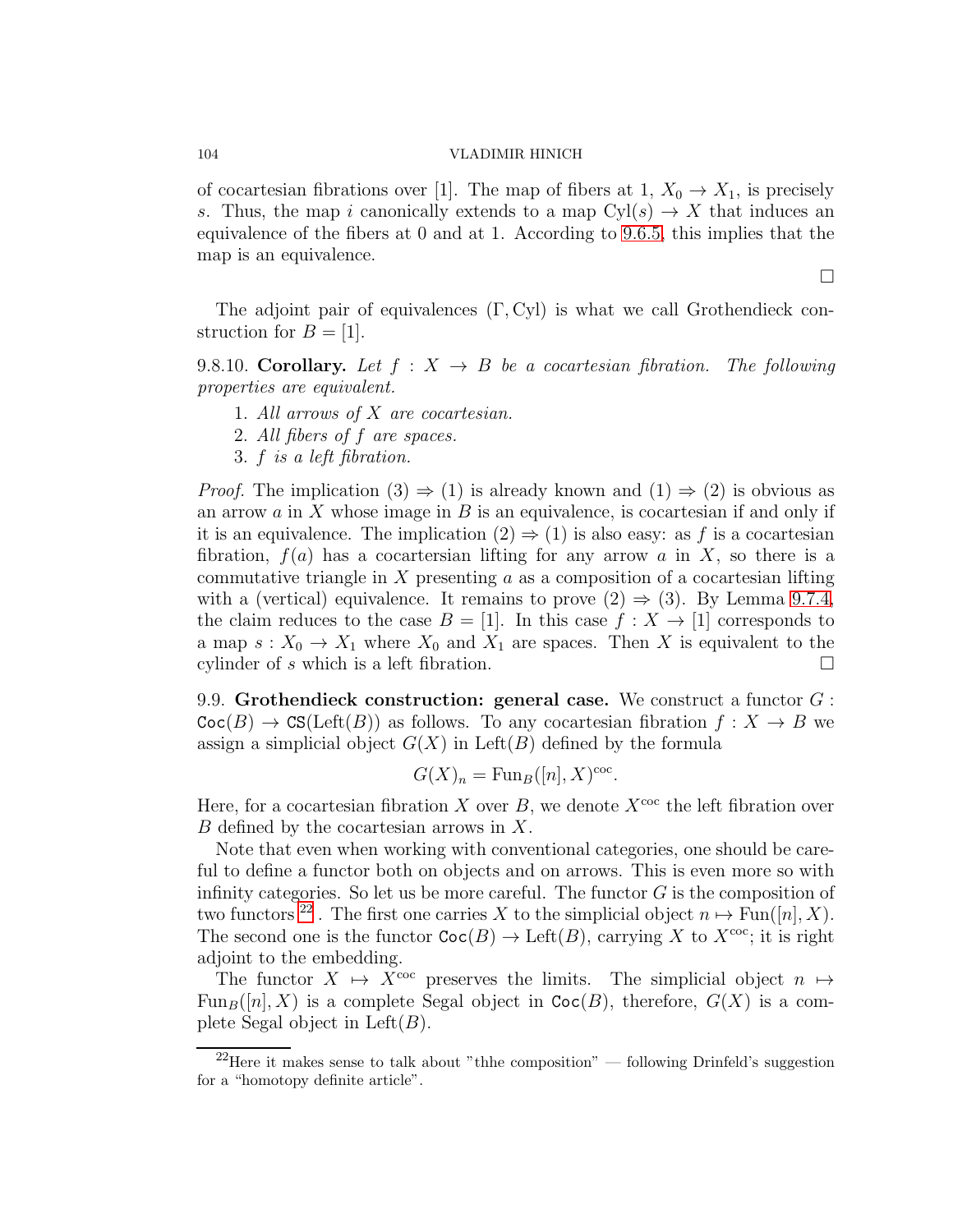We will prove that  $G$  is an equivalence. This is done as follows. First of all, we construct a left adjoint functor  $F : \text{CS}(\text{Left}(B)) \to \text{Coc}(B)$ . We will verify that the adjoint pair of functors  $(F, G)$  is functorial in B. We prove F and G are mutually inverse equivalences verifying this for  $B = *$  and using Proposition [9.6.5.](#page-97-1)

9.9.1. The functor  $F : \text{CS}(\text{Left}(B)) \to \text{Coc}(B)$ . We construct the functor F left adjoint to G as (a sort of) geometric realization functor.

Given a simplicial object  $X_{\bullet}$  in  $\text{Cat}_{/B}$ , we define  $F(X_{\bullet})$  as the colimit of the functor  $\mathfrak{F} : \mathrm{Tw}(\Delta) \to \mathrm{Cat}_{/B}$  given by the formula

(74) 
$$
\mathfrak{F}(a : [m] \to [n]) = X_m \times [n].
$$

We will now verify that F carries complete Segal objects in  $\mathrm{Left}(B)$  to cocartesian fibrations over B. Let  $X_{\bullet}$  be a complete Segal object in Left $(B)$ . One has a canonical map  $X_0 \to F(X_{\bullet})$  over B. We claim that the image of this map consists of locally cocartesian arrows. Since the image is closed under compositions, this will immediately imply the claim.

Our claim is quite easy in case  $B = [0]$ . The functor F in this case is the composition of the rightwards arrows in the diagram below.

(75) 
$$
\mathbf{CS}(\mathcal{S}) \xrightarrow{i} \mathcal{S}^{\Delta^{op}} \xrightarrow{j} \mathbf{Cat}^{\Delta^{op}} \xrightarrow{\mathbb{F}} \mathbf{Cat} ,
$$

where i and j are the obvious embeddings and  $\mathbb F$  is the colimit functor described above. The functors G and K are right adjoint to  $\mathbb F$  and j respectively, K being the maximal subspace functor and G carrying X to  $\{n \mapsto \text{Fun}([n], X)\}\$ . The composition  $K \circ G$  is known to identify Cat with  $CS(S)$ : therefore the functor F is an equivalence.

For B varying, the functor  $F : \text{Fun}(\Delta^{\text{op}}, \text{Left}(B)) \to \text{Cat}_{/B}$  commutes with the base change  $B' \to B^{23}$  $B' \to B^{23}$  $B' \to B^{23}$ . Thus, in order to prove that the image of the map  $X_0 \to F(X_{\bullet})$  consists of locally cocartesian arrows, it is sufficient to assume  $B = [1].$ 

One can easily see that, after identification of  $Fun([1], Cat)$  with  $CS(Left([1]))$ , the functor  $F : \text{CS}(\text{Left}([1])) \rightarrow \text{Cat}_{/[1]}$  identifies with Cyl : Fun([1], Cat)  $\rightarrow$ Cat<sub>/[1]</sub>. For, if  $s_{\bullet}: X_{\bullet} \to Y_{\bullet}$  is a map of categories presented as complete Segal objects in S, we convert  $s_{\bullet}$  into a complete Segal object in Left([1]), and get  ${n \mapsto \mathrm{Cyl}(s_n)}$ . Then F carries this to

(76) colim<sub>a:m→n∈Tw( $\Delta$ )</sub>  $((X_m \times [1]) \sqcup^{X_m} Y_m) \times [n].$ 

Alternatively, one has  $X = \text{colim}(X_m \times [n])$ ,  $Y = \text{colim}(Y_m \times [n])$ , so that  $Cyl(s) = X \times [1] \sqcup^{X} Y$  can be also expressed in terms of colimits and products with  $[n]$ . Two expressions are canonically equivalent as colimits in Cat commute with products (with  $[n]$ ).

<span id="page-104-0"></span><sup>&</sup>lt;sup>23</sup>Since base change  $\mathtt{Cat}_{/B} \to \mathtt{Cat}_{/B'}$  has right adjoint functor  $Y \mapsto \mathrm{Fun}_{B'}(B, Y)$ .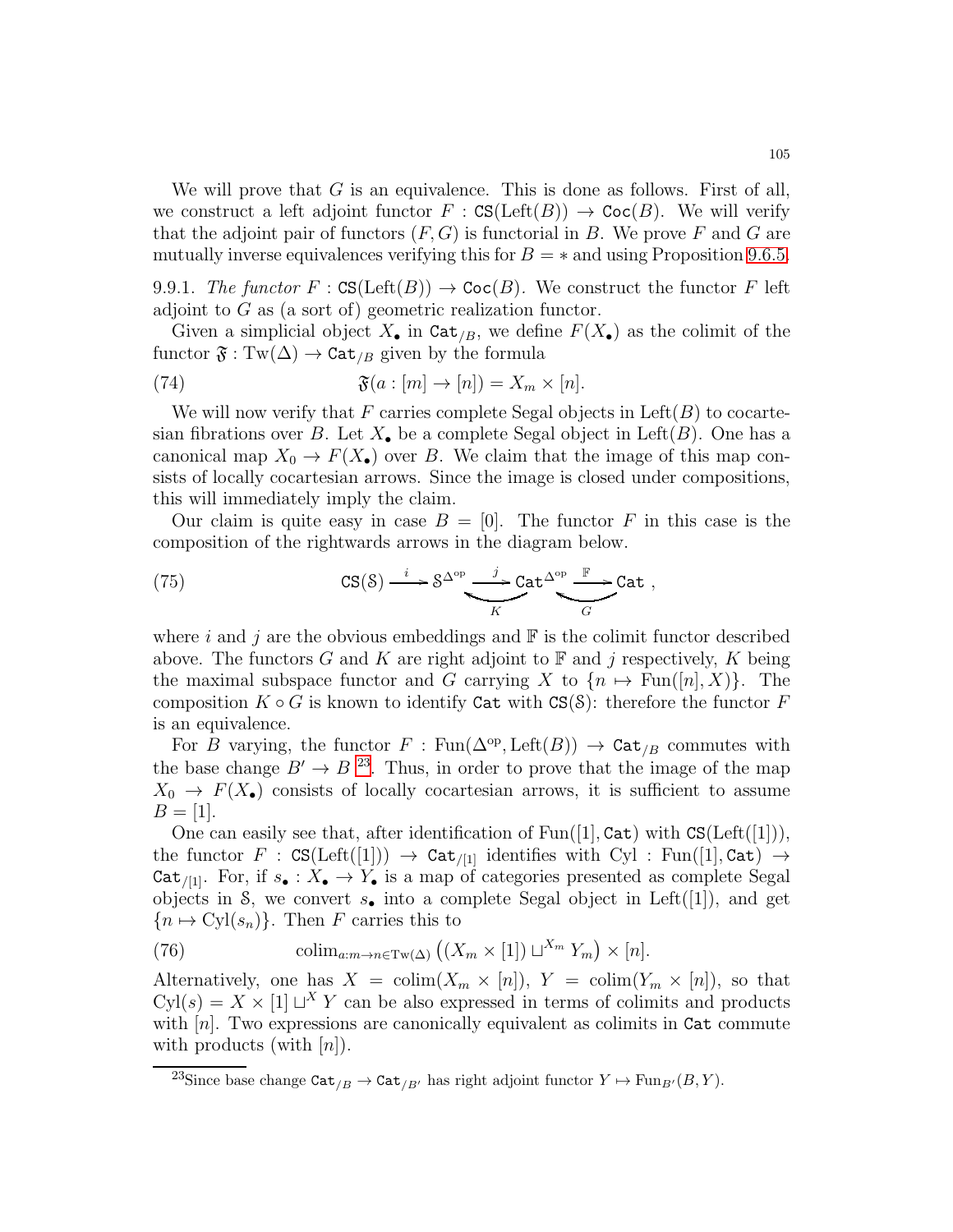Identification of  $F(X_{\bullet})$  with the cylinder yields, in particular, our description of cocartesian arrows.

Finally, we have an adjoint pair

 $F: {\rm CS}({\rm Left}(B))$ — ${\rm Coc}(B): G.$ 

This pair commutes with the base change. Since we know that for  $B = [0]$  this is an equivalence of categories, the unit and the counit of the adjunction are pointwise equivalences, and so, by [9.6.5,](#page-97-1) they are equivalences.

9.10. Categories over [1]. In the beginning of the previous subsection we presented, for a category X over [1], a correspondence between the fibers  $X_0$  and  $X_1$ , that is, a functor  $X_1 \to P(X_0)$ . We will now present a construction in the opposite direction. Let  $f: X_1 \to P(X_0)$  be given. According to [9.8,](#page-100-2) this yields a cartesian fibration  $f : \mathcal{P} \to [1]$  such that  $\mathcal{P}_0 = P(X_0)$  and  $\mathcal{P}_1 = X_1$ . We define X as the full subcategory of  $P$  spanned by the objects:

- representable presheaves on  $X_0$  over  $\{0\} \in [1]$ .
- all objects of  $P$  over  $\{1\} \in [1]$ .

We claim that the category  $X$  over [1] so defined has the required fibers and gives rise to the required functor  $X_1 \to P(X_0)$ .

9.10.1. Proposition. The construction above establishes an equivalence between the categories  $X \to [1]$  over [1] and the correspondences  $X_1 \to P(X_0)$ .

# 9.11. Limits and colimits in terms of cocartesian fibrations.

9.11.1. Limits. In [9.6.6](#page-98-0) we presented an adjoint pair

 $F:\mathtt{Cat}\overrightarrow{\rightarrow}\mathtt{Coc}(B):G,$ 

with  $F(X)$  defined as the constant family  $X \times B \to B$ , and  $G(Y) = \text{Fun}_{B}^{\text{coc}}(B, Y)$ being the *category of cocartesian sections* of Y. Identifying  $\text{Coc}(B)$  with Fun(B, Cat), we can describe F as assigning to  $X \in \text{Cat}$  the constant functor from B to Cat with value  $X$ . Thus, the functor of cocartesian sections identifies with the limit of a functor to Cat.

This fact was first described by Grothendieck (SGA1) where he defines LIMIT of a (pseudo) functor to categories, given by a cocartesian fibration  $p: X \to B$ as the category of cocartesian sections of  $p$ . In our version this definition has become a theorem.

9.11.2. Colimits. Let  $p: X \to B$  be a cocartesian fibration. We claim that the colimit functor has also a nice description of terms of cocartesian fibrations.

The result is left as an exercise.

**Exercise.** Colimit of a functor from  $B$  to  $Cat$  given by a cocartesian fibration  $p: X \to B$  is the localization of X with respect to the collection of p-cocartesian arrows.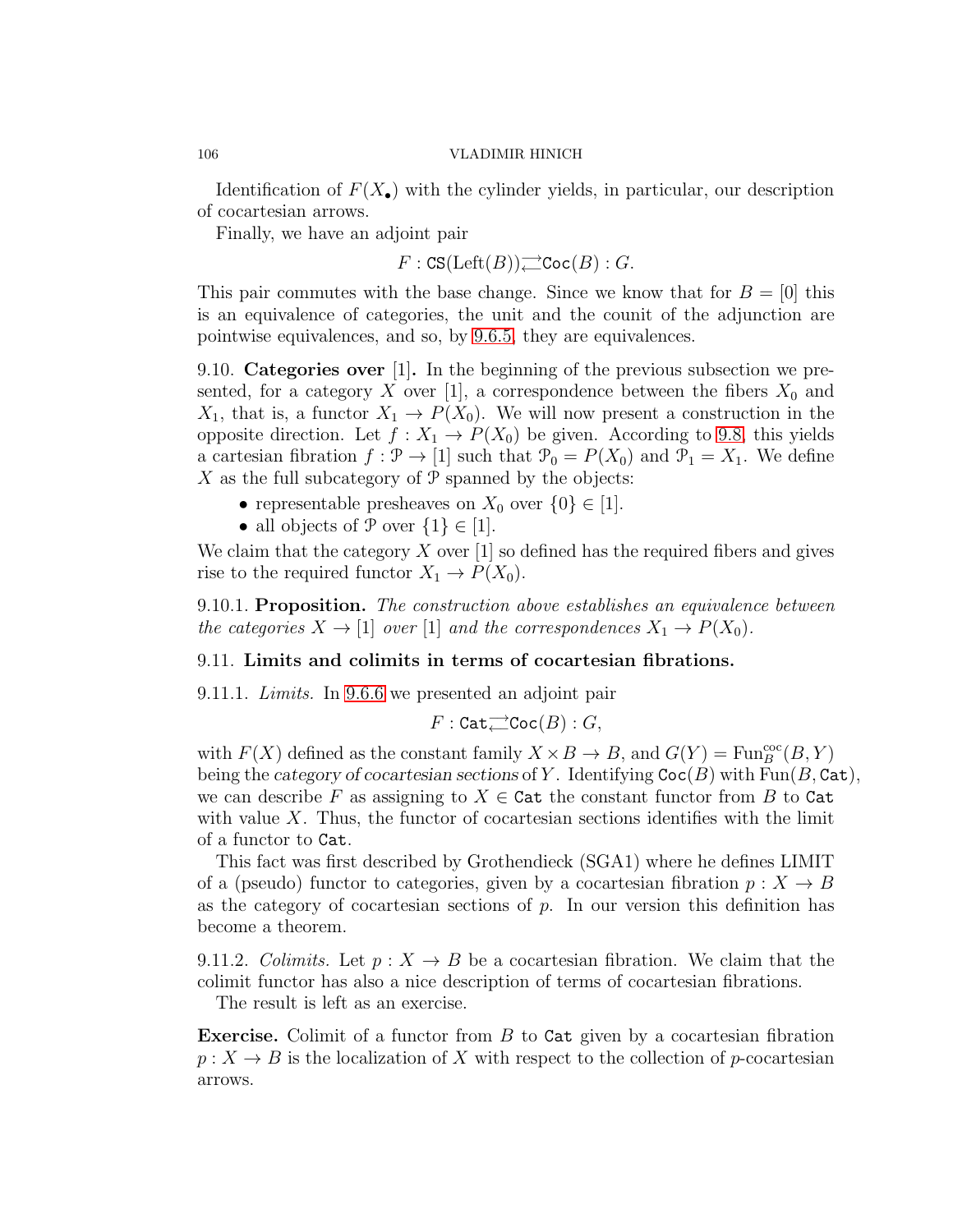Needless to say that this also appeared as a definition in SGA1.

9.12. Exercises.

<span id="page-106-0"></span>9.12.1. Exercise. Prove that the diagram [\(72\)](#page-102-1) is cartesian. *Hint.* Use CSS model structure; verify that the vertical arrows are quasifibrations.

9.12.2. Exercise. 1. Let  $f : C \to D$  be fully faithful. Then the diagram  $T(\alpha)$ 

$$
Tw(C) \longrightarrow Tw(D)
$$
  
\n
$$
\downarrow \qquad \qquad \downarrow
$$
  
\n
$$
C \times C^{op} \xrightarrow{f \times f^{op}} D \times D^{op}
$$

is cartesian.

.

2. Let  $f: C \to P(D)$  be a functor. Then the corresponding left fibration over  $C \times D^{\text{op}}$  is described by the cartesian diagram

$$
E \longrightarrow \text{Tw}(P(D))
$$
  
\n
$$
\downarrow
$$
  
\n
$$
C \times D^{\text{op}} \xrightarrow{f \times Y^{\text{op}} P(D) \times P(D)^{\text{op}}}
$$

- 3. Let  $D$  be a full subcategory of  $P(C)$  containing  $C$ . Then the functors  $C \to D$  and  $D \to P(C)$  define equivalent functors  $D \times C^{\text{op}} \to \mathcal{S}$ .
- 9.12.3. **Exercise.** 1. Given an adjoint pair of functors  $\mathcal{C}^{\longrightarrow}_{\leftarrow} \mathcal{D}$  and a category B, construct an adjoint pair  $\mathcal{C}^B \rightleftharpoons \mathcal{D}^B$ .
	- 2. Deduce from the above that if a category C has limits / colimits, the category  $\mathcal{C}^B$  has also limits / colimits which are calculated pointwise.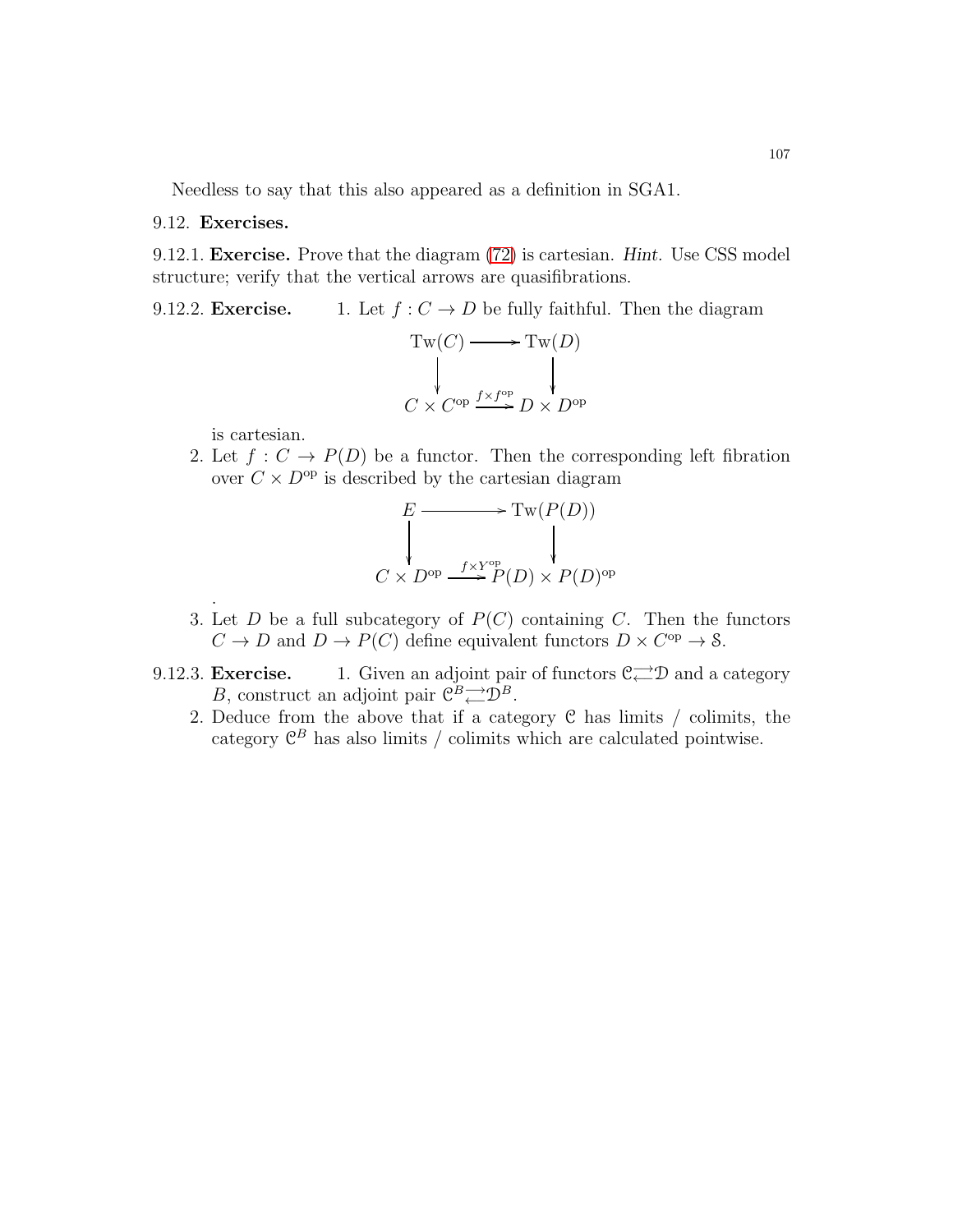### 10. Stable categories

# 10.1. Introduction: stable homotopy theory, spectra.

10.1.1. Pointed spaces. We will say a few words about pointed topological spaces. The category Top<sub>∗</sub> has coproducts called *wedge sum*. One has a natural embedding  $X \vee Y \to X \times Y$ .

Smash product of pointed spaces is defined as  $(X, x) \wedge (Y, y) = (X \times Y)/(X \vee Y)$ .

In a good category of pointed spaces smash product is left adjoint to the internal Hom functor.

Smash product with (pointed) circle is called (reduced) suspension functor. For good topological spaces the suspension functor has right adjoint, the loop space functor.

10.1.2. A functor  $h: (\text{Top}_*)^{\text{op}} \to \text{Ab}^{\mathbb{Z}}$  endowed with a natural isomorphism  $h^{n+1}(\Sigma(X)) = h^{n}(X)$ , is a (reduced) cohomology theory, if

- It carries weak homotopy equivalence of pointed spaces into isomorphism.
- Let  $i: X \to Y$  be a cofibration (e.g., embedding of a subcomplex into a complex) and let  $j: Y \to Z$  be the embedding of Y into the cone  $Z = * \sqcup^{X} (X \times [0,1]) \sqcup^{X} Y$ . Then the sequence of graded abelian groups ∗ $(5r)$ ∗∗∗

$$
h^*(Z) \to h^*(Y) \to h^*(X)
$$

is exact.

• For any set of pointed spaces  $X_i$  the natural map

$$
h^*(\vee X_i) \to \prod h^*(X_i)
$$

is an isomorphism.

As a result, for each *n* the functor  $h^n : \text{Top}_* \to \text{Ab}$  is represented by some  $E_n$ in the sense that  $h^{n}(X) = [X, E_n]$ , so that the abelian group structure on  $h^{n}(X)$ comes from H-space structure on  $E_n$ . Now the isomorphism  $h^{n+1}(\Sigma X) = h^n(X)$ can be rewritten as

$$
[\Sigma X, E_{n+1}] = [X, E_n],
$$

that is, as a weak equivalence  $E_n = \Omega(E_{n+1})$ .

A collection of pointed spaces  $E_n$  and equivalences  $E_n \to \Omega(E_{n+1})$  is called  $\Omega$ -spectrum.

We do not intend to define here the category of spectra (see the book of Adams [\[A\]](#page-123-7)). In any case, the theory of infinity categories says that the classical definition is imprecise and should be replaced with an infinity notion which we present below.

The passage from  $\texttt{Top}_*$  to spectra will be formalized as a stabilization procedure assigning to any infinity category with finite limits a stable infinity category.

Homotopy category of any stable category will have a canonical structure of triangulated category. Stable categories are higher analogs of abelian categories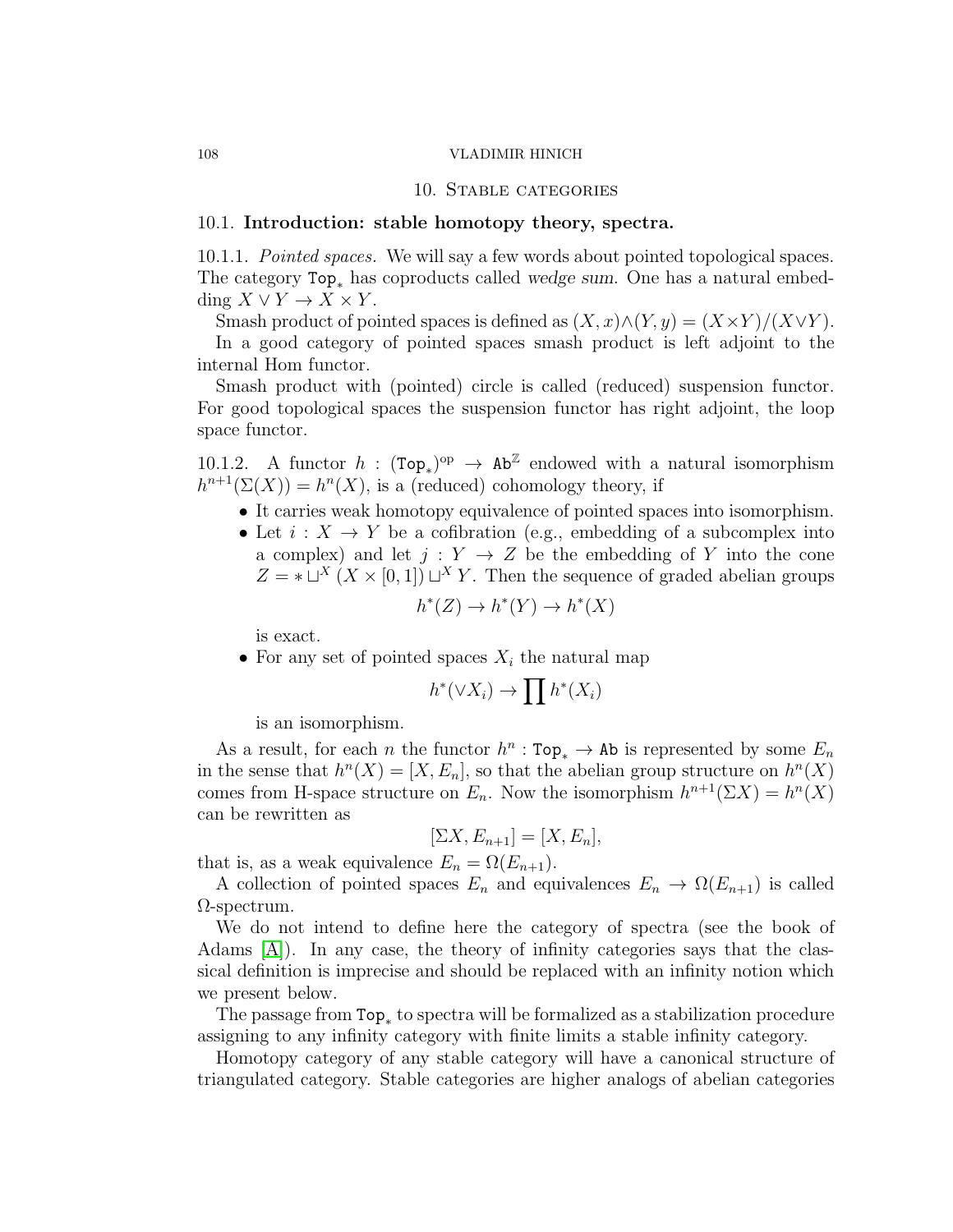— and the stabilization is a higher analog of the procedure described by Quillen in 60-ies, illustrated below by an exercise.

10.1.3. **Exercise.** Let  $\mathcal A$  be the category of associative (or commutative, or Lie) algebras. Let  $A \in \mathcal{A}$ . Prove that the category of bimodules (or modules) over A can be equivalently described as the category of abelian group objects in  $\mathcal{A}_{/A}$ .

# 10.2. Definitions.

10.2.1. Pointed category. A (infinity) category C is pointed if its initial object is terminal. Examples of pointed categories include complexes, pointed spaces. If C has a terminal object  $\ast$ , the category  $\mathcal{C}_{\ast}$  is pointed.

The object that is initial and terminal, is denoted 0.

**Exercise.** If C has initial object 0 and terminal object 1, it is pointed iff Map(1,0)  $\neq$  $\emptyset$ .

10.2.2. Stable category. A triangle in a pointed category  $\mathcal C$  is a commutative diagram

<span id="page-108-0"></span>(77) 
$$
\downarrow \qquad \qquad \downarrow \qquad \downarrow.
$$

$$
\downarrow \qquad \qquad \downarrow.
$$

$$
\downarrow \qquad \qquad \downarrow.
$$

$$
\downarrow \qquad \qquad \downarrow.
$$

Recall that we live in infinity world and commutative diagram actually means a functor from  $[1] \times [1]$  to C. A triangle is fiber sequence if the diagram is cartesian; it is cofiber sequence if the diagram is cocartesian.

We now define stable categories.

**Definition.** A category  $C$  is stable if it is pointed, there exist fiber and cofiber for each arrow, and a triangle is fiber sequence iff it is a cofiber sequence.

Examples (details later): spectra, derived category.

10.3. Example: derived category of an abelian category. Let  $A$  be an abelian category. Since Grothendieck and Verdier homological algebra has been developed in derived category of A, denoted  $D(A)$ , defined as follows.

First, one constructs  $C(A)$ , the category of complexes of objects in A. A. map  $f: X \to Y$  in  $C(A)$  is called quasiisomrphism (quism) if it induces an isomorphism of homology. The derived category  $D(A)$  is the localization (in a "naive" sense) of  $C(A)$  with respect to quasiisomorphisms.

 $D(A)$  is a triangulated category. This means it is additive, admits a translation autoequivalence  $T: D(A) \to D(A)$  and a collection of "exact triangles"  $X \to$  $Y \to Z \to T(A)$  satisfying a list of properties which we will list later.

We now have a better replacement for  $D(A)$  — this is the infinity version  $D_{\infty}(A)$  defined as a DK localization of  $C(A)$  with respect to quasiisomorphisms. We will see that  $D_{\infty}(A)$  is an example of stable category.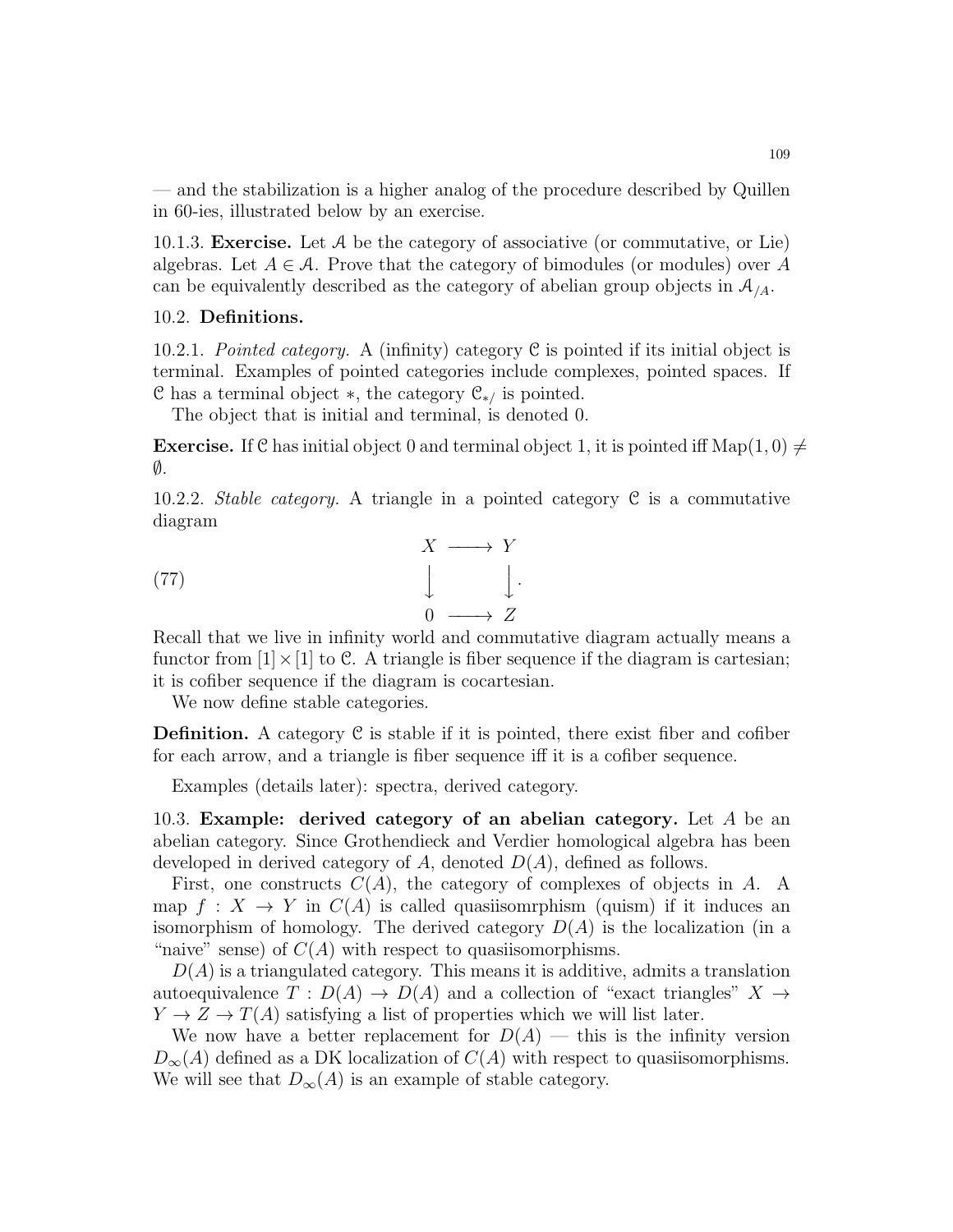A triangle in  $D_{\infty}(A)$  is a commutative diagram [\(77\)](#page-108-0); to construct a fiber sequence for  $f: Y \to Z$ , we can present f with a surjective map of complexes and choose  $X$  to be the kernel of  $f$ . To construct a cofiber sequence, we can take  $g: X \to Y$  to be injective, and choose Z to be the cokernel of g.

This proves the existence of fiber and cofiber sequences. Looking at short exact sequences  $X \to Y \to Z$ , we see that fiber and cofiber sequences actually coincide — and they correspond to the distinguished triangles in  $D(A)$ .

10.4. Homotopy category of a stable infinity-category. We will now prove that  $Ho(\mathcal{C})$  has a structure of triangulated category if  $\mathcal C$  is stable.

10.4.1. Suspension functor. Let us first assume that  $C$  is pointed and admits cofibers. Under these assumptions we can define suspension functor  $\Sigma : \mathcal{C} \to \mathcal{C}$ as follows. Look at the category  $\mathcal{Q} \subset \text{Fun}(\Delta^1 \times \Delta^1, \mathcal{C})$ , the full subcategory consisting of cocartesian diagrams having zeros outside of the diagonal. One has two projections  $p_X, p_Y : \mathcal{Q} \to \mathcal{C}$ , and  $p_X$  is an equivalence. This yields a functor  $\Sigma = p_Y \circ p_X^{-1} : \mathcal{C} \to \mathcal{C}$ . In case  $\mathcal{C}$  is stable,  $\Sigma$  is obviously an equivalence since the composition  $\Omega = p_X \circ p_Y^{-1}$  $Y<sup>-1</sup>$  is its inverse. We write  $X[n]$  instead of  $\Sigma^{n}(X)$ . Let us add a few words. By definition,  $X[1]$  can be calculated as a colimit of the diagram  $0 \leftarrow X \rightarrow 0$ . Colimits are defined up to contractible space of choices. The choice of the functor  $\Sigma : \mathcal{C} \to \mathcal{C}$  gives a specific choice of the colimit for each X. This means that any cocartesian diagram



yields an equivalence  $X[1] \rightarrow Y$ , unique in the usual sense. This diagram is symmetric. What happens to the equivalence when we transpose the diagram? The equivalence belongs to  $\text{Map}(X[1], Y)$ , which is, by definition, the fiber product  $\text{Map}(0, Y) \times_{\text{Map}(X, Y)} \text{Map}(0, Y)$ , that is, the loop space of  $\text{Map}(X, Y)$ . In particular,  $\pi_0(\text{Map}(X[1], Y)$  is a group.

Lemma. The equivalences corresponding to transposed diagrams are invert to each other.

Proof. If we carefully check the identification of the loop space with the (homotopy) fiber product, we will see that transposition of the factors inverses the  $\log$ .

From now on we assume  $\mathcal C$  is pointed, admits cofibers and such that  $\Sigma: \mathcal C \to \mathcal C$ is an equivalence. These conditions are clearly fulfilled if  $\mathcal C$  is stable. <sup>[24](#page-109-0)</sup>

<span id="page-109-0"></span><sup>&</sup>lt;sup>24</sup>Actually, stability of  $C$  follows from these conditions, see [10.5.4.](#page-113-0)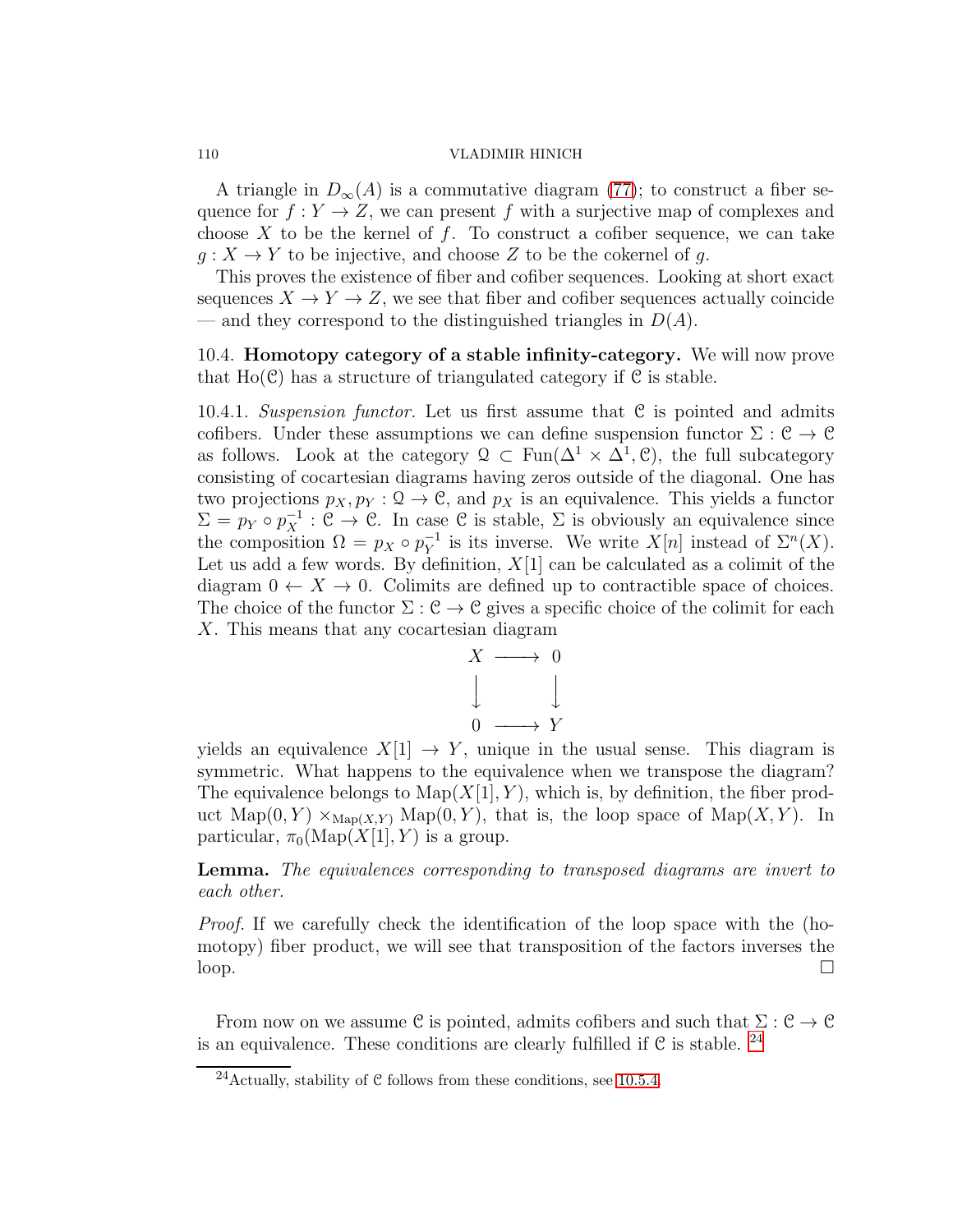10.4.2. Additivity: coproducts. We will prove now that C admits finite products and finite coproducts, and the natural map from coproducts to products is an equivalence.

Let us prove the existence of coproducts of two objects  $X$  and  $Y$ . A priori we only know about the existence of cofibers — this is why the claim is not completely obvious. But we also know that  $\Sigma$  is an equivalence. Thus, X is cofiber of  $f: X[-1] \to 0$  and Y is cofiber of  $g: 0 \to Y$ . Coproduct of these two diagrams exists — this is just the zero map  $h: X[-1] \to Y$ . Let us prove that cofiber preserves (existing) colimits. In fact, it is left adjoint to the functor  $\mathcal{C} \to \text{Fun}([1], \mathcal{C})$  carrying X to  $0 \to X$ .

Remark. Since the opposite of a stable category is also stable (the definition is self-dual), stable categories admit finite products as well.

We, however, prefer not to use this as we intend to deduce additivity for any C which is pointed, has cofibers and such that  $\Sigma$  is equivalence.

10.4.3. Z-enrichment. One has a canonical equivalence  $\text{Map}(\Sigma X, Y) = \Omega \text{Map}(X, Y)$ . This endows  $\pi_0(\text{Map}(X, Y)) = \pi_2(\text{Map}(\Sigma^{-2}X, Y))$  with the structure of abelian group.

**Exercise.** Prove the composition is bilinear, that is that  $Ho(\mathcal{C})$  is Z-enriched.

Now, if a conventional category has Z-enrichment and if it admits finite coproducts, then it is additive.

This proves  $Ho(\mathcal{C})$  is additive.

10.4.4. Ho(C) is triangulated. Let us identify exact triangles in Ho(C). These are sequences of arrows

<span id="page-110-1"></span>(78) 
$$
X \stackrel{f}{\to} Y \stackrel{g}{\to} Z \stackrel{h}{\to} X[1]
$$

in Ho(C) which have representatives  $\tilde{f}, \tilde{g}, \tilde{h}$  coming from a diagram

<span id="page-110-0"></span>(79) 
$$
X \xrightarrow{\tilde{f}} Y \longrightarrow 0
$$

$$
\downarrow \qquad \qquad \downarrow \qquad \downarrow \qquad \downarrow
$$

$$
0 \longrightarrow Z \xrightarrow{\tilde{h}} W
$$

whose both squares are cocartesian, and equivalence  $X[1] \to W$  is given by the rectangle diagram.

Remark. Note that one could have put two squares one upon the other, instead of putting them aside. This would give a difference in sign.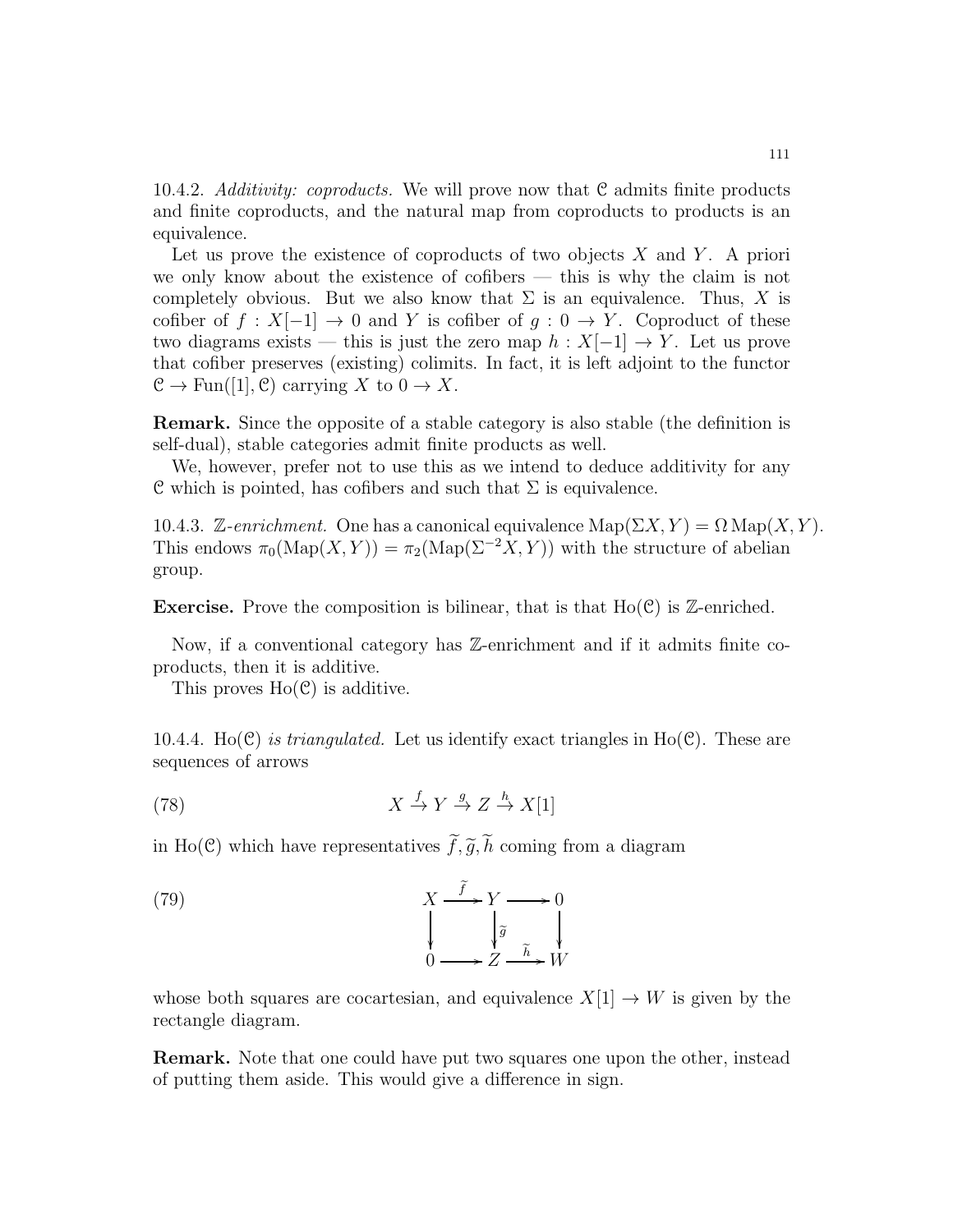10.4.5. Axiom (Tr1).

- Any arrow embeds into a distinguished triangle.
- Any triangle isomorphic to a distinguished triange in distinguished.
- $X \stackrel{\text{id}}{\rightarrow} X \rightarrow 0 \rightarrow X[1]$  is a distinguished triangle.

This is quite obvious as the category of diagrams [\(79\)](#page-110-0) consisting of two cofiber diagrams, is equivalent to the category of arrows in C.

10.4.6. Axiom (Tr2). A diagram [\(78\)](#page-110-1) is a distinguished triangle iff

(80) 
$$
Y \stackrel{g}{\rightarrow} Z \stackrel{h}{\rightarrow} X[1] \stackrel{-f[1]}{\rightarrow} Y[1]
$$

is distinguished.

Let [\(79\)](#page-110-0) represent the distinguished triangle [\(78\)](#page-110-1). Let us construct a cofiber diagram for  $h$  as follows.



There is a map from the upper rectangle of the diagram to the right rectangle (these are the rectangles consisting of two cells). One of them induces an equivalence  $X[1] \to W$ , whereas the other one induces  $Y[1] \to V$ . Thus, we have a commutative diagram



This proves that the vertical rectangle yields what is needed (remember the sign!)

It remains to prove the "if" part of the axiom. We leave this as an exercise.

*Hint: use that* Σ *is an equivalence*.

10.4.7. Axiom (Tr3). Any commutative square (thought of as a morphism of arrows) extends to a morphism of respective distinguished triangles. *In particular, distinguished triangle corresponding to an arrow, is unique up to (noncanonical) isomorphism.*

Any commutative square in  $Ho(\mathcal{C})$  can be lifted to a commutative square in  $\mathcal{C}$ . Since the category of diagrams [\(79\)](#page-110-0) is equivalent to the category of arrows, this yields a morphism of distinguished triangle.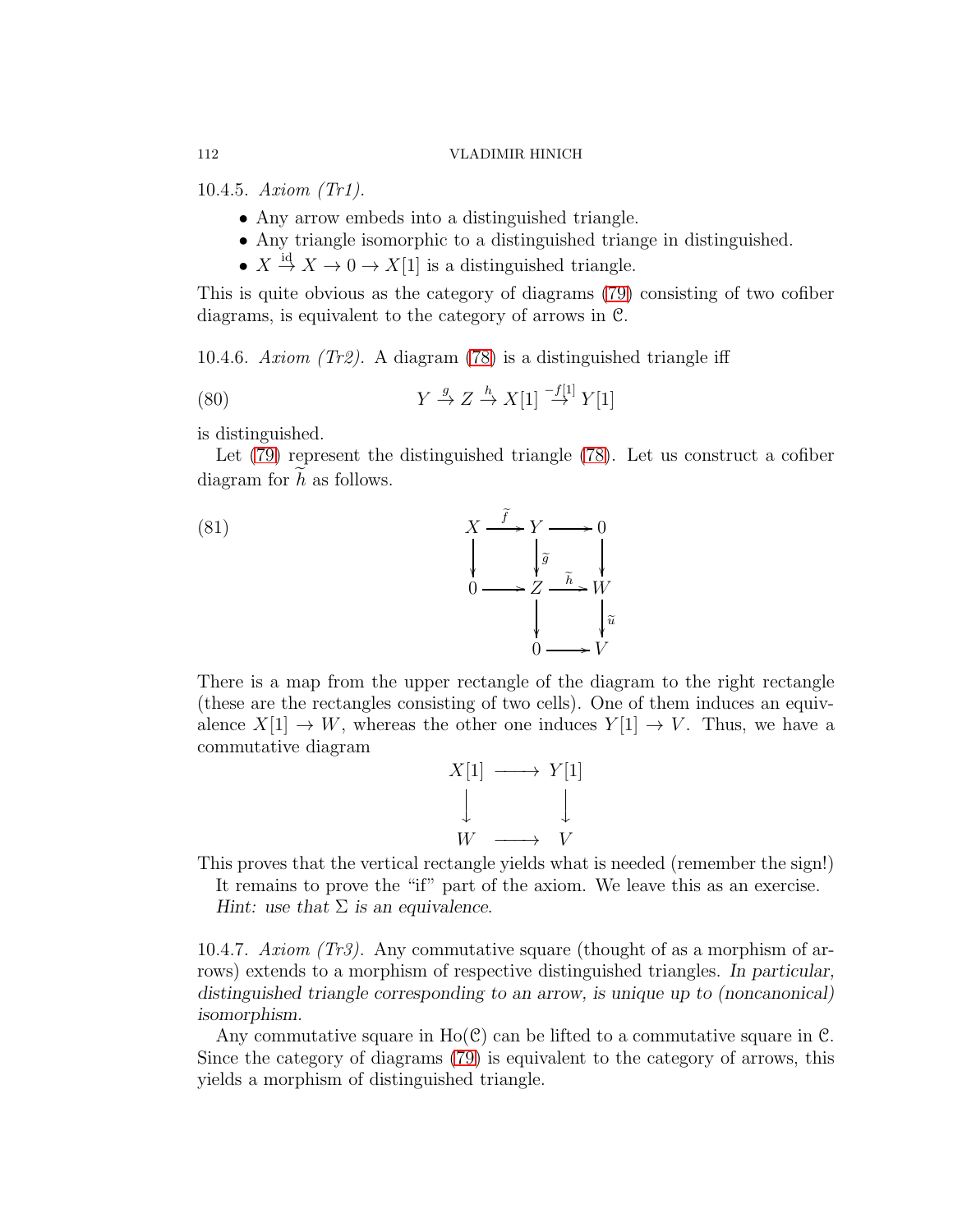Noncanonicity in this axiom of triangulated categories is now explained by the fact that a commutative diagram in  $Ho(\mathcal{C})$  can be presented by essentially different commutative diagrams in C.

10.4.8. Axiom (Tr4) (Octahedron Axiom). Given three distinguished triangles constructed on the sides of a commutative triangle as shown below,

<span id="page-112-0"></span>(82)  
\n
$$
X \xrightarrow{f} Y \xrightarrow{u} Y/X \xrightarrow{d} X[1],
$$
\n
$$
Y \xrightarrow{g} Z \xrightarrow{v} Z/Y \xrightarrow{d'} Y[1]
$$
\n
$$
X \xrightarrow{g \circ f} Z \xrightarrow{w} Z/X \xrightarrow{d''} X[1]
$$

there exists one more distinguished triangle

$$
Y/X \xrightarrow{\phi} Z/X \xrightarrow{\psi} Z/Y \xrightarrow{\theta} Y/X[1],
$$

such that the following diagram is commutative.

(83) 
$$
X \xrightarrow{g \circ f} Z \xrightarrow{v} Z/Y \xrightarrow{h} Y/X[1]
$$
\n
$$
Y \xrightarrow{g} Z/X \xrightarrow{d'} Y[1]
$$
\n
$$
Y/X \xrightarrow{d''} X[1]
$$

Here is a more symmetric presentation of the axiom. The distinguished triangles [\(82\)](#page-112-0) can be equivalently presented by the solid arrows in the pair of diagrams presented below.[25](#page-112-1)



The axiom claims existence of  $\phi$  and  $\psi$  completing the picture.

<span id="page-112-1"></span><sup>&</sup>lt;sup>25</sup>The diagrams consists of commutative triangles and of exact triangles.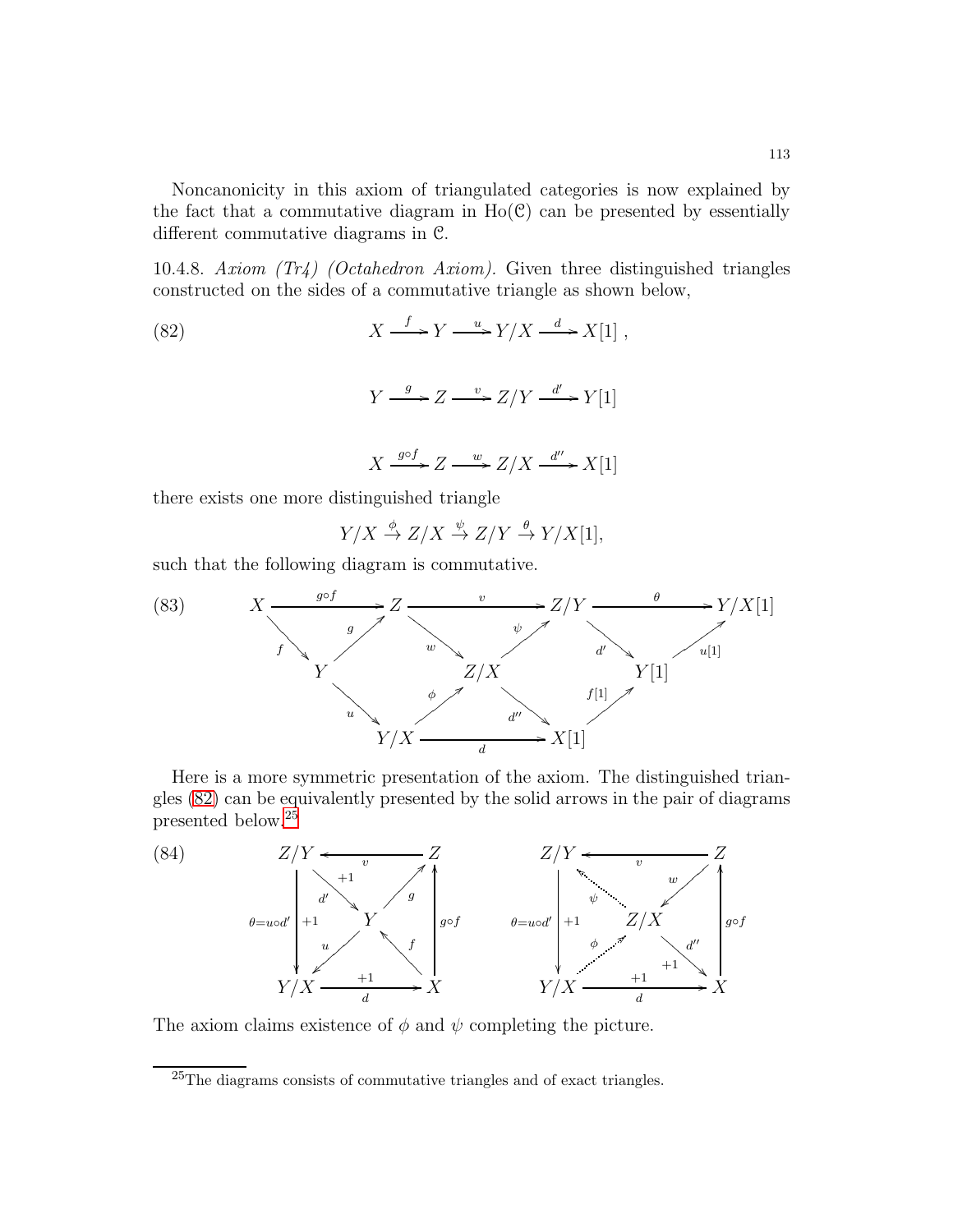In order to verify the octahedron axiom, we construct the following diagram, cell by cell, making sure that each cell is cocartesian.

.

 $\Box$ 

(85)  
\n
$$
\begin{array}{ccc}\n & X \longrightarrow Y \longrightarrow Z \longrightarrow 0 \\
 & \downarrow & \downarrow & \downarrow \\
0 \longrightarrow Y/X \longrightarrow Z/X \longrightarrow X' \longrightarrow 0 \\
 & \downarrow & \downarrow & \downarrow \\
0 \longrightarrow Z/Y \longrightarrow Y' \longrightarrow Y'/X'\n\end{array}
$$

Looking at the respective rectangles, we deduce canonical isomorphisms  $X[1] \rightarrow$  $X'$ ,  $Y[1] \rightarrow Y'$ ,  $(Y/X)[1] \rightarrow Y'/X'$ . One can also find in this picture four rectangles determining four distinguished triangles in the homotopy category (find them!)

10.4.9. The stable categories are enriched over spectra in the same sense as the general infinity categories are enriched over spaces. In fact, given  $X, Y \in \mathcal{C}$  one can define  $\text{Map}^{st}(X, Y)$  as the collection of spaces  $n \mapsto \text{Map}(\Sigma^n X, Y)$ . One can also define  $Ext^n(X,Y)$  as  $Hom_{Ho(\mathcal{C})}(X,Y[n]).$ 

### 10.5. Elementary properties.

10.5.1. Lemma. Let  $C$  be stable. Then  $\text{Fun}(K, \mathcal{C})$  is stable for any K.

A full subcategory  $\mathcal{C}_0$  of a stable category  $\mathcal C$  is called stable subcategory if  $\mathcal C$ contains 0 and is closed under formation of fibers and cofibers.

10.5.2. Lemma. Let  $\mathfrak{C}_0 \subset \mathfrak{C}$  be a subcategory of a stable category containing 0 and closed under cofibers and translations. Then  $\mathfrak{C}_0$  is a stable subcategory.

*Proof.* Since C is stable,  $Ho(\mathcal{C})$  is triangulated, which implies that fibers are cofibers shifted by  $-1$ .

10.5.3. Definition. A functor  $f : \mathcal{C} \to \mathcal{D}$  between two stable categories is exact if it carries 0 to 0 and preserves (co)fiber sequences.

<span id="page-113-0"></span>10.5.4. Lemma. The following properties of a functor between stable categories are equivalent.

- 1 f is exact.
- 2 f is right exact (that is, it preserves finite colimits).
- 3 f is left exact.

Proof. Obviously, (2) implies (1). Conversely, an exact functor preserves coproducts (see description of coproducts in stable categories) and coequalizers (can be expressed via cofibered sequences and direct sums).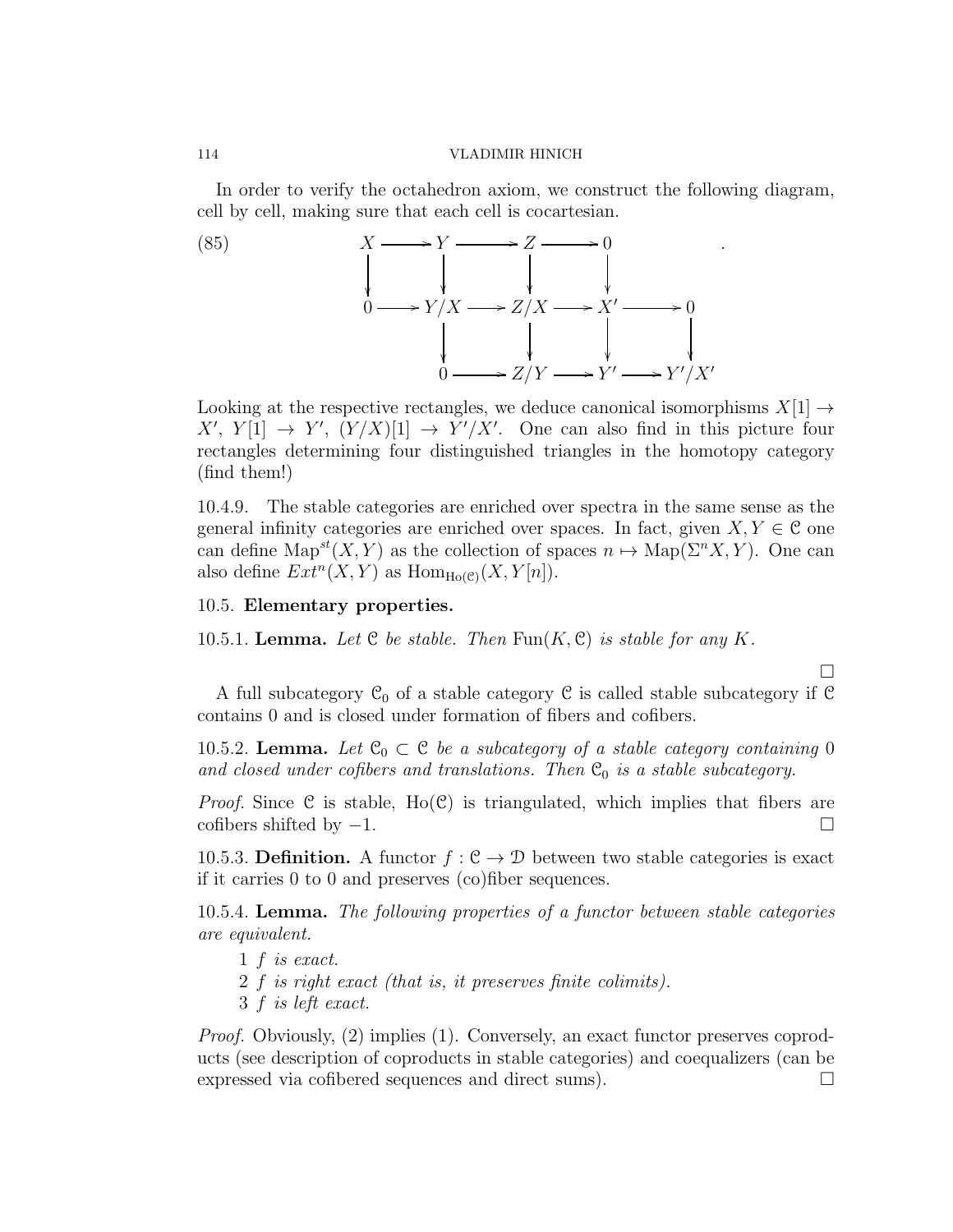# 10.5.5. Proposition. Let  $C$  be a pointed category. It is stable iff

- 1. C has finite limits and colimits.
- 2. A commutative square is cartesian iff it is cocartesian.

Proof. "If" direction is clear. Let us prove that a stable category has finite colimits. We already know it has coproducts. A standard fact then reduces everything to existence of coequalizers.<sup>[26](#page-114-0)</sup> But thhe coequalizer of a pair of maps f, q coincides with the cofiber of thhe difference  $f - q$ . The notion of stable category is self-dual, so stable categories have also finite limits.

It remains to prove that any pushout square is also a pullback. We already know that C has finite colimits. Thus, one can present pushout as a functor

(86) 
$$
\qquad \qquad \sqcup : \text{Fun}(\Lambda, \mathcal{C}) \to \text{Fun}([1] \times [1], \mathcal{C}),
$$

where  $\Lambda$  is the category  $\bullet \leftarrow \bullet \rightarrow \bullet$ . The functor  $\sqcup$  preserves colimits, so is exact.

Look at the category of pullback squares  $\mathcal{D} \subset \text{Fun}([1] \times [1], \mathcal{C})$ . D is stable under limits and shifts, so it is stable subcategory. Therefore,  $\mathcal{D}' = \sqcup^{-1}(\mathcal{D})$  is an exact subcategory of  $Fun(A, \mathcal{C})$ . We will show  $\mathcal{D}'$  is the whole thing. One can easily see that the diagram of a special type

$$
Z \leftarrow Z \rightarrow Z, \quad 0 \leftarrow 0 \rightarrow Z, \quad Z \leftarrow 0 \rightarrow 0
$$

are all in D′ , and that any diagram is a colimit of such.

10.6. Exact functors. We define a subcategory  $\text{Cat}^{ex}$  of  $\text{Cat}$  consisting of stable categories and exact functors between them.

10.6.1. Theorem. The category Catex has small limits and the forgetful functor  $Cat^{ex} \rightarrow Cat$  preserves them.

Proof. It is enough to prove that products and fiber products of stable categories are stable.  $\square$ 

Later on we will construct a functor  $\text{Cat} \to \text{Cat}^{ex}$  left adjoint to the embedding. This implies that the embedding preserves small limits (however, we know this from the construction).

10.7. Stabilization. Toward the end we become more and more sketchy.

Stable categories admit finite limits; the forgetful functor

$$
\mathtt{Cat}^{\mathit{st}} \to \mathtt{Cat}^{\mathit{fl}}
$$

to the category of categories having finite limits (and functors preserving them), has a right adjoint; it is called stabilization.

We will now present the construction of stabilization functor denoted St in the sequel.

 $\Box$ 

<span id="page-114-0"></span> $^{26}$ More precisely, this is an infinty categorical version of the standard fact.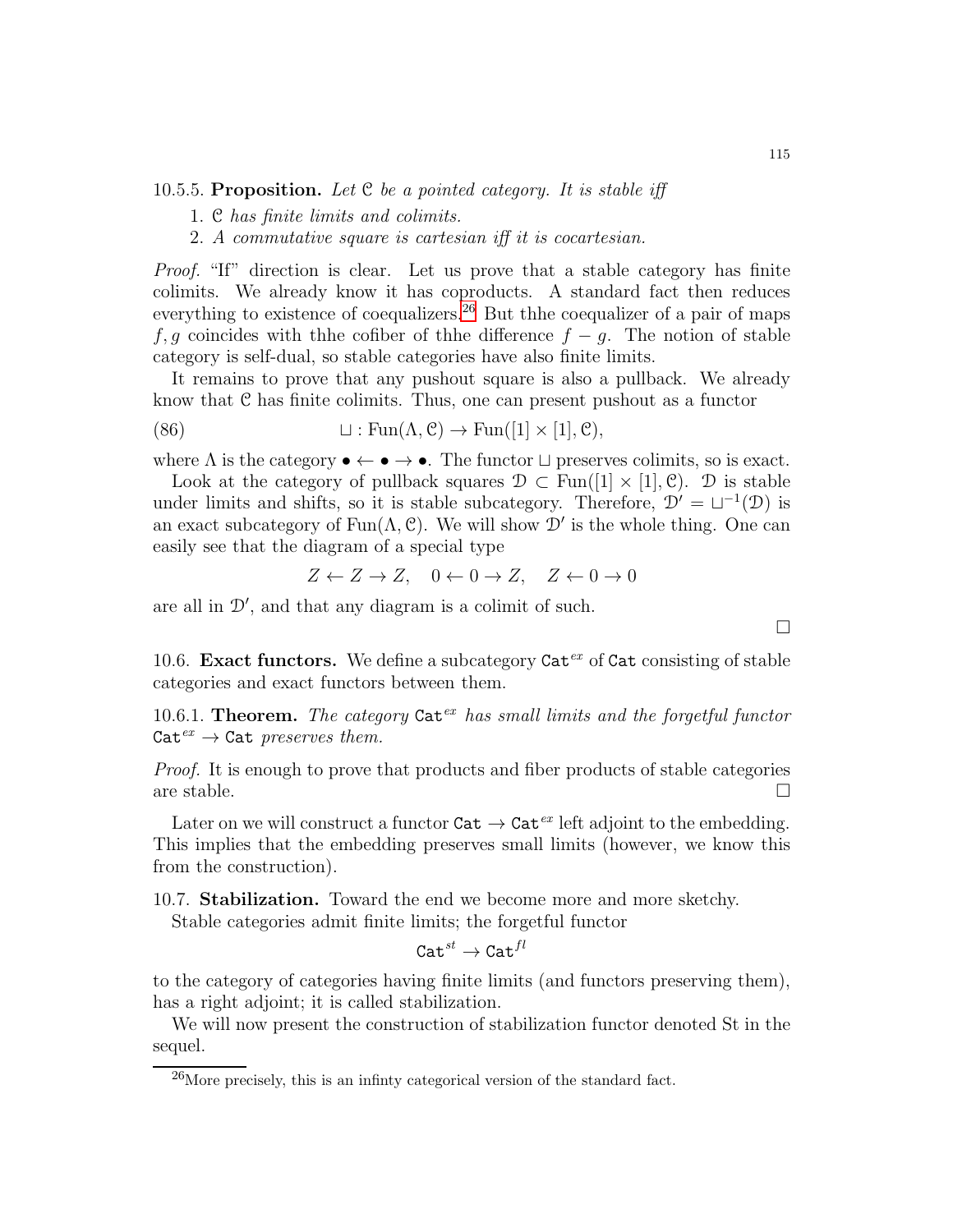10.7.1. Finite pointed spaces. We denote  $S_*^{\text{fin}}$  the category of finite pointed spaces. This is a full subcategory of the category of pointed spaces  $S_* := S_{*}/$  spanned by the *finite spaces* — these are spaces presentable by a finite simplicial set.

An equivalent definition: a finite space is a finite colimit of a constant functor with the value ∗.

10.7.2. Definition. Let C have finite colimits and a terminal object. A functor  $f: \mathcal{C} \to \mathcal{D}$  is called *excisive* if it carries cocartesian diagrams in  $\mathcal{C}$  to cartesian diagrams in D. It is called *reduced* if it carries a terminal object of C to a terminal object of D. The full subcategory of  $Fun(\mathcal{C}, \mathcal{D})$  of excisive reduced functors is denoted  $\text{Exc}_*(\mathcal{C},\mathcal{D}).$ 

Note that if C is stable, reduced excisive functors are those preserving fiber products and terminal objects, that is, left exact functors.

Vice versa, if  $\mathcal D$  is stable, f is reduced excisive iff it is right exact.

If both  $\mathfrak C$  and  $\mathfrak D$  are stable,  $f$  is reduced excisive iff it is exact.

10.7.3. The functor St. For C having finite limits we define  $St(\mathcal{C}) = Exc_*(S_*^{\text{fin}}, \mathcal{C})$ .

The main properties of the functor St are presented in the sequence of claims below. The proofs (see [\[L.HA\]](#page-123-0), 1.4) require more effort than we are ready to make now.

- Let  $\mathcal C$  be pointed with finite colimits and let  $\mathcal D$  have finite limits. Then  $Exc_*(\mathcal{C}, \mathcal{D})$  is stable. This implies that  $St(\mathcal{C}) = Exc_*(S_*^{\text{fin}}, \mathcal{C})$  is stable.
- Let  $\mathcal C$  have finite limits and let  $\mathcal C_* = \mathcal C_{*}/$  be the respective pointed category. Then the forgetful functor  $\mathcal{C}_* \to \mathcal{C}$  induces an equivalence  $St(\mathcal{C}_*) \to St(\mathcal{C})$ .
- Let  $\mathcal C$  be a pointed category having finite limits. Then  $St(\mathcal C)$  can be indentified with the limit

$$
\ldots \stackrel{\Omega}{\to} \mathcal{C} \stackrel{\Omega}{\to} \mathcal{C}.
$$

- A category C is stable iff the functor  $\Omega^{\infty} : \text{St}(\mathcal{C}) \to \mathcal{C}$  defined as evaluation at  $S^0 \in \mathcal{S}_{*}^{\text{fin}}$ , is an equivalence.
- $\bullet$  Let  $\mathcal C$  be pointed with finite colimits,  $\mathcal D$  have finite limits. Then composition with  $\Omega^{\infty}$  defines an equivalence

$$
Exc_*(\mathcal{C},St(\mathcal{D})) = Exc_*(\mathcal{C},\mathcal{D}).
$$

In particular, applying this to  $C$  stable, we deduce that St is right adjoint to the embedding  $\mathtt{Cat}^{st} \to \mathtt{Cat}^{fl}$ .

• In good cases <sup>[27](#page-115-0)</sup> (for instance,  $\mathcal{C} = \mathcal{S}$ ), the functor  $\Omega^{\infty}$  has a left adjoint denoted  $\Sigma_{+}^{\infty}$ .

<span id="page-115-0"></span> $27$ If C is presentable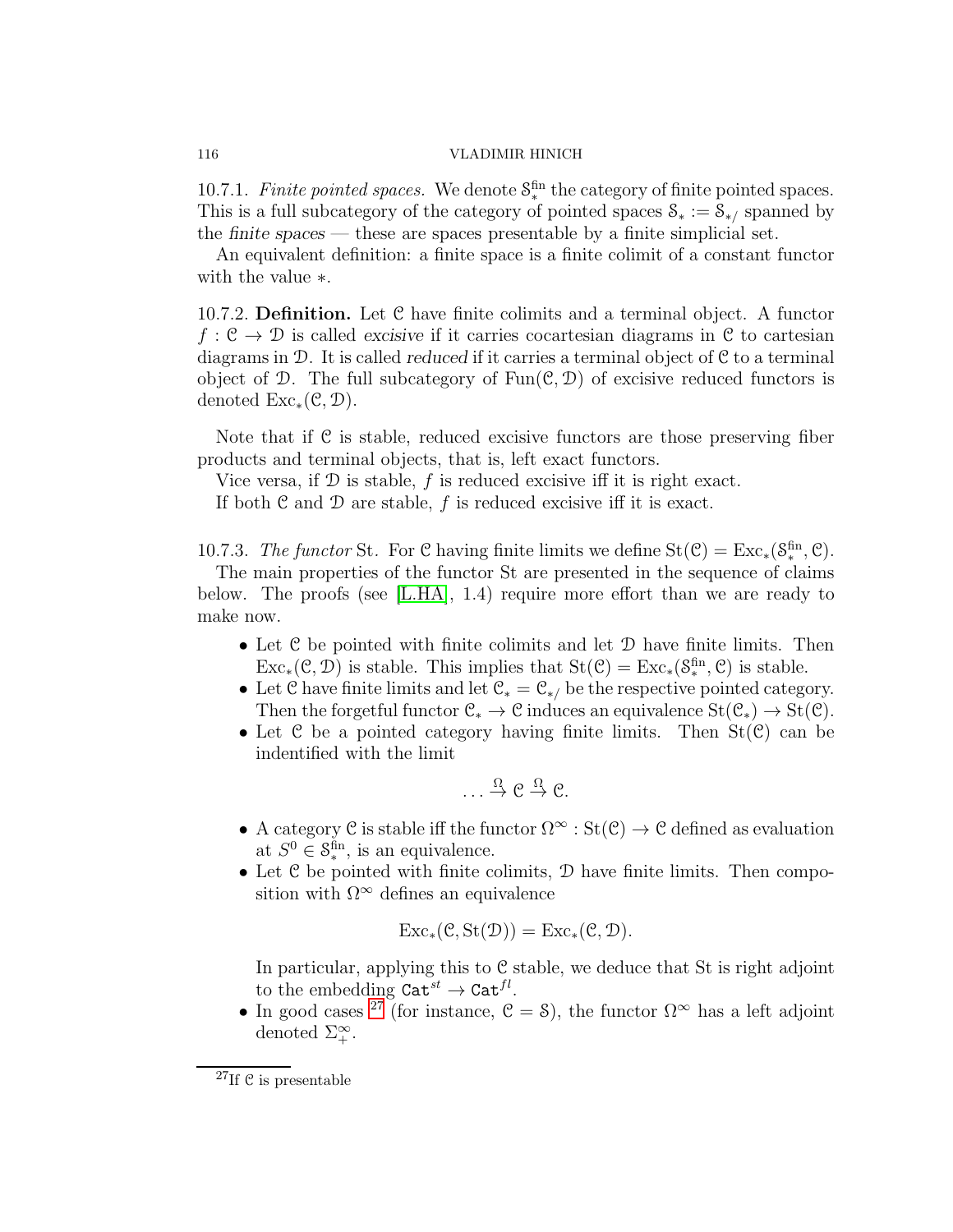10.8. Presentable categories. We have to say a few words about presentable categories. Without giving a precise definition, we will say only that presentable categories have colimits and are generated by filtered colimits from a small subcategory.

A typical example of a presentable category is  $P(\mathcal{C})$  where  $\mathcal C$  is small.

In  $\mathcal C$  has finite colimits, the category  $\mathrm{Ind}(\mathcal C)$  defined, as for conventional categories, as the full subcategory of  $P(\mathcal{C})$  spanned by the filtered colimits of representable presheaves, is presentable.

The most important property of presentable categories is the following.

10.8.1. Proposition. Let C be presentable. A functor  $F : \mathbb{C}^{op} \to \mathcal{S}$  is representable iff it preserves small limits.

This implies the following.

10.8.2. Proposition. Let  $F: \mathcal{C} \to \mathcal{D}$  be a functor between presentable categories. F admits a right adjoint iff it preserves colimits.

For a pair of presentable categories  $\mathcal{C}, \mathcal{D}$  one defines  $\text{Fun}^L(\mathcal{C}, \mathcal{D})$  as the full subcategory of colimit-preserving functors, and  $\text{Fun}^R(\mathcal{C}, \mathcal{D})$  the full subcategory of functors admitting left adjoint (these are precisely limit-preserving functors which also preserve  $\kappa$ -filtered colimits for some cardinal  $\kappa$ ).

One obviously has  $\text{Fun}^L(\mathcal{C}, \mathcal{D}) = \text{Fun}^R(\mathcal{D}, \mathcal{C})$ .

We are now back to stable categories and the stabilization functor.

- 10.8.3. Proposition. Let C be a presentable category. Then  $St(\mathcal{C})$  is also presentable. In particular,  $Sp = St(S)$  is presentable.
	- The functor  $\Omega^{\infty} : \text{St}(\mathcal{C}) \to \mathcal{C}$  has left adjoint  $\Sigma^{\infty}_+ : \mathcal{C} \to \text{St}(\mathcal{C})$ .

In particular,  $S = \sum_{+}^{\infty} (*) \in \text{Sp}$  is the sphere spectrum.

Let C be a small category. The stabilization of  $P(\mathcal{C}) = \text{Fun}(\mathcal{C}^{\text{op}}, \mathcal{S})$  identifies with  $Fun(\mathcal{C}^{op}, Sp)$ . This is a presentable stable category and one has a functor  $\Sigma^{\infty}_+ : P(\mathcal{C}) \to \text{Fun}(\mathcal{C}^{\text{op}}, \text{Sp})$  left adjoint to  $\Omega^{\infty}$ .

<span id="page-116-0"></span>10.8.4. Proposition. Let C be small and D be a presentable stable category. The composition with  $\Sigma^{\infty}$  induces an equivalence

(87) 
$$
\text{Fun}^L(\text{Fun}(\mathcal{C}^{op}, \text{Sp}), \mathcal{D}) \to \text{Fun}^L(P(\mathcal{C}), \mathcal{D}) = \text{Fun}(\mathcal{C}, \mathcal{D}).
$$

10.9. Representations, finite spectra. A representation of  $C$  is, by definition, a functor  $\mathbb{C}^{op} \to \mathbb{S}p$ . The category of representations is denoted  $\text{Rep}(\mathcal{C}) =$ Fun( $\mathcal{C}^{\mathrm{op}}, \mathsf{Sp}$ ). It can be otherwise defined as the stabilization of  $P(\mathcal{C}) = \mathrm{Fun}(\mathcal{C}^{\mathrm{op}}, \mathcal{S})$ . The composition  $y = \sum_{+}^{\infty} \circ Y$ ,

$$
\mathcal{C} \stackrel{Y}{\to} P(\mathcal{C}) \stackrel{\Sigma^{\infty}_{+}}{\to} \operatorname{Rep}(\mathcal{C}),
$$

is a stable version of Yoneda embedding.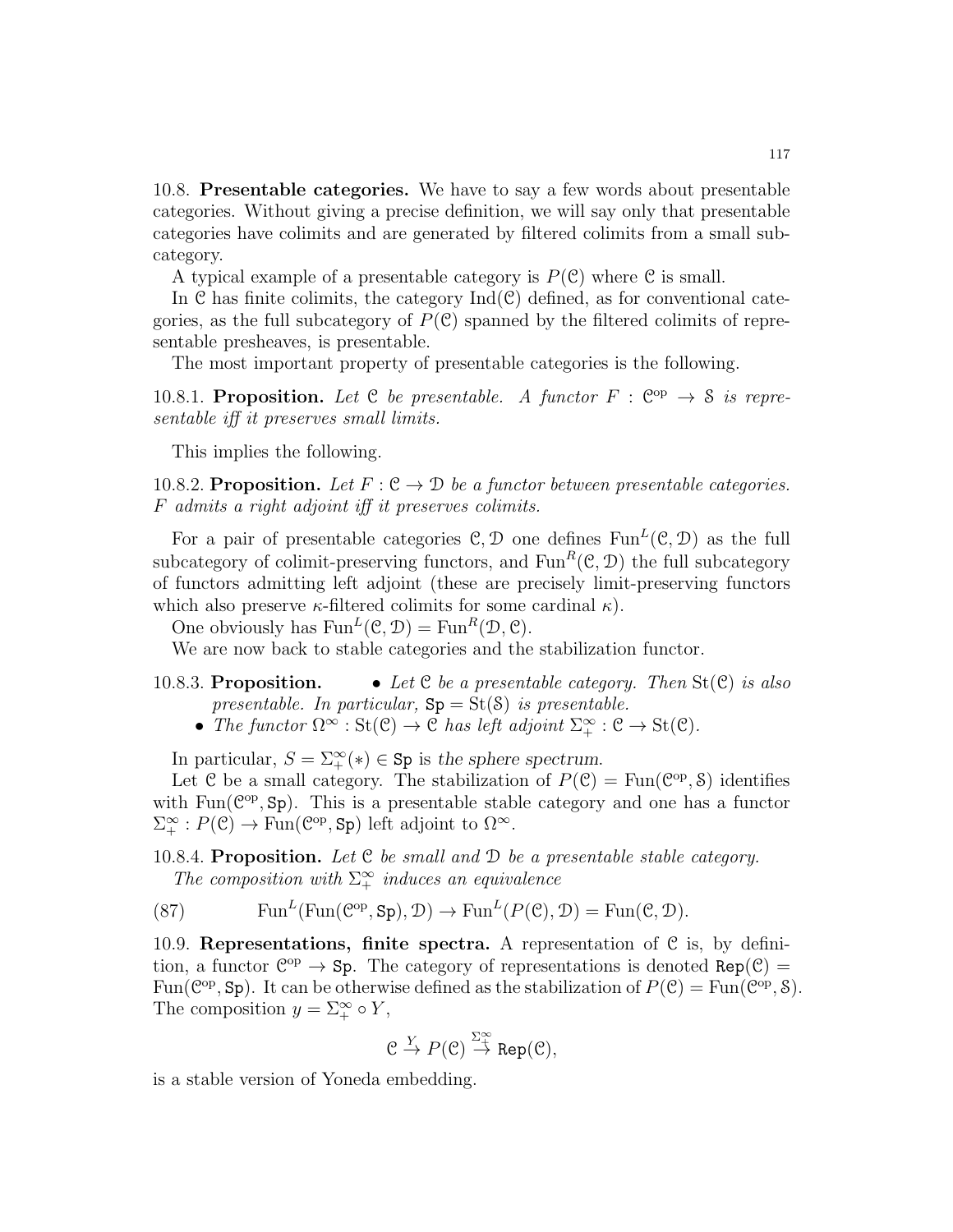We define  $Sp^{\text{fin}}$  as the smallest full subcategory of  $Sp$  containing the sphere spectrum and closed under cofiber sequences and  $\Sigma^{\infty}_+$ . It is stable.

The category  $\text{Rep}^{\text{fin}}(\mathcal{C})$  is defined as  $\text{Fun}(\mathcal{C}, \text{Sp}^{\text{fin}})$ . This is the smallest stable subcategory of  $Rep(\mathcal{C})$  containing the image of the stable Yoneda embedding. Proposition [10.8.4](#page-116-0) implies the following.

10.9.1. Proposition. Let  $C$  be a small category and  $D$  a stable category. Composition with  $y : \mathcal{C} \to \text{Rep}^{\text{fin}}(\mathcal{C})$  induces an equivalence

(88) 
$$
\text{Fun}^{ex}(\text{Rep}^{\text{fin}}(\mathcal{C}), \mathcal{D}) \to \text{Fun}(\mathcal{C}, \mathcal{D}).
$$

*Proof.* Here is the idea of the proof: if  $D$  is stable, it has finite colimits, so, assuming it is small,  $Ind(\mathcal{D})$  is stable presentable. Applying [10.8.4](#page-116-0) to  $Ind(\mathcal{D})$ , we get an equivalence of two categories containing those we need. It remains to see that the subcategories correspond to each other.

Thus, Rep<sup>fin</sup> is left adjoint to the embedding  $\text{Cat}^{st} \to \text{Cat}$ .

10.9.2. **Remark.** One can prove that the objects of  $\text{Rep}^{\text{fin}}(\mathcal{C})$  are compact in  $Rep(\mathcal{C})$  and that the latter identifies with  $Ind(Rep<sup>fin</sup>(\mathcal{C}))$ .

# 10.10. Waldhausen construction.

10.10.1. Let C be a category. The assignment  $n \mapsto \mathrm{Map}([n], \mathcal{C})$  yields a simplicial space  $\mathcal{C}_n$  which is the complete Segal space corresponding to  $\mathcal{C}$ .

10.10.2. In case  $C$  is pointed and has cofiber sequences, one has more symmetries which allow one to have a structure of simplicial space on the collection of spaces

$$
S_n(\mathcal{C}) := \mathcal{C}_{n-1} \quad (S_0(\mathcal{C}) = 0).
$$

Here is the Waldhausen's construction.

For each n we define  $S_n(\mathcal{C})$  as the space of functors  $F : \text{Fun}([1], [n]) \to \mathcal{C}$ satisfying the following properties.

(W1)  $F(\mathrm{id}_k) = 0$  for all k.

(W2) For  $p \leq q \leq r$  the sequence

$$
F(p \to q) \to F(p \to r) \to F(q \to r)
$$

is a cofiber sequence.

The collection of spaces  $S_n(\mathcal{C})$  is obviously a simplicial space. On the other hand, the map  $S_{\bullet}(\mathcal{C}) \to \mathcal{C}_{\bullet}$  induced by the embedding  $[n-1] \to \text{Fun}([1], [n])$  carrying k to  $0 \to k + 1$ , is an equivalence.

10.10.3. In the case C is stable, the space  $\mathcal{C}_{n-1} = S_n(\mathcal{C})$  has even more symmetries. One can see this studying the simplicial object  $n \mapsto \text{Rep}^{\text{fin}}([n])$  representing the functor  $C \mapsto C_{\bullet}$ , see [\[L.R\]](#page-123-1).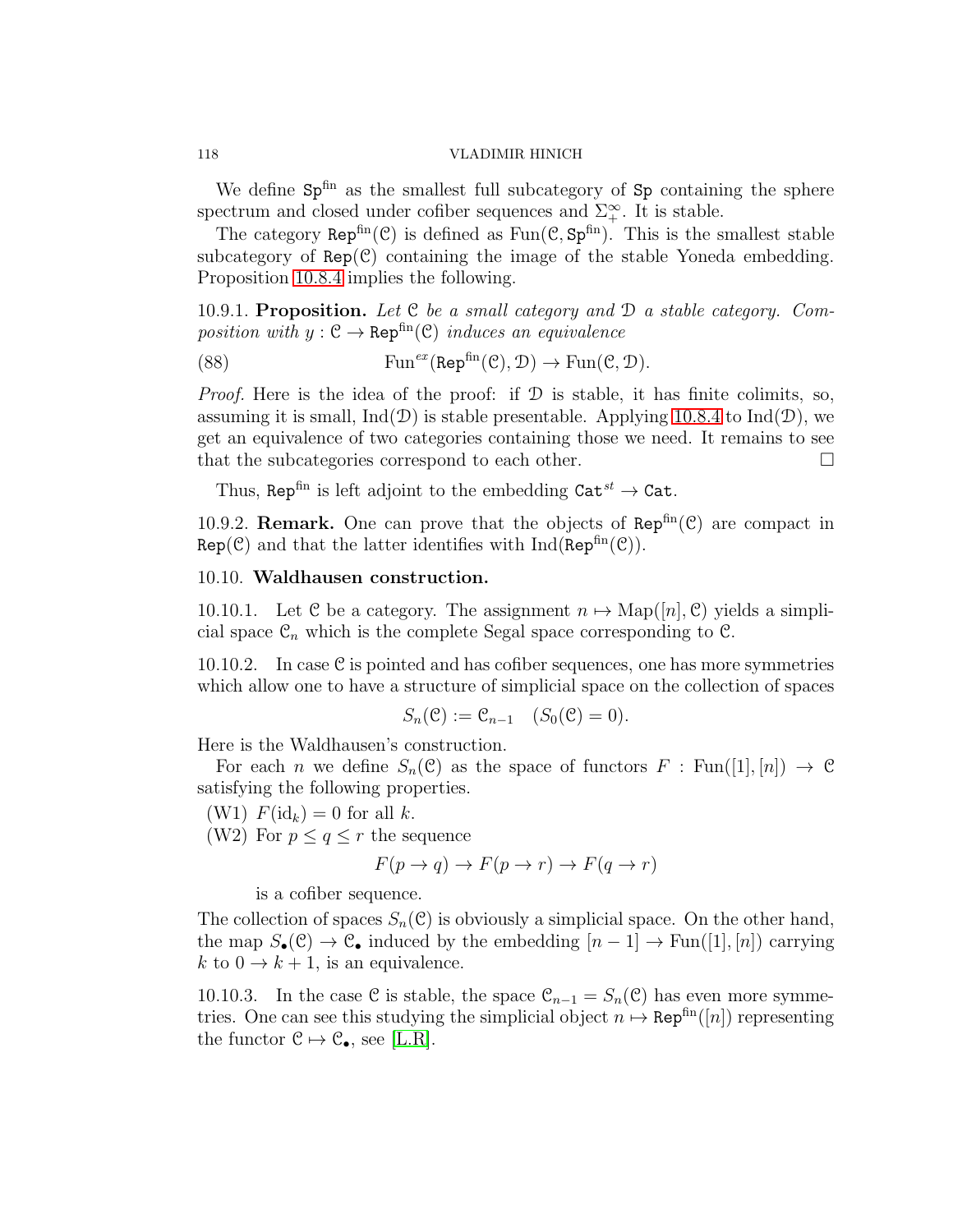### 11. Multiplicative structures

### 11.1. Algebras in a category with finite products.

11.1.1. Following a Segal's idea, an associative monoid in a category C with products can be defined as a "special  $\Delta$ -space", that is a functor

$$
A:\Delta^{\mathrm{op}}\to \mathcal{C}
$$

satisfying the following properties

- (special)  $A_0$  is a terminal object.
- (Segal) the map  $p_n: A_n \to (A_1)^n$  defined by n embeddings of [1] to [n] carrying 0, 1 to  $i, i+1$   $(i = 0, \ldots, n-1)$ , is an equivalence.

This definition should be understood as follows. The algebra object is  $A_1$ . The multiplication  $A_1 \times A_1 \to A_1$  is given (uniquely up to homotopy) by the composition of  $d_1: A_2 \to A_1$  with the quasi-inverse of  $p_2: A_2 \to (A_1)^2$ .

The above definition can be generalized to include algebras over any *planar operad* O in C. We will only present a concrete example of such notion, when the operad  $\mathcal{O} = L \mathbf{Mod}$  describes pairs  $(A, M)$  where A is an associative algebra and M is a left A-module.  $^{28}$  $^{28}$  $^{28}$ 

11.1.2. **Definition.** A left module over a monoid in a category  $C$  with products is a functor

$$
F: \Delta^{\mathrm{op}} \times [1] \to \mathcal{C}
$$

satisfying the following properties.

- the simplicial object in C given by the restriction of F to  $\{1\} \in [1]$ , is an algebra object.
- The pair of maps  $([n], 0) \rightarrow ([n], 1)$  and  $(\{n\}, 0) \rightarrow ([n], 0)$  are carried by F to a product diagram.

Equivalently, the functor  $F$  can be described as map between two simplicial objects in C, obtained by restriction of F to  $\{0\}$  and to  $\{1\}$  respectively. Pretending everything is strict, one should have  $F([n], 1) = A<sup>n</sup>$  for an certain algebra object A; and  $F([n], 0) = A<sup>n</sup> \times M$  for certain M. Multiplication in A is given by the map  $F([2], 1) \to F([1], 1)$  induced by  $d_1$ . Multiplication  $A \times M \to M$  is given by the map  $F([1], 0) \to F([0], 0)$  induced by  $d_1$ .

11.1.3. Example: spaces. In case  $C = S$  we get an almost classical notion of Segal monoid acting on a space. The simplicial space presenting a monoid  $A$  is actually the *classifying space*  $B(A)$ . The action of A on M is described by a map from the simplicial space  $F($ , 0) to  $B(A) = F($ , 1), with M appearing as the fiber.

<span id="page-118-0"></span><sup>&</sup>lt;sup>28</sup>The category  $\Delta^{op}$  × [1] appearing in the definition below is not, properly speaking, the whole planar operad LMod ; but it is enough to define the notion of left module.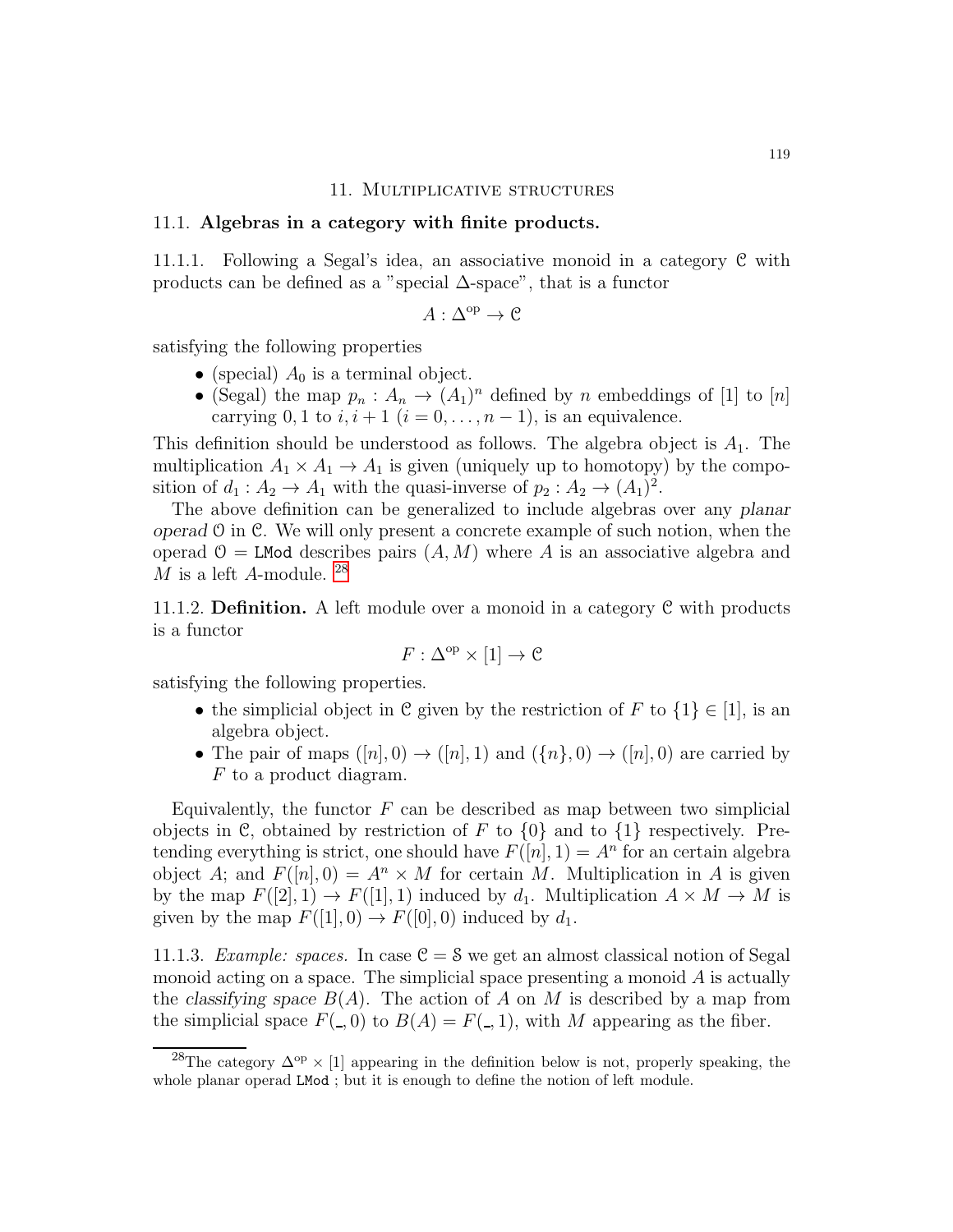11.1.4. Example: categories. The category Cat of infinity categories is also cartesian. So everything said above applies to it.

An algebra in Cat is called a monoidal (infinity) category. A left module is a category left tensored over a monoidal category.

Basic conventional examples: vector spaces (or finite dimensional vector spaces) form a monoidal category. Any additive k-linear category is left-tensored over the finite dimensional vector spaces.

Note that the  $\infty$ -categorical definition of monoidal category is simpler than the conventional definition. Once we use the  $\infty$ -categorical notion of associative algebra, all associativity constraints disappear.

11.2. Microcosm principle. The above definition of algebra is not the most general; it does not even include conventional algebras over a field.

A solution is given by the idea nowadays known as Baez-Dolan microcosm principle. It says:

*The most general notion of algebraic structure should be defined in a category having a categorified version of the same algebraic structure.* For in-

stance, associative algebras should be defined in monoidal categories; a pair (algebra, module) should be defined in a pair of categories, one monoidal and the other left-tensored over it.

Here is how the definition goes.

Let C be a monoidal category. By definition, this is a functor  $C : \Delta^{op} \to \text{Cat}$ satisfying some properties. We can reformulate this definition using Grothendieck construction. We get a cocartesian fibration

$$
p: \mathcal{C}^{\otimes} \to \Delta^{\mathrm{op}}.
$$

What is the meaning of Segal condition in this language? Once more, we have to look at the arrows  $[n] \to [1]$  in  $\Delta^{\rm op}$  corresponding to the embeddings  $\rho_i : [1] \to [n],$  $\rho_i(0) = i, \rho_i(1) = i + 1$ , and we should require that the cocartesian liftings of  $\rho_i$ present  $\mathfrak{C}_n = p^{-1}([n])$  as a product of n copies of  $\mathfrak{C}_1$ .

The arrows  $\phi_i$  as above are examples of *inert* arrows. These correspond to maps  $\rho : [m] \to [n]$  in  $\Delta$  given by the formula  $\rho(k) = k+i$  for certain  $i \in \{0, \ldots, n-m\}.$ Cocartesian liftings of inert arrows are called *inert arrows in* C <sup>⊗</sup>. Assuming for a moment that everything is strict,  $\mathcal{C}_n$  consists of collections  $(c_1, \ldots, c_n)$  with  $c_i \in C_1$ , inert arrows throw out some of the components, and the monoidal structure is given by the cocartesian lifting of  $d_1 : [2] \rightarrow [1]$ .

Now we are ready to give a general definition of associative algebra in a monoidal category.

11.2.1. **Definition.** An algebra in a monoidal category C is a section  $A : \Delta^{\rm op} \to$ C <sup>⊗</sup> preserving inert arrows.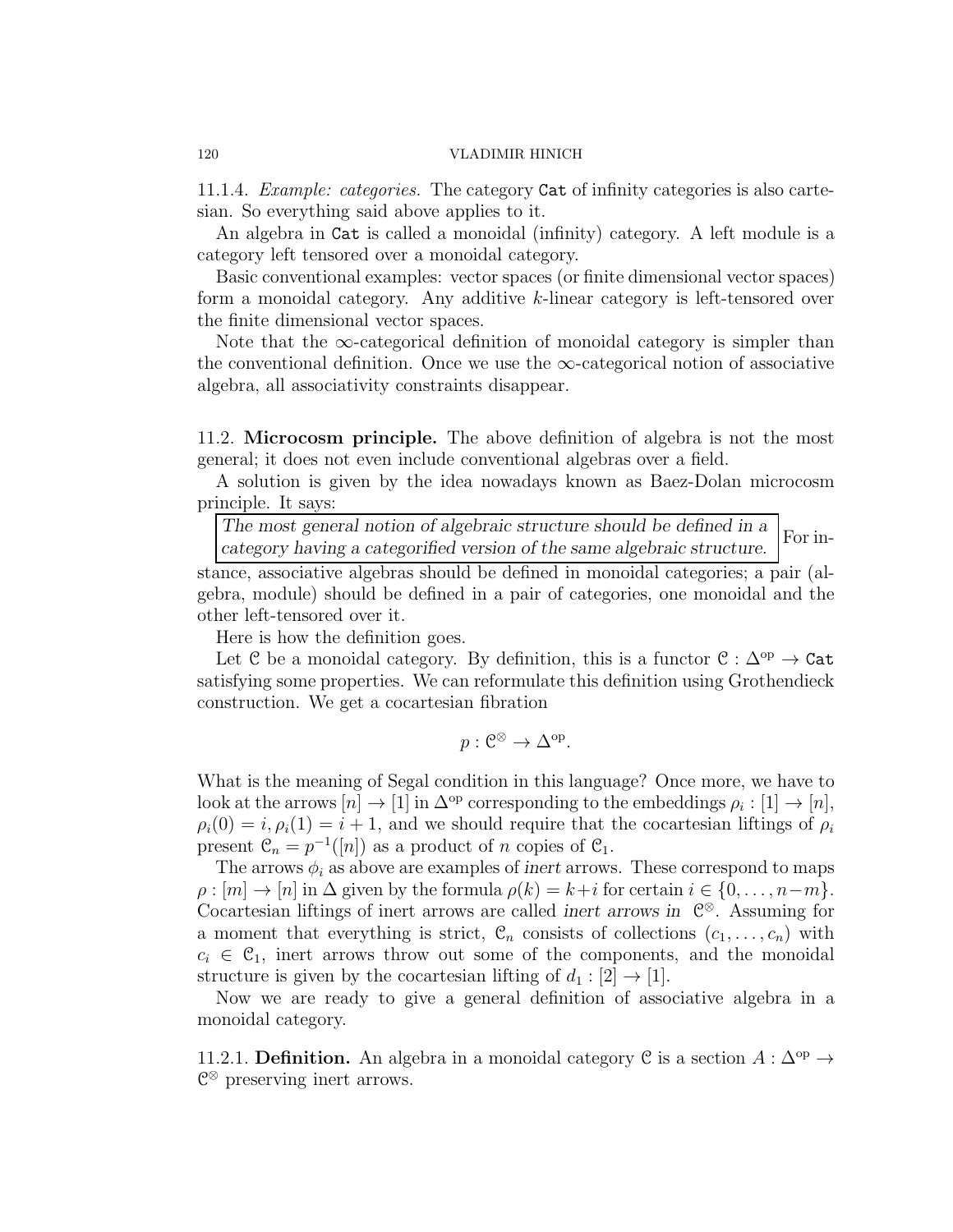Similarly, a left-tensored category can be described by a cocartesian fibration

$$
p: \mathcal{C}^{\otimes} \to \Delta^{\mathrm{op}} \times [1],
$$

and a left module is defined by a section  $(A, M) : \Delta^{\text{op}} \times [1] \to \mathbb{C}^{\otimes}$  preserving the inert arrows. Here is the description of inerts in  $\Delta^{op} \times [1]$ .

- $(\alpha, id_1)$  when  $\alpha$  is inert in  $\Delta^{op}$ .
- $(\alpha, \{0\} \rightarrow \{1\}), \alpha$  inert.
- $(\alpha, id_0)$  when  $\alpha : [m] \to [n]$  is inert with  $\alpha(m) = n$ .

### 11.3. Where do they come from?

11.3.1. Cartesian structure. We have two definitions of an algebra: one for categories with products, and another for monoidal categories. No doubt, the former is a special case of the latter.

More precisely, given a category  $C$  with products, there is an explicit construc-tion of a monoidal category <sup>[29](#page-120-0)</sup>  $p: \mathbb{C}^{\times} \to \Delta^{\text{op}}$  leading to equivalence of the two notions of associative algebra. This construction also satisfies a certain universal property, but we won't present it here.

The fiber of  $\mathbb{C}^\times$  over  $[n] \in \Delta^{\text{op}}$  is equivalent to  $\mathbb{C}^n$ . Let  $a : [m] \to [n]$  in  $\Delta$ ,  $x = (x_1, \ldots, x_n) \in \mathbb{C}_n^{\times}$  and  $y = (x_1, \ldots, y_m) \in \mathbb{C}_m^{\times}$ . Then the space  $\text{Map}^a_{\mathbb{C}^{\times}}(x, y)$ of maps from  $x$  to  $y$  over  $a^{op}$  is equivalent to the product

$$
\prod_{j=1}^m \mathrm{Map}_{\mathcal{C}}\left(\prod_{i=a(j-1)+1}^{a(j)} x_i, y_j\right).
$$

11.3.2. Monoidal subcategory. Another way to define a monoidal category is to present it as a sucategory of another monoidal category.

Given a monoidal category presented by a cocartesian fibration  $p: \mathbb{C}^{\otimes} \to \Delta^{\mathrm{op}}$ , a subcategory  $\mathcal{D}^{\otimes} \subset \mathcal{C}^{\otimes}$  will define a monoidal subcategory if

- the composition  $\mathcal{D}^{\otimes} \to \Delta^{\mathrm{op}}$  is a monoidal category.
- the map  $\mathcal{D}^{\otimes} \subset \mathcal{C}^{\otimes}$  preserves cocartesian liftings.

A monoidal subcategory gives rise to a monoidal functor (that is, a map of algebras)  $\mathcal{D} \to \mathcal{C}$ .

If one weakens the second condition, requiring preservation of cocartesian liftings for inerts only, one gets a lax monoidal functor  $\mathcal{D} \to \mathcal{C}$ . Here is an interesting example.

11.3.3. Example. We define  $\text{Cat}^{L,\otimes} \subset \text{Cat}^{\times}$  as the subcategory whose objects over [n] consist of collections of categories with colimits. A morphism  $\prod X_i \to Y$ is in  $\tilde{Cat}^{L,\otimes}$  if it preserves colimits in each argument separately. This defines a monoidal category  $\text{Cat}^{L,\otimes}$  of categories with colimits, together with a forgetful functor to  $\text{Cat}^{\times}$  which is lax monoidal.

<span id="page-120-0"></span> $29$ Actually, a symmetric monoidal category.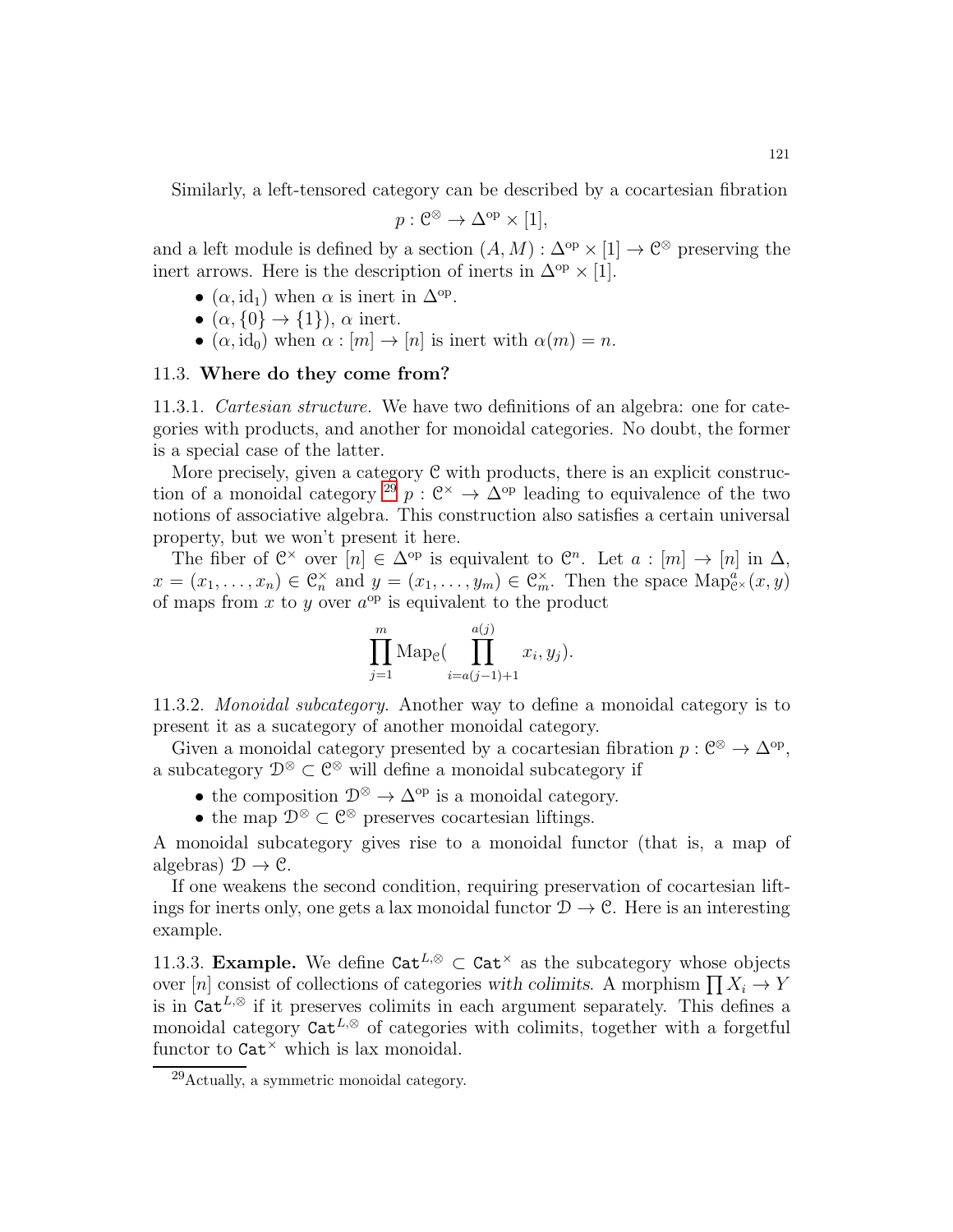11.3.4. From a monoidal model category. Model categories are an important source of infinity categories. Given a model category  $\mathcal C$ , its underlying  $\infty$ -category  $L(\mathcal{C})$  is the (infinity-) localization of  $\mathcal C$  with respect to the weak equivalences. It can be explicitly presented by, say, Dwyer-Kan localization followed by a fibrant replacement.

A model category C endowed with a structure of monoidal category, is called *monoidal model category* if it satisfies the following conditions.

• Given a pair of cofibrations  $i : A \to B$  and  $j : C \to D$ , the induced map

$$
(A \otimes D) \sqcup^{A \otimes B} (B \otimes C) \to B \otimes D
$$

is a cofibration, trivial, if  $i$  or  $j$  is a trivial cofibration.

- For any cofibrant replacement  $Q \to \mathbf{1}$  and any cofibrant  $A \in \mathcal{C}$ , the maps
- $A \otimes Q \to A$  and  $Q \otimes A \to A$  induced by  $Q \to \mathbf{1}$ , are equivalences.

Given a monoidal model category C, once can easily define a monoidal structure on  $L(\mathcal{C})$ , realizing the latter as the localization of the subcategory  $\mathcal{C}^c$  of cofibrant objects with respect to weak equivalences.

It was recently proven [\[NS\]](#page-123-2) that the monoidal category  $L(\mathcal{C})$  so defined can be described by a universal property (the universal lax monoidal functor  $\mathcal{C} \to L(\mathcal{C})$ carrying weak equivalences to equivalences).

11.3.5. Endomorphisms. As we already hinted, the only reasonable way to get a monoidal category (or any algebra in a monoidal category) is by a certain universal property. Here is a very important construction suggested by Lurie.

Let  $C$  be a monoidal category and let  $A$  be left-tensored over  $C$ . Fixing an object  $A \in \mathcal{A}$ , one can ask what is the universal algebra object E in C acting on A. Lurie's construction goes as follows. He constructs a monoidal category  $\mathbb{C}[A]$ together with a monoidal functor to C, equivalent to the category of pairs  $(E, A)$ endowed with an arrow  $E \otimes A \to A$ . If the category  $\mathcal{C}[A]$  has a terminal object, it acquires automatically an algebra structure whose image in C is what we need. This is the endomorphism object of A in C.

11.3.6. Example. Let  $C = Pr^L$  be the category of presentable categories and colimit preserving functors. We consider it as left-tensored over itself. Let A be the category of left R-modules over an associative algebra A (with values in spectra or in complexes of vector spaces). Then  $E = End(A)$  will be the category of R-bimodules.

11.3.7. Limits. Let C be a monoidal category having limits (for instance,  $C =$ Cat). The forgetful functor  $\text{Alg}(\mathcal{C}) \to \mathcal{C}$  preserves limits. Thus, if we have a functor  $F: K \to \text{Alg}(\text{Cat})$  to monoidal categories, the limit will also have a

[30](#page-121-0)

<span id="page-121-0"></span> $30$ <sup>this</sup> is not a standard definition.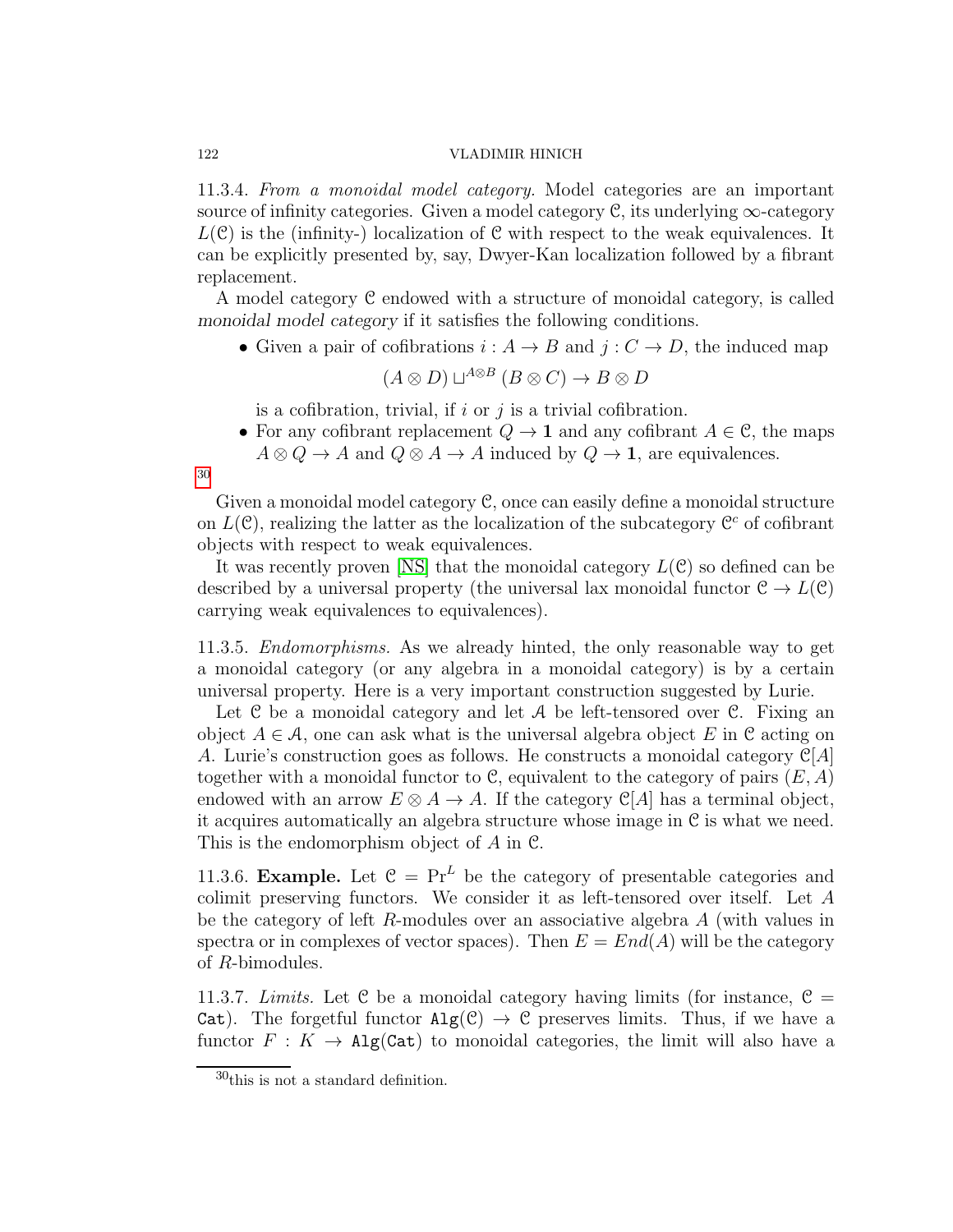monoidal structure. This is the way one defines the monoidal category of quasicoherent sheaves on a scheme (or derived scheme, or derived stack): this is the limit of the corresponding categories assigned to affine schemes.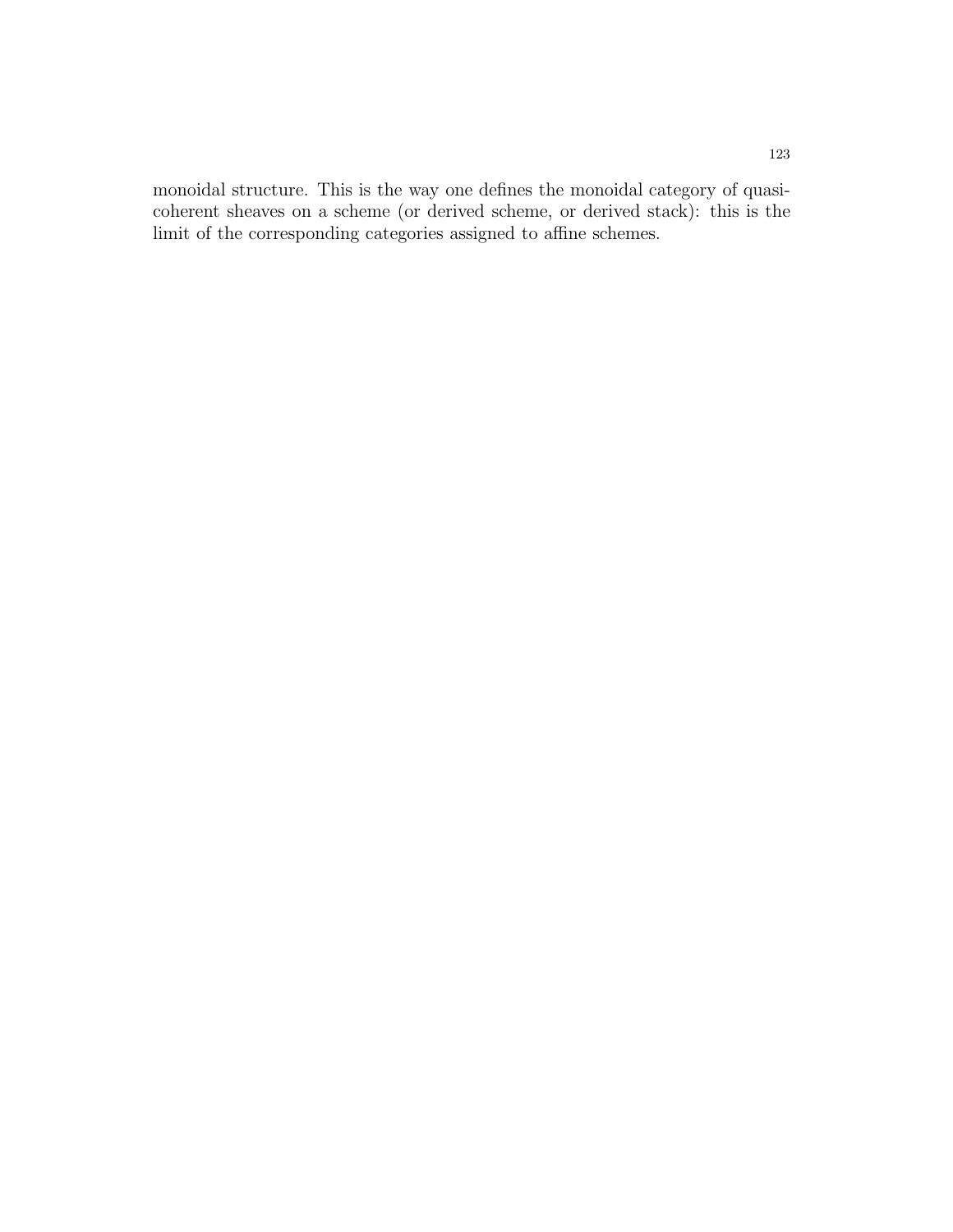### **REFERENCES**

- [A] J.F. Adams, Stable homotopy and generalised homology. Chicago Lectures in Mathematics, 1974.
- [B1] J. Bergner, A model category structure on the category of simplicial categories. Trans. Amer. Math. Soc. 359 (2007), no. 5, 2043-2058.
- [B2] J. Bergner, Complete Segal spaces arizing from simplicial categories, Trans. Amer. Math. Soc. 361 (2009), no. 1, 525-546.
- [BK1] C. Barwick,D. Kan, Relative categories: another model for the homotopy theory of homotopy theories. Indag. Math. (N.S.) 23 (2012), no. 1–2, 42-68.
- [BK2] C. Barwick,D. Kan, A characterization of simplicial localization functors and a discussion of DK equivalences. Indag. Math.  $(N.S.)$  23 (2012), no. 1–2, 69-79.
- [BV] M. Boardmann, R. Vogt, Homotopy invariant algebraic structures on topological spaces. Lecture Notes in Mathematics, Vol. 347. Springer 1973.
- [CP] J.-M. Cordier, T. Porter, Vogt's theorem on categories of homotopy coherent diagrams. Math. Proc. Cambridge Philos. Soc. 100 (1986), no. 1, 65-90.
- [D] D. Dugger, Combinatorial model categories have presentations. Adv. Math. 164 (2001), no. 1, 177-201.
- [DK1] W. Dwyer, D. Kan, Simplicial localizations of categories. J. Pure Appl. Algebra 17 (1980), no. 3, 267–284.
- [DK2] W. Dwyer, D. Kan, Calculating simplicial localizations. J. Pure Appl. Algebra 18 (1980), no. 1, 17–35.
- [DK3] W. Dwyer, D. Kan, Function complexes in homotopical algebra. Topology 19 (1980), no. 4, 427–440.
- [GM] S. Gelfand, Y. Manin, Methods of homological algebra, Springer.
- [H.L] V. Hinich, Dwyer-Kan localization revisited, Homology Homotopy Appl. 18 (2016), no. 1, 27-48.
- [Hir] P. Hirschhorn, Model categories and their localizations, AMS Math surveys and monographs 99, 2002.
- [Ho] M. Hovey, Model categories, AMS Math surveys and monographs 63, 1999.
- [JT] A. Joyal, M. Tierney, Quasicategories vs Segal spaces, arXiv:0607820v2, Categories in algebra, geometry and mathematical physics, 277-326, Contemp. Math., 431, Amer. Math. Soc., Providence, RI, 2007.
- [KV] D. Kazhdan, Y. Varshavsky, Yoneda lemma for complete Segal spaces, arXiv:1401.5656, Funct. Anal. Appl. 48 (2014), no. 2, 81-106.
- [KV1] D. Kazhdan, Y. Varshavsky, Infinity category of infinity categories, in preparation.
- [L.T] J. Lurie, Higher Topos theory, Annals of Mathematics studies, 120, Cambridge university press.
- [L.G] J. Lurie,  $(\infty, 2)$  categories and the Goodwillie calculus, Preprint, available at author's homepage.
- <span id="page-123-0"></span>[L.HA] J. Lurie, Higher algebra, preprint, available at author's homepage.
- <span id="page-123-1"></span>[L.R] J.Lurie, Rotation invariance in algebraic K-theory, preprint, available at author's homepage.
- [M] S. MacLane, Categories for the working mathematician, Springer, 1971, GTM
- <span id="page-123-2"></span>[NS] Th. Nikolaus, P. Scholze, Cyclotomic spectra, preprint arXiv 1707.01799.
- [Q] D. Quillen, Homotopical algebra, LNM 43 (1967).
- [R] C. Rezk, A model for the homotopy theory of homotopy theory, Trans. Amer. Math. Soc. 353 (2001), 973–1007.